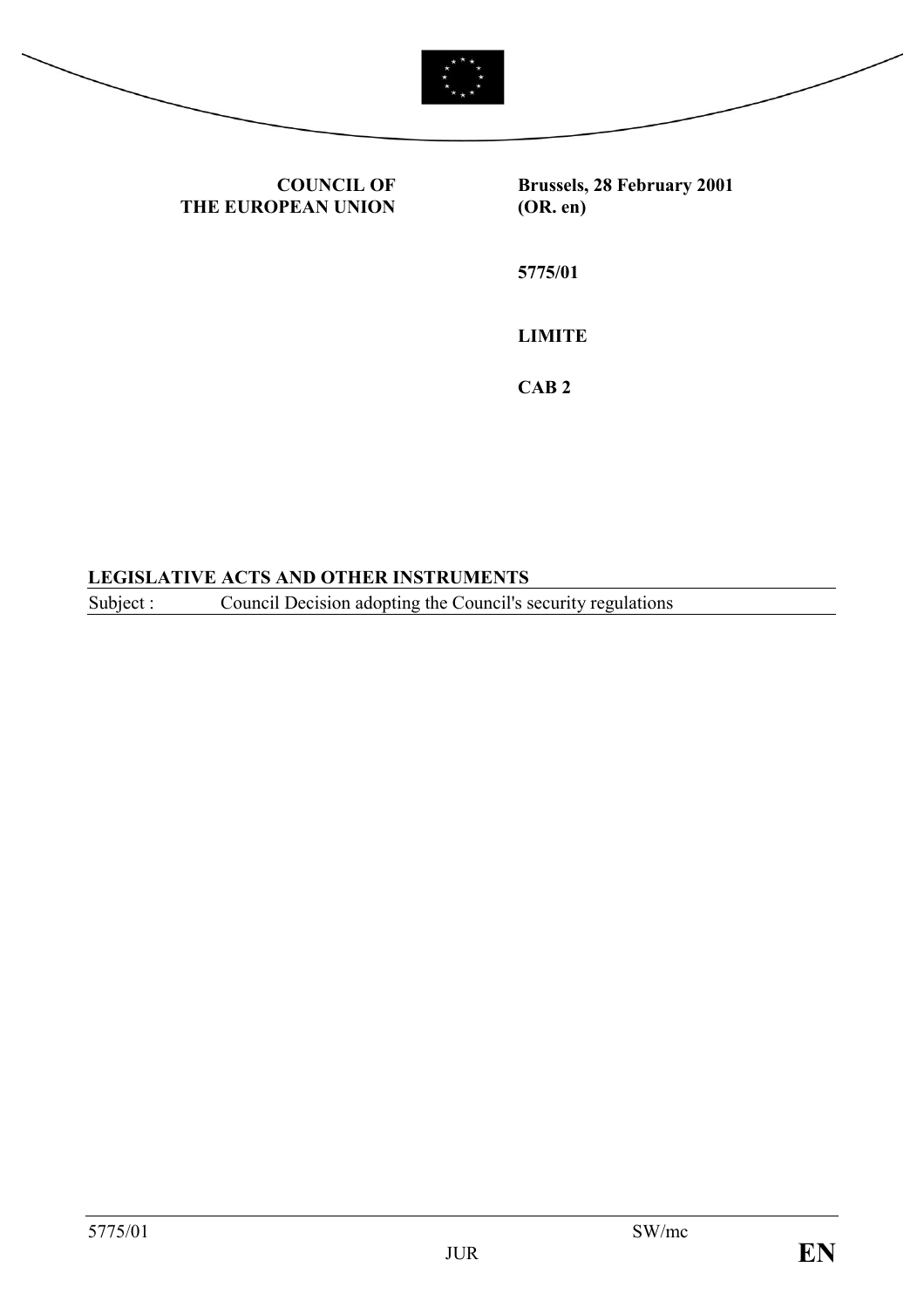# **COUNCIL DECISION**

**of** 

adopting the Council's security regulations

THE COUNCIL OF THE EUROPEAN UNION,

Having regard to the Treaty establishing the European Community and in particular Article 207(3) thereof,

Having regard to Council Decision 2000/396/EC, ECSC, Euratom of 5 June 2000 adopting the Councils Rules of Procedure **<sup>1</sup>** , and in particular Article 24 thereof,

 $\mathbf{1}$ **<sup>1</sup>** OJ L 149, 23.6.2000, p. 21.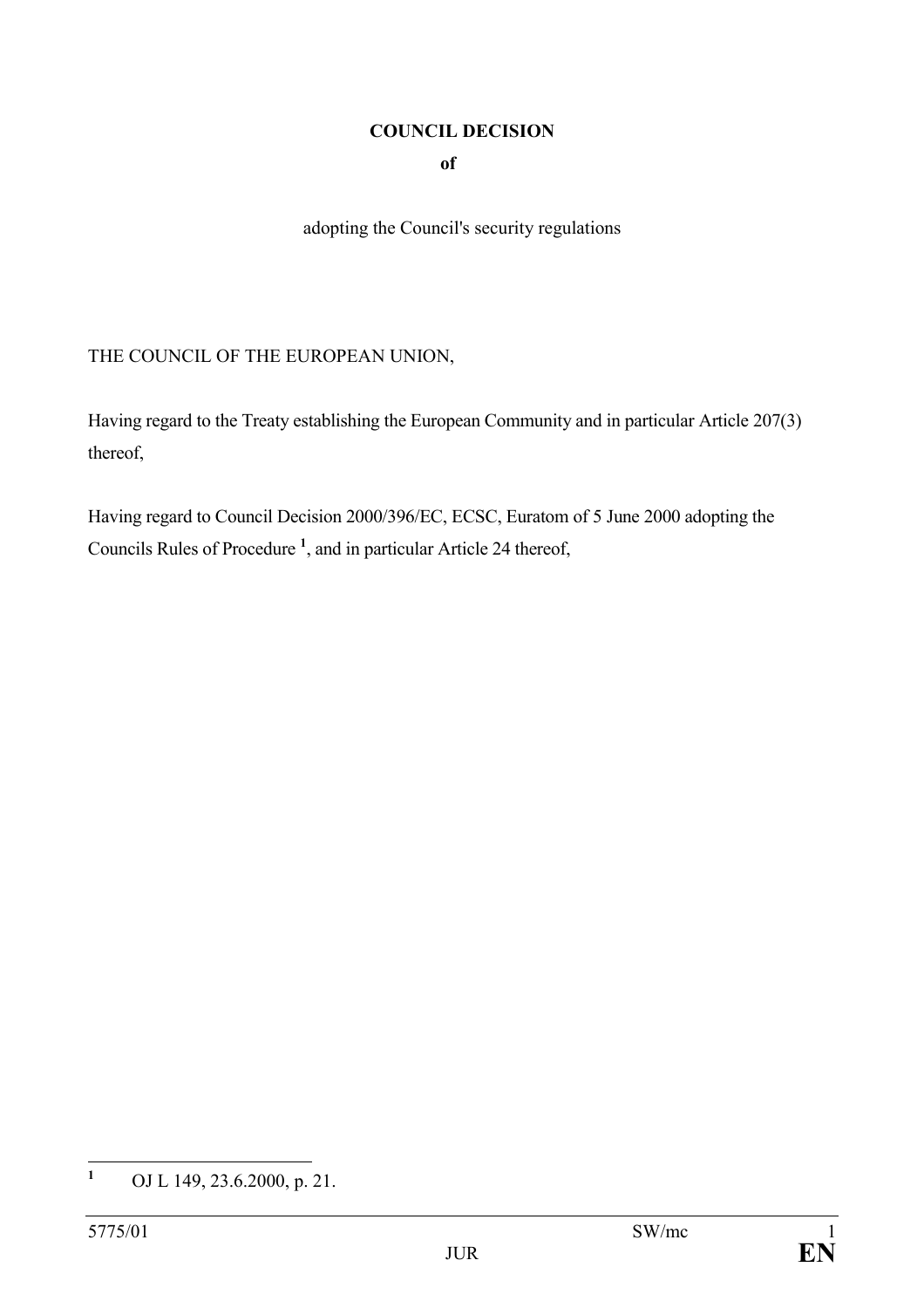#### Whereas:

- (1) In order to develop Council activities in areas which require a degree of confidentiality, it is appropriate to establish a comprehensive security system covering the Council, its General Secretariat and the Member States.
- (2) Such system should combine in a single text the subject matter covered by all previous decisions and provisions in the same field.
- (3) In practice, the major part of EU information classified CONFIDENTIEL UE and above will concern the Common Security and Defence Policy.
- (4) In order to safeguard the effectiveness of the security system thus established, Member States should be associated with its functioning by taking national measures necessary to respect the provisions of this Decision where their competent authorities and servants handle EU classified information.
- (5) The Council welcomes the intention of the Commission to introduce, by the date of application of this Decision, a comprehensive system that is in line with the Annexes thereto, with a view to ensuring a smooth functioning of the decision-making process of the Union.
- (6) The Council underlines the importance of associating, where appropriate, the European Parliament and the Commission with the rules and standards of confidentiality which are necessary in order to protect the interests of the Union and its Member States.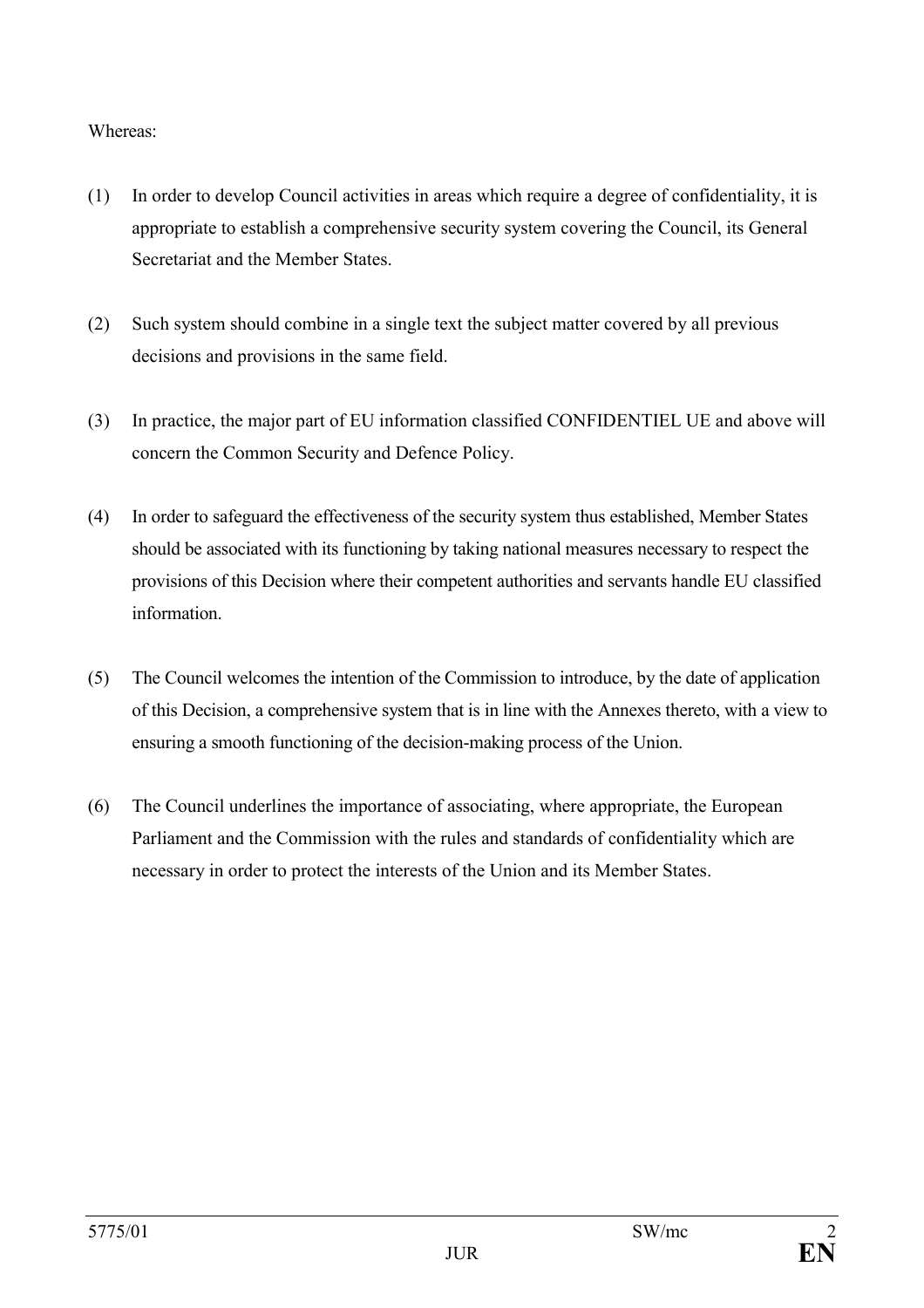- (7) This Decision is taken without prejudice to Article 255 of the Treaty and to instruments implementing it.
- (8) This Decision is taken without prejudice to existing practices in Member States with regard to informing their national Parliaments on the activities of the Union,

HAS DECIDED AS FOLLOWS:

### Article 1

The Council's security regulations contained in the Annex are hereby approved.

# Article 2

1. The Secretary-General/High Representative shall take appropriate measures to ensure that, when handling EU classified information, the regulations referred to in Article 1 are respected within the General Secretariat of the Council (hereinafter referred to as "GSC") by GSC officials and other servants, by GSC external contractors, and by personnel seconded to the GSC, as well as within Council premises and EU decentralised agencies **<sup>1</sup>** .

 $\mathbf{1}$ **<sup>1</sup>** See Council Conclusions of 10 November 2000.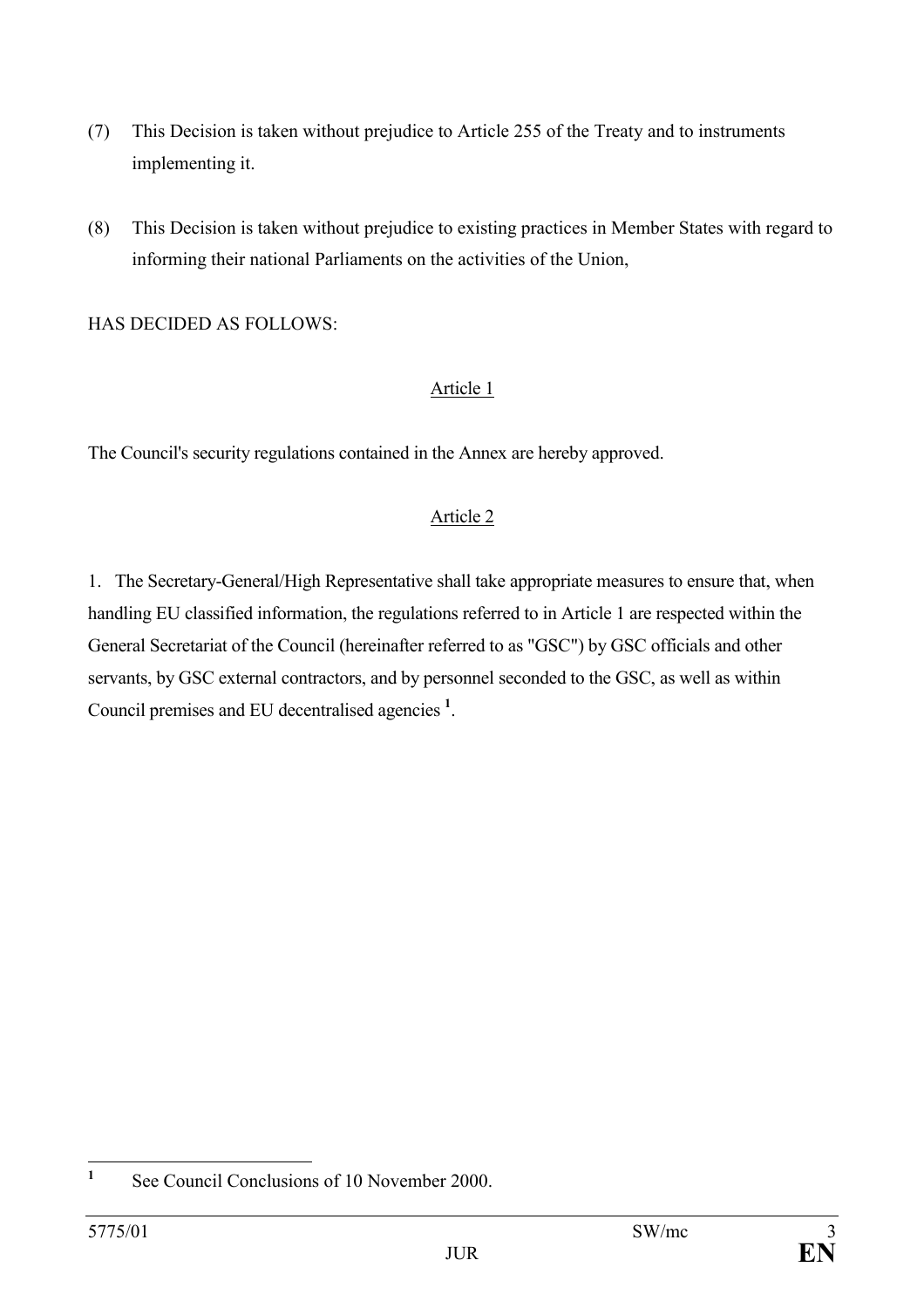2. Members States shall take appropriate measures, in accordance with national arrangements, to ensure that, when EU classified information is handled, the regulations referred to in Article 1 are respected, within their services and premises by:

- (a) members of Member States' permanent representations to the European Union as well as by members of national delegations attending meetings of the Council or of its bodies, or participating in other Council activities;
- (b) other members of the Member States' national administrations handling EU classified information, whether they serve in the territory of the Member States or abroad; and
- (c) Member States' external contractors and seconded personnel, handling EU classified information.

Member States shall forthwith inform the GSC of the measures taken.

3. The measures referred to in paragraphs 1 and 2 shall be taken before 30 November 2001.

# Article 3

In keeping with the basic principles and minimum standards of security contained in Part I of the Annex, the Secretary-General/High Representative may take measures in accordance with Part II, Section I(1) and (2), of the Annex.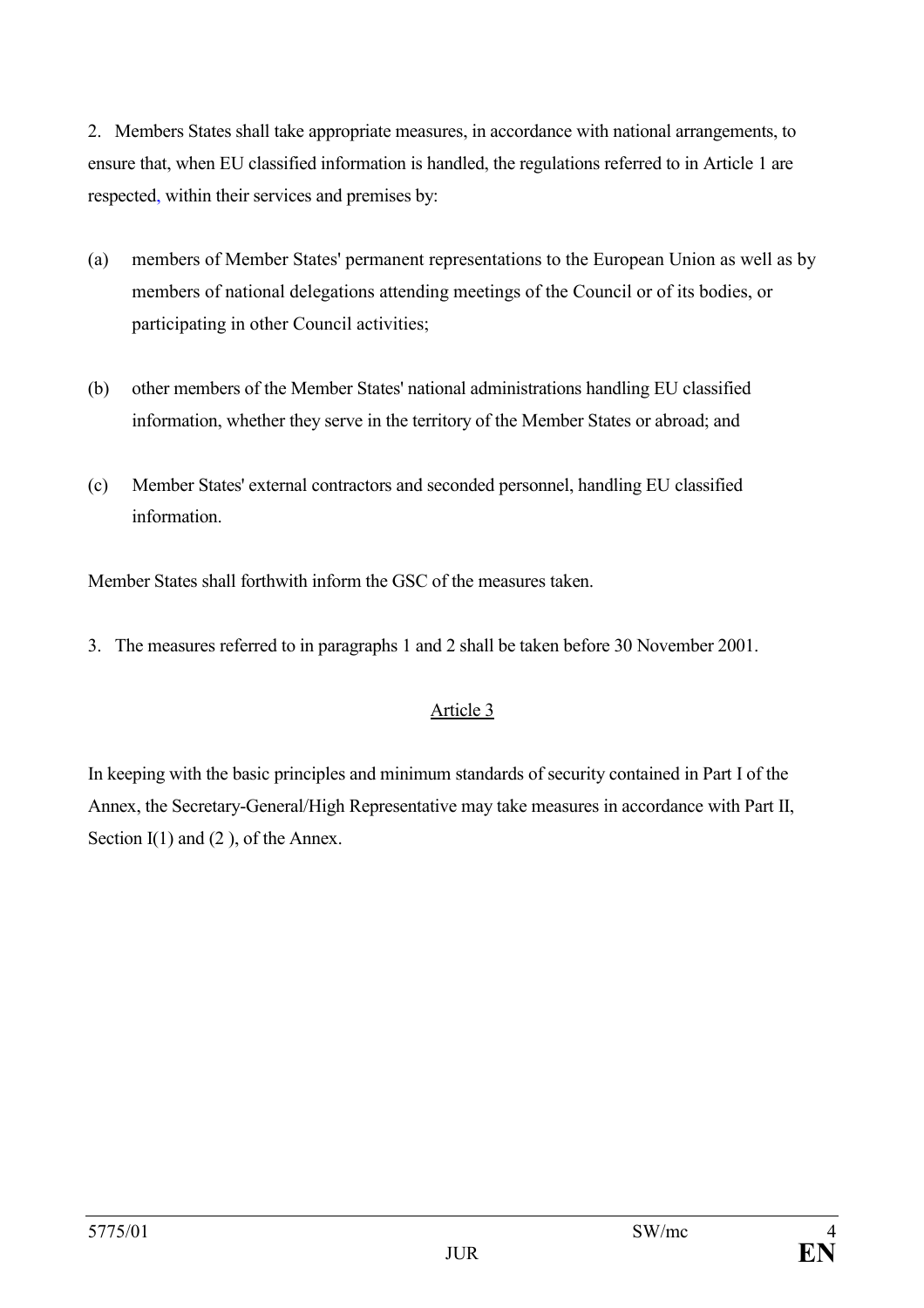#### Article 4

As from the day of its application, this Decision shall replace:

- (a) Council Decision 98/319/EC of 27 April 1998 relating to the procedures whereby officials and employees of the General Secretariat of the Council may be allowed access to classified information held by the Council **<sup>1</sup>** ;
- (b) Decision of the Secretary-General/High Representative of 27 July 2000 on measures for the protection of classified information applicable to the General Secretariat of the Council<sup>2</sup>;
- (c) Decision 433/97 of the Secretary-General of the Council of 22 May 1997 on the Security Clearance procedure of the officials responsible for the functioning of the Cortesy network.

# Article 5

\_\_\_\_\_\_\_\_\_\_\_\_\_\_\_\_\_\_\_\_\_\_\_\_

- 1. This Decision shall take effect on the day of its publication.
- 2. It shall apply from 1 December 2001.

Done at

For the Council The President

 **1** OJ L 140, 12.5.1998, p. 12. **2**

OJ C 239, 23.8.2000, p. 1.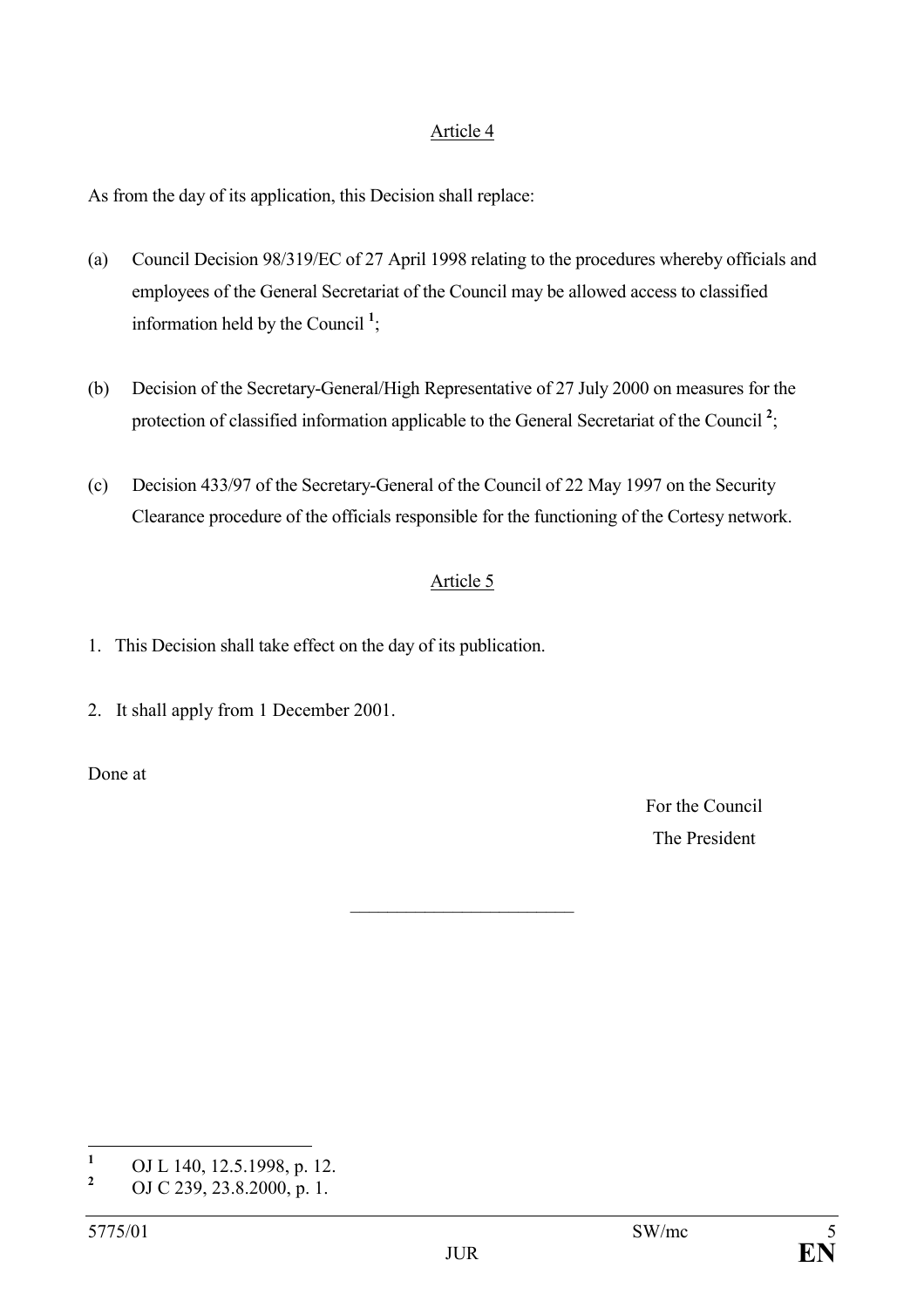**ANNEX**

# SECURITY REGULATIONS OF THE COUNCIL OF THE EUROPEAN UNION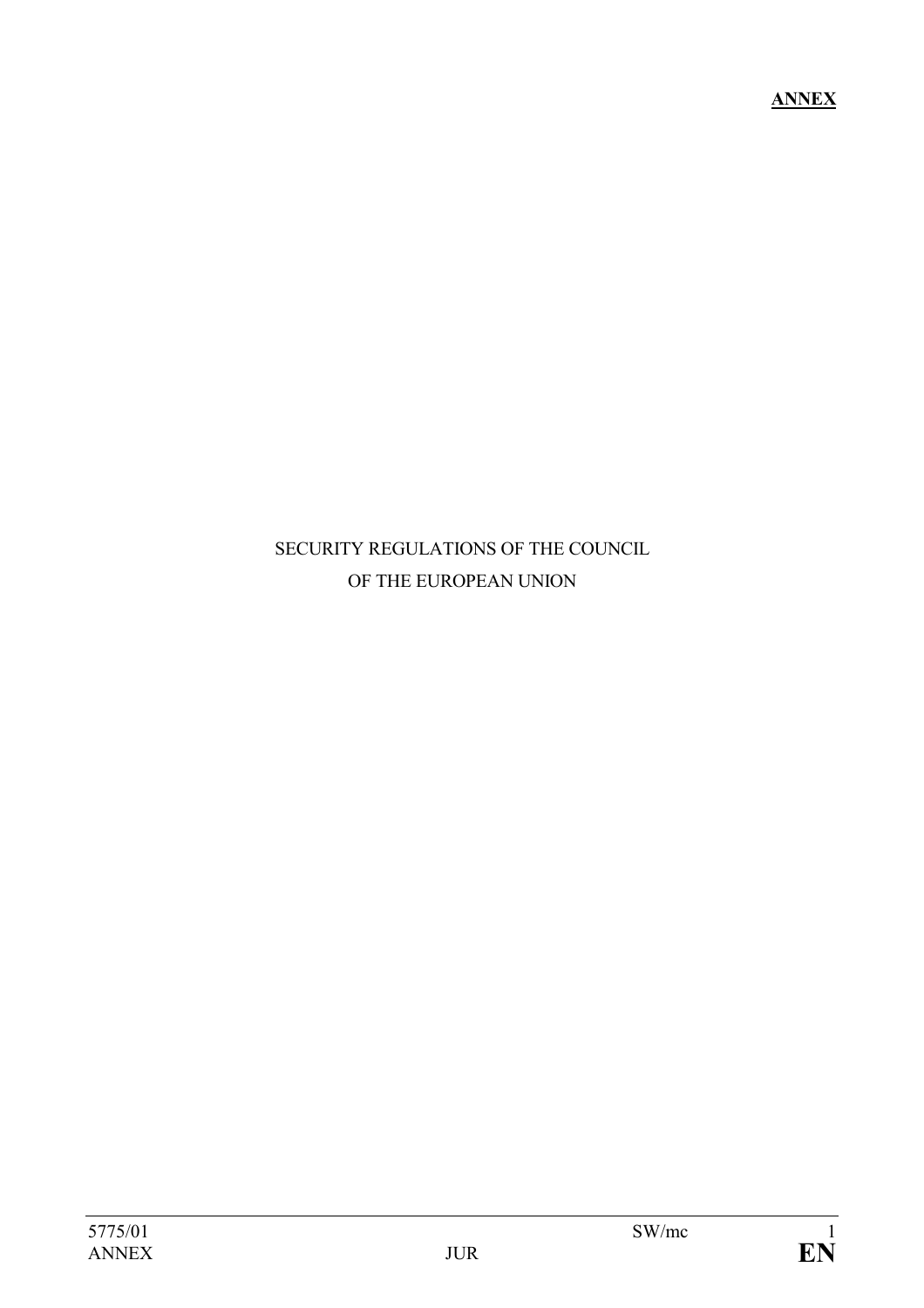# **CONTENTS**

| <b>PART I</b>                                                        |
|----------------------------------------------------------------------|
|                                                                      |
|                                                                      |
| <b>SECTION I</b>                                                     |
| THE ORGANISATION OF SECURITY IN THE COUNCIL OF THE EUROPEAN UNION 12 |
| <b>SECTION II</b>                                                    |
|                                                                      |
| <b>SECTION III</b>                                                   |
|                                                                      |
| <b>SECTION IV</b>                                                    |
|                                                                      |
| <b>SECTION V</b>                                                     |
| GENERAL RULES ON THE NEED-TO-KNOW PRINCIPLE<br>26                    |
| <b>SECTION VI</b>                                                    |
| SECURITY CLEARANCE PROCEDURE FOR GSC OFFICIALS<br>29                 |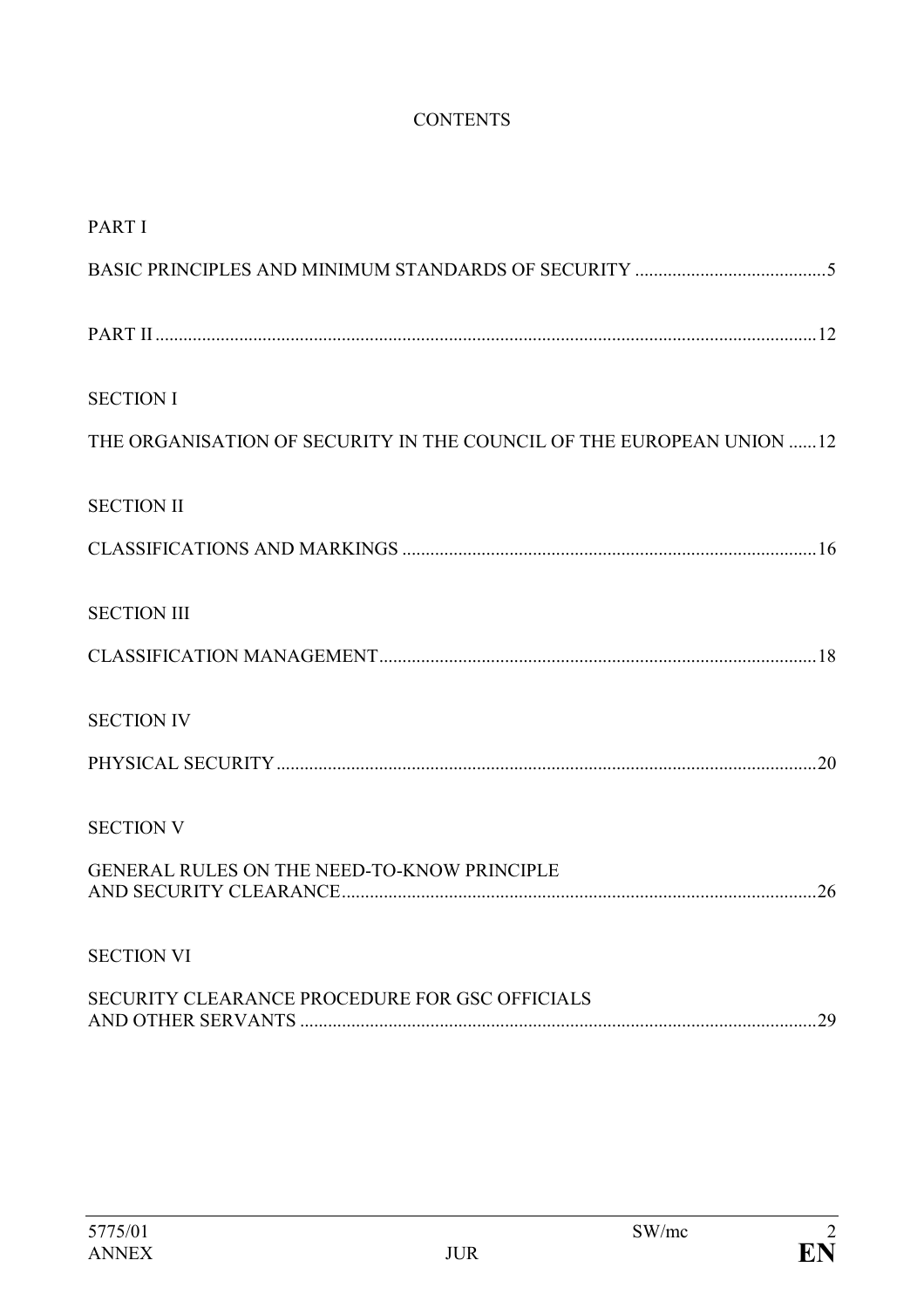# SECTION VII

| PREPARATION, DISTRIBUTION, TRANSMISSION,                                                              |  |
|-------------------------------------------------------------------------------------------------------|--|
| <b>SECTION VIII</b>                                                                                   |  |
|                                                                                                       |  |
| <b>SECTION IX</b>                                                                                     |  |
| SECURITY MEASURES TO BE APPLIED AT THE TIME<br>OF SPECIFIC MEETINGS HELD OUTSIDE THE COUNCIL PREMISES |  |
| <b>SECTION X</b>                                                                                      |  |
| BREACHES OF SECURITY AND COMPROMISE                                                                   |  |
| <b>SECTION XI</b>                                                                                     |  |
| PROTECTION OF INFORMATION HANDLED IN INFORMATION TECHNOLOGY                                           |  |
| <b>SECTION XII</b>                                                                                    |  |
| RELEASE OF EU CLASSIFIED INFORMATION TO THIRD STATES                                                  |  |
| <b>APPENDICES</b>                                                                                     |  |
| <b>APPENDIX 1</b>                                                                                     |  |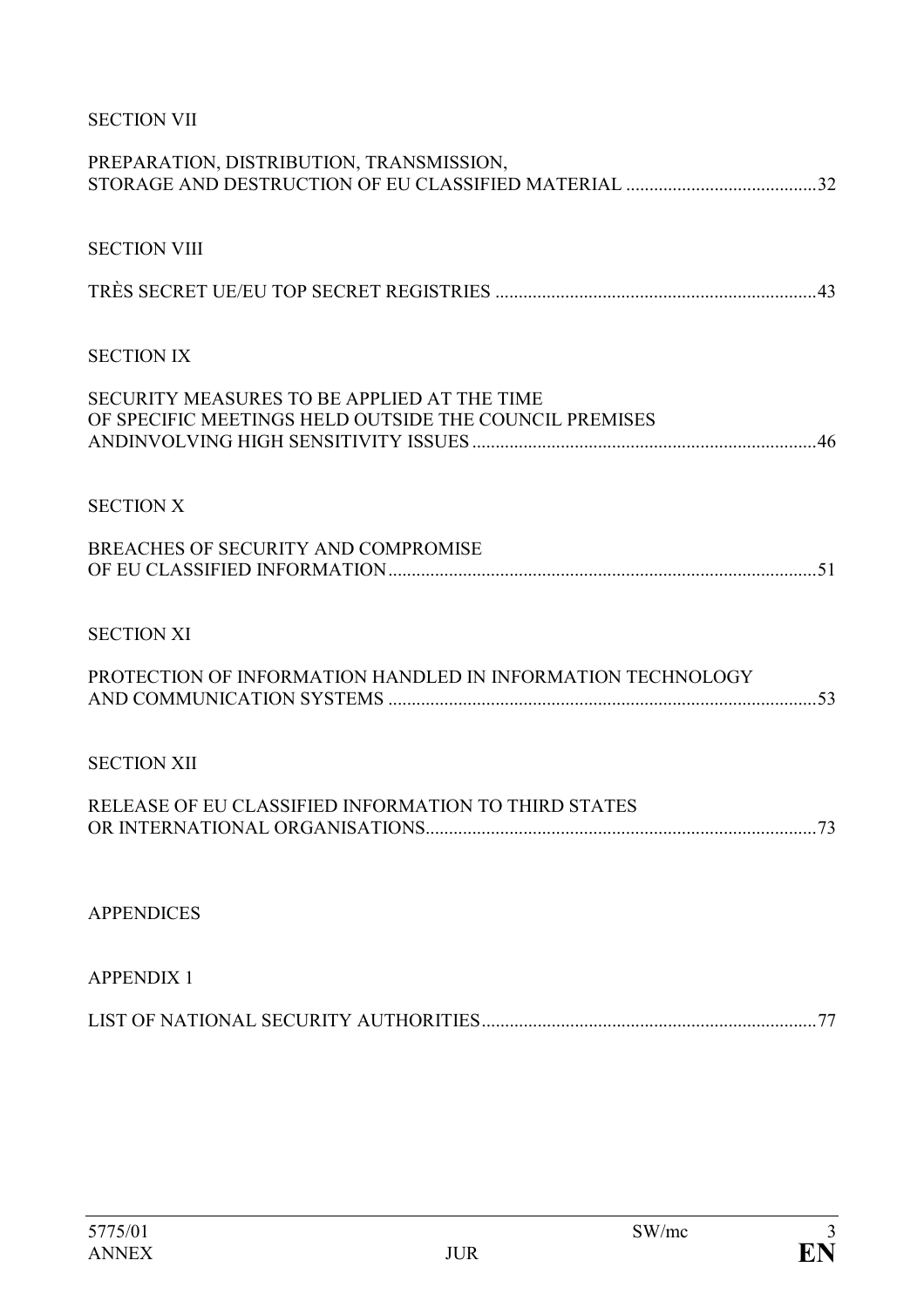| <b>APPENDIX 2</b>                                                                                            |  |
|--------------------------------------------------------------------------------------------------------------|--|
|                                                                                                              |  |
| <b>APPENDIX 3</b>                                                                                            |  |
|                                                                                                              |  |
| <b>APPENDIX 4</b>                                                                                            |  |
| <b>GUIDELINES FOR RELEASE OF EU CLASSIFIED INFORMATION</b><br>TO THIRD STATES OR INTERNATIONAL ORGANISATIONS |  |
|                                                                                                              |  |
| <b>APPENDIX 5</b>                                                                                            |  |
| <b>GUIDELINES FOR RELEASE OF EU CLASSIFIED INFORMATION</b>                                                   |  |
| TO THIRD STATES OR INTERNATIONAL ORGANISATIONS                                                               |  |
| <b>APPENDIX 6</b>                                                                                            |  |
| <b>GUIDELINES FOR RELEASE OF EU CLASSIFIED INFORMATION</b><br>TO THIRD STATES OR INTERNATIONAL ORGANISATIONS |  |
|                                                                                                              |  |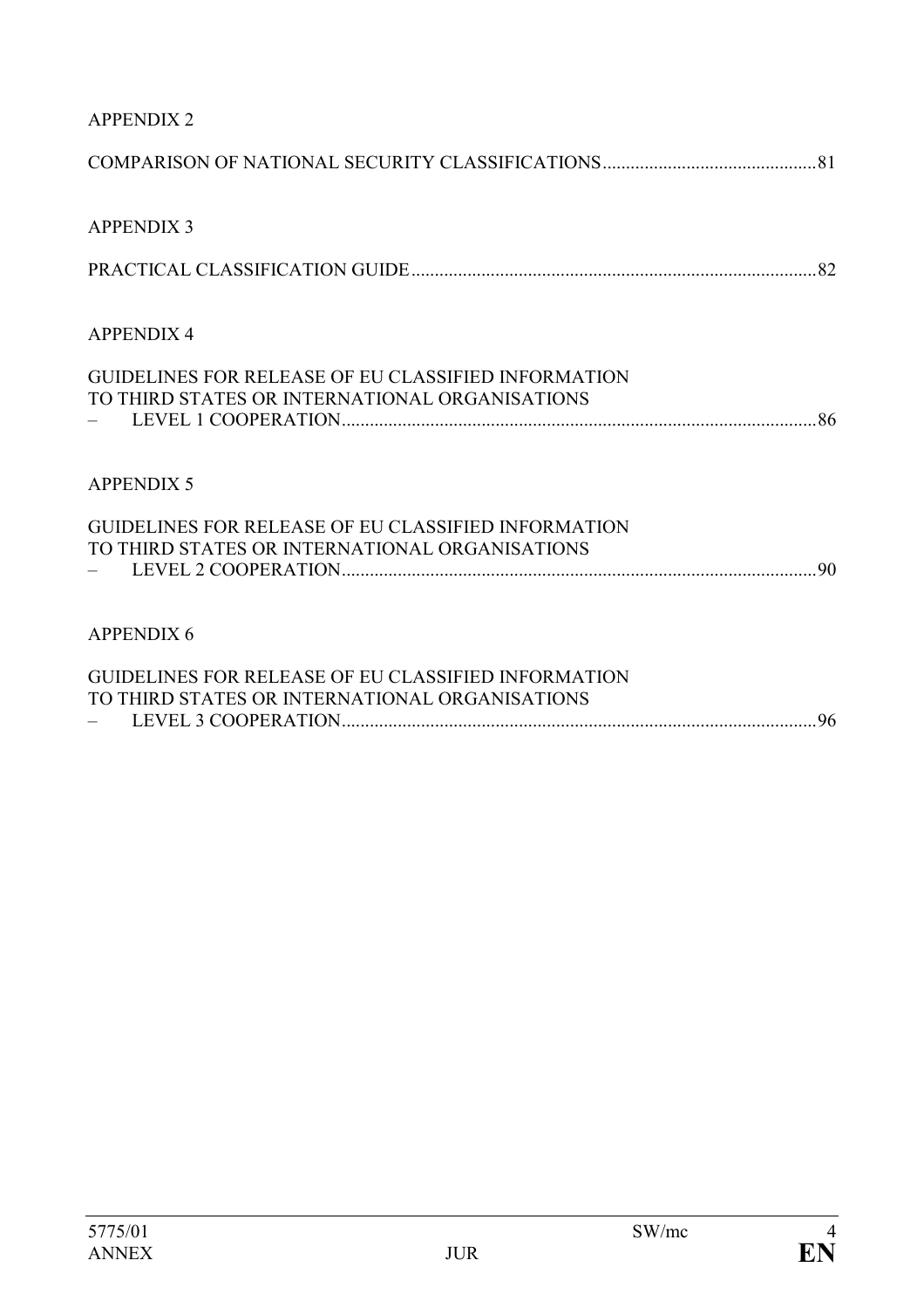# PART I

### BASIC PRINCIPLES AND MINIMUM STANDARDS OF SECURITY

# **INTRODUCTION**

- 1. These provisions lay down the basic principles and minimum standards of security to be respected in an appropriate manner by the Council, by the General Secretariat of the Council (hereinafter called "GSC"), by the Member States and by the decentralised agencies of the European Union (hereinafter called "EU decentralised agencies"), so that security is safeguarded and each may be assured that a common standard of protection is established.
- 2. The term "EU classified information" means any information and material, an unauthorised disclosure of which could cause varying degrees of prejudice to the EU interests, or to one or more of its Member States, whether such information originates within the EU or is received from Member States, third States or international organisations.
- 3. Throughout these regulations:
	- (a) by "document" is meant any letter, note, minute, report, memorandum, signal/message, sketch, photograph, slide, film, map, chart, plan, notebook, stencil, carbon, typewriter or printer ribbon, tape, cassette, computer disk, CD ROM, or other physical medium on which information has been recorded;
	- (b) by "material" is meant "document" as defined in a) above and also any item of equipment or weapons, either manufactured or in the process of manufacture.
- 4. Security has the following principal objectives:
	- (a) to safeguard EU classified information from espionage, compromise or unauthorised disclosure;
	- (b) to safeguard EU information handled in communications and information systems and networks, against threats to its integrity and availability;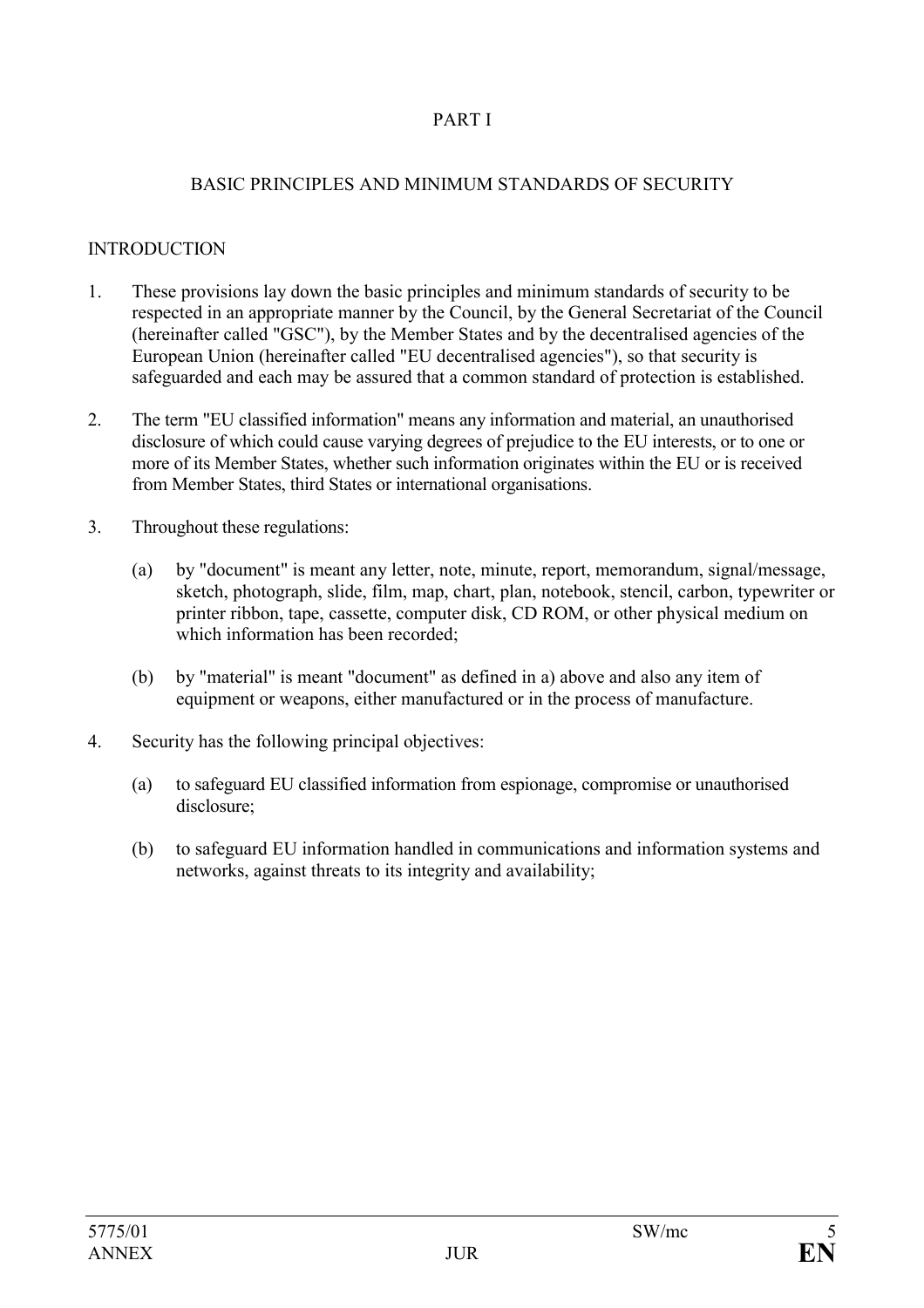- (c) to safeguard installations housing EU information from sabotage and malicious wilful damage;
- (d) in the event of failure, to assess the damage caused, limit its consequences and adopt the necessary remedial measures.
- 5. The foundations of sound security are:
	- (a) within each Member State, a national security organisation responsible for:
		- (i) the collection and recording of intelligence on espionage, sabotage, terrorism and other subversive activities; and
		- (ii) information and advice to its government, and through it, to the Council, on the nature of the threats to security and the means of protection against them;
	- (b) within each Member State, and within the GSC, a technical INFOSEC authority responsible for working with the security authority concerned to provide information and advice on technical threats to security and the means for protection against them;
	- (c) regular collaboration among government departments, agencies and the appropriate GSC services, in order to establish, and recommend, as appropriate:
		- (i) what information, resources and installations need to be protected; and
		- (ii) common standards of protection.
- 6. Where confidentiality is concerned, care and experience are needed in the selection of information and material to be protected and the assessment of the degree of protection it requires. It is fundamental that the degree of protection should correspond with the security criticality of the individual piece of information and material to be protected. In order to ensure the smooth flow of information, steps shall be taken in order to avoid over classification. The classification system is the instrument for giving effect to these principles; a similar system of classification should be followed in planning and organising ways to counter espionage, sabotage, terrorism and other threats so that the greatest measure of protection is given to the most important premises housing classified information and to the most sensitive points within them.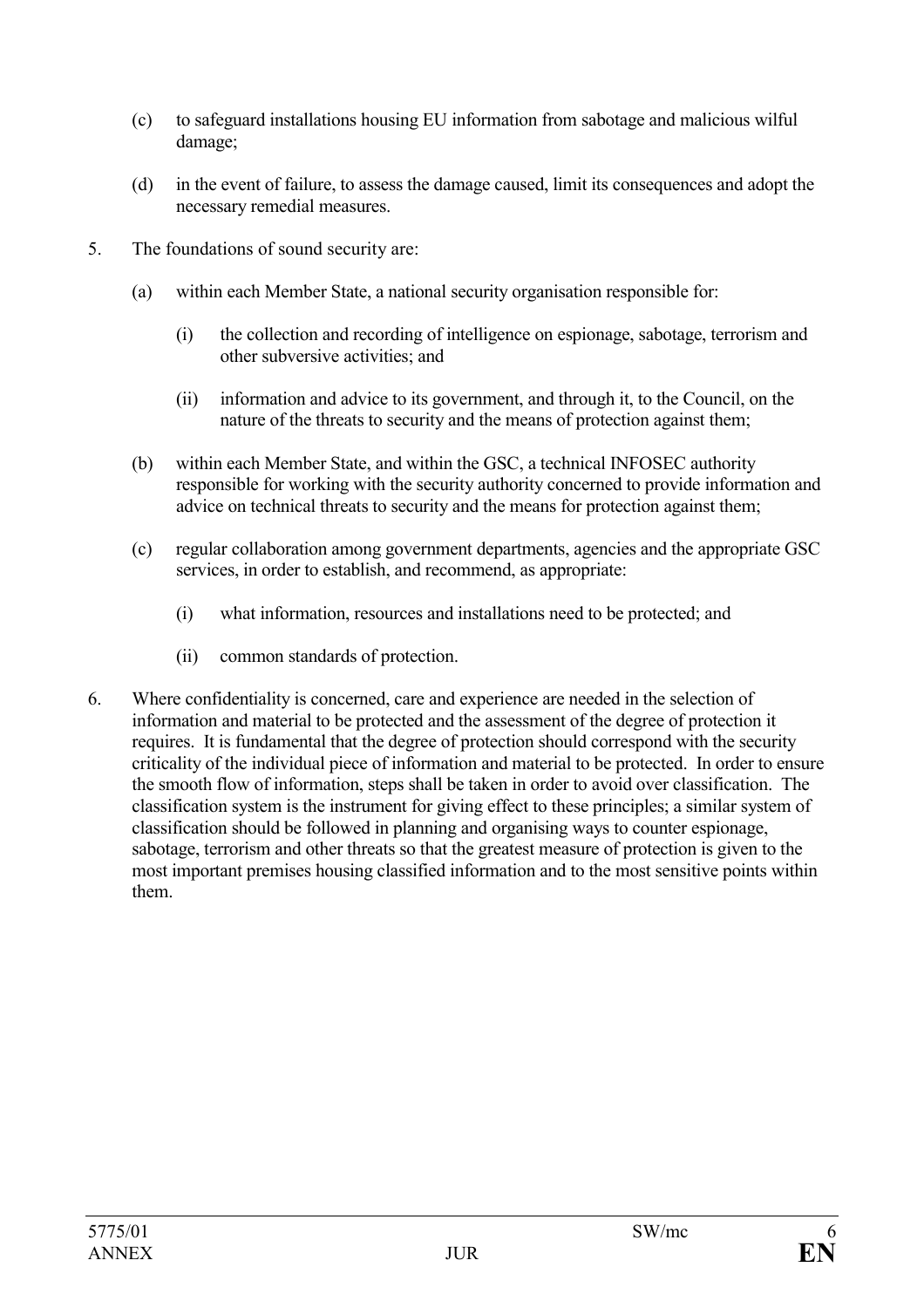### BASIC PRINCIPLES

- 7. The security measures shall:
	- (a) extend to all persons having access to classified information, classified information-carrying media, all premises containing such information and important installations;
	- (b) be designed to detect persons whose position might endanger the security of classified information and important installations housing classified information and provide for their exclusion or removal;
	- (c) prevent any unauthorised person from having access to classified information or to installations which contain it;
	- (d) ensure that classified information is disseminated solely on the basis of the need-to-know principle which is fundamental to all aspects of security;
	- (e) ensure the integrity (i.e. prevention of corruption or unauthorised alteration or unauthorised deletion) and the availability (i.e. access is not denied to those needing and authorised to have access) of all information, either classified or not classified, and especially of such information stored, processed or transmitted in electromagnetic form.

### ORGANISATION OF SECURITY

Common minimum standards

8. The Council and each Member State shall ensure that common minimum standards of security are observed in all administrative and/or government departments, other EU institutions, agencies and contractors so that EU classified information can be passed in the confidence that it will be handled with equal care. Such minimum standards shall include criteria for the clearance of personnel, and procedures for the protection of EU classified information.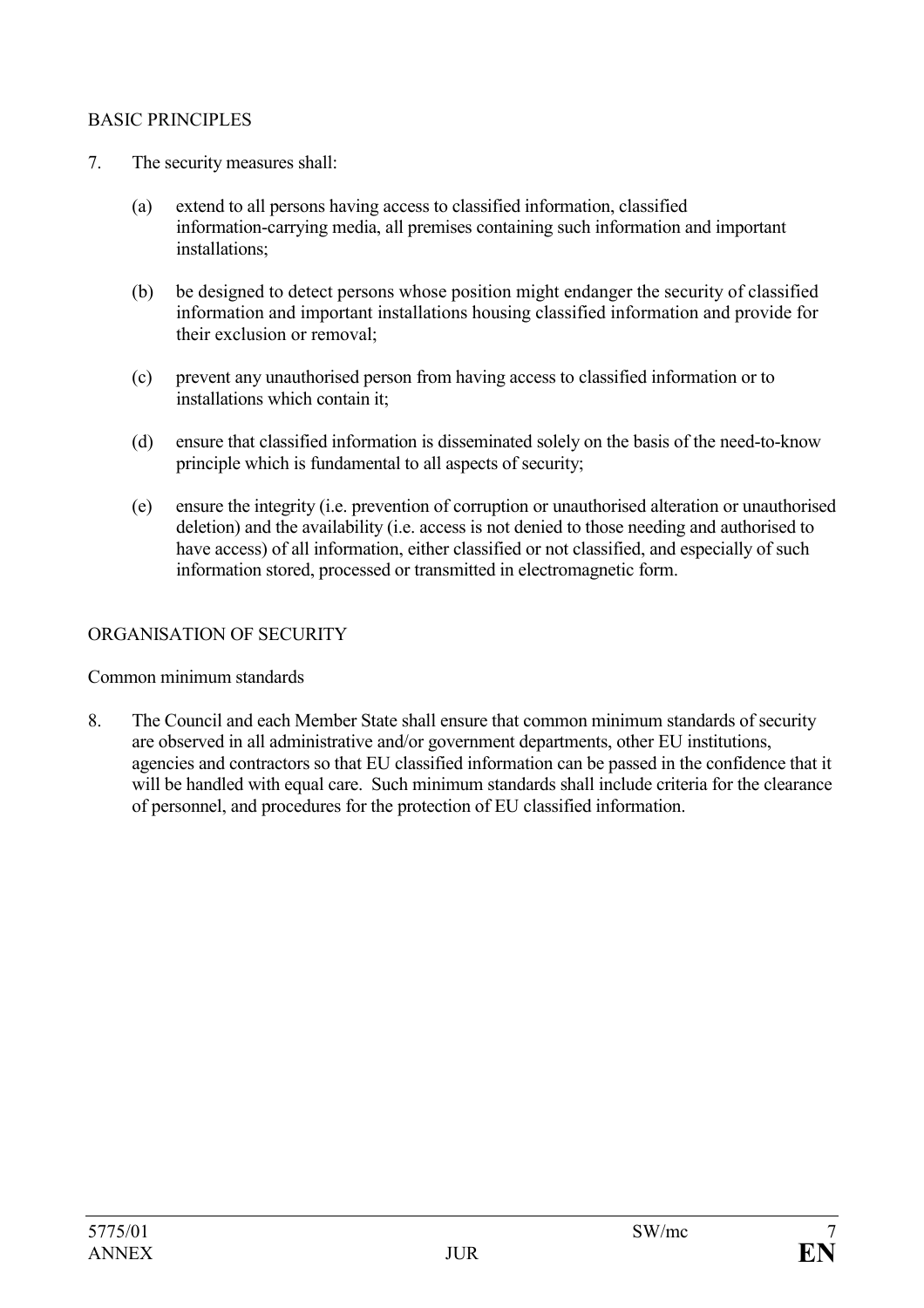# SECURITY OF PERSONNEL

# Clearance of personnel

- 9. All persons who require access to information classified CONFIDENTIEL UE or above shall be appropriately cleared before such access is authorised. Similar clearance shall be required in the case of persons whose duties involve the technical operation or maintenance of communication and information systems containing classified information. This clearance shall be designed to determine whether such individuals:
	- (a) are of unquestioned loyalty;
	- (b) are of such character and discretion as to cast no doubt upon their integrity in the handling of classified information; or
	- (c) may be vulnerable to pressure from foreign or other sources, e.g. due to former residence or past associations which might constitute a risk to security.

Particularly close scrutiny in the clearance procedures shall be given to persons:

- (d) to be granted access to TRÈS SECRET UE/EU TOP SECRET information;
- (e) occupying positions involving regular access to a considerable volume of SECRET UE information;
- (f) whose duties give them special access to mission-critical communication or information systems and thus the opportunity to gain unauthorised access to large amounts of EU classified information or to inflict serious damage upon the mission through acts of technical sabotage.

In the circumstances outlined in subparagraphs (d), (e) and (f), the fullest practicable use shall be made of the technique of background investigation.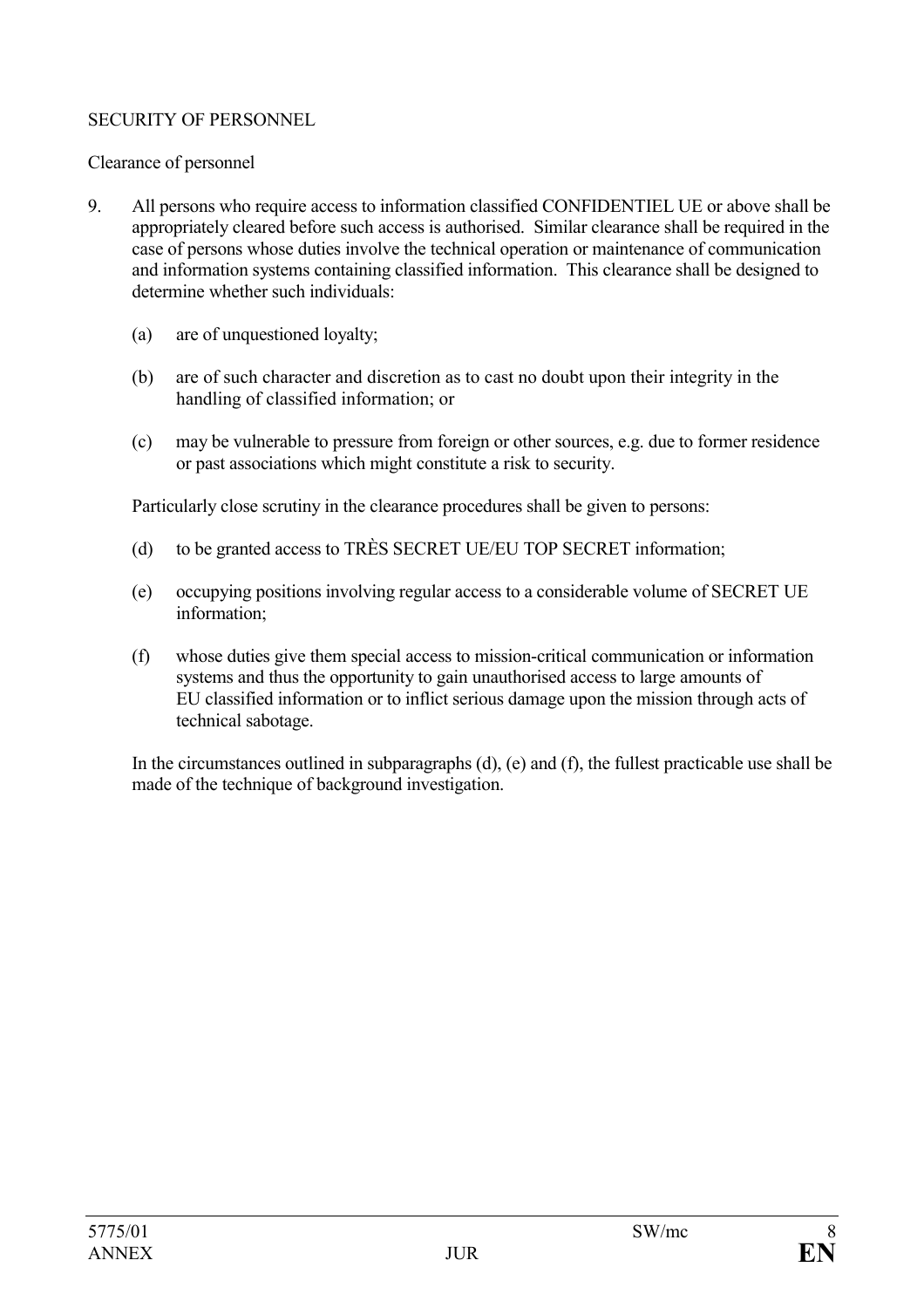10. When persons not having an established "need to know" are to be employed in circumstances in which they may have access to EU classified information (e.g. messengers, security agents, maintenance personnel and cleaners, etc.), they shall first be appropriately security-cleared.

#### Records of personnel clearances

11. All services, bodies or establishments handling EU classified information or housing mission-critical communication or information systems shall maintain a record of the clearances granted to the personnel assigned thereto. Each clearance shall be verified as the occasion demands to ensure that it is adequate for that person's current assignment; it shall be re-examined as a matter of priority whenever new information is received indicating that continued assignment on classified work is no longer consistent with the interests of security. The record of clearances shall be held by the head of security for the service, body or establishment concerned.

### Security instruction of personnel

12. All personnel employed in positions where they could have access to classified information shall be thoroughly instructed on taking up assignment and at regular intervals in the need for security and the procedures for accomplishing it. It is a useful procedure to require that all such personnel should certify in writing that they fully understand the security regulations relevant to their assignment.

### Management responsibilities

13. Managers shall have the duty of knowing those of their staff who are engaged in classified work or who have access to mission-critical communication or information systems and of recording and reporting any incidents or apparent vulnerabilities, likely to have a bearing on security.

#### Security status of personnel

14. Procedures shall be established to ensure that, when adverse information becomes known concerning an individual, it is determined whether the individual is employed on classified work or has access to mission-critical communication or information systems, and the authority concerned informed. If it is established that such an individual constitutes a security risk, he or she shall be barred or removed from assignments where he or she might endanger security.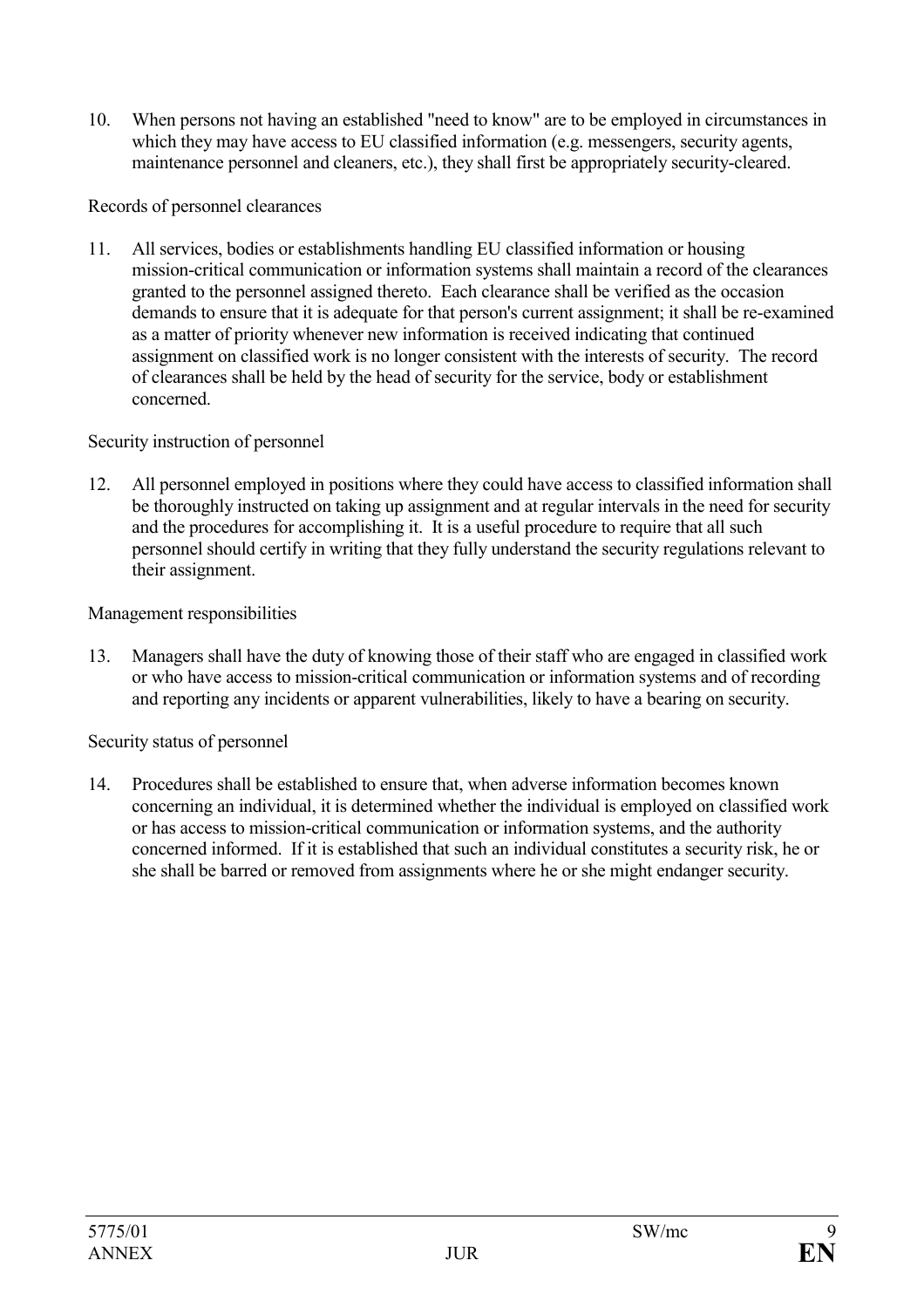# PHYSICAL SECURITY

### Need for protection

15. The degree of physical security measures to be applied to ensure the protection of EU classified information shall be proportional to the classification, volume of and threat to the information and material held. Therefore care shall be taken to avoid both over- and under-classification, and classification shall be subject to regular review. All holders of EU classified information shall follow uniform practices regarding classification of that information and meet common standards of protection regarding custody, transmission and disposal of information and material requiring protection.

### Checking

16. Before leaving areas containing EU classified information unattended, persons having custody thereof shall ensure that it is securely stored and that all security devices have been activated (locks, alarms, etc.). Further independent checks shall be carried out after working hours.

### Security of buildings

- 17. Buildings housing EU classified information or mission-critical communication and information systems shall be protected against unauthorised access. The nature of the protection afforded to EU classified information, e.g. barring of windows, locks for doors, guards at entrances, automated access control systems, security checks and patrols, alarm systems, intrusion detection systems and guard dogs, shall depend on:
	- (a) the classification, volume and location within the building of the information and material to be protected;
	- (b) the quality of the security containers for this information and material; and
	- (c) the physical nature and location of the building.
- 18. The nature of the protection afforded to communication and information systems shall similarly depend upon an assessment of the value of the assets at stake and of the potential damage if security were compromised, upon the physical nature and location of the building in which the system is housed, and upon the location of the system within the building.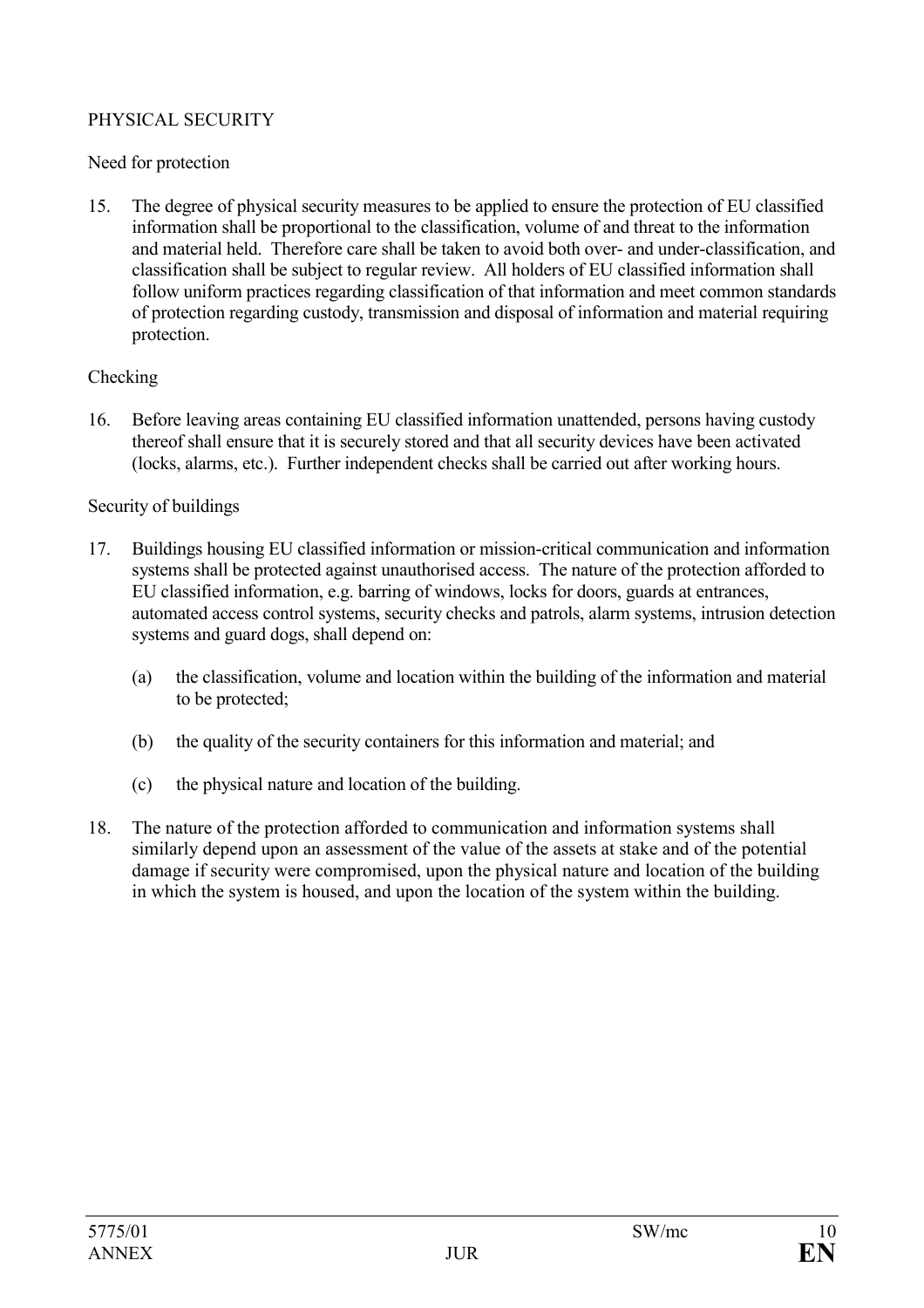### Contingency plans

19. Detailed plans shall be prepared in advance for the protection of classified information during a local or national emergency.

# SECURITY OF INFORMATION (INFOSEC)

20. INFOSEC relates to the identification and application of security measures to protect information processed, stored or transmitted in communication, information and other electronic systems against loss of confidentiality, integrity or availability, whether accidental or intentional. Adequate countermeasures shall be taken in order to prevent access to EU information by unauthorised users, to prevent the denial of access to EU information to authorised users, and to prevent corruption or unauthorised modification or deletion of EU information.

# COUNTER-SABOTAGE AND OTHER FORMS OF MALICIOUS WILFUL DAMAGE

21. Physical precautions for the protection of important installations housing classified information are the best protective security safeguards against sabotage and malicious wilful damage, and clearance of personnel alone is not an effective substitute. The competent national body shall collect intelligence regarding espionage, sabotage, terrorism and other subversive activities.

#### RELEASE OF CLASSIFIED INFORMATION TO THIRD STATES OR INTERNATIONAL ORGANISATIONS

- 22. The decision to release EU classified information originating in the Council to a third State or international organisation shall be taken by the Council. If the originator of the information for which release is desired is not the Council, the Council shall first seek the originator's consent to release. If the originator cannot be established, the Council will assume the former's responsibility.
- 23. If the Council receives classified information from third States, from international organisations or from other third parties, that information shall be given protection appropriate to its classification and equivalent to the standards established in these regulations for EU classified information, or such higher standards as may be required by the third party releasing the information. Mutual checks may be arranged.
- 24. The above principles shall be implemented in accordance with the detailed provisions set out in Part II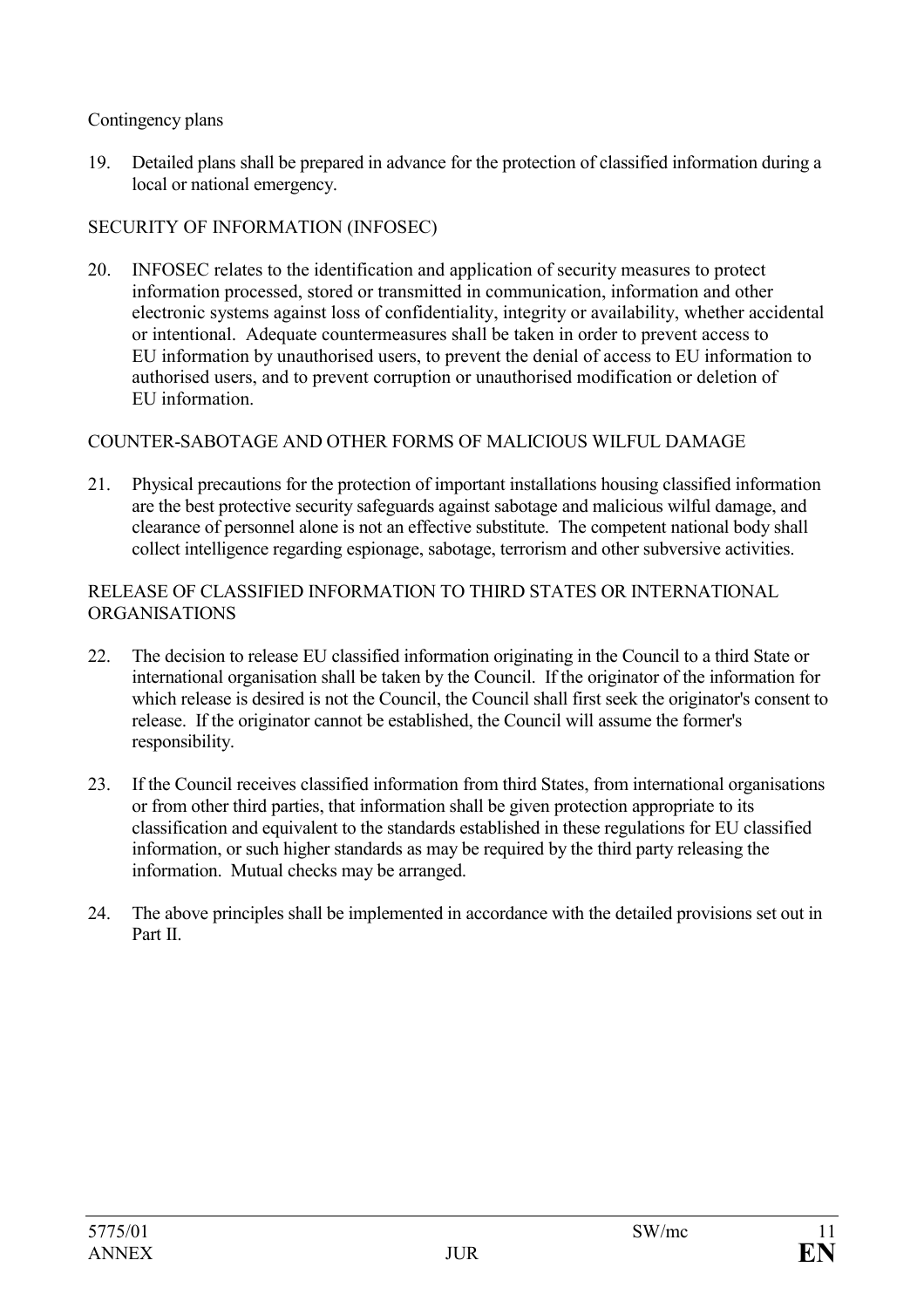# PART II

# SECTION I

#### THE ORGANISATION OF SECURITY IN THE COUNCIL OF THE EUROPEAN UNION

The Secretary-General/High Representative

- 1. The Secretary-General/High Representative shall:
	- (a) implement the Council's security policy;
	- (b) consider security problems referred to him by the Council or its competent bodies;
	- (c) examine questions involving changes in the Council security policy, in close liaison with the National Security (or other appropriate) Authorities of the Member States (hereinafter "NSA"). Appendix 1 contains a list of those authorities.
- 2. In particular, the Secretary-General/High Representative shall be responsible for:
	- (a) coordinating all matters of security relating to Council activities;
	- (b) requesting that each Member State set up a central TRÈS SECRET UE/EU TOP SECRET registry and requiring such a registry to be set up in the EU decentralised agencies, where appropriate;
	- (c) addressing to the designated authorities of the Member States requests for the NSA to provide security clearances for personnel employed in the GSC in accordance with Section VI;
	- (d) investigating or ordering an investigation into any leakage of EU classified information which, on prima facie evidence, has occurred in the GSC or any of the EU decentralised agencies;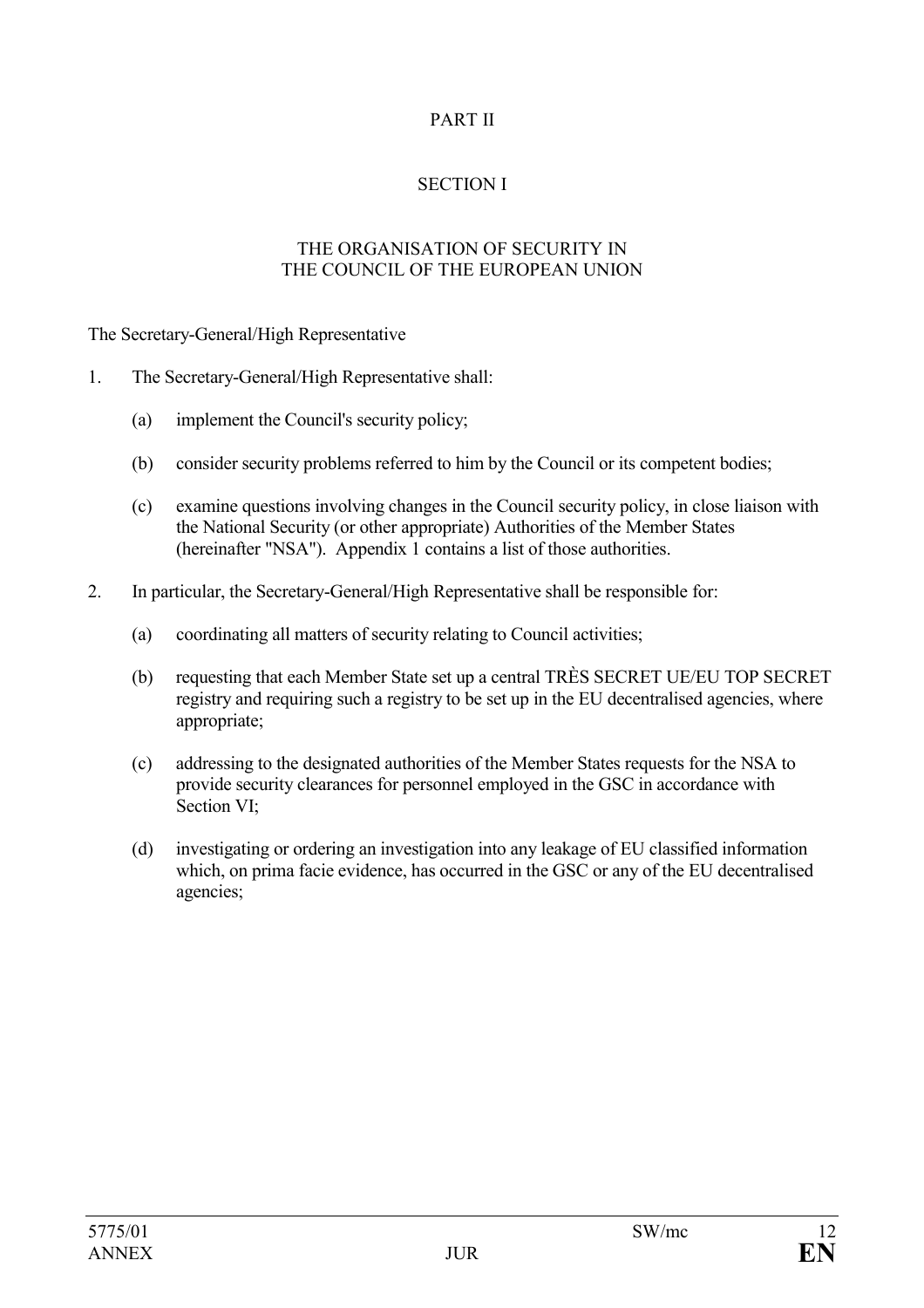- (e) requesting the appropriate security authorities to initiate investigations when a leakage of EU classified information appears to have occurred outside the GSC or the EU decentralised agencies, and coordinating the enquiries when more than one security authority is involved;
- (f) carrying out jointly and in agreement with the NSA concerned, periodic examinations of the security arrangements for the protection of EU classified information in the Member States:
- (g) maintaining close liaison with all security authorities concerned in order to achieve overall coordination of security;
- (h) keeping the Council security policy and procedures constantly under review and, as required, preparing appropriate recommendations. In this regard, he shall present to the Council the annual inspection plan prepared by the GSC Security Office.

The Security Committee of the Council

- 3. A Security Committee shall be set up. It shall consist of representatives of the NSA of each Member State. It shall be chaired by the Secretary-General/High Representative or by his/her delegate. Representatives of EU decentralised agencies may also be invited to attend when questions concerning them are discussed.
- 4. The Security Committee shall meet as instructed by the Council, at the request of the Secretary-General/High Representative or of an NSA. The Committee shall have the power to examine and assess all issues of security relating to the proceedings of the Council, and to present recommendations to the Council as appropriate. As regards the activity of the GSC, the Committee shall have the power to make recommendations on security issues to the Secretary-General/High Representative.

The Security Office of the General Secretariat of the Council

5. In order to fulfil the responsibilities mentioned in paragraphs 1 and 2, the Secretary-General/High Representative shall have the GSC Security Office at his disposal for coordinating, supervising and implementing security measures.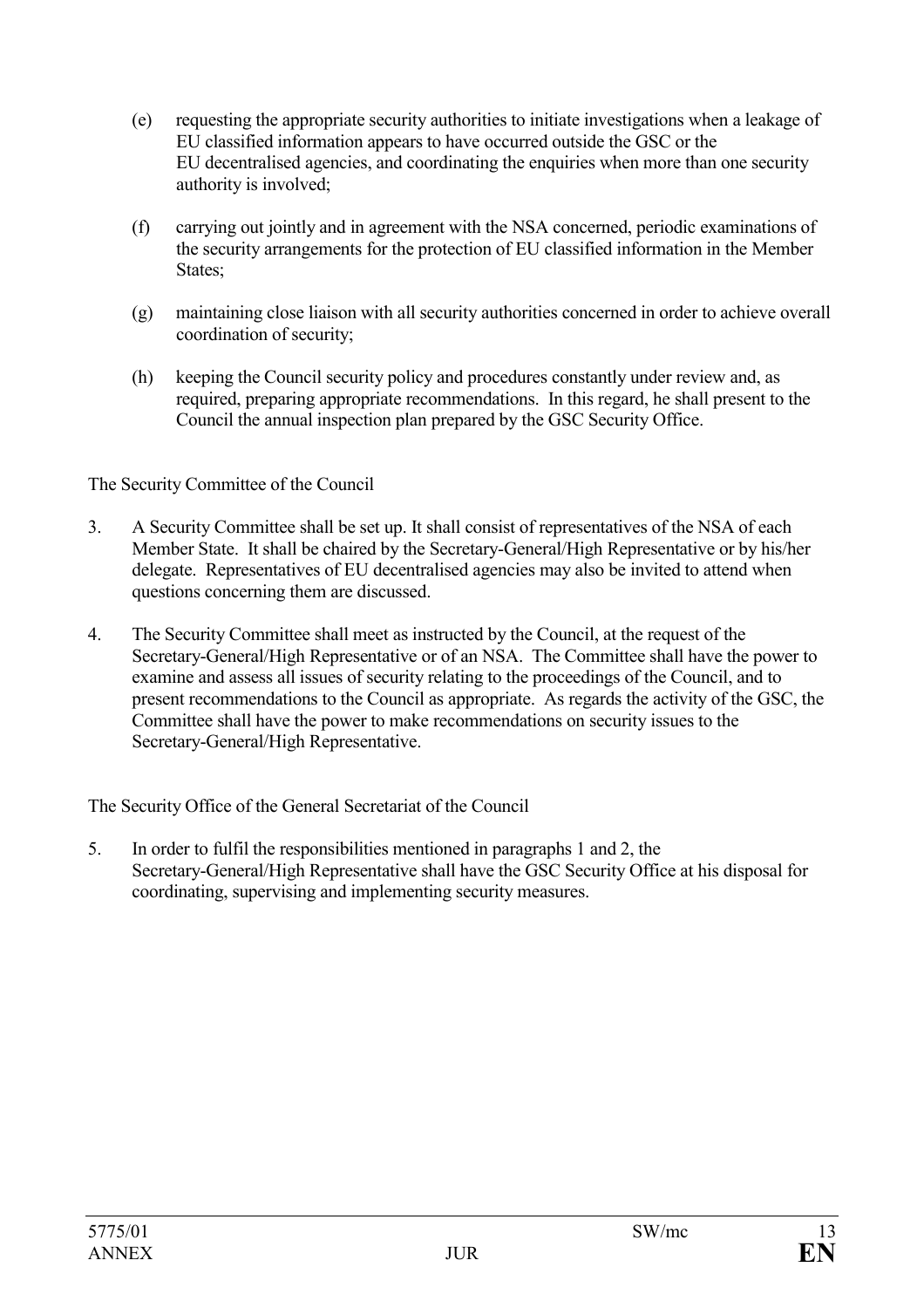- 6. The Head of the GSC Security Office shall be the principal adviser to the Secretary-General/High Representative on security matters and shall act as secretary to the Security Committee. In this regard he shall direct the updating of the security regulations and coordinate security measures with the competent authorities of the Member States and, as appropriate, with international organisations linked to the Council by security agreements. To that effect, he/she shall act as a liaison officer.
- 7. The Head of the GSC Security Office shall be responsible for the accreditation of IT systems and networks within the GSC. The Head of the GSC Security Office and the relevant NSA shall jointly decide, where appropriate, on the accreditation of IT systems and networks involving the GSC, the Member States, EU decentralised agencies and/or third parties (States or international organisations).

### EU decentralised agencies

8. Each director of an EU decentralised agency shall be responsible for the implementation of security within his or her establishment. He or she will normally nominate a member of his or her staff as being responsible to him or her in this field. This staff member is designated as a security official.

# Member States

- 9. Each Member State should designate an NSA responsible for the security of EU classified information **<sup>1</sup>** .
- 10. In the framework of each Member State administration, the corresponding NSA should be responsible for:
	- (a) the maintenance of the security of EU classified information held by any national department, body or agency, public or private, at home or abroad;
	- (b) authorising the establishment of TRÈS SECRET UE/EU TOP SECRET registries (this authority may be delegated to the TRÈS SECRET UE/EU TOP SECRET Control Officer of a Central Registry);

 **1** For a list of NSAs responsible for the security of EU classified information, see Appendix 1.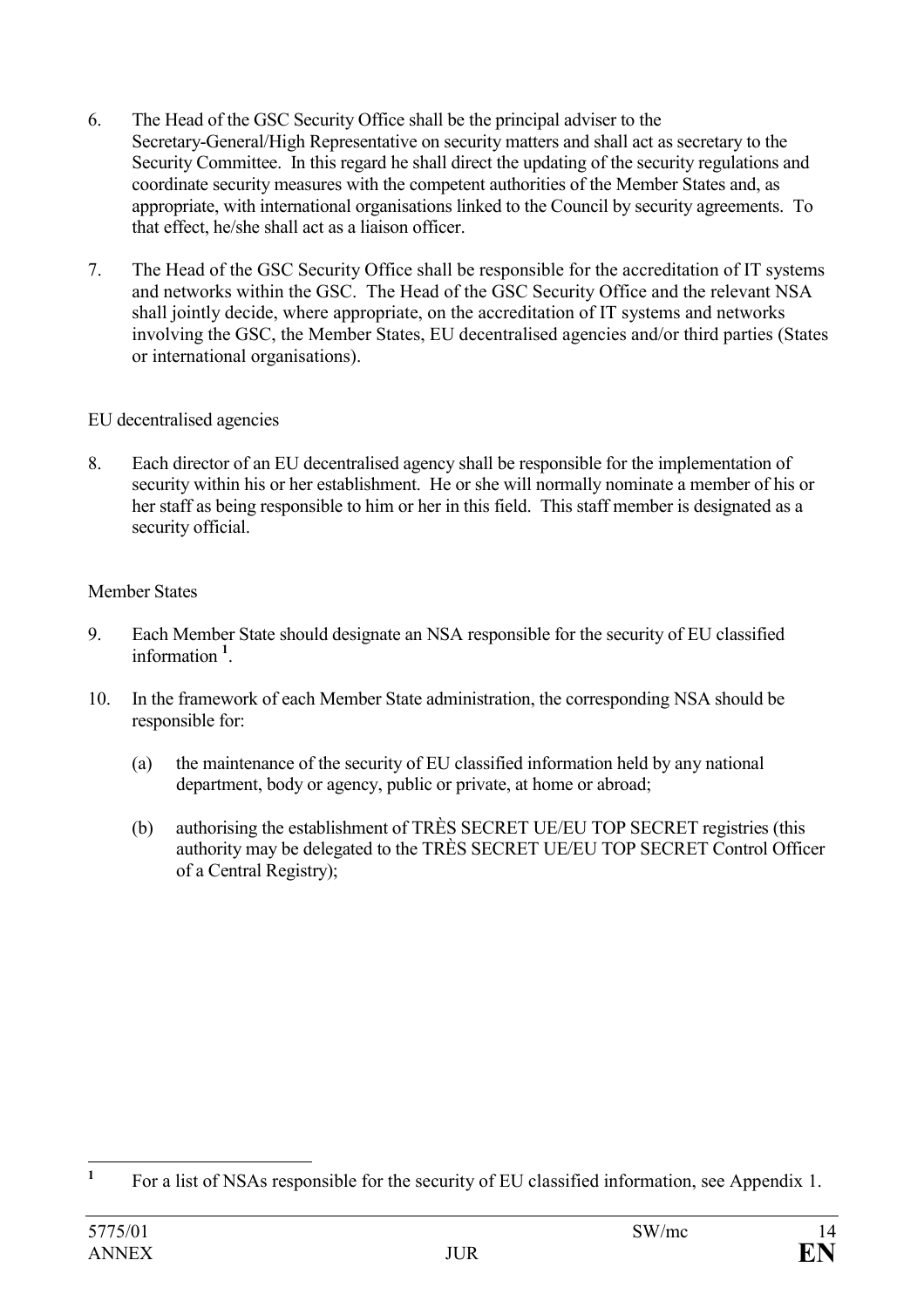- (c) the periodic inspection of the security arrangements for the protection of EU classified information;
- (d) ensuring that all nationals as well as foreigners employed within a national department, body or agency who may have access to EU information classified TRÈS SECRET UE/EU TOP SECRET, SECRET UE and CONFIDENTIEL UE have been security cleared;
- (e) devising such security plans as are considered necessary to prevent EU classified information from falling into unauthorised hands.

# Mutual security inspections

- 11. Periodic inspections of the security arrangements for the protection of EU classified information in the GSC and in the Permanent Representations of the Member States to the European Union, as well as to the Member States premises in the Council buildings shall be carried out by the GSC Security Office and by the NSA concerned, jointly and in mutual agreement **<sup>1</sup>** .
- 12. Periodic inspections of the security arrangements for the protection of EU classified information in the EU decentralised agencies, shall be carried out by the GSC Security Office or, at the Secretary-General's request, by the NSA of the host Member State.

 **1** Without prejudice to the Vienna Convention of 1961 on diplomatic relations.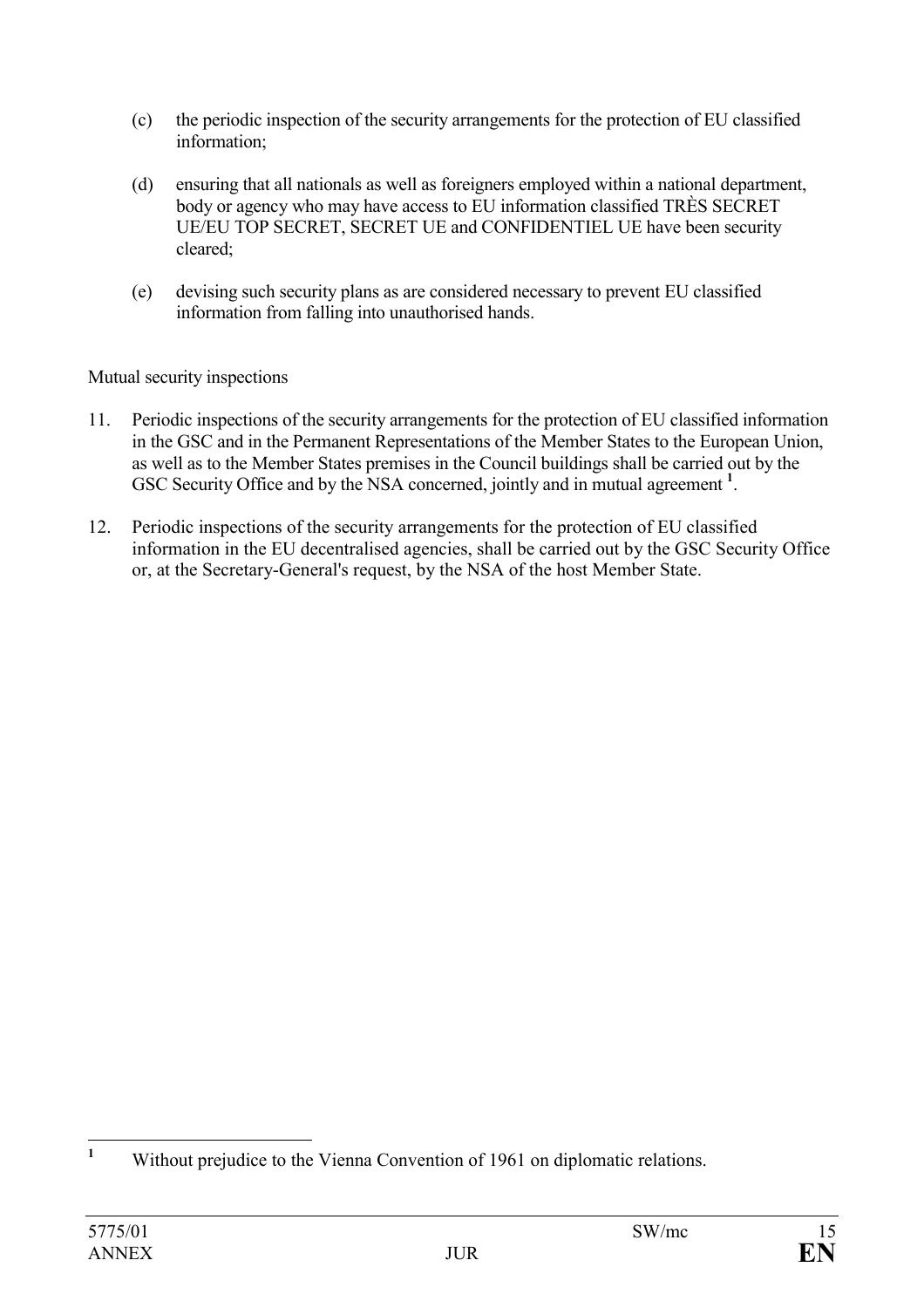# SECTION II

# CLASSIFICATIONS AND MARKINGS

# LEVELS OF CLASSIFICATION **<sup>1</sup>**

Information is classified at the following levels:

- 1. TRÈS SECRET UE/EU TOP SECRET: This classification shall be applied only to information and material the unauthorised disclosure of which could cause exceptionally grave prejudice to the essential interests of the European Union or of one or more of its Member States.
- 2. SECRET UE: This classification shall be applied only to information and material the unauthorised disclosure of which could seriously harm the essential interests of the European Union or of one or more of its Member States.
- 3. CONFIDENTIEL UE: This classification shall be applied to information and material the unauthorised disclosure of which could harm the essential interests of the European Union or of one or more of its Member States.
- 4. RESTREINT UE: This classification shall be applied to information and material the unauthorised disclosure of which could be disadvantageous to the interests of the European Union or of one or more of its Member States.

#### MARKINGS

- 5. A caveat marking may be used for specifying the field covered by the document or a particular distribution on a need-to-know basis.
- 6. The ESDP/PESD marking shall be applied to documents and copies thereof concerning the security and defence of the Union or of one or more of its Member States, or concerning military or non-military crisis management.

 **1** A comparative table of EU, NATO, WEU and Member States' security gradings may be found in Appendix 2.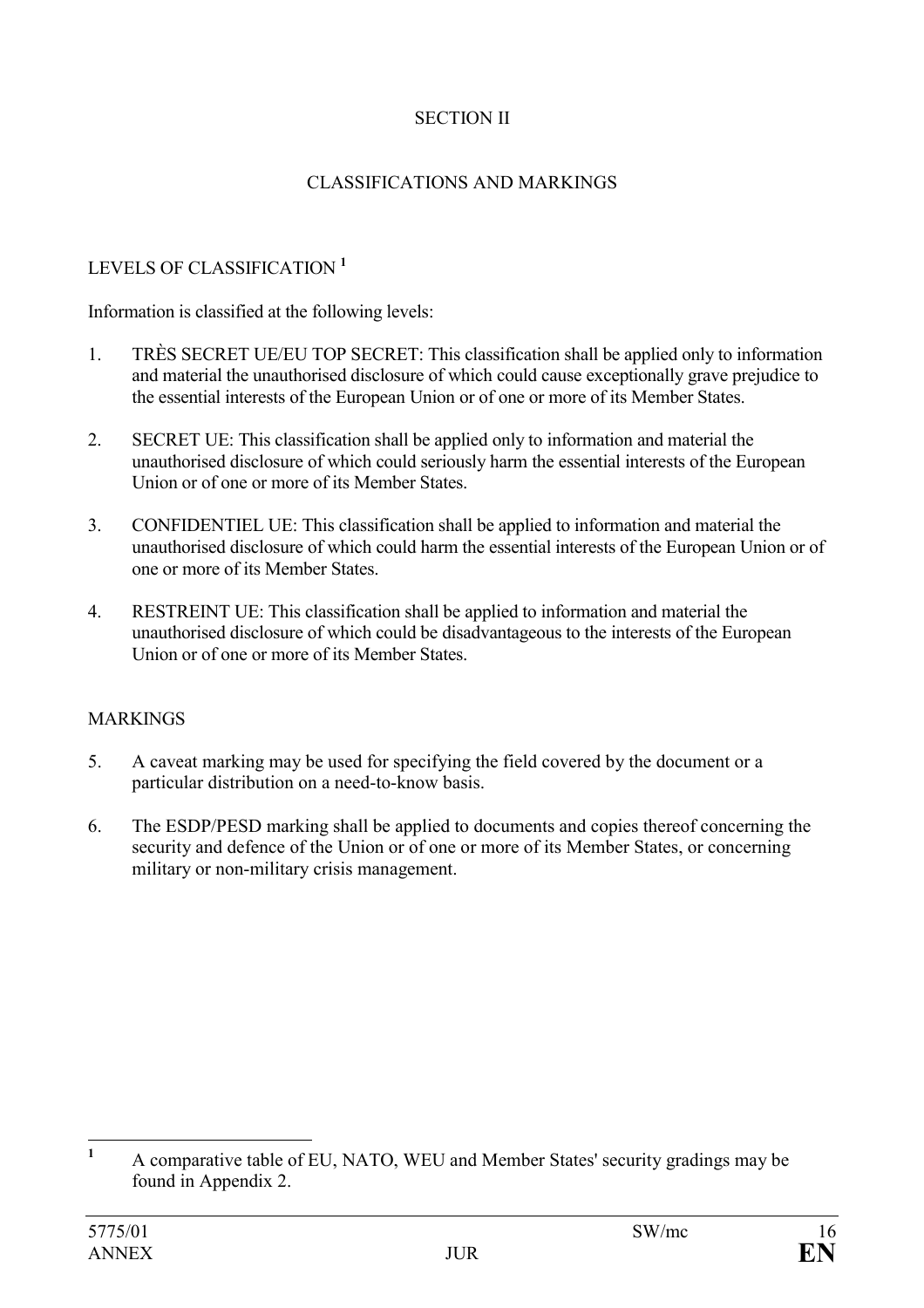7. Certain documents, namely related to Information Technology (IT) Systems may bear an additional marking entailing supplementary security measures as defined in the appropriate regulations.

# AFFIXING OF CLASSIFICATION AND MARKINGS

- 8. Classification and markings shall be applied as follows:
	- (a) on RESTREINT UE documents, by mechanical or electronic means,
	- (b) on CONFIDENTIEL UE documents, by mechanical means and by hand or by printing on pre-stamped, registered paper,
	- (c) on SECRET UE and TRÈS SECRET UE/EU TOP SECRET documents, by mechanical means and by hand.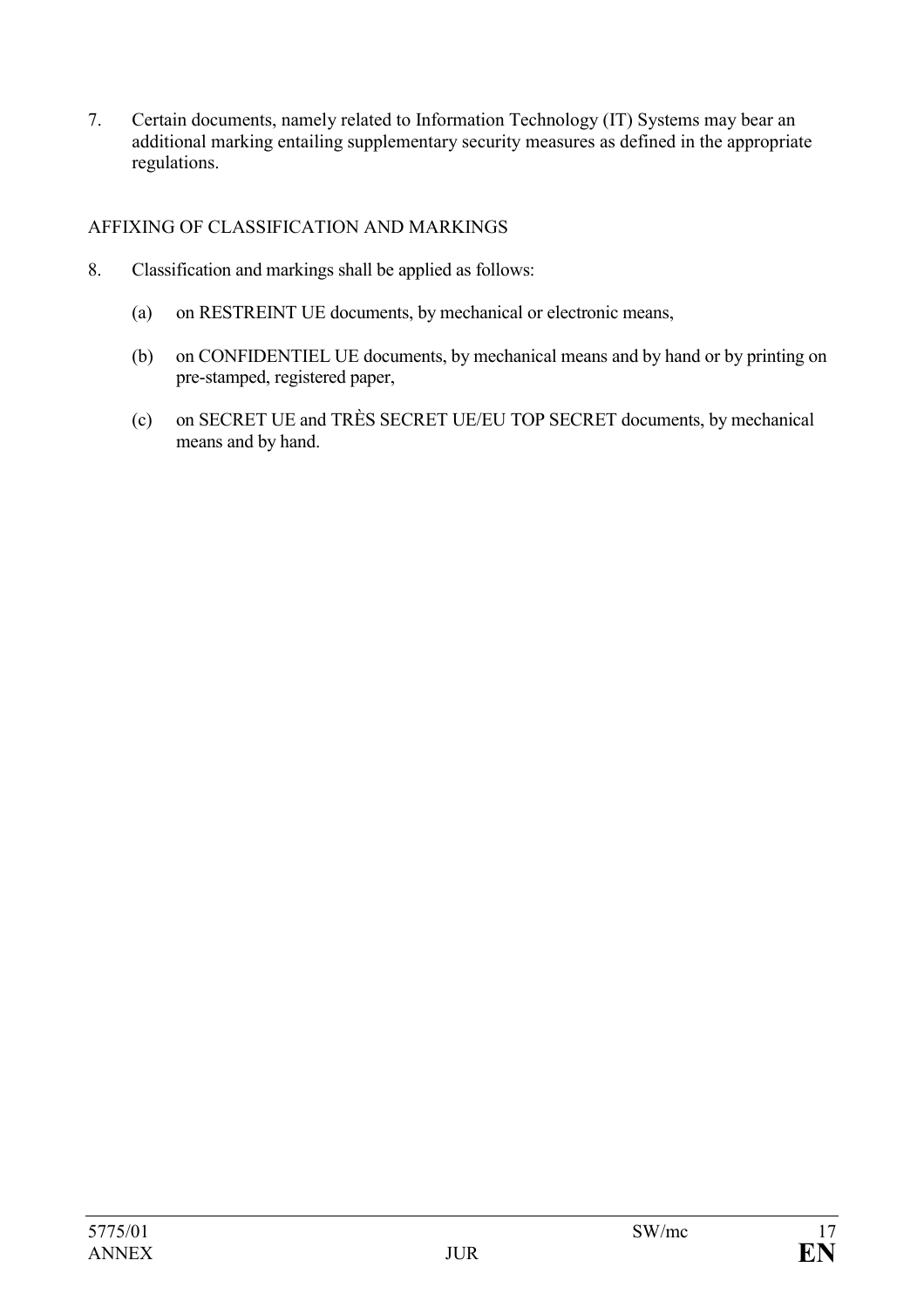# SECTION III

# CLASSIFICATION MANAGEMENT

- 1. Information shall be classified only when necessary. The classification shall be clearly and correctly indicated, and shall be maintained only as long as the information requires protection.
- 2. The responsibility for classifying information and for any subsequent downgrading or declassification **<sup>1</sup>** rests solely with the originator.

Officials and other servants of the GSC shall classify, downgrade or declassify information on instruction from or with the agreement of their Director-General.

- 3. The detailed procedures for the treatment of classified documents have been so framed as to ensure that they are subject to protection appropriate to the information they contain.
- 4. The number of persons authorised to originate TRÈS SECRET UE/EU TOP SECRET documents shall be kept to a minimum, and their names kept on a list drawn up by the GSC, each Member State, and, where appropriate, by each EU decentralised agency.

# APPLICATION OF CLASSIFICATIONS

- 5. The classification of a document shall be determined by the level of sensitivity of its contents in accordance with the definition at Section II, paragraphs 1 to 4. It is important that classification is correctly and sparingly used. This applies especially to TRÈS SECRET UE/EU TOP SECRET classification.
- 6. The originator of a document which is to be given a classification shall bear in mind the regulations set out above and curb any tendency to over- or under-classify.

Although a high classification may, at first sight, appear to guarantee more protection to a document, routine over-classification can result in a loss of confidence in the validity of the classification system.

 **1** Downgrading (déclassement) means a reduction in the level of classification; declassification (déclassification) means the removal of any classification.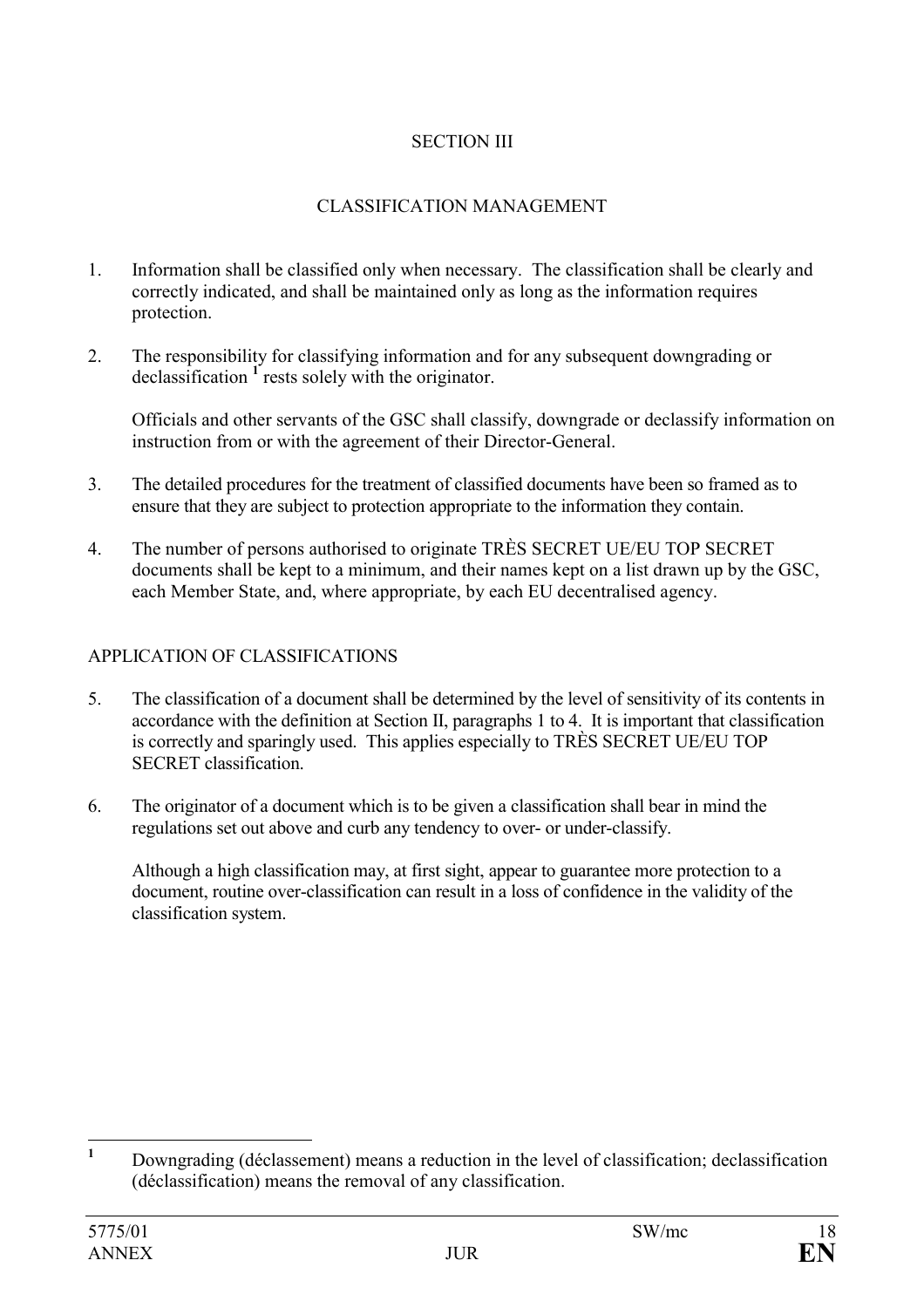On the other hand, documents shall not be underclassified with a view to avoiding the constraints connected with protection.

A practical guide for the classification is contained in Appendix 3.

- 7. Individual pages, paragraphs, sections, annexes, appendices, attachments and enclosures of a given document may require different classifications and shall be marked accordingly. The classification of the document as a whole shall be that of its most highly classified part.
- 8. The classification of a letter or note covering enclosures shall be as high as the highest classification of its enclosures. The originator should indicate clearly at which level it should be classified when detached from its enclosures.

# DOWNGRADING AND DECLASSIFICATION

- 9. EU classified documents may be downgraded or declassified only with the permission of the originator, and, if necessary, after discussion with other interested parties. Downgrading or declassification shall be confirmed in writing. The originating Institution, Member State, office, successor organisation or higher authority shall be responsible for informing its addressees of the change, and they in turn shall be responsible for informing any subsequent addressees, to whom they have sent or copied the document, of the change.
- 10. If possible, originators shall specify on classified documents a date or period when the contents may be downgraded or declassified. Otherwise, they shall keep the documents under review every five years, at the latest, in order to ensure that the original classification is necessary.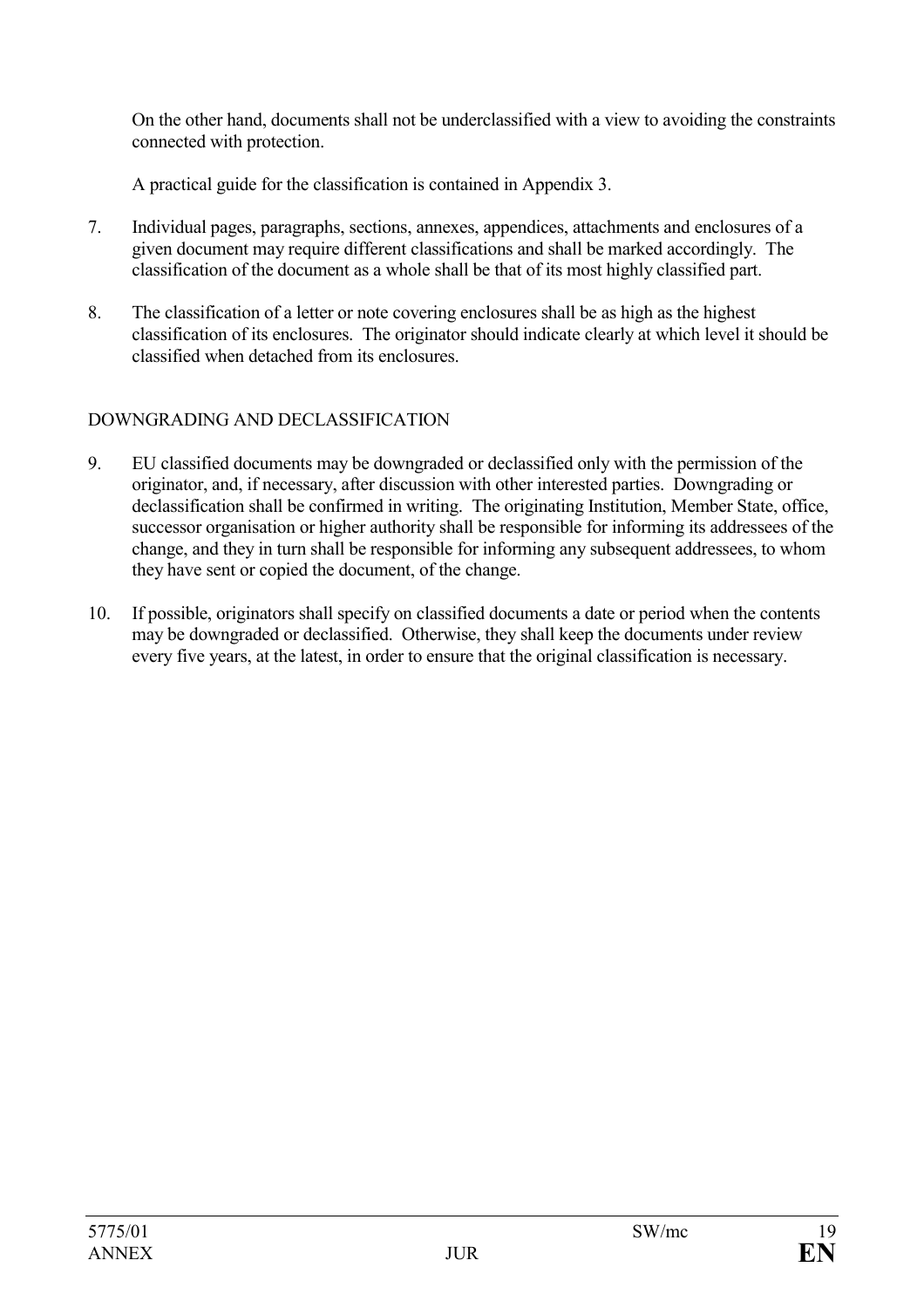# SECTION IV

### PHYSICAL SECURITY

#### **GENERAL**

1. The main objective of physical security measures is to prevent an unauthorised person from gaining access to EU classified information and/or material.

#### SECURITY REQUIREMENTS

- 2. All premises, areas, buildings, offices, rooms, communication and information systems, etc. in which EU classified information and material is stored and/or handled shall be protected by appropriate physical security measures.
- 3. In deciding what degree of physical security protection is necessary, account shall be taken of all relevant factors such as:
	- (a) the classification of information and/or material;
	- (b) the amount and form (e.g. hard copy, computer storage media) of the information held;
	- (c) the locally assessed threat from intelligence services which target the EU, the Member States, and/or other institutions or third parties holding EU classified information from, namely, sabotage, terrorism and other subversive and/or criminal activities.
- 4. The physical security measures applied shall be designed to:
	- (a) deny surreptitious or forced entry by an intruder;
	- (b) deter, impede and detect actions by disloyal personnel (the spy within);
	- (c) prevent those officials and other servants of the GSC, of Government departments of the Member States and/or other institutions or third parties who do not have a need to know from having access to EU classified information.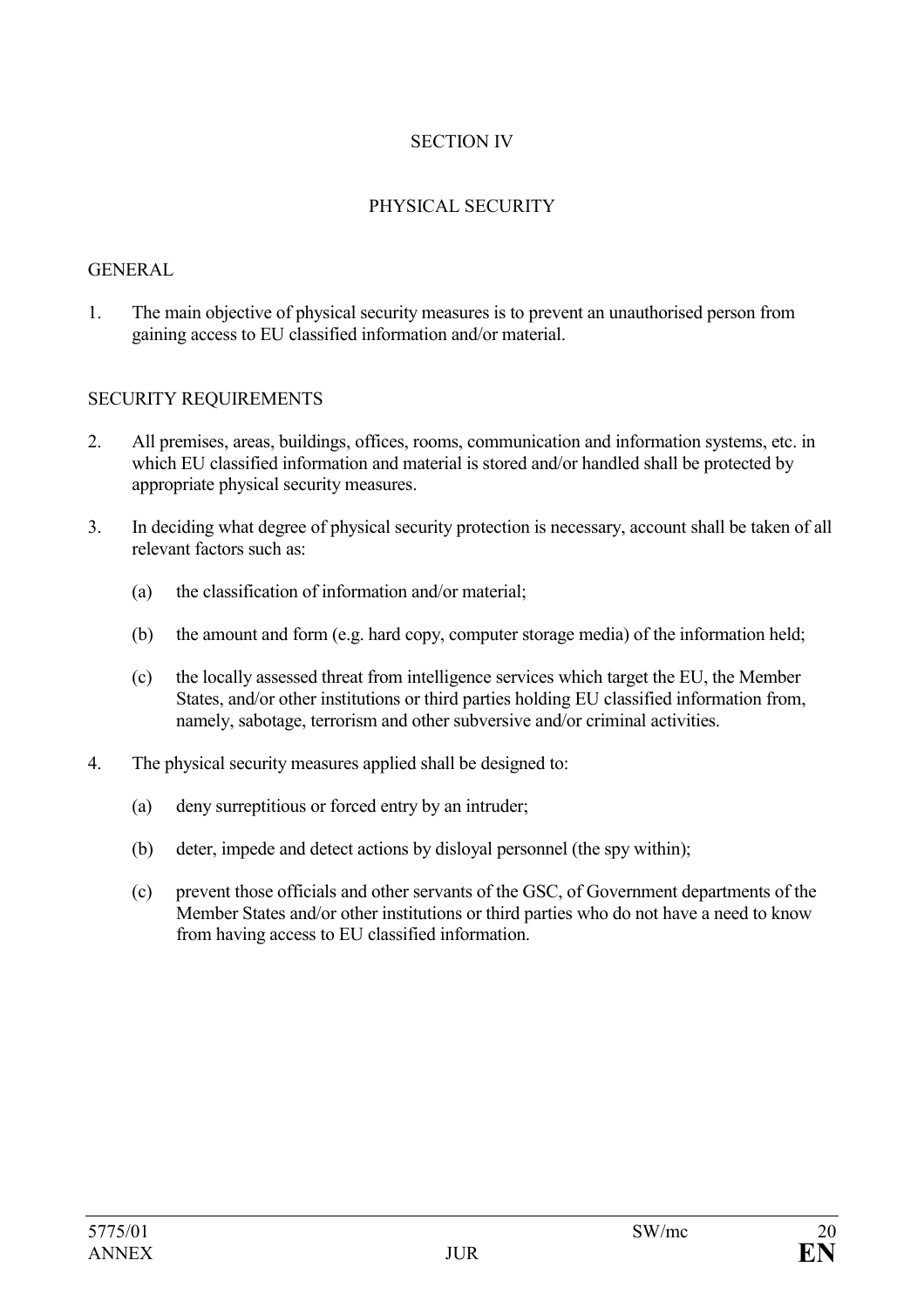# PHYSICAL SECURITY MEASURES

#### Security areas

- 5. Areas where information classified CONFIDENTIEL UE or higher is handled and stored shall be so organised and structured as to correspond to one of the following:
	- (a) Class I Security Area: an area where CONFIDENTIEL UE or above is handled and stored in such a way that entry into the area constitutes, for all practical purposes, access to classified information. Such an area requires:
		- (i) a clearly defined and protected perimeter through which all entry and exit is controlled;
		- (ii) an entry control system, which admits only those duly cleared and specially authorised to enter the area;
		- (iii) specification of the classification of the information normally held in the area, i.e. the information to which entry gives access.
	- (b) Class II Security Area: an area where CONFIDENTIEL UE or above is handled and stored in such a way that it can be protected from access by unauthorised persons by means of internally established controls, e.g. premises containing offices in which CONFIDENTIEL UE or above is regularly handled and stored. Such an area requires:
		- (i) a clearly defined and protected perimeter through which all entry and exit is controlled;
		- (ii) an entry control system which admits unescorted only those duly cleared and specially authorised to enter the area. For all other persons, provision shall be made for escorts or equivalent controls, to prevent unauthorised access to EU classified information and uncontrolled entry to areas subject to technical security inspections.

Those areas not occupied by duty personnel on a 24-hour basis shall be inspected immediately after normal working hours to ensure that EU classified information is properly secured.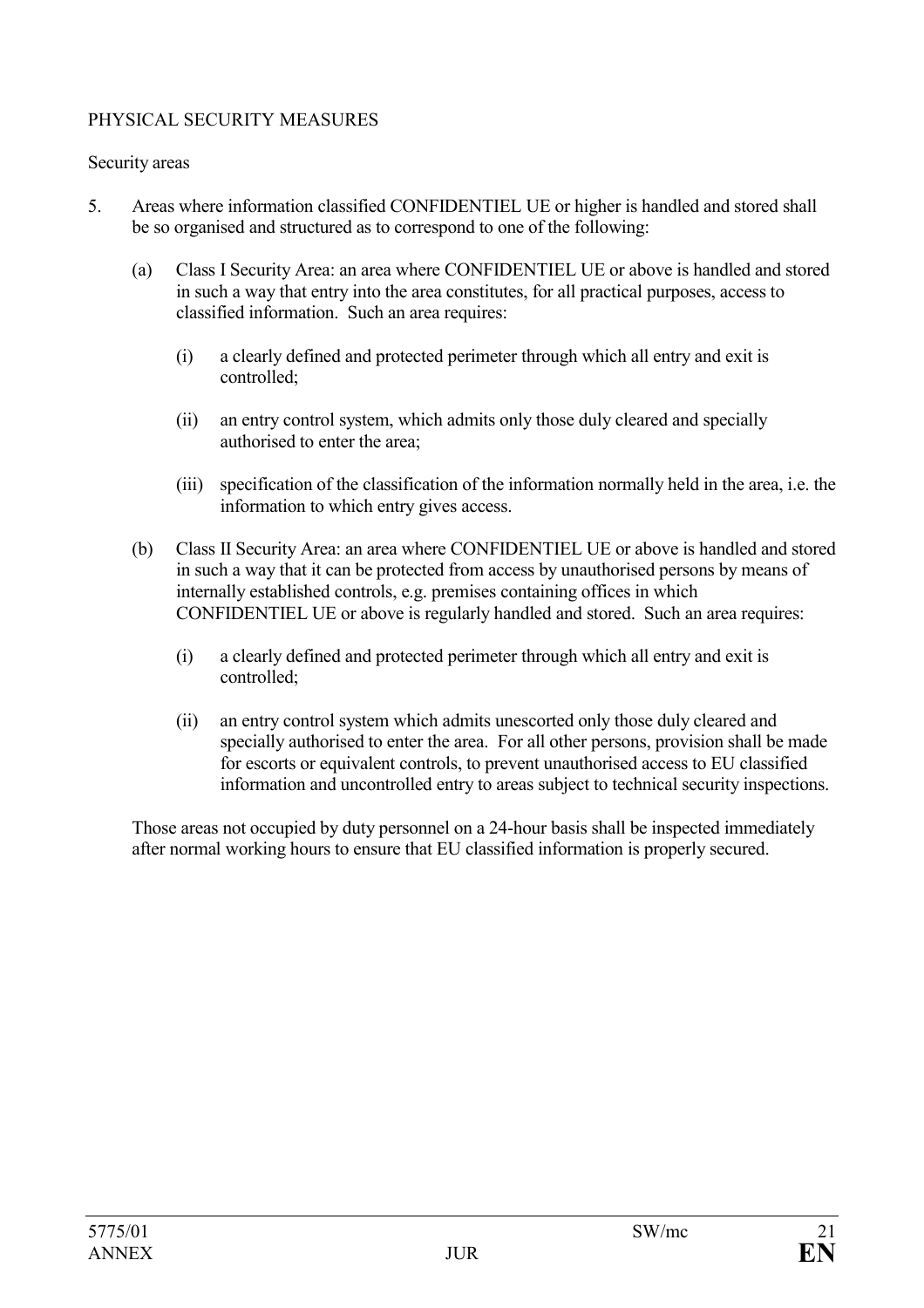#### Administrative area

6. Around or leading up to Class I or Class II security areas, an administrative area of lesser security may be established. Such an area requires a visibly defined perimeter allowing personnel and vehicles to be checked. Only RESTREINT UE information shall be handled and stored in administrative areas.

### Entry and exit controls

7. Entry into Class I and Class II security areas shall be controlled by a pass or personal recognition system applicable to the permanent staff. A system of visitor checks designed to deny unauthorised access to EU classified information shall also be established. Pass systems may be supported by automated identification, which shall be regarded as a supplement to, but not a total replacement for, guards. A change in the threat assessment may entail a strengthening of the entry and exit control measures, for example during the visit of prominent persons.

# Guard patrols

8. Patrols of Class I and Class II Security Areas are to take place outside normal working hours to protect EU assets against compromise, damage or loss. The frequency of patrols will be determined by local circumstances but, as a guide, are to be conducted once every 2 hours.

Security containers and strong rooms

- 9. Three classes of containers shall be used for the storage of EU classified information:
	- **–** Class A: containers nationally approved for storage of TRÈS SECRET UE/EU TOP SECRET information within a Class I or a Class II security area;
	- **–** Class B: containers nationally approved for storage of SECRET UE and CONFIDENTIEL UE information within a Class I or a Class II security area;
	- **–** Class C: office furniture suitable for storage of RESTREINT UE information only.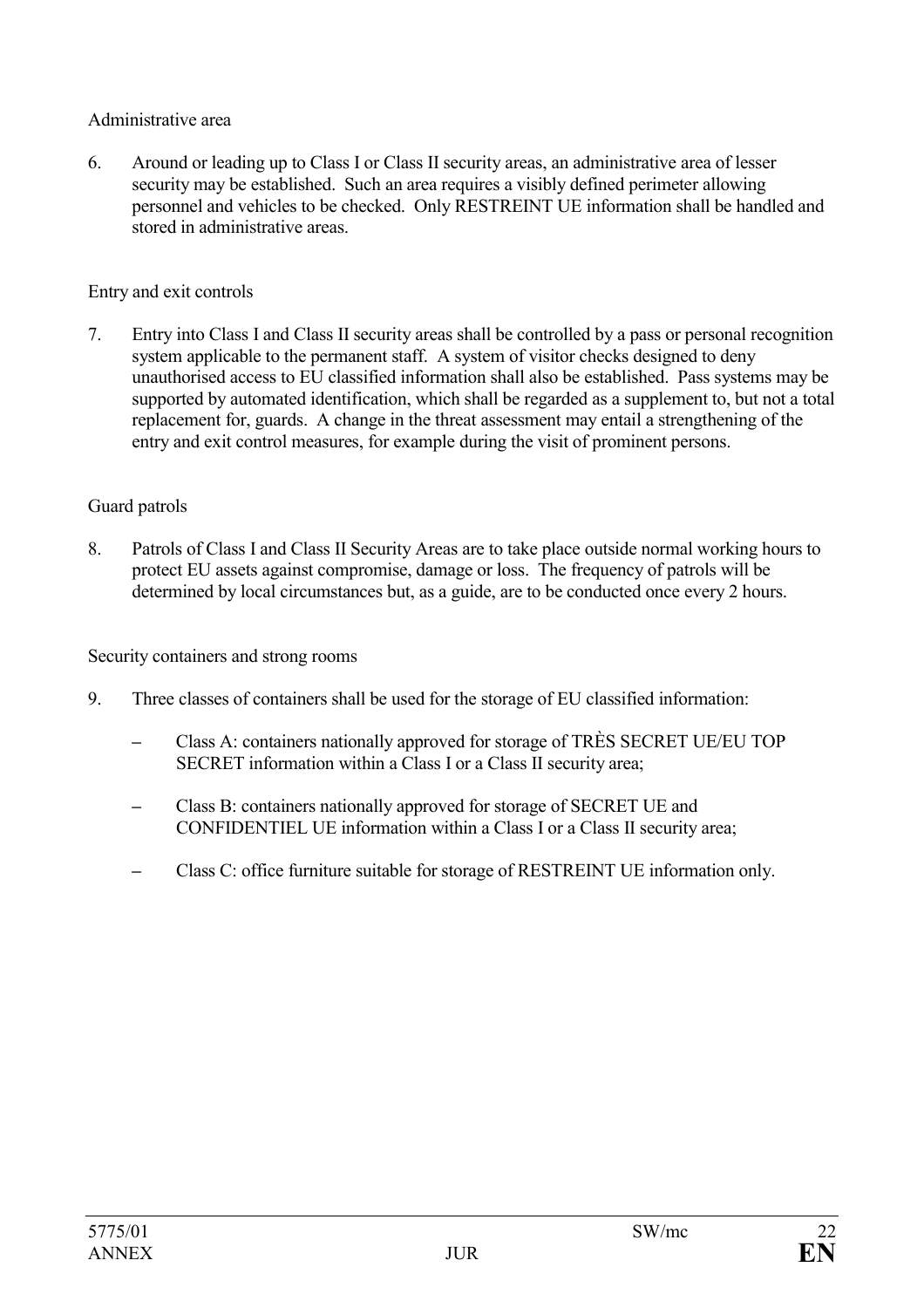10. For strong rooms constructed within a Class I or a Class II security area, and for all Class I security areas where information classified CONFIDENTIEL UE and higher is stored on open shelves or displayed on charts, maps, etc., the walls, floors and ceilings, door(s) with lock(s) shall be certified by an NSA as offering equivalent protection to the class of security container approved for the storage of information of the same classification.

#### Locks

- 11. Locks used with security containers and strong rooms in which EU classified information is stored shall meet the following standards:
	- **–** Group A: nationally approved for Class A containers;
	- Group B: nationally approved for Class B containers;
	- **–** Group C: suitable for Class C office furniture only.

#### Control of keys and combinations

- 12. Keys of security containers shall not be taken out of the office building. Combination settings of security containers shall be committed to memory by persons needing to know them. For use in an emergency, the Security Officer of the establishment concerned shall be responsible for holding spare keys and a written record of each combination setting; the latter shall be held in separate sealed opaque envelopes. Working keys, spare security keys and combination settings shall be kept in separate security containers. These keys and combination settings should be given security protection no less stringent than the material to which they give access.
- 13. Knowledge of the combination settings of security containers shall be restricted to as few people as practicable. Combinations shall be reset:
	- (a) on receipt of a new container;
	- (b) whenever a change of personnel occurs;
	- (c) whenever a compromise has occurred or is suspected;
	- (d) at intervals of preferably six months and at least every twelve months.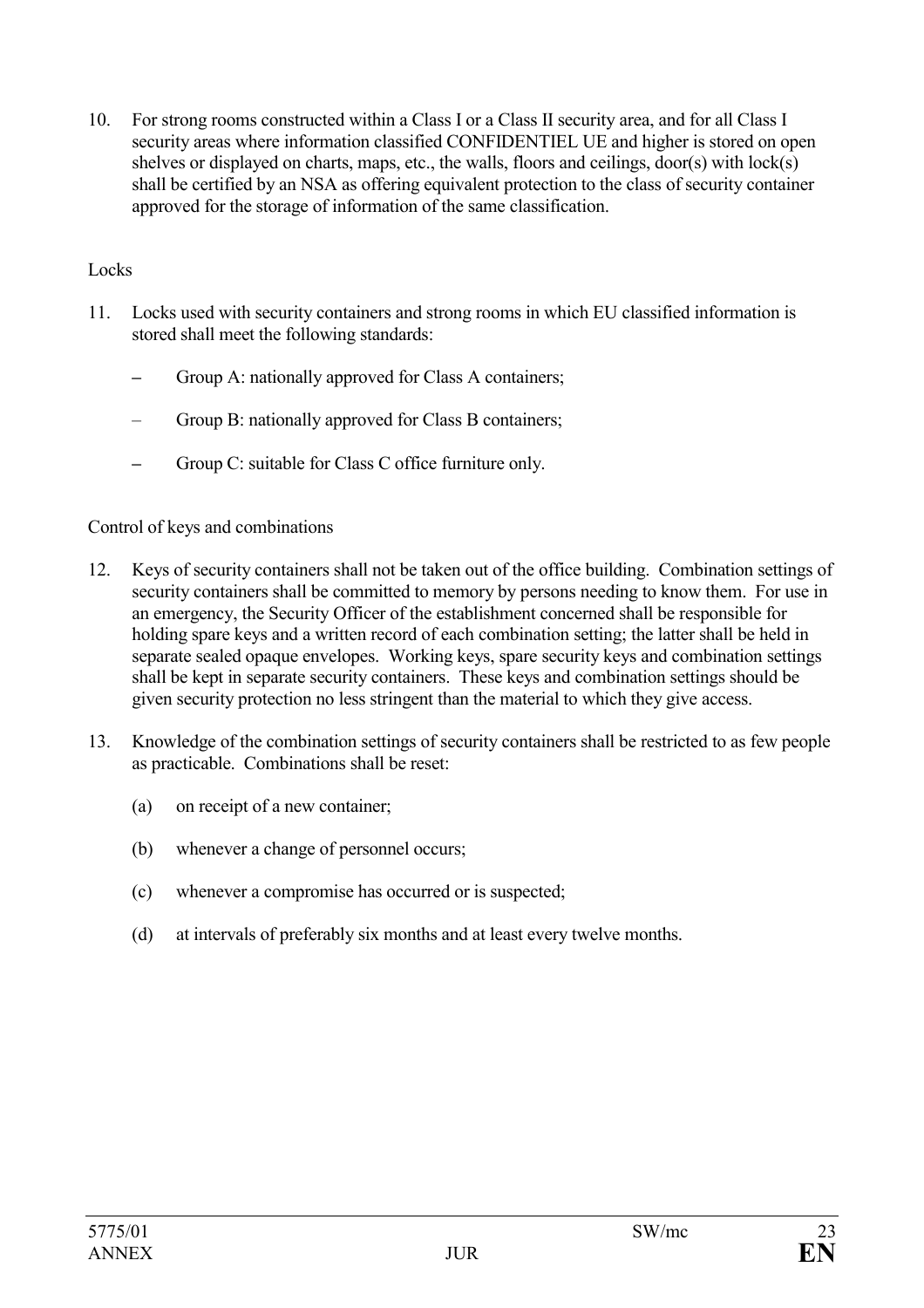Intrusion detection devices

14. When alarm systems, closed circuit television and other electrical devices are used to protect EU classified information, an emergency electrical supply shall be available to ensure the continuous operation of the system if the main power supply is interrupted. Another basic requirement is that a malfunction in or tampering with such systems shall result in an alarm or other reliable warning to the surveillance personnel.

# Approved equipment

15. NSAs shall maintain, from their own or from bilateral resources, up-to-date lists by type and model of the security equipment which they have approved for the direct or indirect protection of classified information under various specified circumstances and conditions. The GSC Security Office shall maintain a similar list, based, inter alia, on information from NSAs. EU decentralised agencies shall consult with the GSC Security Office and, as appropriate, with the NSA of their host Member State before purchasing such equipment.

Physical protection of copying and telefax machines

16. Copying and telefax machines shall be physically protected to the extent necessary to ensure that only authorised persons can use them and that all classified products are subject to proper controls.

# PROTECTION AGAINST OVERLOOKING AND EAVESDROPPING

# Overlooking

17. All appropriate measures shall be taken by day and by night to ensure that EU classified information is not seen, even accidentally, by any unauthorised person.

# Eavesdropping

18. Offices or areas in which information classified SECRET UE and above is regularly discussed shall be protected against passive and active eavesdropping attacks where the risk demands it. The assessment of the risk of such attacks shall be the responsibility of the competent security authority after consultation, as necessary, with NSAs.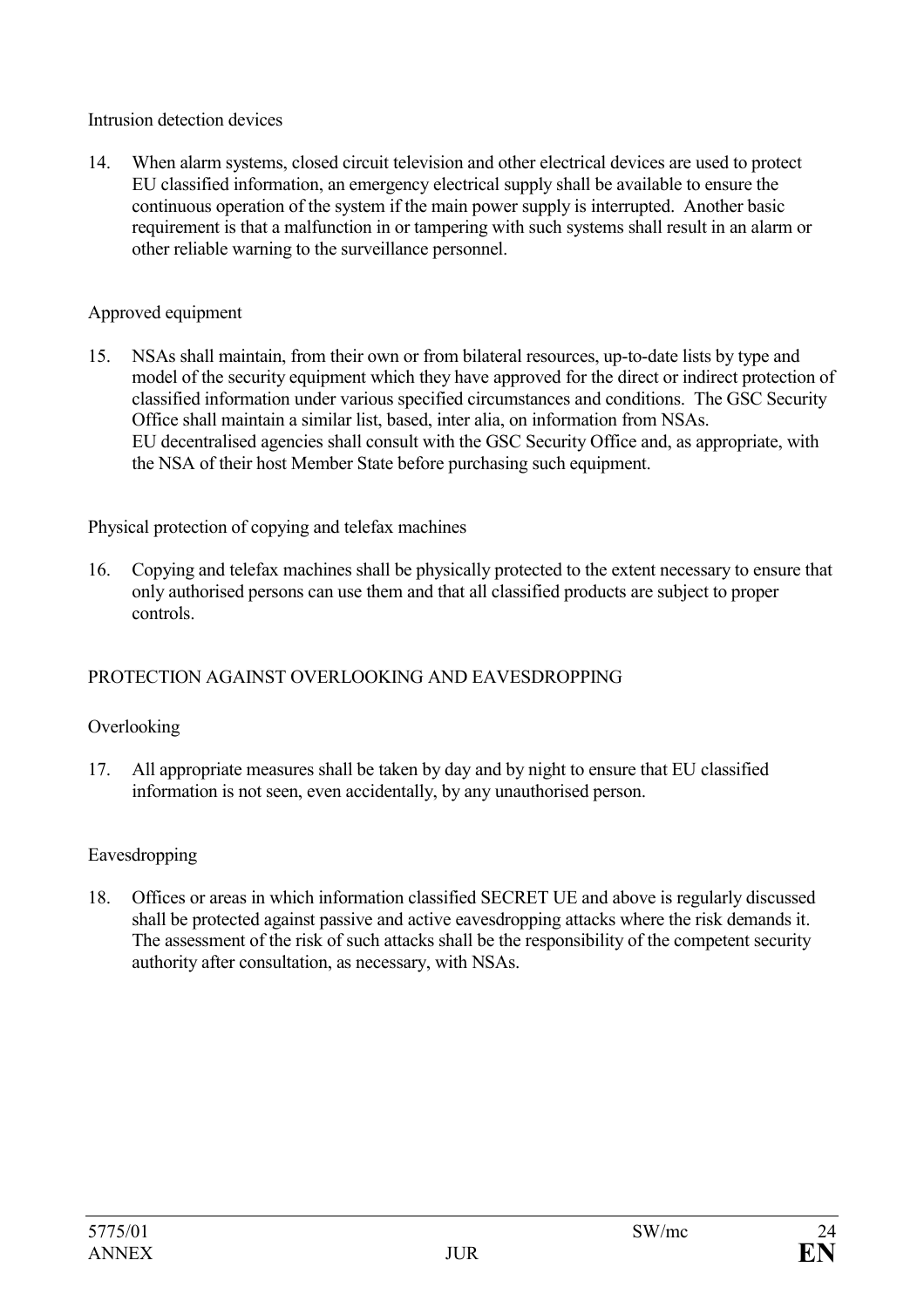- 19. To determine the protective measures to be taken in premises sensitive to passive eavesdropping (e.g. insulation of walls, doors, floors and ceilings, measurement of compromising emanations) and to active eavesdropping (e.g. search for microphones), the GSC Security Office may request assistance from experts from NSAs. Security officers of EU decentralised agencies may request technical inspections to be carried out by the GSC Security Office and/or the assistance from experts from NSAs.
- 20. Likewise, when circumstances require, the telecommunications equipment and the electrical or electronic office equipment of any kind used during meetings at SECRET UE level and above may be checked by technical security specialists of NSAs at the request of the competent security officer.

# TECHNICALLY SECURE AREAS

- 21. Certain areas may be designated as technically secure areas. A special entry check shall be carried out. Such areas shall be kept locked by an approved method when not occupied and all keys treated as security keys. Such areas shall be subject to regular physical inspections, which will also be undertaken following any unauthorised entry or suspicion of such an entry.
- 22. A detailed inventory of equipment and furniture shall be kept in order to monitor their movements. No item of furniture or equipment shall be brought into such an area until it has undergone a careful inspection by specially trained security personnel, designed to detect any listening devices. As a general rule, the installation of communication lines in technically secure areas should be avoided.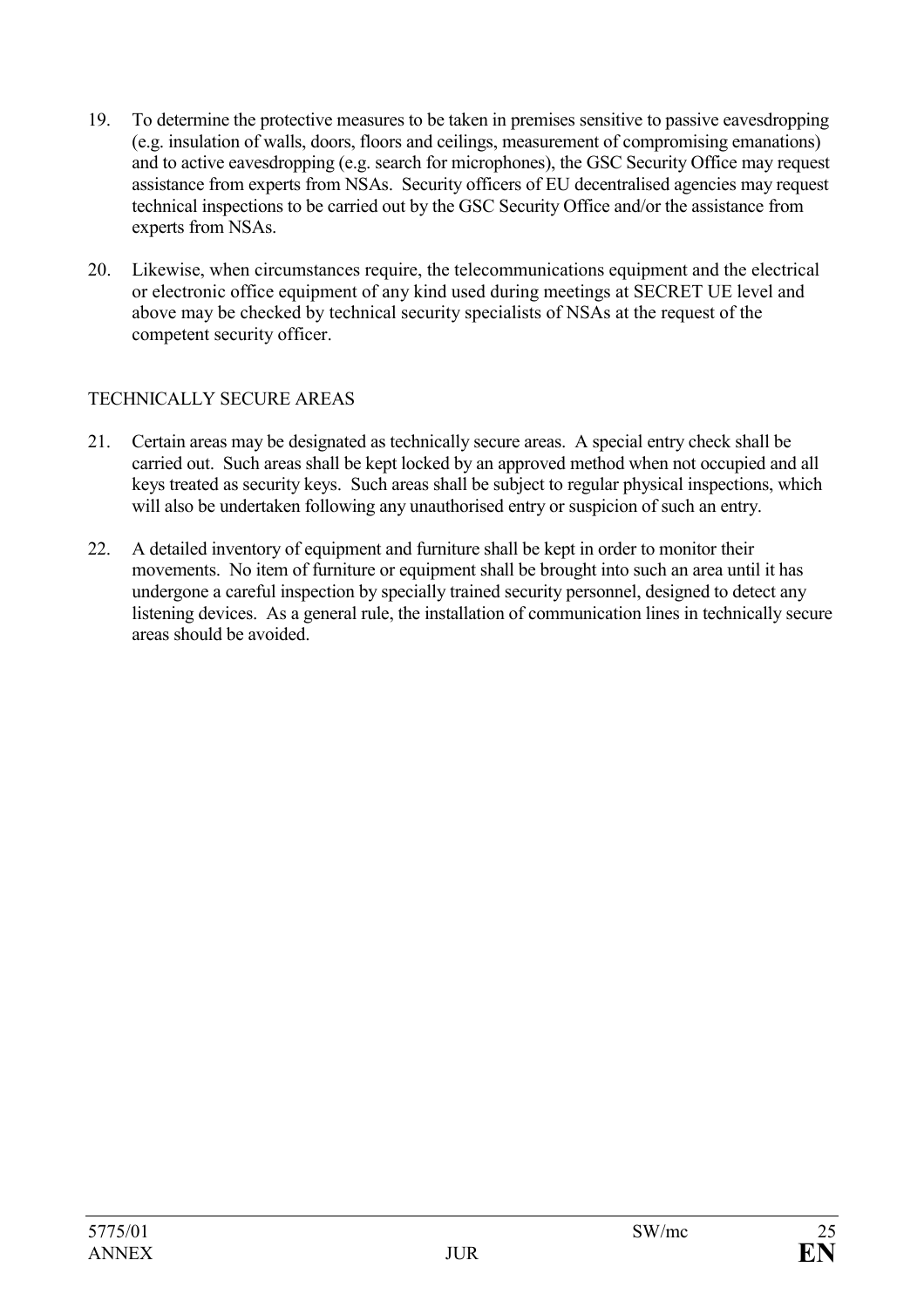### SECTION V

#### GENERAL RULES ON THE NEED-TO-KNOW PRINCIPLE AND SECURITY CLEARANCE

- 1. Access to EU classified information will be authorised only for persons having a "need-to-know" for carrying out their duties or missions. Access to TRÈS SECRET UE/EU TOP SECRET, SECRET UE and CONFIDENTIEL UE information will be authorised only for persons in possession of the appropriate security clearance.
- 2. The responsibility for determining "need-to-know" will rest within the GSC, the EU decentralised agencies and with the Member State's service or department in which the person concerned is to be employed, according to the requirements of the task.
- 3. The clearance of personnel will be the responsibility of the official's employer based on relevant applicable procedures. As regards GSC officials and other servants, the security clearance procedure is provided for in Section VI.

This will result in the issue of a "security certificate" showing the level of classified information to which the cleared person may have access and the date of expiry.

A security certificate for a given classification may give the holder access to information with a lower classification.

4. Persons other than officials or other servants of the GSC or of Member States, e.g. Members, officials or servants of EU institutions, with whom it may be necessary to discuss, or to whom it may be necessary to show, EU classified information, must have a security clearance as regards EU classified information and be briefed as to their responsibility for security. The same rule shall apply, in similar circumstances, to external contractors, experts or consultants.

#### SPECIFIC RULES ON ACCESS TO TRÈS SECRET UE/EU TOP SECRET INFORMATION

- 5. All persons who are to have access to TRÈS SECRET UE/EU TOP SECRET information shall first be screened for access to such information.
- 6. All persons who are required to have access to TRÈS SECRET UE/EU TOP SECRET information shall be designated by the Head of their department and their names kept in the appropriate TRÈS SECRET UE/EU TOP SECRET registry.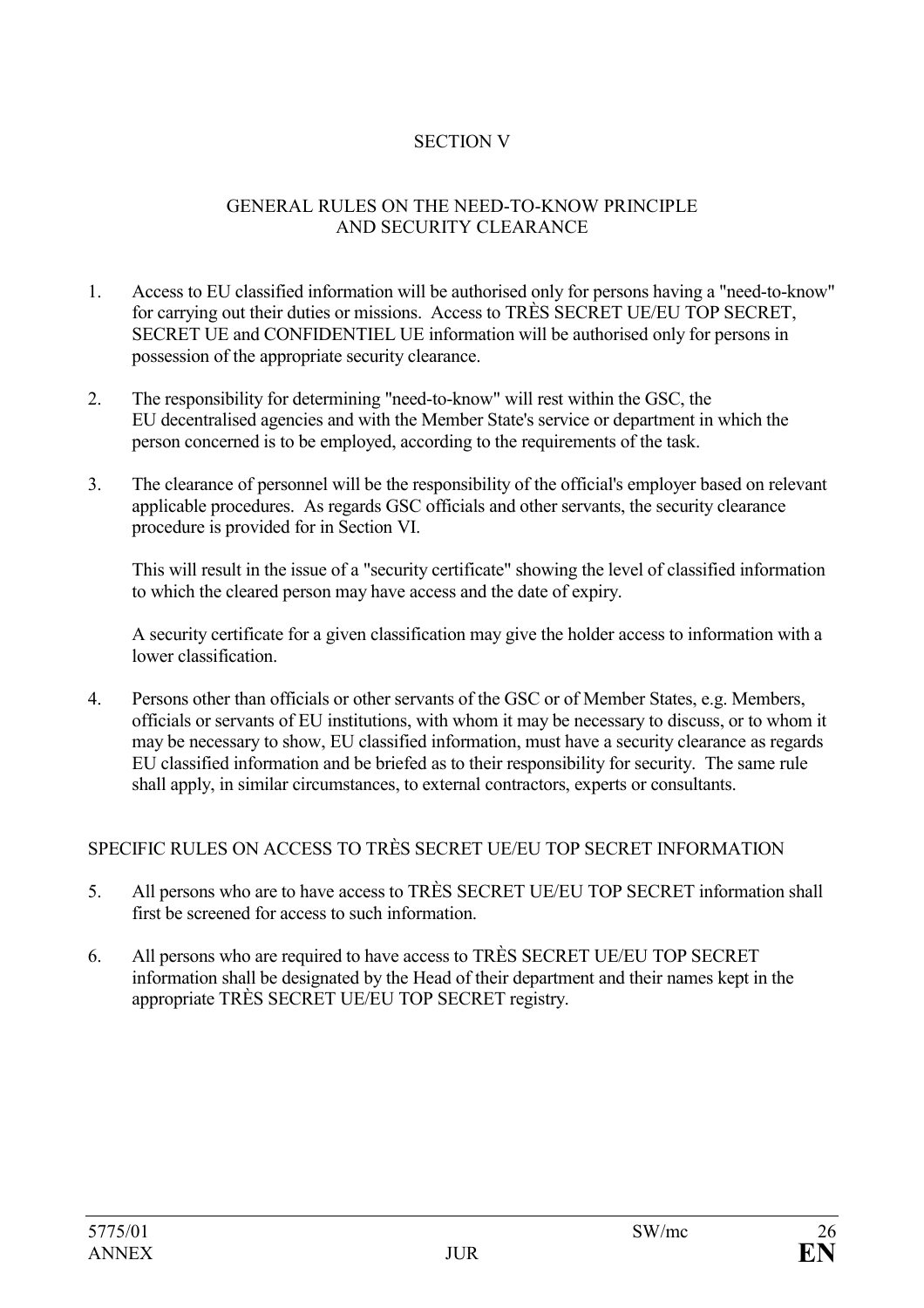- 7. Before having access to TRÈS SECRET UE/EU TOP SECRET information, all persons shall sign a certificate to the effect that they have been briefed on Council security procedures and that they fully understand their special responsibility for safeguarding TRÈS SECRET UE/EU TOP SECRET information, and the consequences which the EU rules and national law or administrative rules provide when classified information passes into unauthorised hands, either by intent or through negligence.
- 8. In the case of persons having access to TRÈS SECRET UE/EU TOP SECRET information at meetings, etc., the competent Control Officer of the service or body in which that person is employed shall notify the body organising the meeting that the persons concerned have such authorisation.
- 9. The names of all persons ceasing to be employed on duties requiring access to TRÈS SECRET UE/EU TOP SECRET information shall be removed from the TRÈS SECRET UE/EU TOP SECRET list. In addition, the attention of all such persons shall be drawn again to their special responsibility for the safeguarding of TRÈS SECRET UE/EU TOP SECRET information. They shall also sign a declaration stating that they will neither use nor pass on TRÈS SECRET UE/EU TOP SECRET information in their possession.

# SPECIFIC RULES ON ACCESS TO SECRET UE AND CONFIDENTIEL UE INFORMATION

- 10. All persons who are to have access to SECRET UE or CONFIDENTIEL UE information shall first be screened to the appropriate grading.
- 11. All persons who are to have access to SECRET UE or CONFIDENTIEL UE information shall be acquainted with the appropriate security regulations and shall be aware of the consequences of negligence.
- 12. In the case of persons having access to SECRET UE or CONFIDENTIEL UE information at meetings, etc., the Security Officer of the body in which that person is employed shall notify the body organising the meeting that the persons concerned have such authorisation.

# SPECIFIC RULES ON ACCESS TO RESTREINT UE INFORMATION

13. Persons with access to RESTREINT UE information will be made aware of these security regulations and of the consequences of negligence.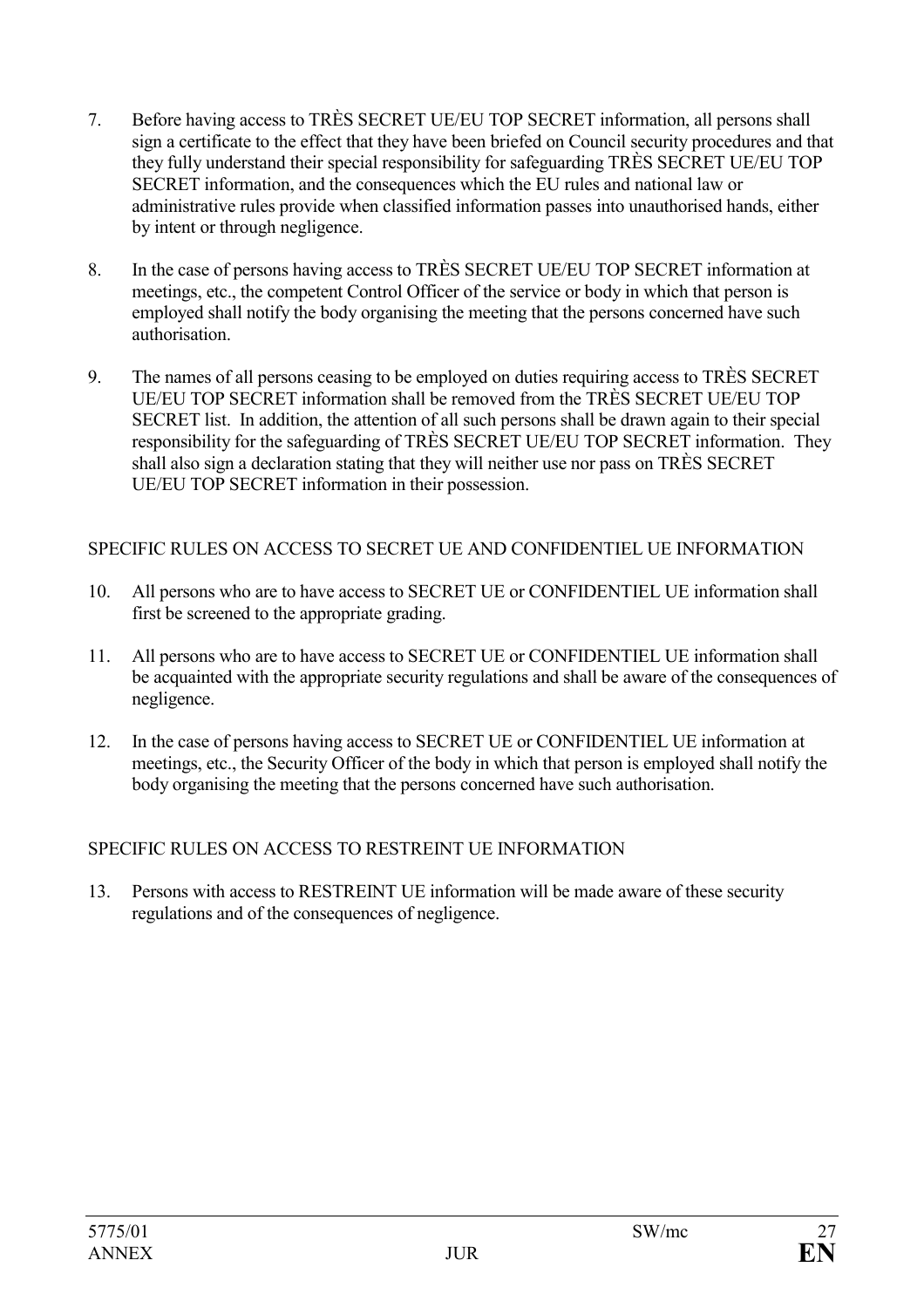### TRANSFERS

14. When a member of staff is transferred from a post which involves the handling of EU classified material, the Registry will oversee the proper transfer of that material from the outgoing to the incoming official.

### SPECIAL INSTRUCTIONS

- 15. Persons who are required to handle EU classified information should, on first taking up their duties and periodically thereafter, be made aware of:
	- (a) the dangers to security arising from indiscreet conversation;
	- (b) precautions to take in their relations with the press;
	- (c) the threat presented by the activities of intelligence services which target the EU and Member States as regards EU classified information and activities;
	- (d) the obligation to report immediately to the appropriate security authorities any approach or manoeuvre giving rise to suspicions of espionage activity or any unusual circumstances relating to security.
- 16. All persons normally exposed to frequent contact with representatives of countries whose intelligence services target the EU and Member States as regards EU classified information and activities shall be given a briefing on the techniques known to be employed by various intelligence services.
- 17. There are no Council security regulations concerning private travel to any destination by personnel cleared for access to EU classified information. The competent security authorities will, however, acquaint the officials and other servants falling within their responsibility with travel regulations to which they may be subject. It will be the responsibility of the security officers to arrange refresher meetings for staff members on these special instructions.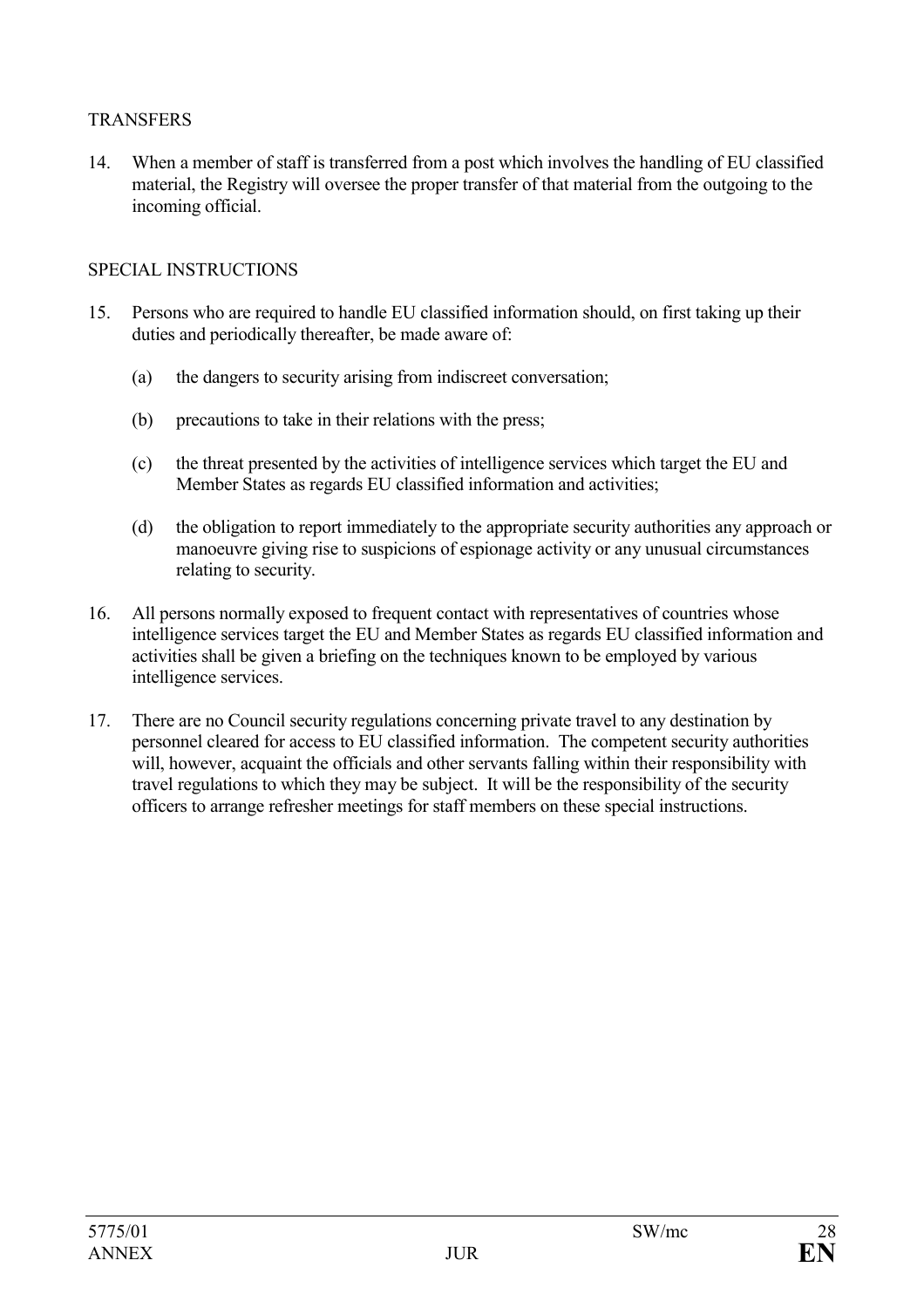### SECTION VI

#### SECURITY CLEARANCE PROCEDURE FOR GSC OFFICIALS AND OTHER SERVANTS

- 1. Only Officials and other servants of the GSC or persons working within the GSC who, by reason of their duties and for the requirements of the service, need to have knowledge of, or to use, classified information held by the Council, shall have access to such information.
- 2. In order to have access to information classified as "TRÈS SECRET UE/EU TOP SECRET", "SECRET UE" and "CONFIDENTIEL UE", the persons referred to in paragraph 1 must have been authorised, in accordance with the procedure referred to in paragraphs 4 and 5.
- 3. Authorisation shall be granted only to persons who have undergone security screening by the competent national authorities of the Member States (NSA) in accordance with the procedure referred to in paragraphs 6 to 10.
- 4. The appointing authority within the meaning of Article 2, first subparagraph of the Staff regulations shall be responsible for granting the authorisations referred to in paragraphs 1, 2 and  $3$ .

The appointing authority shall grant authorisation after obtaining the opinion of the competent national authorities of the Member States on the basis of security screening carried out in accordance with paragraphs 6 to 12.

5. Authorisation, which shall be valid for a period of five years, may not exceed the duration of the tasks on the basis of which it was granted. It may be renewed by the appointing authority in accordance with the procedure referred to in paragraph 4.

Authorisation shall be withdrawn by the appointing authority where it considers there are justifiable grounds for doing so. Any decision to withdraw authorisation shall be notified to the person concerned, who may ask to be heard by the appointing authority, and to the competent national authority.

6. The aim of security screening shall be to establish that there are no objections to allowing the person to have access to classified information held by the Council.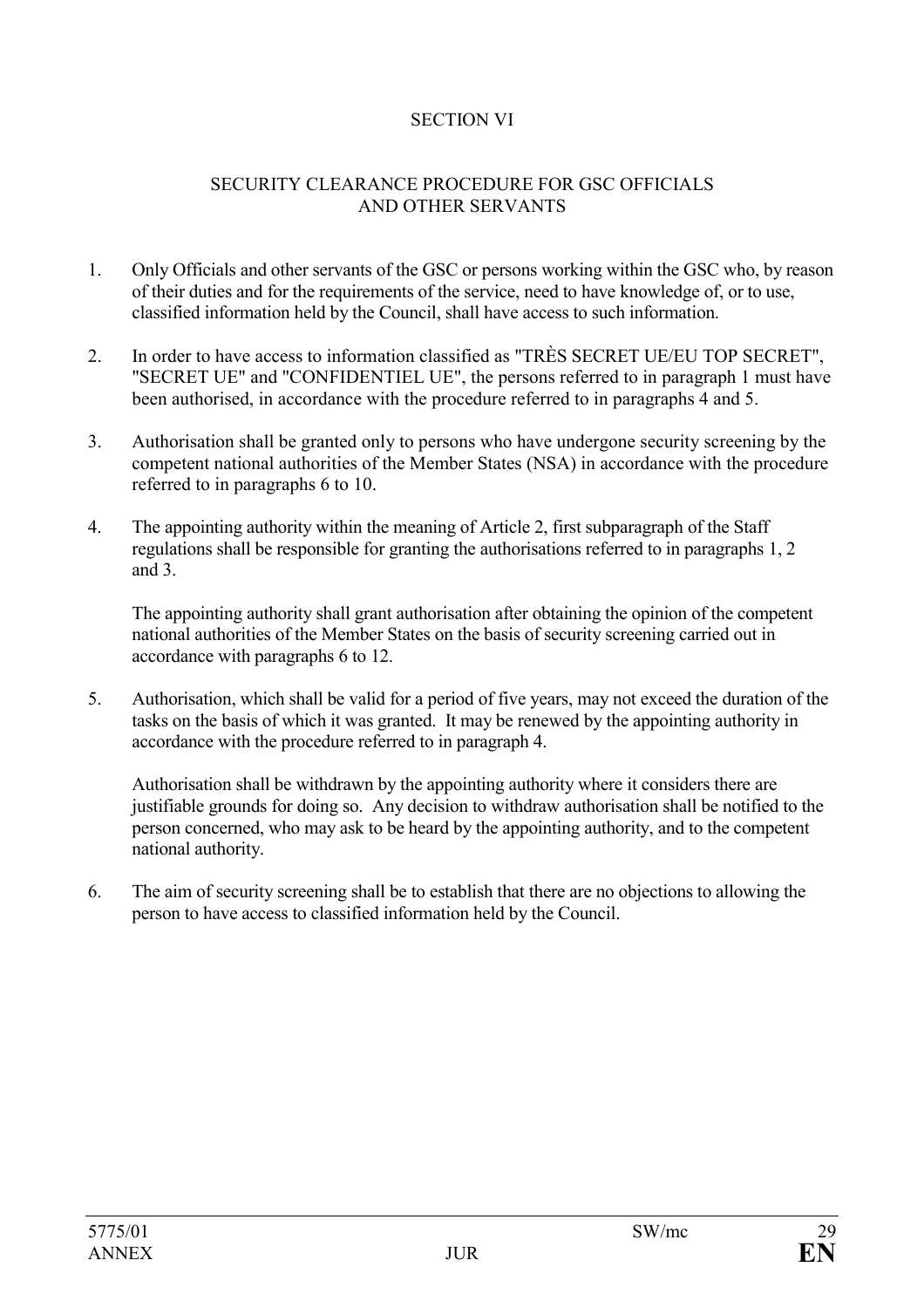- 7. Security screening shall be carried out with the assistance of the person concerned and at the request of the appointing authority by the competent national authorities of the Member State of which the person subject to authorisation is a national. Should the person concerned reside in the territory of another Member State, the national authorities concerned may secure the cooperation of the authorities of the State of residence.
- 8. As part of the screening procedure, the person concerned shall be required to complete a personal information form.
- 9. The appointing authority shall specify in its request the type and level of classified information to be made available to the person concerned, so that the competent national authorities can carry out the screening process and give their opinion as to the level of authorisation it would be appropriate to grant to that person.
- 10. The whole security-screening process together with the results obtained shall be subject to the relevant rules and regulations in force in the Member State concerned, including those concerning appeals.
- 11. Where the competent national authorities of the Member State give a positive opinion, the appointing authority may grant the person concerned authorisation.
- 12. A negative opinion by the competent national authorities shall be notified to the person concerned, who may ask to be heard by the appointing authority. Should it consider it necessary, the appointing authority may ask the competent national authorities for any further clarification they can provide. If the negative opinion is confirmed, authorisation shall not be granted.
- 13. All persons granted authorisation within the meaning of paragraphs and 5 shall, at the time the authorisation is granted and at regular intervals thereafter, receive any necessary instructions concerning the protection of classified information and the means of ensuring such protection. Such persons shall sign a declaration acknowledging receipt of the instructions and give an undertaking to obey them.
- 14. The appointing authority shall take any measure necessary in order to implement this section, in particular as regards the rules governing access to the list of authorised persons.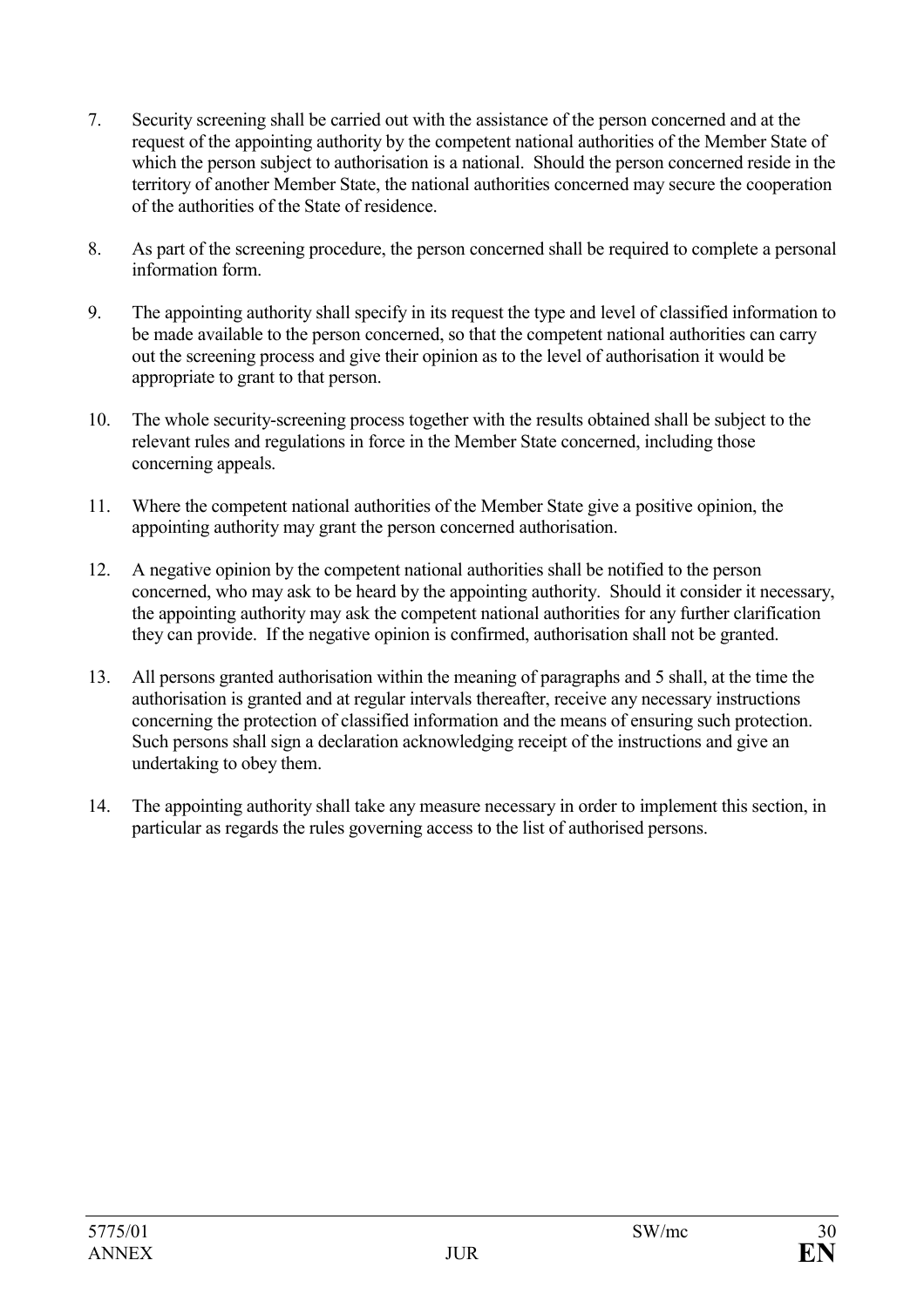- 15. Exceptionally, if required by the service, the appointing authority may, after giving the national competent authorities notification and provided there is no reaction from them within a month, grant temporary authorisation for a period not exceeding six months, pending the outcome of the screening referred to in paragraph 7.
- 16. The provisional and temporary authorisations thus granted shall not give access to TRÈS SECRET UE/EU TOP SECRET information; such access shall be limited to officials who have effectively undergone a screening with positive results, in accordance with paragraph 7. Pending the outcome of the screening, the officials requested to be cleared at TRÈS SECRET UE/EU TOP SECRET level, may be authorised temporarily and provisionally, to access information classified up to, and including, SECRET UE.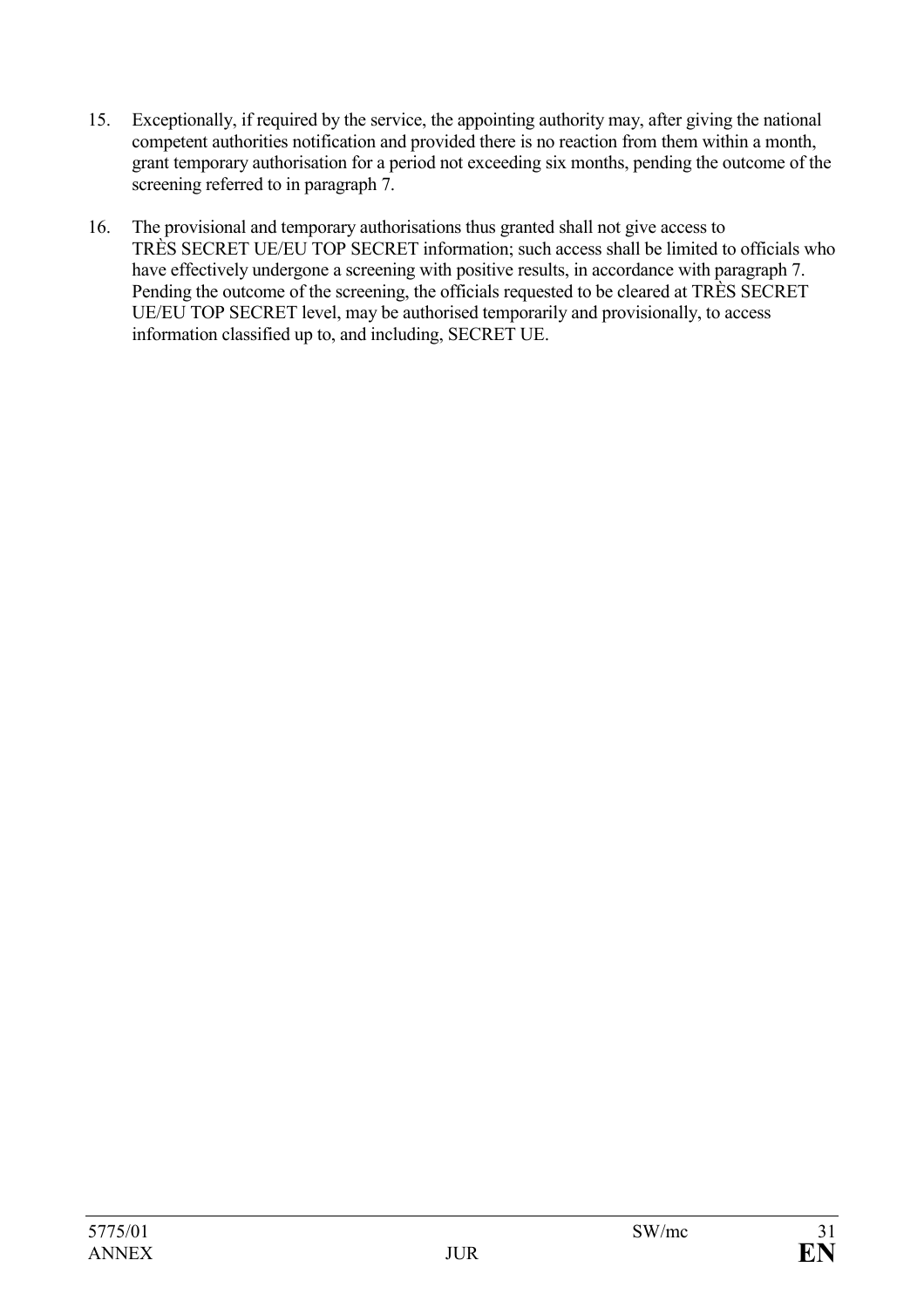# SECTION VII

#### PREPARATION, DISTRIBUTION, TRANSMISSION, STORAGE AND DESTRUCTION OF EU CLASSIFIED MATERIAL

## **CONTENTS**

GENERAL PROVISIONS

- CHAPTER I PREPARATION AND DISTRIBUTION OF EU CLASSIFIED DOCUMENTS
- CHAPTER II TRANSMISSION OF EU CLASSIFIED DOCUMENTS
- CHAPTER III ELECTRICAL AND OTHER MEANS OF TECHNICAL TRANSMISSION
- CHAPTER IV EXTRA COPIES AND TRANSLATIONS OF, AND EXTRACTS FROM, EU CLASSIFIED DOCUMENTS
- CHAPTER V MUSTERS AND CHECKS, STORAGE AND DESTRUCTION OF EU CLASSIFIED DOCUMENTS
- CHAPTER VI SPECIFIC RULES APPLICABLE TO DOCUMENTS INTENDED FOR THE **COUNCIL**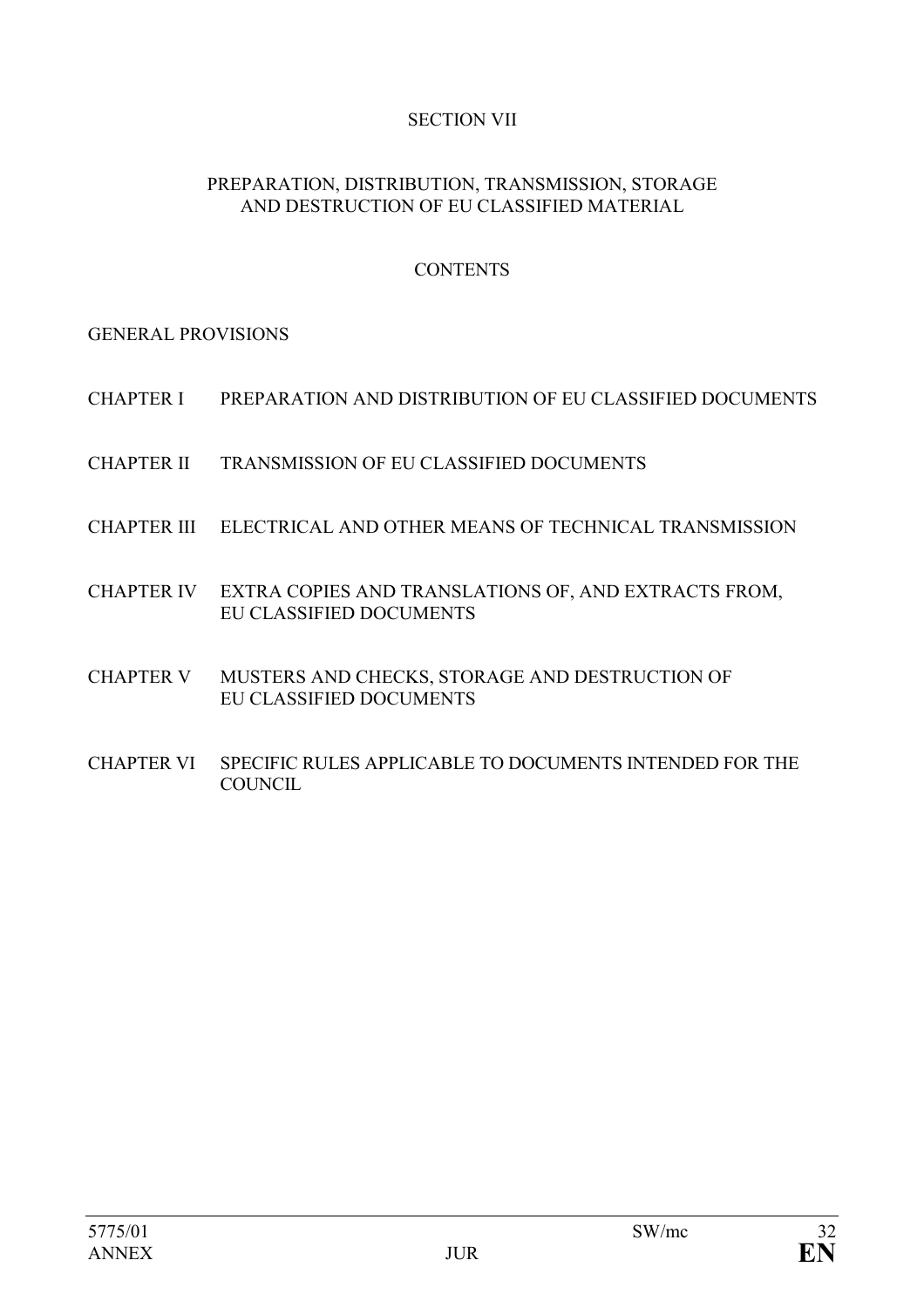#### GENERAL PROVISIONS

This section details measures for the preparation, distribution, transmission, storage and destruction of EU classified documents as defined in paragraph 3(a) of the Basic Principles and Minimum Standards of Security set out in Part I of this Annex. It shall be used as a reference for the adaptation of those measures for other EU classified material, according to its type and on a case-by-case basis.

#### CHAPTER I

#### PREPARATION AND DISTRIBUTION OF EU CLASSIFIED DOCUMENTS

#### **PREPARATION**

- 1. The EU classifications and markings shall be applied as established in Section II and appear at the top and bottom centre of each page, and each page shall be numbered. Each EU classified document shall bear a reference number and a date. In the case of TRÈS SECRET UE/EU TOP SECRET and SECRET UE documents, this reference number shall appear on each page. If they are to be distributed in several copies, each one shall bear a copy number, which will appear on the first page, together with the total number of pages. All annexes and enclosures shall be listed on the first page of a document classified CONFIDENTIEL UE and above.
- 2. Documents classified CONFIDENTIEL UE and above shall be typed, translated, stored, photocopied, reproduced magnetically or microfilmed only by persons who have been cleared for access to EU classified information up to at least the appropriate security classification of the document in question, except in the special case described in paragraph 27 of this section.

The provisions regulating the computerised production of classified documents are set out in Section XI.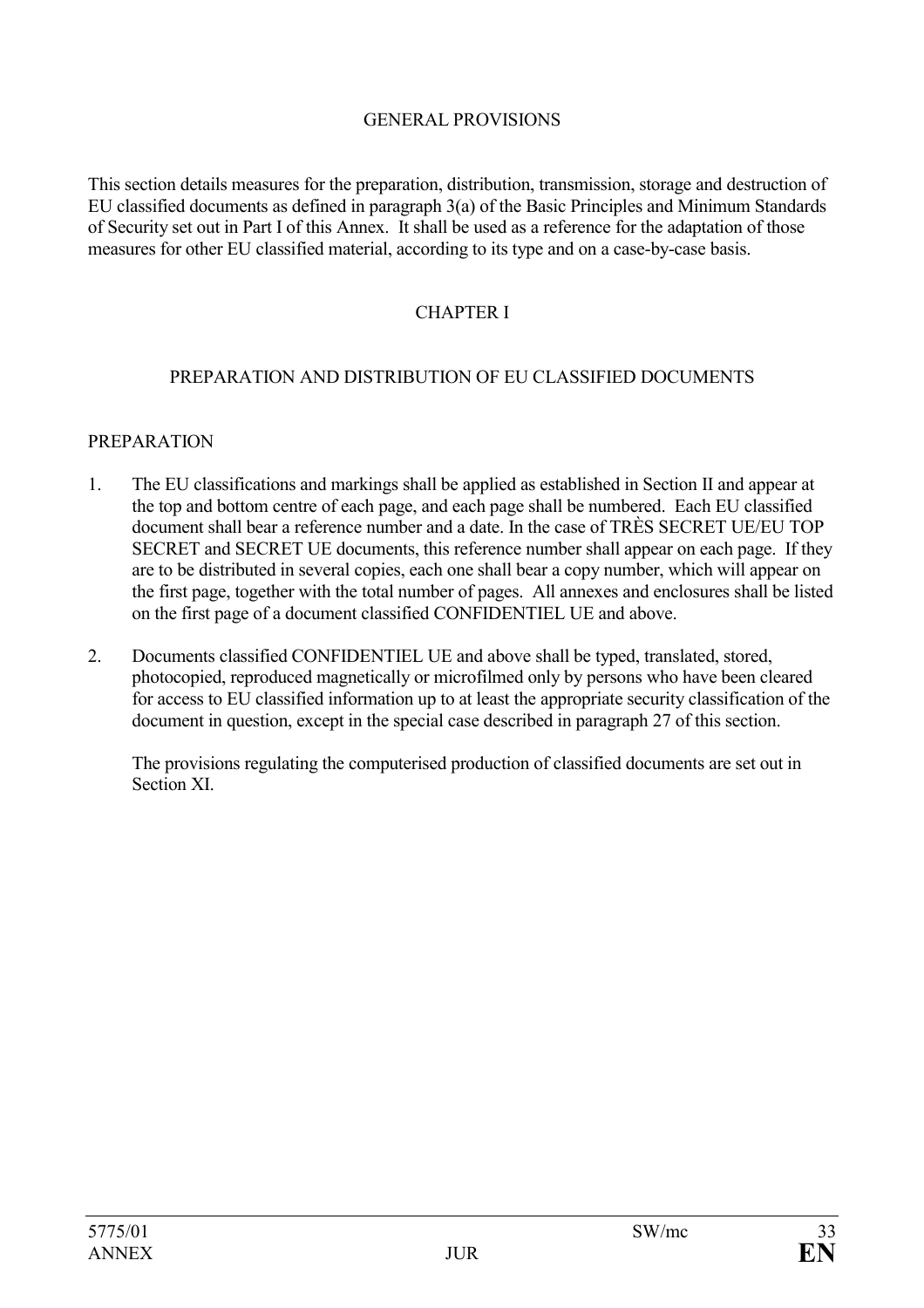### **DISTRIBUTION**

- 3. EU classified information shall be distributed only to persons with a need to know and having the appropriate security clearance. The initial distribution shall be specified by the originator.
- 4. TRÈS SECRET UE/EU TOP SECRET documents shall be circulated through TRÈS SECRET UE/EU TOP SECRET registries (see Section VIII). In the case of TRÈS SECRET UE/EU TOP SECRET messages, the competent registry may authorise the head of the communications centre to produce the number of copies specified in the list of addressees.
- 5. Documents classified SECRET UE and below may be redistributed by the original addressee to other addressees based on a need to know. The originating authorities shall, however, clearly state any caveats they wish to impose. Whenever such caveats are imposed, the addressees may redistribute the documents only with the originating authorities' authorisation.
- 6. Every document classified CONFIDENTIEL UE and above shall, on arriving at or leaving an establishment, be recorded by the establishment's registry. The particulars to be entered (references, date and where applicable the copy number) shall be such as to identify the documents and be entered into a logbook or in special protected computer media.

# CHAPTER II

#### TRANSMISSION OF EU CLASSIFIED DOCUMENTS

#### PACKAGING

- 7. Documents classified CONFIDENTIEL UE and above shall be transmitted in heavy duty, opaque double envelopes. The inner envelope shall be marked with the appropriate EU security classification as well as, if possible, full particulars of the recipient's job title and address.
- 8. Only a Registry Control Officer, or his substitute, may open the inner envelope and acknowledge receipt of the documents enclosed, unless that envelope is addressed to an individual. In such a case, the appropriate Registry shall log the arrival of the envelope, and only the individual to whom it is addressed may open the inner envelope and acknowledge receipt of the documents it contains.
- 9. A receipt form shall be placed in the inner envelope. The receipt, which will not be classified, should quote the reference number, date and copy number of the document, but never its subject.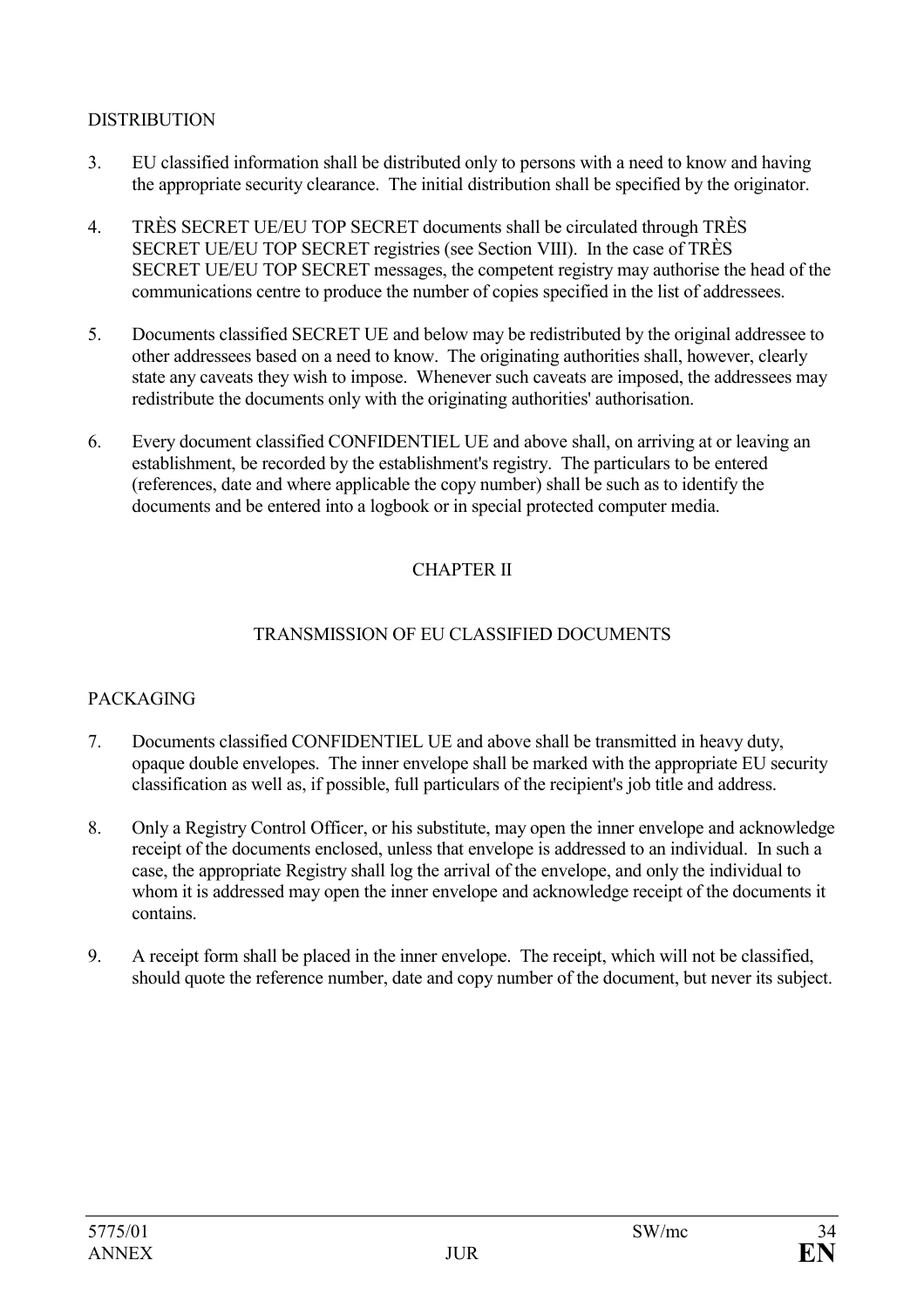- 10. The inner envelope shall be enclosed in an outer envelope bearing a package number for receipting purposes. Under no circumstances shall the security classification appear on the outer envelope.
- 11. For documents classified CONFIDENTIEL UE and above, couriers and messengers shall obtain receipts against the package numbers.

#### TRANSMISSION WITHIN A BUILDING OR GROUP OF BUILDINGS

12. Within a given building or group of buildings, classified documents may be carried in a sealed envelope bearing only the addressee's name, on condition that it is carried by a person cleared to the level of classification of the documents.

#### TRANSMISSION OF EU DOCUMENTS WITHIN A COUNTRY

- 13. Within a country, TRÈS SECRET UE/EU TOP SECRET documents should be sent only by means of official messenger service or by persons authorised to have access to TRÈS SECRET UE/EU TOP SECRET information.
- 14. Whenever a messenger service is used for the transmission of a TRÈS SECRET UE/EU TOP SECRET document outside the confines of a building or group of buildings, the packaging and receipting provisions contained in this Chapter shall be complied with. Delivery services shall be so staffed as to ensure that packages containing TRÈS SECRET UE/EU TOP SECRET documents remain under the direct supervision of a responsible official at all times.
- 15. Exceptionally, TRÈS SECRET UE/EU TOP SECRET documents may be taken by officials, other than messengers, outside the confines of a building or group of buildings for local use at meetings and discussions, provided that:
	- (a) the bearer is authorised to have access to those TRÈS SECRET UE/EU TOP SECRET documents;
	- (b) the mode of transportation complies with national rules governing the transmission of national TOP SECRET documents;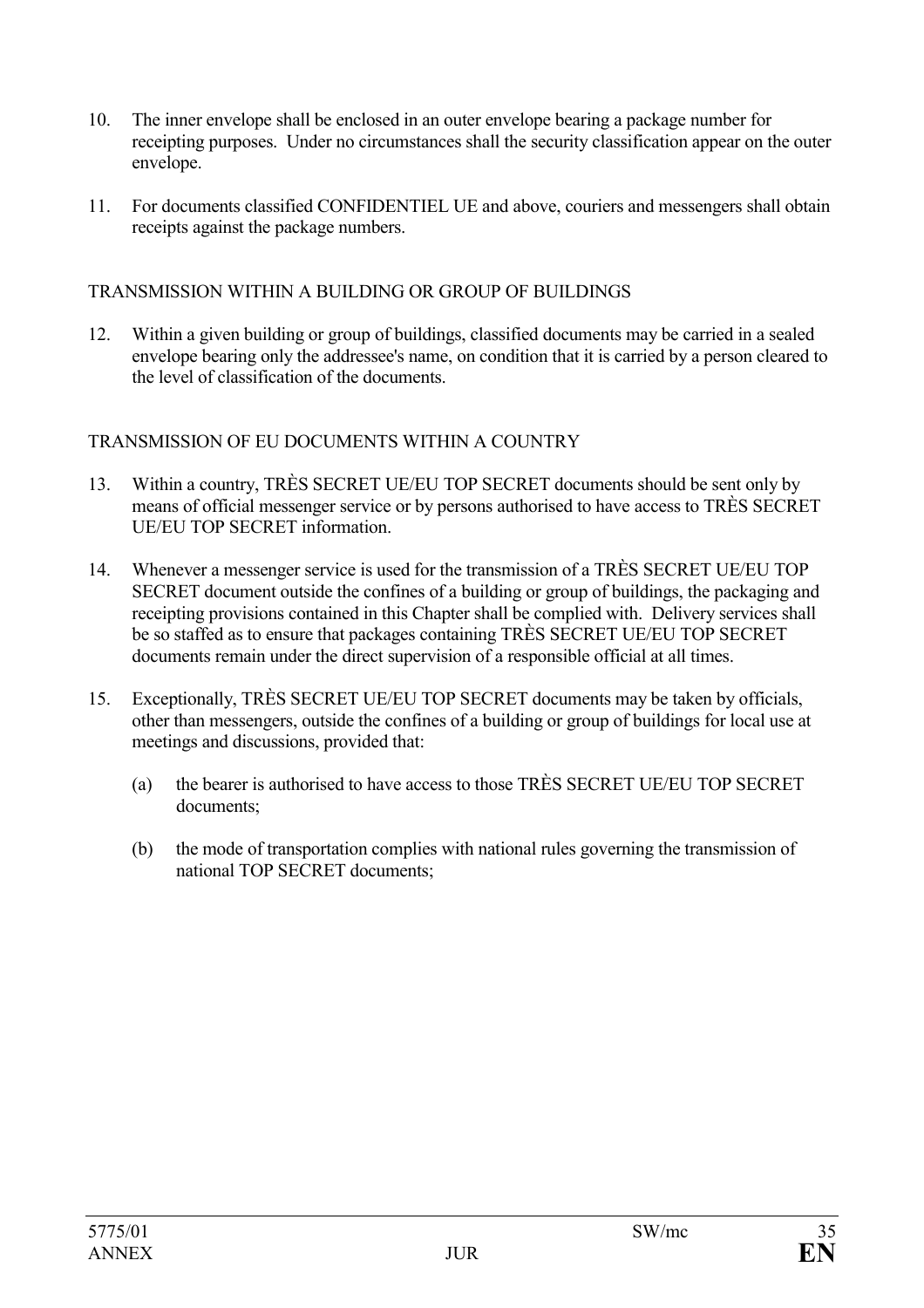- (c) under no circumstances does the official leave the TRÈS SECRET UE/EU TOP SECRET documents unattended;
- (d) arrangements are made for the list of documents so carried to be held in the TRÈS SECRET UE/EU TOP SECRET Registry holding the documents and recorded in a log, and checked against this record on their return.
- 16. Within a given country, SECRET UE and CONFIDENTIEL UE documents may be sent either by post, if such transmission is permitted under national regulations and is in accordance with the provisions of those regulations, or by messenger service or by persons cleared for access to EU classified information.
- 17. Each Member State or, EU decentralised agency, should prepare instructions on the personal carrying of EU classified documents based on these regulations. The bearer should be required to read and sign these instructions. In particular, the instructions should make it clear that, under no circumstances, may documents:
	- (a) leave the bearer's possession unless they are in safe custody in accordance with the provisions contained in Section IV;
	- (b) be left unattended in public transport or private vehicles, or in places such as restaurants or hotels. They may not be stored in hotel safes or left unattended in hotel rooms:
	- (c) be read in public places such as aircraft or trains.

# TRANSMISSION FROM ONE MEMBER STATE TO ANOTHER

- 18. Material classified CONFIDENTIEL UE and above should be conveyed from one Member State to another by diplomatic or military courier services.
- 19. However, the personal carriage of material classified SECRET UE and CONFIDENTIEL UE may be permitted if provisions for the carriage are such as to ensure that they cannot fall into any unauthorised person's hands.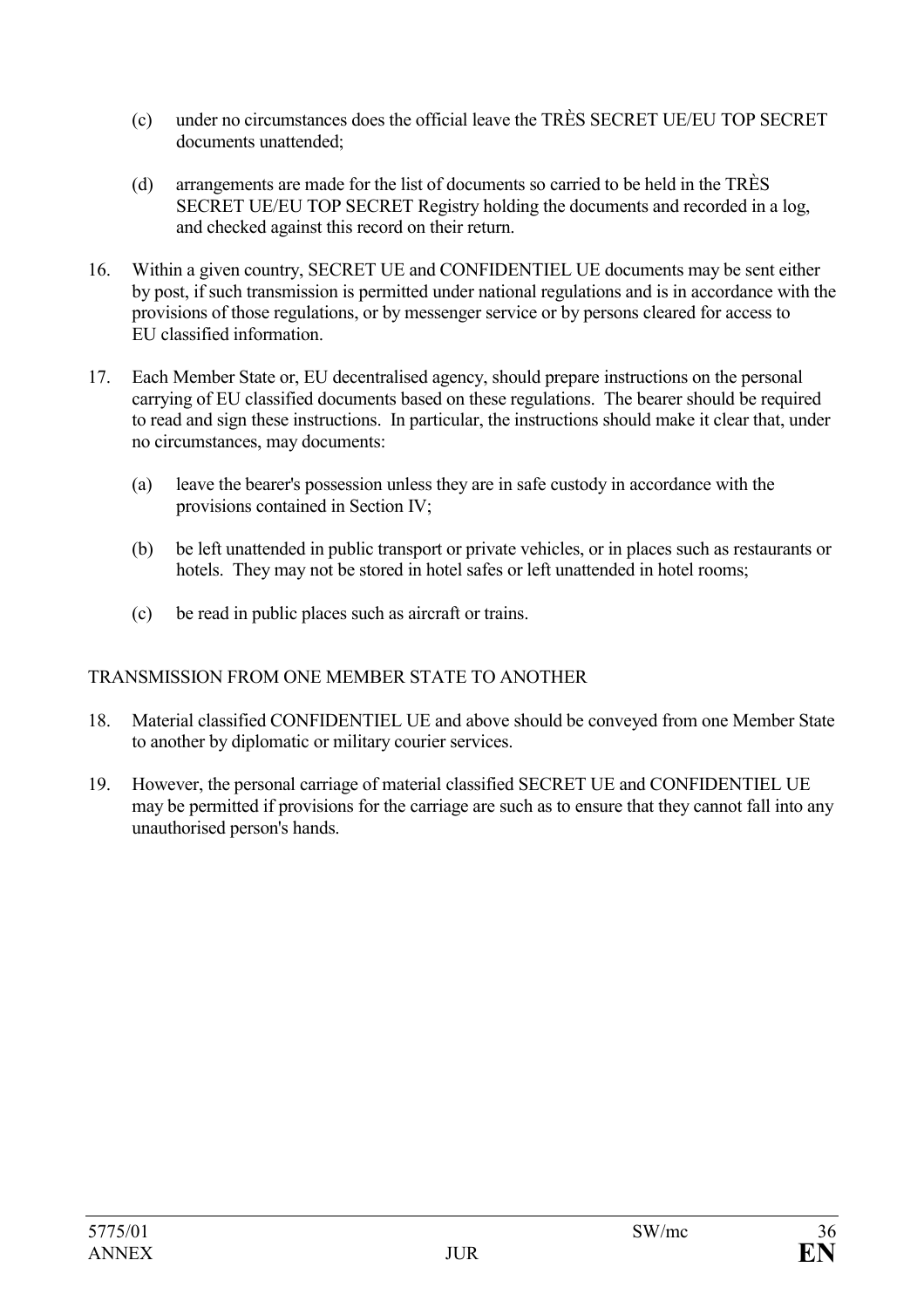- 20. NSAs may authorise personal carriage when diplomatic and military couriers are not available or the use of such couriers would result in a delay that would be detrimental to EU operations and the material is urgently required by the intended recipient. Each Member State should prepare instructions covering the personal carriage of material classified up to and including SECRET UE internationally by persons other than diplomatic and military couriers. The instructions should require that:
	- (a) the bearer has the appropriate security clearance granted by Member States;
	- (b) a record is held in the appropriate office or registry of all material so carried;
	- (c) packages or bags containing EU material bear an official seal to prevent or discourage inspection by customs, and labels with identification and instructions to the finder;
	- (d) the bearer carries a courier certificate and/or mission order recognised by all EU States authorising him to carry the package as identified;
	- (e) no EU non-member State or its frontier is crossed when travelling overland unless the shipping State has a specific guarantee from that State;
	- (f) the bearer's travel arrangements with regard to destinations, routes to be taken and means of transportation to be used will be in accordance with EU Regulations or – if national regulations with respect to such matters are more stringent – in accordance with such regulations;
	- (g) the material must not leave the possession of the bearer unless it is housed in accordance with the provisions for safe custody contained in Section IV;
	- (h) the material must not be left unattended in public or private vehicles, or in places such as restaurants or hotels. It must not be stored in hotel safes or left unattended in hotel rooms;
	- (i) if the material being carried contains documents, these must not be read in public places (e.g. in aircraft, trains, etc.).

The person designated to carry the classified material must read and sign a security briefing that contains, as a minimum, the instructions listed above and procedures to be followed in an emergency or in case the package containing the classified material is challenged by customs or airport security officials.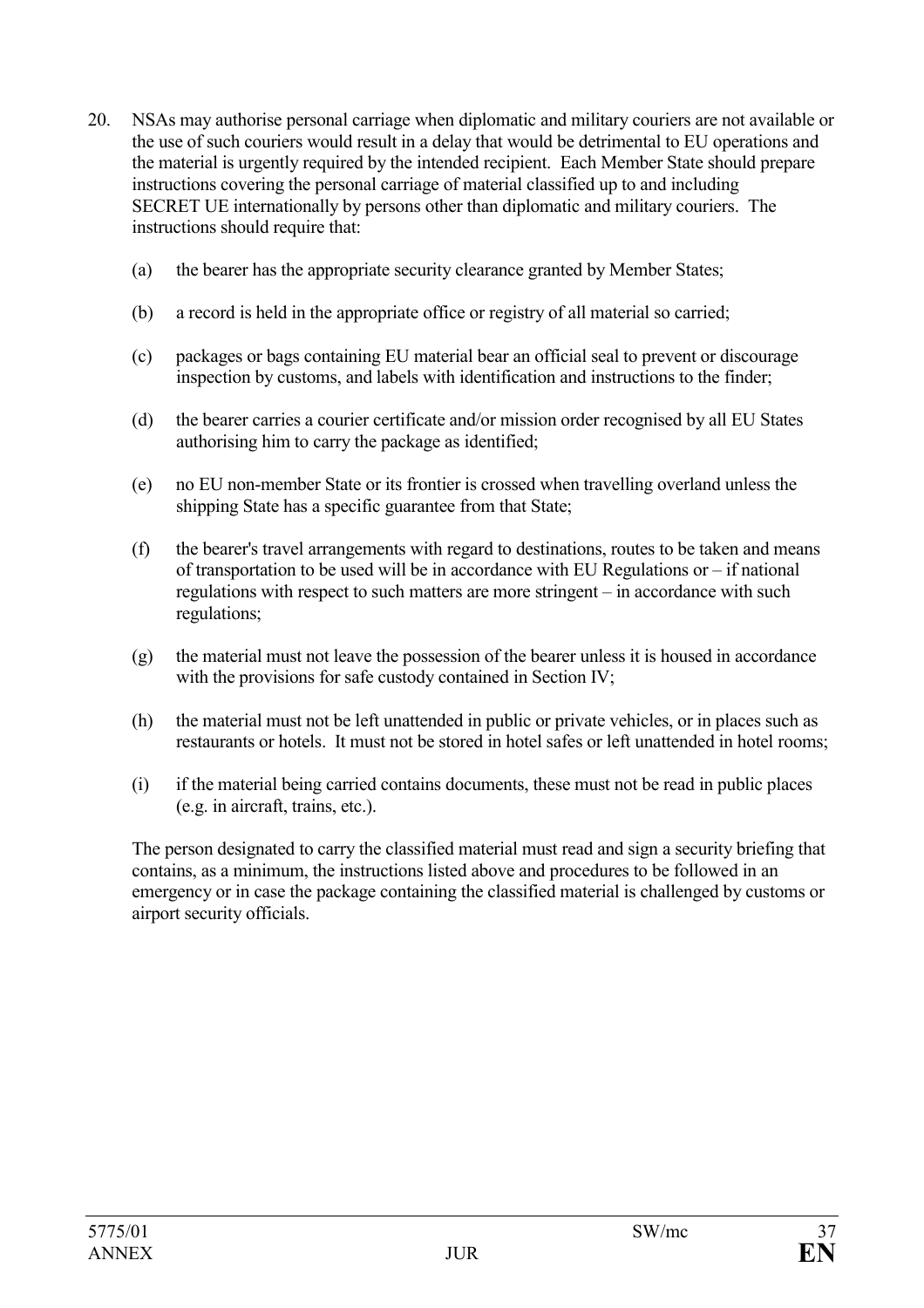### TRANSMISSION OF RESTREINT UE DOCUMENTS

21. No special provisions are laid down for the conveyance of RESTREINT UE documents, except that they should be such as to ensure that they cannot fall into any unauthorised person's hands.

# COURIER PERSONNEL SECURITY

22. All couriers and messengers employed to carry SECRET UE and CONFIDENTIEL UE documents shall be appropriately security cleared.

# CHAPTER III

# ELECTRICAL AND OTHER MEANS OF TECHNICAL TRANSMISSION

- 23. Communications security measures are designed to ensure the secure transmission of EU classified information. The detailed rules applicable to the transmission of such EU classified information are dealt with in Section XI.
- 24. Only accredited communications centres and networks and/or terminals and systems may transmit information classified CONFIDENTIEL UE and SECRET UE.

# CHAPTER IV

### EXTRA COPIES AND TRANSLATIONS OF AND EXTRACTS FROM EU CLASSIFIED DOCUMENTS

- 25. Only the originator may authorise the copy or translation of TRÈS SECRET UE/EU TOP SECRET documents.
- 26. If persons without TRÈS SECRET UE/EU TOP SECRET clearance require information which, although contained in a TRÈS SECRET UE/EU TOP SECRET document, does not have that classification, the Head of the TRÈS SECRET UE/EU TOP SECRET Registry may be authorised to produce the necessary number of extracts from that document. He/she shall, at the same time, take the necessary steps to ensure that these extracts are given the appropriate security classification.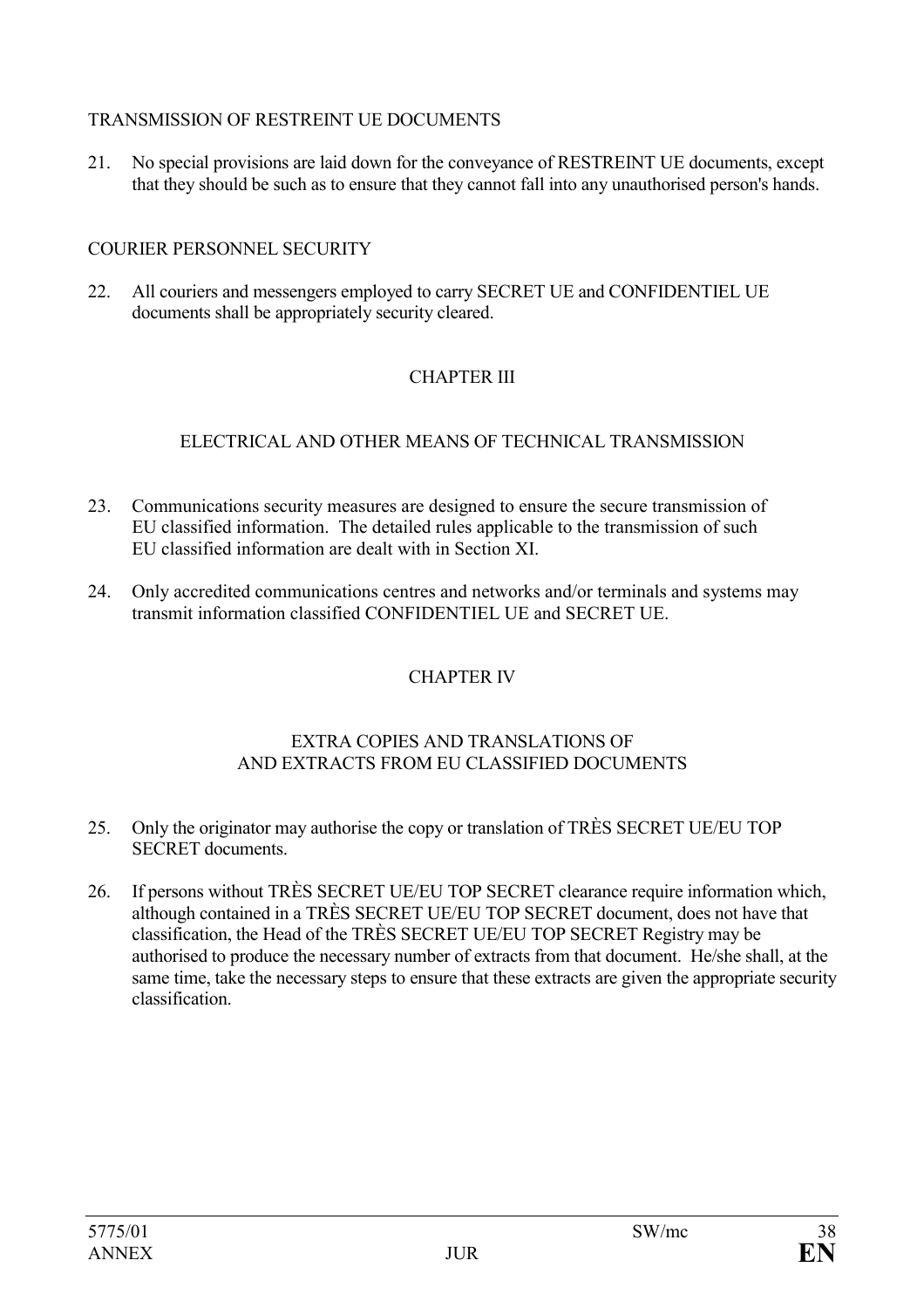27. Documents classified SECRET UE and lower may be reproduced and translated by the addressee, within the framework of the national security regulations and on condition that it complies strictly with the need-to-know principle. The security measures applicable to the original document shall also be applicable to reproductions and/or translations thereof. EU decentralised agencies shall follow these security regulations.

# CHAPTER V

#### MUSTERS AND CHECKS, STORAGE AND DESTRUCTION OF EU CLASSIFIED DOCUMENTS

#### MUSTERS AND CHECKS

28. Every year, each TRÈS SECRET UE/EU TOP SECRET Registry as referred to in Section VIII shall carry out an itemised muster of TRÈS SECRET UE/EU TOP SECRET documents in accordance with the regulations set out in Section VIII, (9) to (11). EU classified documents below the level of TRÈS SECRET UE/EU TOP SECRET shall be subject to internal checks in accordance with national guidelines, and, in the case of the GSC or EU decentralised agencies, according to instructions from the Secretary General/High Representative.

These operations shall afford the opportunity to secure holders' views as to:

- (a) the possibility of downgrading or declassifying certain documents;
- (b) documents to be destroyed.

### ARCHIVE STORAGE OF EU CLASSIFIED INFORMATION

- 29. To minimise storage problems, the control officers of all registries shall be authorised to have TRÈS SECRET UE/EU TOP SECRET, SECRET UE and CONFIDENTIEL UE documents microfilmed or otherwise stored in magnetic or optical media for archive purposes, providing that:
	- (a) the microfilming/storage process is undertaken by personnel with current clearance for the corresponding appropriate classification level;
	- (b) the microfilm/storage medium is afforded the same security as the original documents;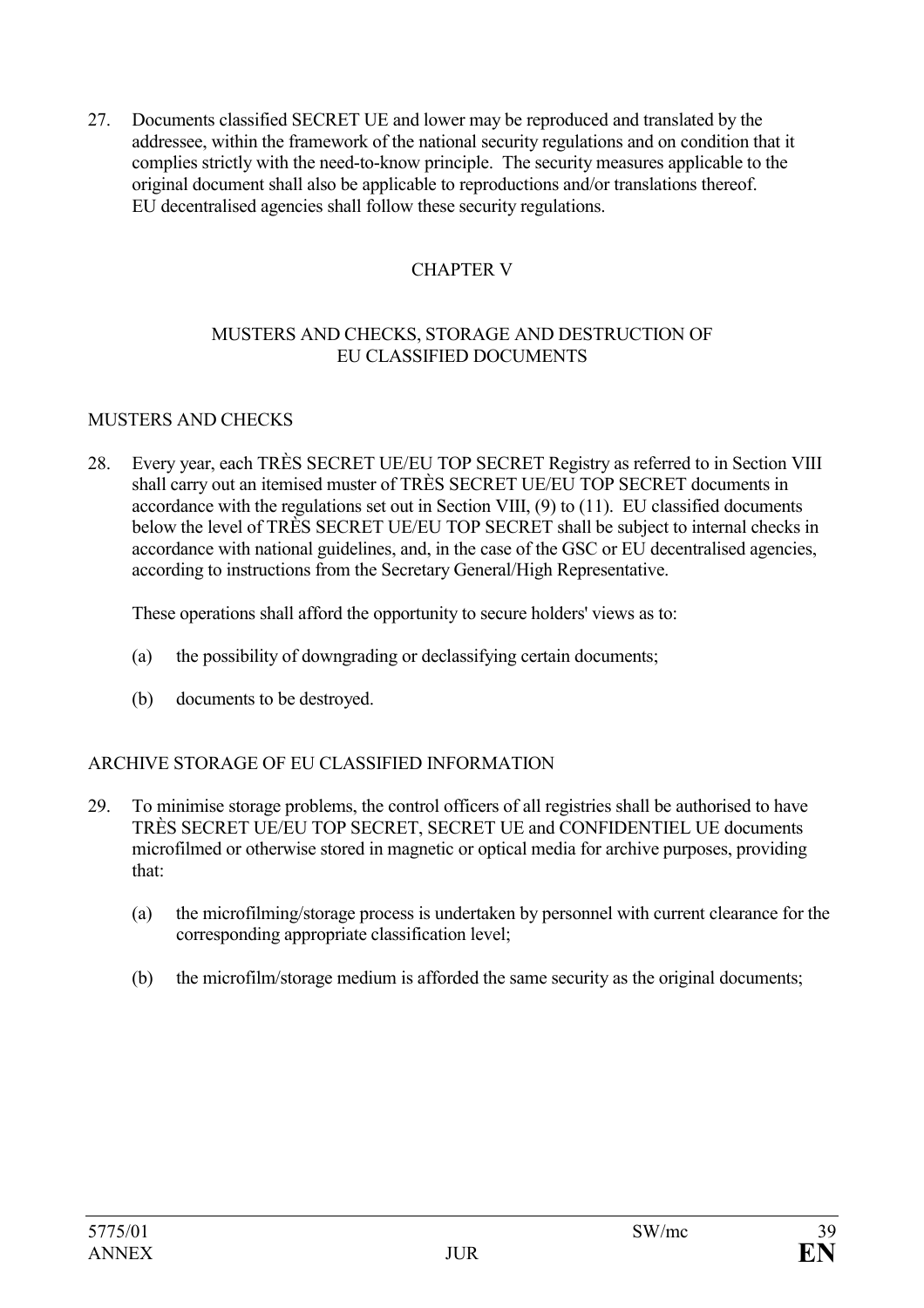- (c) the microfilming/storing of any TRÈS SECRET UE/EU TOP SECRET document is reported to the originator;
- (d) rolls of film, or other type of support, contain only documents of the same TRÈS SECRET UE/EU TOP SECRET, SECRET UE or CONFIDENTIEL UE classification;
- (e) the microfilming/storing of a TRÈS SECRET UE/EU TOP SECRET or SECRET UE document is clearly indicated in the record used for the annual inventory;
- (f) original documents which have been microfilmed or otherwise stored are destroyed, in accordance with the regulations set out in paragraphs 31 to 36.
- 30. These rules also apply to any other form of storage authorised by the NSA, such as electromagnetic media and optical disk.

# ROUTINE DESTRUCTION OF EU CLASSIFIED DOCUMENTS

- 31. To prevent the unnecessary accumulation of EU classified documents, those regarded by the head of the establishment holding them as out of date and surplus in number shall be destroyed as soon as practicable, in the following manner:
	- (a) TRÈS SECRET UE/EU TOP SECRET documents shall be destroyed only by the Central Registry responsible for them. Each document destroyed shall be listed in a destruction certificate, signed by the TRÈS SECRET UE/EU TOP SECRET control officer and by the officer witnessing the destruction, who shall be TRÈS SECRET UE/EU TOP SECRET cleared. A note to this effect shall be made in the logbook;
	- (b) the registry shall keep the destruction certificates, together with the distribution sheets, for a period of ten years. Copies shall be forwarded to the originator or to the appropriate central registry only when explicitly requested;
	- (c) TRÈS SECRET UE/EU TOP SECRET documents, including all classified waste resulting from the preparation of TRÈS SECRET UE/EU TOP SECRET documents such as spoiled copies, working drafts, typed notes and carbon paper, shall be destroyed, under the supervision of a TRÈS SECRET UE/EU TOP SECRET officer, by burning, pulping, shredding or otherwise reducing into an unrecognisable and non-reconstitutable form.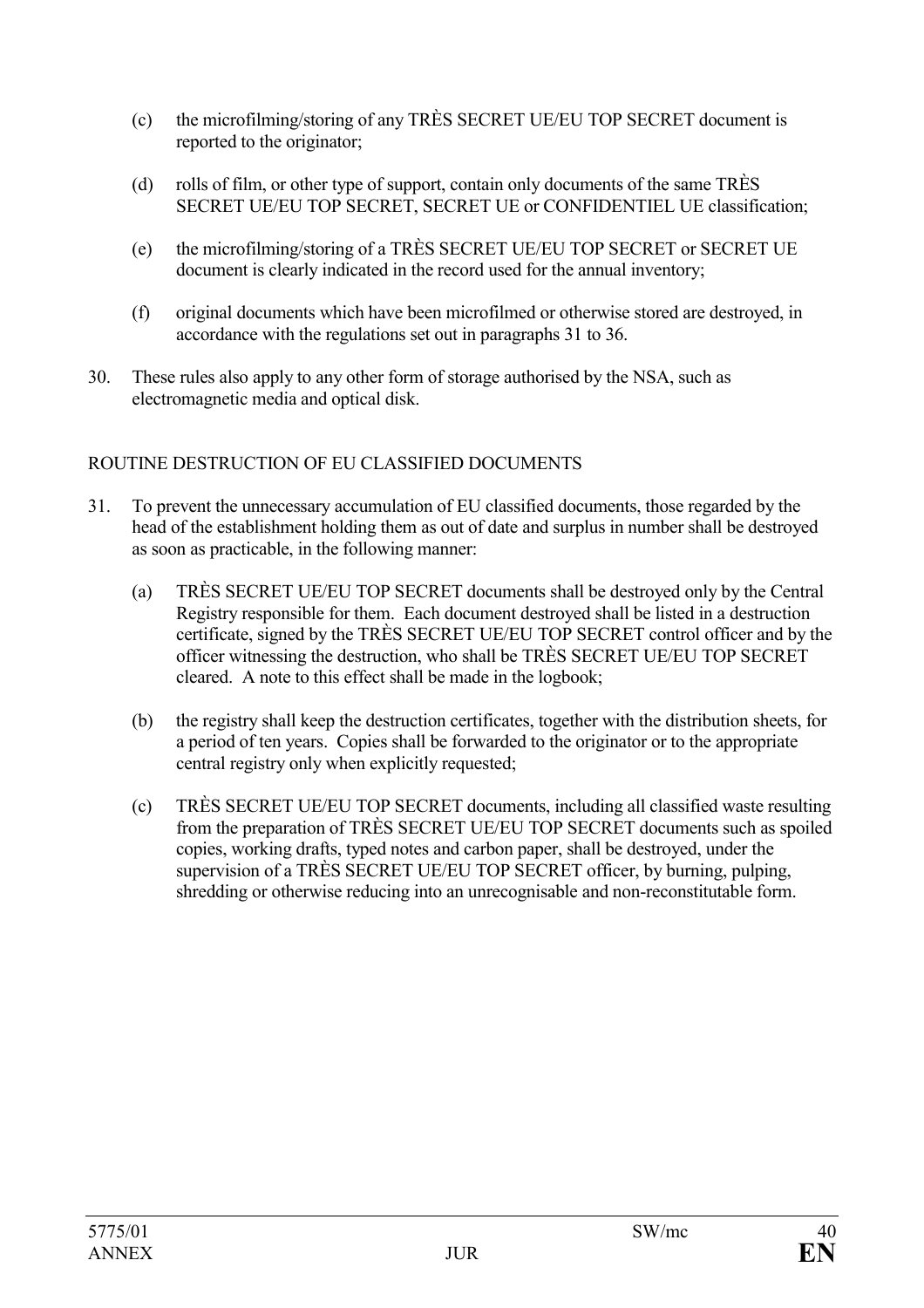- 32. SECRET UE documents shall be destroyed by the registry responsible for those documents, under the supervision of a security cleared person, using one of the processes indicated in paragraph 31(c). SECRET UE documents that are destroyed shall be listed on signed destruction certificates to be retained by the Registry, together with the distribution forms, for at least three years.
- 33. CONFIDENTIEL UE documents shall be destroyed by the registry responsible for those documents, under the supervision of a security cleared person, by one of the processes indicated in paragraph 31(c). Their destruction shall be recorded in accordance with national regulations and, in the case of GSC or EU decentralised agencies, according to instructions from the Secretary-General/High Representative.
- 34. RESTREINT UE documents shall be destroyed by the registry responsible for those documents or by the user, in accordance with national regulations and, in the case of GSC or EU decentralised agencies, according to instructions from the Secretary-General/High Representative.

# DESTRUCTION IN EMERGENCIES

- 35. The GSC, the Member States and the EU decentralised agencies shall prepare plans based on local conditions for the safeguarding of EU classified material in a crisis including if necessary emergency destruction and evacuation plans; they shall promulgate, within their respective organisations, instructions deemed necessary to prevent EU classified information from falling into unauthorised hands.
- 36. The arrangements for the safeguarding and/or destruction of SECRET UE and CONFIDENTIEL UE material in a crisis shall under no circumstances adversely affect the safeguarding or destruction of TRÈS SECRET UE/EU TOP SECRET material, including the enciphering equipment, whose treatment shall take priority over all other tasks. The measures to be adopted for the safeguarding and destruction of enciphering equipment in an emergency shall be covered by ad hoc instructions.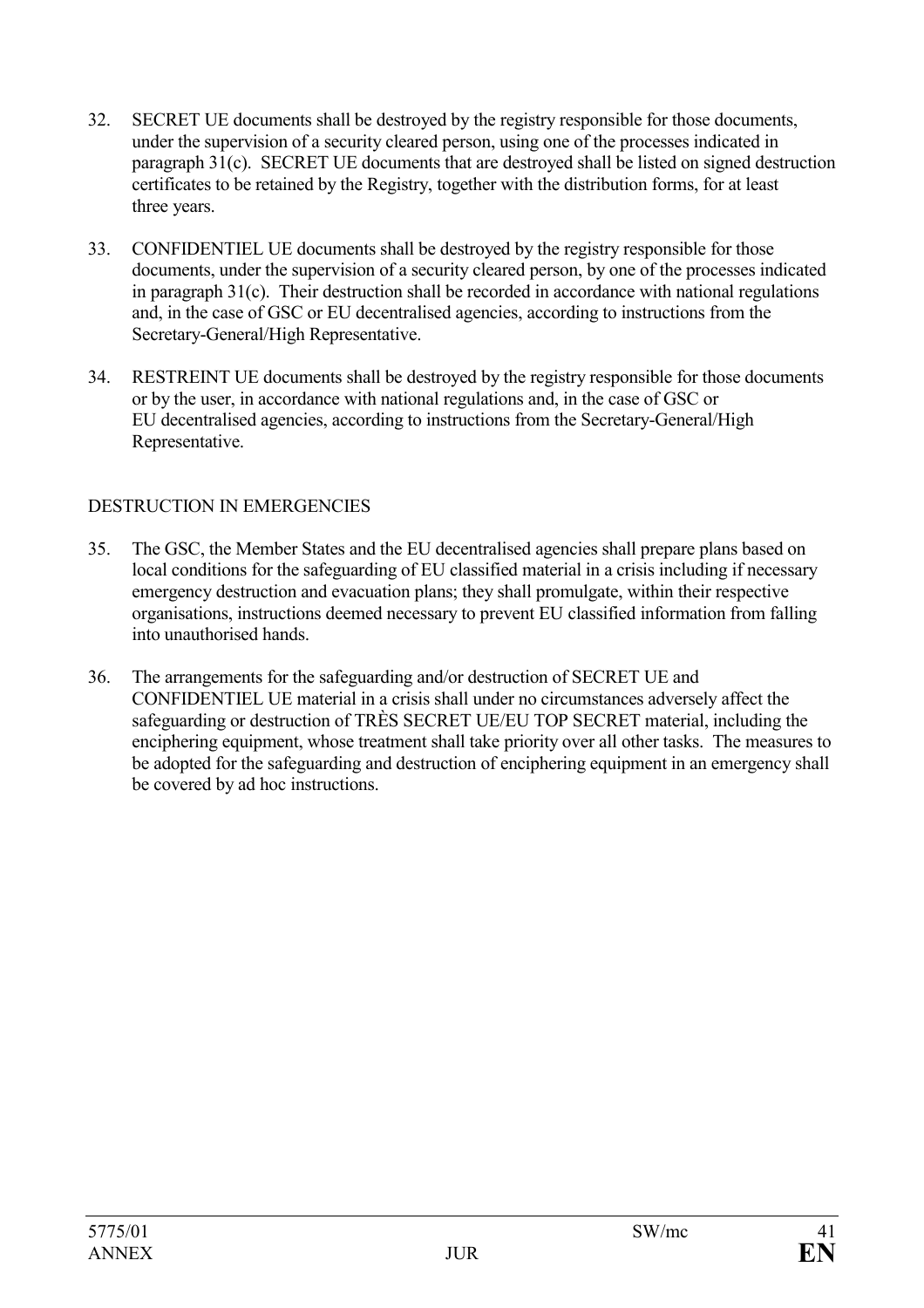# CHAPTER VI

#### SPECIFIC RULES APPLICABLE TO DOCUMENTS INTENDED FOR THE COUNCIL

#### 37. Within the GSC, a "Classified Information Office" shall monitor information classified as SECRET UE or CONFIDENTIEL UE contained in documents for the Council.

Under the authority of the Director-General for Personnel and Administration it shall:

- (a) manage operations relating to the registration, reproduction, translation, transmission dispatch and destruction of such information;
- (b) update the list of particulars on classified information;
- (c) periodically question issues on the need to maintain the classification of information;
- (d) lay down, in collaboration with the Security Office, the practical arrangements for classifying and declassifying information.
- 38. The Classified Information Office shall keep a register of the following particulars:
	- (a) the date of preparation of the classified information;
	- (b) the level of classification;
	- (c) the expiry date of the classification;
	- (d) the name and department of the issuer;
	- (e) the recipient or recipients, with serial number;
	- (f) the subject;
	- (g) the number;
	- (h) the number of copies circulated;
	- (i) the preparation of inventories of the classified information submitted to the Council;
	- (j) the register of declassification and downgrading of classified information.
- 39. The general rules provided for in Chapters I to V of this section shall apply to the Classified Information Office of the GSC, unless modified by the specific rules laid down in this Chapter.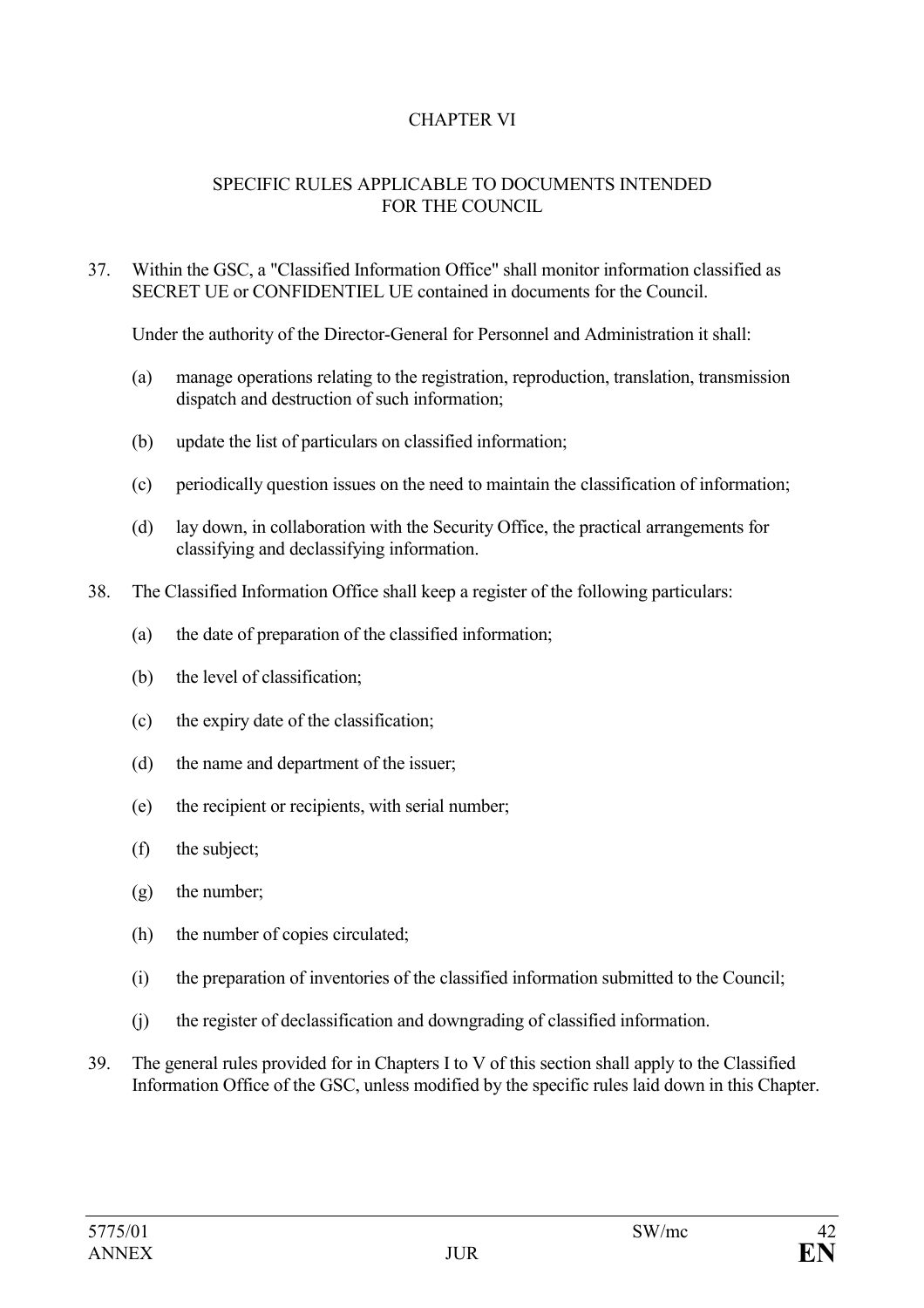## SECTION VIII

# TRÈS SECRET UE/EU TOP SECRET REGISTRIES

- 1. The purpose of TRÈS SECRET UE/EU TOP SECRET registries is to ensure the recording, handling and distribution of TRÈS SECRET UE/EU TOP SECRET documents in accordance with security regulations. The head of the TRÈS SECRET UE/EU TOP SECRET registry, respectively in each Member State, in the GSC and, as appropriate in EU decentralised agencies, will be the TRÈS SECRET UE/EU TOP SECRET control officer
- 2. Central registries will act as the main receiving and despatching authority in Member States, in the GSC and EU decentralised agencies, in which such registries have been set up, as well as, if appropriate, in other EU institutions, international organisations and third States with which the Council has agreements on security procedures for the exchange of classified information.
- 3. When necessary, sub-registries shall be established, to be responsible for the internal management of TRÈS SECRET UE/EU TOP SECRET documents; they shall keep up-to-date records of the circulation of each document held on the Sub-Registry's charge.
- 4. TRÈS SECRET UE/EU TOP SECRET sub-registries shall be set up as specified in Section I in response to long term needs and shall be attached to a central TRÈS SECRET UE/EU TOP SECRET registry. If there is a need to consult TRÈS SECRET UE/EU TOP SECRET documents only temporarily and occasionally, these documents may be released without setting up a TRÈS SECRET UE/EU TOP SECRET sub-registry provided rules are laid down to ensure that they remain under the control of the appropriate TRÈS SECRET UE/EU TOP SECRET registry and that all physical and personnel security measures are observed.
- 5. Sub-registries may not transmit TRÈS SECRET UE/EU TOP SECRET documents direct to other sub-registries of the same central TRÈS SECRET UE/EU TOP SECRET registry without express approval by the latter.
- 6. All exchanges of TRÈS SECRET UE/EU TOP SECRET documents between sub-registries not attached to the same central registry shall be routed through the central TRÈS SECRET UE/EU TOP SECRET registries.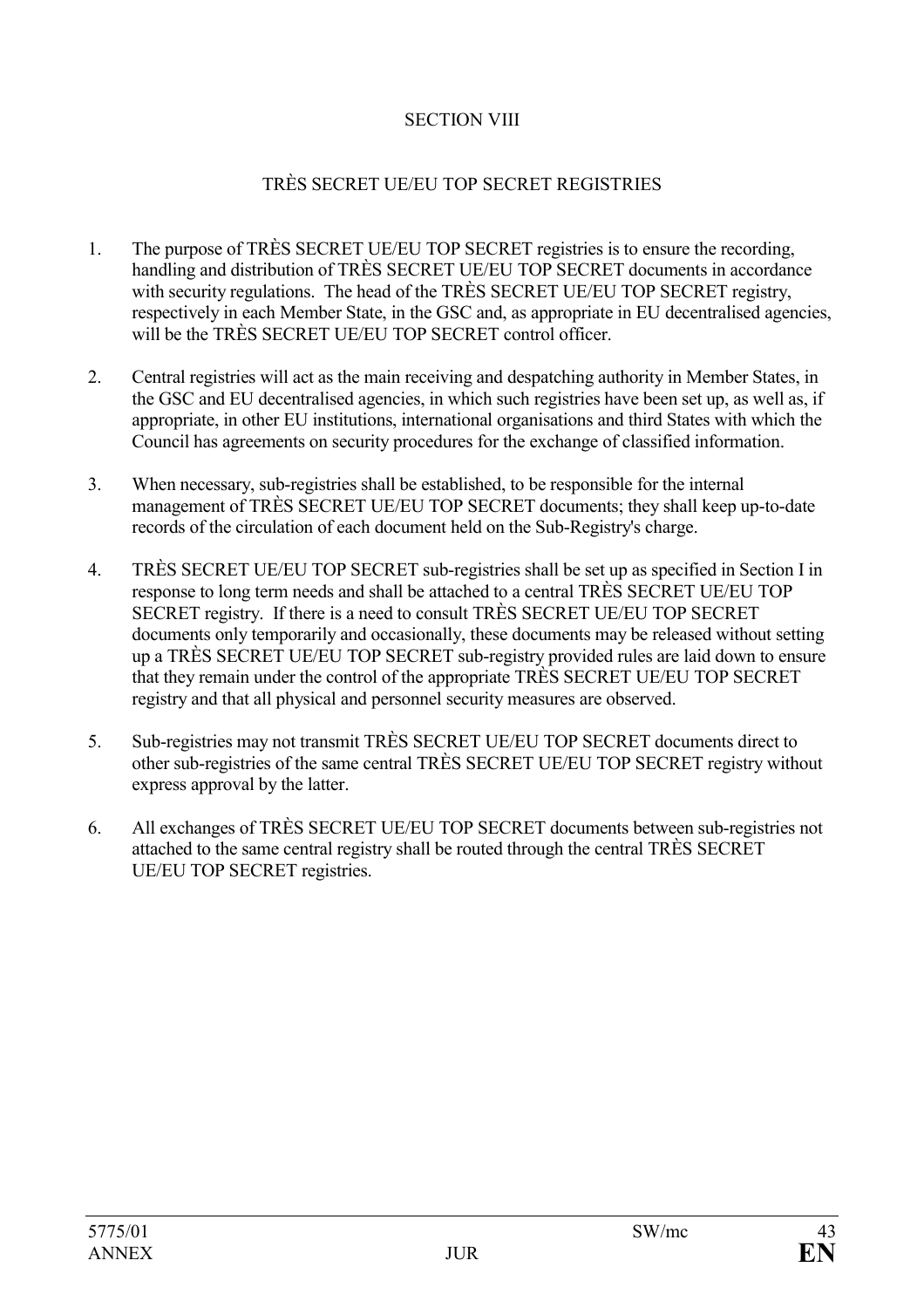## CENTRAL TRÈS SECRET UE/EU TOP SECRET REGISTRIES

- 7. As the control officer, the head of a central TRÈS SECRET UE/EU TOP SECRET registry shall be responsible for:
	- (a) the transmission of TRÈS SECRET UE/EU TOP SECRET documents in accordance with the regulations defined in Section VII;
	- (b) maintaining a list of all its dependent TRÈS SECRET UE/EU TOP SECRET sub-registries together with names and signatures of the appointed control officers and their authorised deputies;
	- (c) holding receipts from registries for all TRÈS SECRET UE/EU TOP SECRET documents distributed by the central registry;
	- (d) maintaining a record of TRÈS SECRET UE/EU TOP SECRET documents held and distributed;
	- (e) maintaining an up-to-date list of all central TRÈS SECRET UE/EU TOP SECRET registries with which he/she normally corresponds, together with the names and signatures of their appointed control officers and their authorised deputies;
	- (f) the physical safeguarding of all TRÈS SECRET UE/EU TOP SECRET documents held within the registry in accordance with regulations contained in Section IV.

### TRÈS SECRET UE/EU TOP SECRET SUB-REGISTRIES

- 8. As the control officer, the head of a TRÈS SECRET UE/EU TOP SECRET sub-registry shall be responsible for:
	- (a) the transmission of TRÈS SECRET UE/EU TOP SECRET documents in accordance with regulations contained in Section VII and paragraphs 5 and 6 of Section VIII;
	- (b) maintaining an up-to-date list of all persons authorised to have access to the TRÈS SECRET UE/EU TOP SECRET information under his control;
	- (c) the distribution of TRÈS SECRET UE/EU TOP SECRET documents in accordance with the instructions of the originator or on a need-to-know basis, having first checked that the addressee has the requisite security clearance;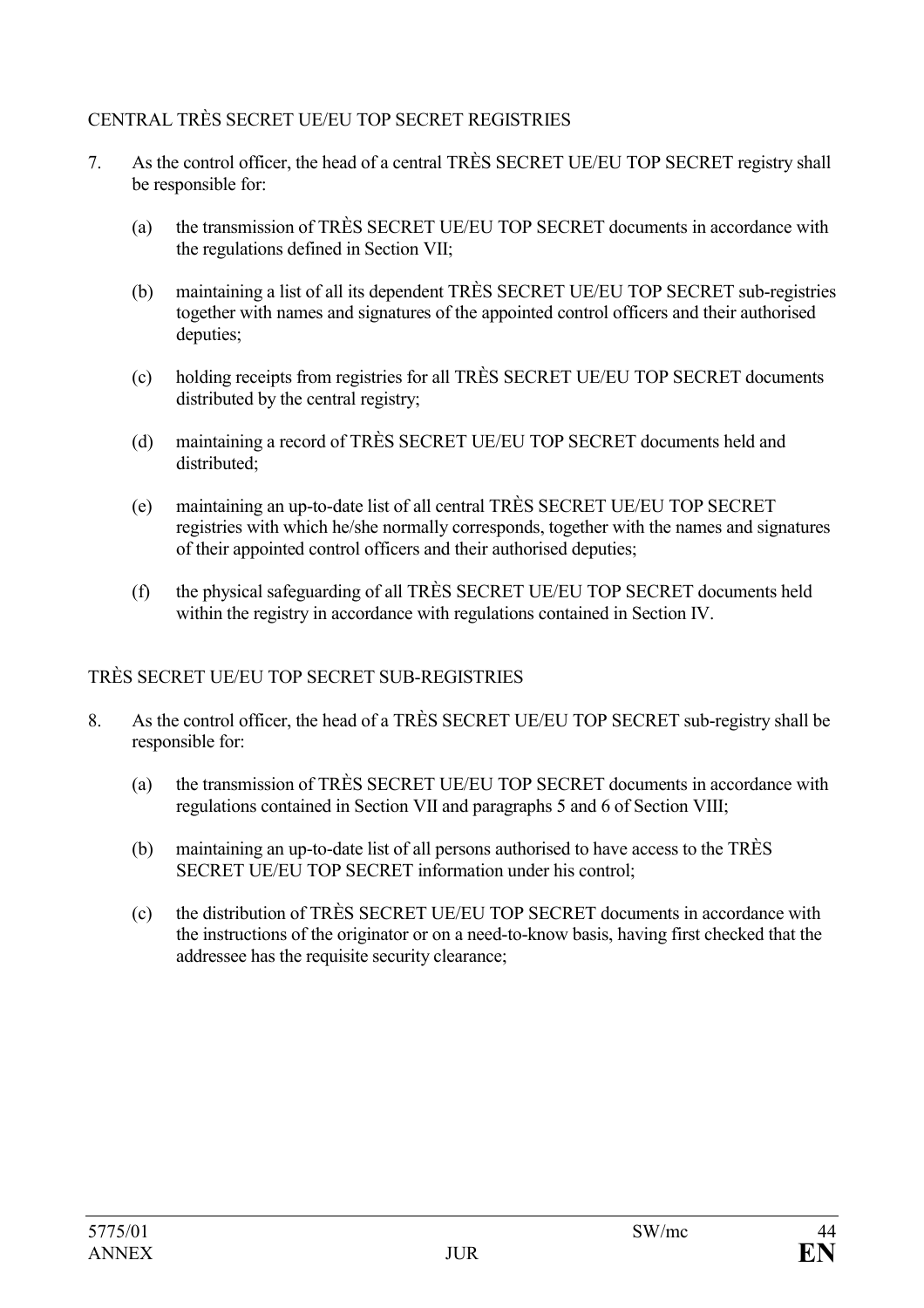- (d) maintaining an up-to-date record of all TRÈS SECRET UE/EU TOP SECRET documents held or circulating under his control or which have been passed to other TRÈS SECRET UE/EU TOP SECRET registries and holding all corresponding receipts;
- (e) maintaining an up-to-date list of TRÈS SECRET UE/EU TOP SECRET registries with whom he is authorised to exchange TRÈS SECRET UE/EU TOP SECRET documents, together with the names and signatures of their control officers and authorised deputies;
- (f) the physical safeguarding of all TRÈS SECRET UE/EU TOP SECRET documents held within the sub-registry in accordance with the regulations laid down in Section IV.

### **INVENTORIES**

- 9. Every twelve months, each TRÈS SECRET UE/EU TOP SECRET registry shall carry out an itemised inventory of all TRÈS SECRET UE/EU TOP SECRET documents for which it is accountable. A document is deemed to have been accounted for if the registry physically musters the document, or holds a receipt from the TRÈS SECRET UE/EU TOP SECRET registry to which the document has been transferred, a destruction certificate for the document or an instruction to downgrade or declassify that document.
- 10. Sub-registries shall forward the findings of their annual inventory to the central registry to which they are answerable, on a date specified by the latter.
- 11. NSAs, as well as those EU institutions, international organisations and EU decentralised agencies in which a central TRÈS SECRET UE/EU TOP SECRET registry has been set up, shall forward the findings of the annual inventories conducted in central TRÈS SECRET UE/EU TOP SECRET registries to the Secretary-General/High Representative, by 1 April each year at the **latest**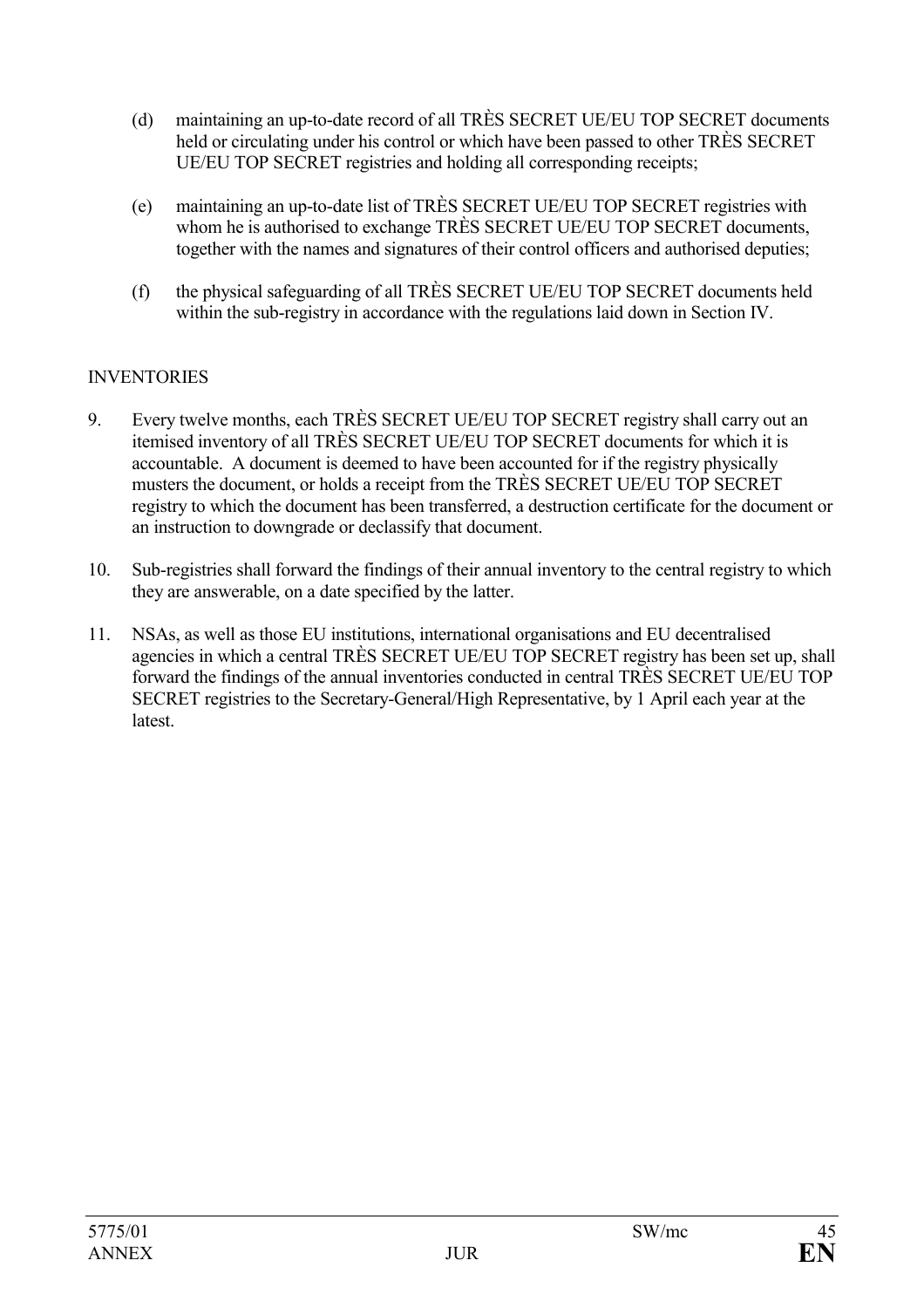### SECTION IX

#### SECURITY MEASURES TO BE APPLIED AT THE TIME OF SPECIFIC MEETINGS HELD OUTSIDE THE COUNCIL PREMISES AND INVOLVING HIGH SENSITIVITY ISSUES

#### GENERAL

1. When European Council, Council, Ministerial or other important meetings are held outside the Council premises in Brussels and Luxembourg, and where justified by the particular security requirements relating to the high sensitivity of the issues or information dealt with, the security measures described below should be taken. These measures concern only the protection of EU classified information; other security measures may have to be planned.

#### RESPONSIBILITIES

#### Host Member States

2. The Member State on whose territory the meeting is being held (the host Member State) should be responsible, in cooperation with the GSC security office, for the security of the European Council, Council, Ministerial or other important meetings and for the physical security of the principal delegates and their staff.

As regards the protection of security, it should specifically ensure that:

- (a) plans are drawn up to deal with security threats and security-related incidents, the measures in question covering in particular the safe custody of EU classified documents in offices;
- (b) measures are taken to provide possible access to Council's communications system for the receipt and transmission of EU classified messages. The host Member State will also provide access if required to secure telephone systems.

#### Member States

- 3. The Member States' authorities should take the necessary steps to ensure that:
	- (a) appropriate security clearance certification is provided for their national delegates, if necessary by signal or fax, either directly to the meeting security officer or via the GSC Security Office;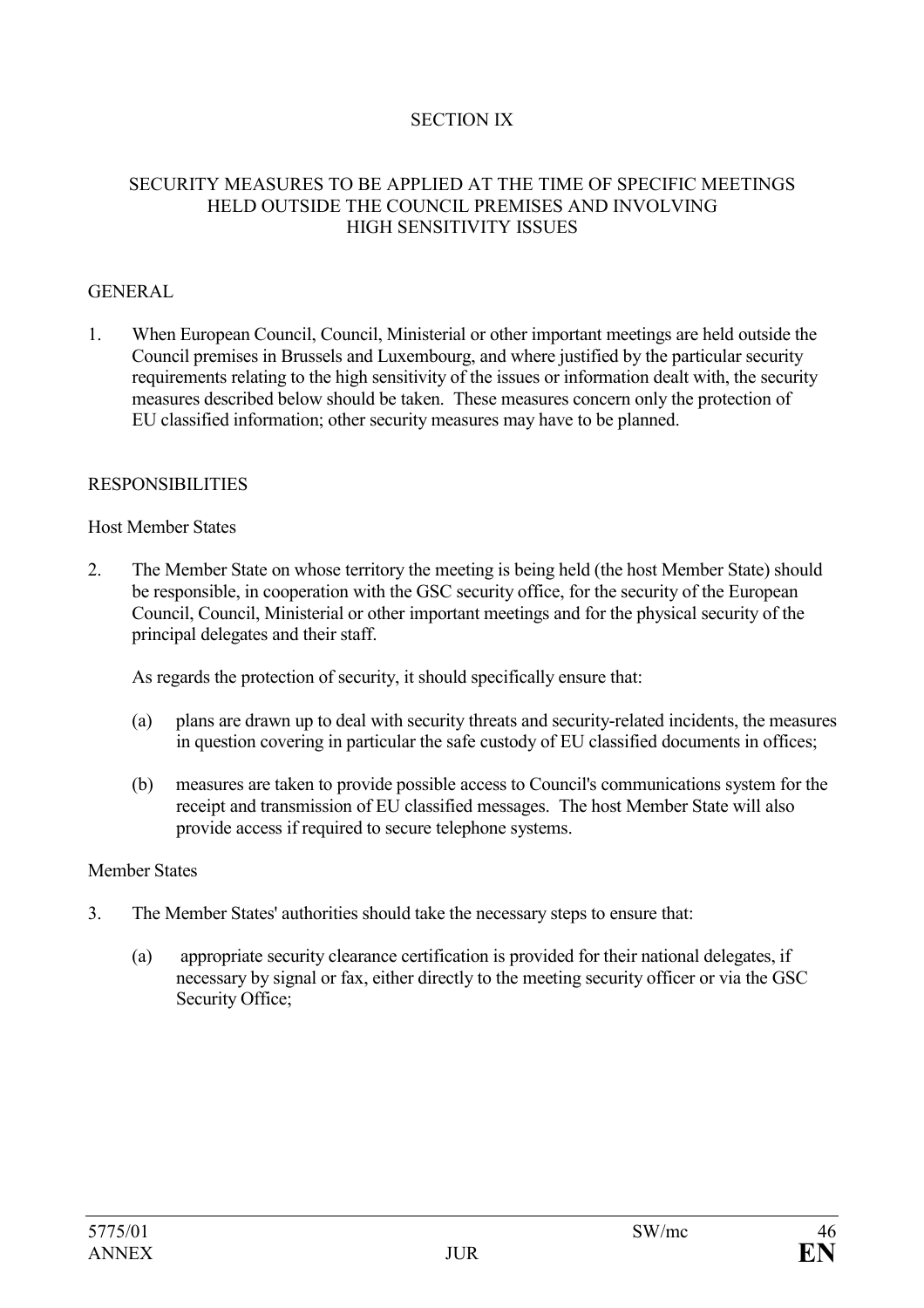(b) any specific threat is made known to the host Member State's authorities and, as appropriate, to the GSC Security Office so that appropriate action can be taken.

### Meeting Security Officer

- 4. A security officer should be appointed and be responsible for the general preparation and control of general internal security measures and for coordination with the other security authorities concerned. The measures taken by him/her should in general relate to:
	- (a) (i) protective measures at the meeting place to ensure that the meeting is conducted without any incident that might compromise the security of any EU classified information that may be used there;
		- (ii) checking the personnel whose access to the place of the meeting, delegations' areas and conference rooms is permitted, and checking any equipment;
		- (iii) constant coordination with the competent authorities of the host Member State and with the GSC Security Office.
	- (b) the inclusion of security instructions in the meeting dossier with due regard for the requirements set out in these security regulations and any other security instructions considered necessary.

#### GSC Security Office

- 5. The GSC Security Office should act as an adviser on security for the preparation of the meeting; it should be represented there to help and advise the meeting security officer and delegations as necessary.
- 6. Each delegation to a meeting should designate a security officer, who will be responsible for dealing with security matters within his/her delegation and for maintaining liaison with the meeting security officer, as well as with the GSC Security Office representative as required.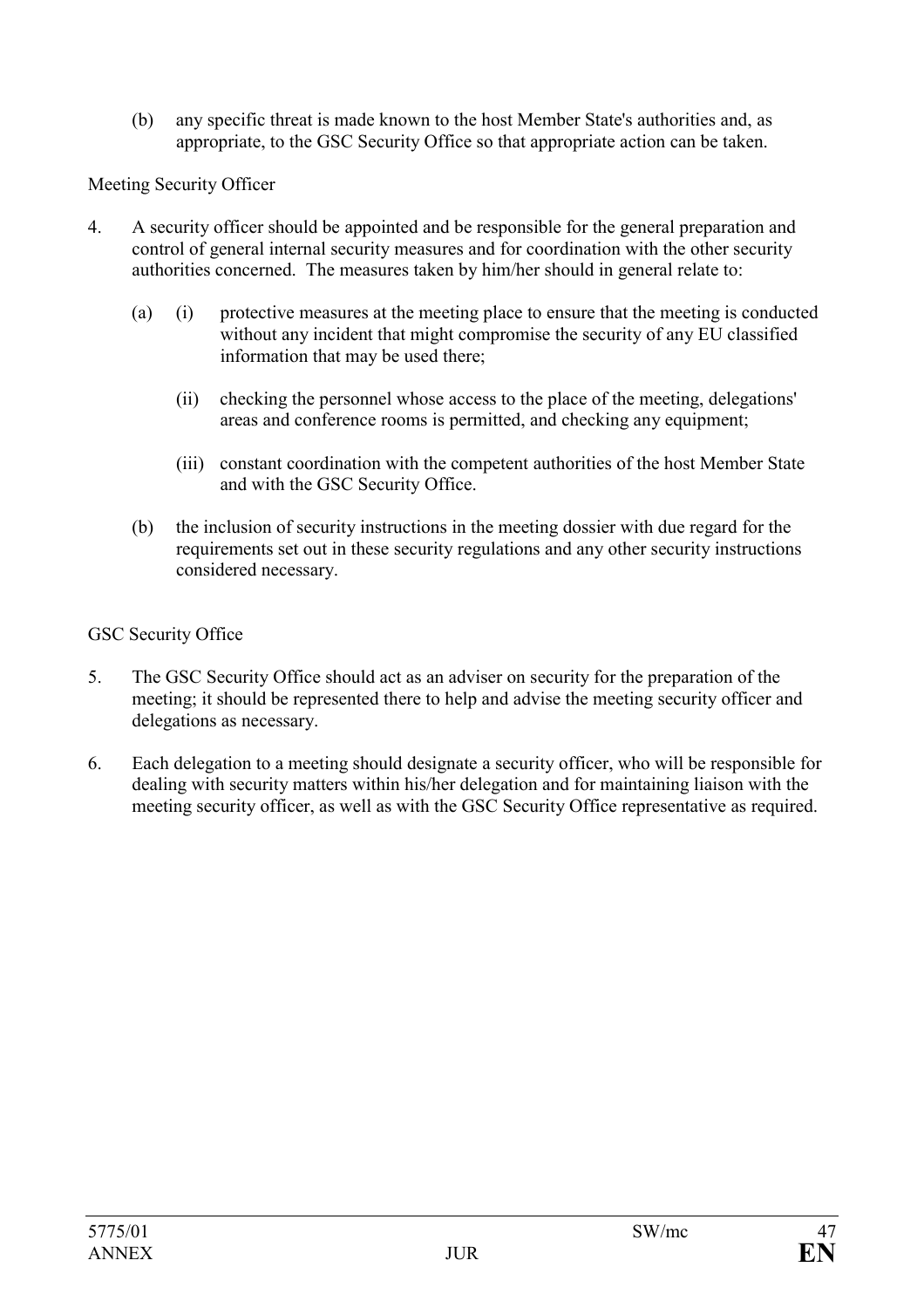### SECURITY MEASURES

#### Security areas

- 7. The following security areas should be established:
	- (a) a Class II security area, consisting of a drafting room, the GSC offices and reprographic equipment, as well as delegations' offices as appropriate;
	- (b) a Class I security area, consisting of the conference room and interpreters' and sound engineers' booths;
	- (c) administrative areas, consisting of the press area and those parts of the meeting place that are used for administration, catering and accommodation, as well as the area immediately adjacent to the Press Centre and the meeting place.

#### Passes

- 8. The meeting security officer should issue appropriate badges as requested by the delegations, according to their needs. Where required, a distinction may be made as regards access to different security areas.
- 9. The security instructions for the meeting should require all persons concerned to wear and display their badges prominently at all times within the place of the meeting, so that they can be checked as needed by security personnel.
- 10. Apart from badge-holding participants, as few people as possible should be admitted to the meeting place. National delegations wishing to receive visitors during the meeting should notify the meeting security officer. Visitors should be given a visitor's badge. A visitor's pass form bearing his/her name and the name of the person being visited should be filled in. Visitors should be accompanied at all times by a security guard or by the person being visited. The visitor's pass form should be carried by the accompanying person, who shall return it, together with the visitor's badge, to the security personnel when the visitor leaves the meeting place.

#### Control of photographic and audio equipment

11. No camera or recording equipment may be brought into a Class I security area, with the exception of equipment brought by photographers and by sound engineers duly authorised by the meeting security officer.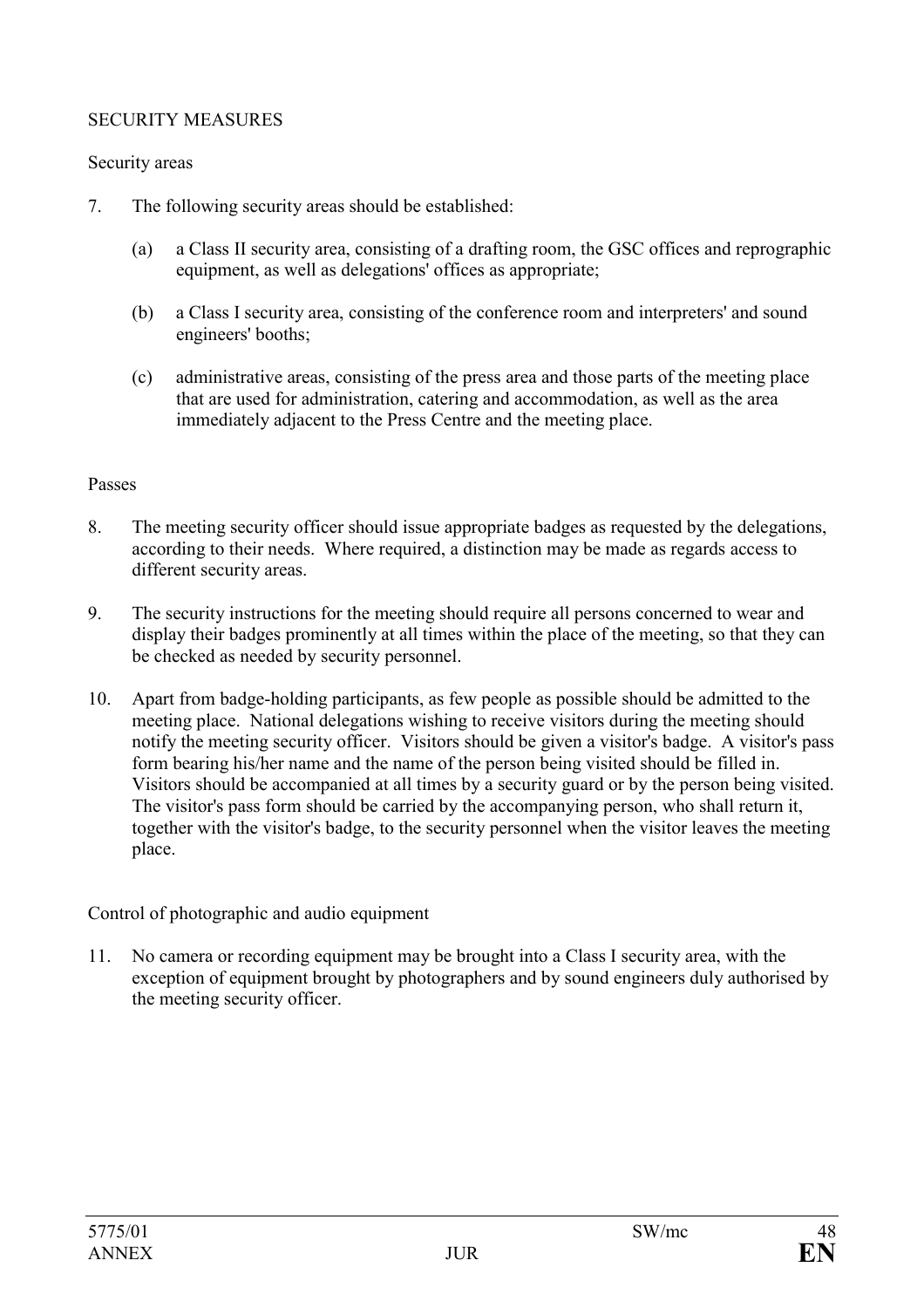Checking of briefcases, portable computers and packages

12. Pass-holders allowed access to a security area may normally bring in their briefcases and portable computers (with own power supply only) without a check being made. In the case of packages for delegations, delegations may take delivery of the packages, which will either be inspected by the delegation security officer, screened by special equipment or opened by security personnel for inspection. If the meeting security officer considers it necessary, more stringent measures for the inspection of briefcases and packages may be laid down.

### Technical security

13. The meeting room may be made technically secure by a technical security team, which may also conduct electronic surveillance during the meeting.

#### Delegations' documents

14. Delegations should be responsible for taking EU classified documents to and from meetings. They should also be responsible for the verification and security of those documents during their use in the premises assigned to them. The host Member States' help may be requested for the transportation of classified documents to and from the place of the meeting.

#### Safe custody of documents

15. If the GSC, the Commission or delegations are unable to store their classified documents in accordance with approved standards, they may lodge those documents in a sealed envelope with the meeting security officer, against receipt, so that the latter can store the documents in accordance with approved standards.

### Inspection of offices

16. The meeting security officer should arrange for the GSC and delegations' offices to be inspected at the end of each working day to ensure that all EU classified documents are being kept in a safe place; if not, he should take the requisite measures.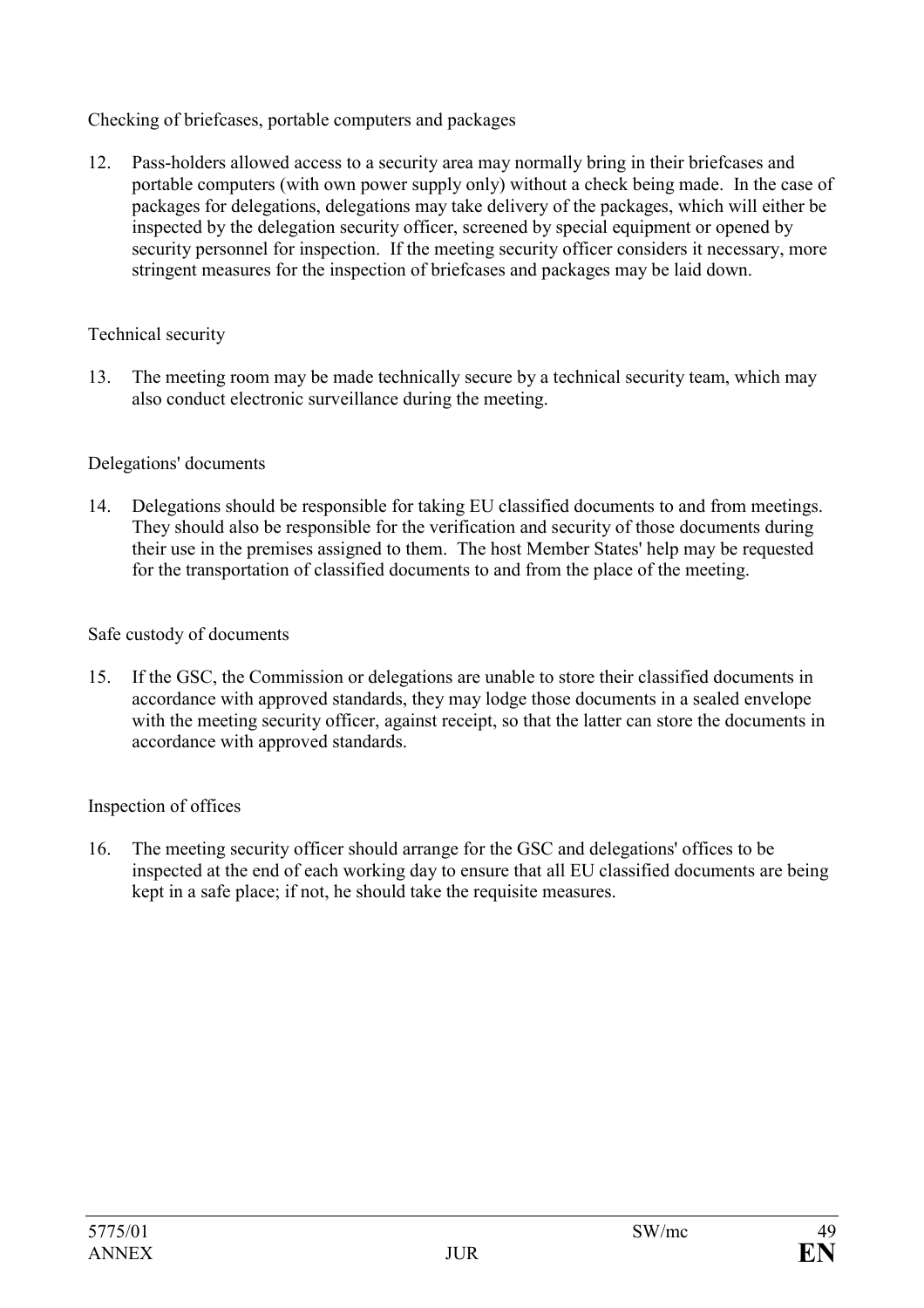Disposal of EU classified waste

- 17. All waste should be treated as EU classified, and waste-paper baskets or bags should be given to the GSC and delegations for its disposal. Before leaving the premises they have been assigned, the GSC and delegations should take their waste to the meeting security officer, who should arrange for its destruction according to the regulations.
- 18. At the end of the meeting, all documents held but no longer wanted by the GSC or delegations should be treated as waste. A thorough search of GSC and delegations' premises should be made before the security measures adopted for the meeting are lifted. Documents for which a receipt was signed should, as far as applicable, be destroyed as prescribed in Section VII.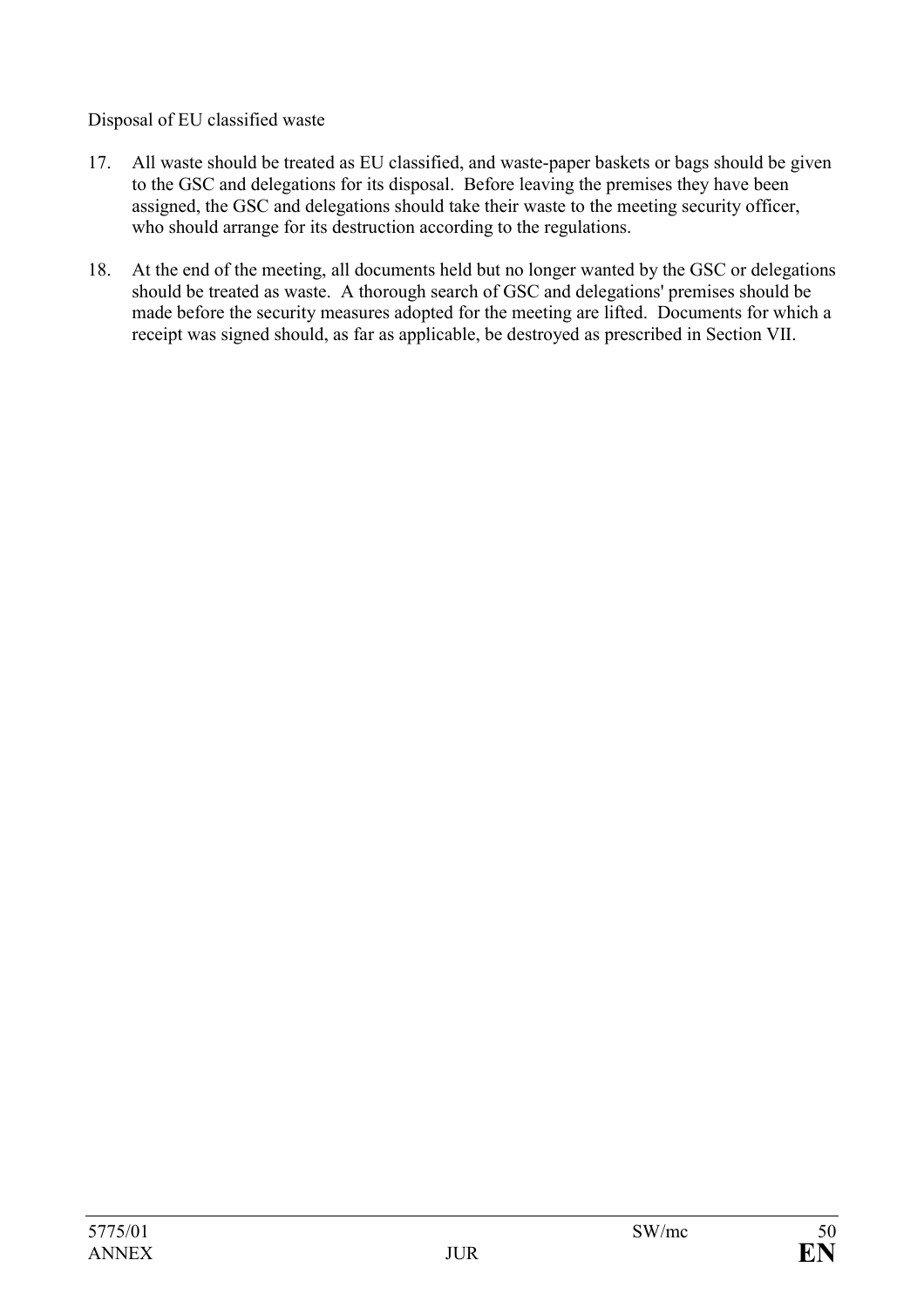### SECTION X

#### BREACHES OF SECURITY AND COMPROMISE OF EU CLASSIFIED INFORMATION

- 1. A breach of security occurs as the result of an act or omission contrary to a Council or national security regulation which might endanger or compromise EU classified information.
- 2. Compromise of EU classified information occurs when it has wholly or in part fallen into the hands of unauthorised persons, i.e. who do not have either the appropriate security clearance or the necessary need-to-know or if there is the likelihood of such an event having occurred.
- 3. EU classified information may be compromised as a result of carelessness, negligence or indiscretion as well as by the activities of services which target the EU or its Member States, as regards EU classified information and activities, or by subversive organisations.
- 4. It is important that all persons who are required to handle EU classified information are thoroughly briefed on security procedures, the dangers of indiscreet conversation and their relationships with the press. They should be aware of the importance of reporting any breach of security which may come to their notice at once to the security authority of the Member State, Institution or Agency in which they are employed.
- 5. When a security authority discovers or is informed of a breach of security relating to EU classified information or of the loss or disappearance of EU classified material, it shall take timely action in order to:
	- (a) establish the facts;
	- (b) assess and minimise the damage done;
	- (c) prevent a recurrence;
	- (d) notify the appropriate authorities of the effects of the breach of security.

In this context, the following information shall be provided:

(i) a description of the information involved, including its classification, reference and copy number, date, originator, subject and scope;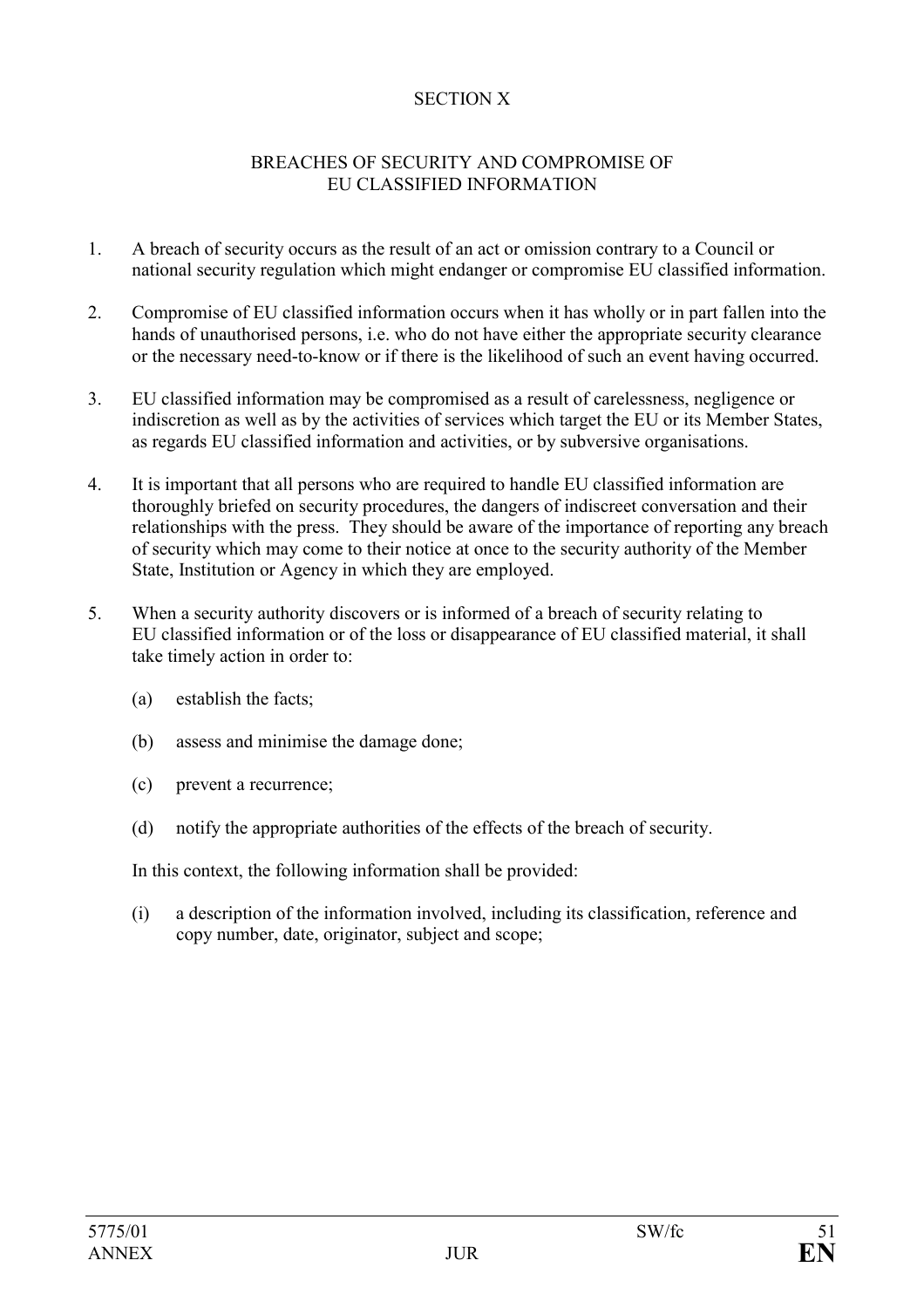- (ii) a brief description of the circumstances of the breach of security, including the date and the period during which the information was exposed to compromise;
- (iii) a statement of whether the originator has been informed.
- 6. It shall be the duty of each security authority, as soon as it is notified that such a breach of security may have occurred, to report the fact immediately, using the following procedure: the EU TOP SECRET sub-registry shall report the matter to the GSC Security Office via its central EU TOP SECRET registry; in the event of a compromise of EU classified information occurring within the jurisdiction of a Member State, it shall be reported to the GSC Security Office as specified in paragraph 5, through the NSA responsible.
- 7. Cases involving RESTREINT UE information need to be reported only when they present unusual features.
- 8. On being informed that a breach of security has occurred, the Secretary-General/High Representative shall:
	- (a) notify the authority that originated the classified information in question;
	- (b) ask the appropriate security authorities to initiate investigations;
	- (c) coordinate enquiries where more than one security authority is affected;
	- (d) obtain a report on the circumstances of the breach, the date or period during which it may have occurred and was discovered, with a detailed description of the content and classification of the material involved. Damage done to the interests of the EU or of one or more of its Member States and action taken to prevent a recurrence should also be reported.
- 9. The originating authority shall inform the addressees and shall give appropriate instructions.
- 10. Any individual who is responsible for compromising EU classified information shall be liable to disciplinary action according to the relevant rules and regulations. Such action shall be without prejudice to any legal action.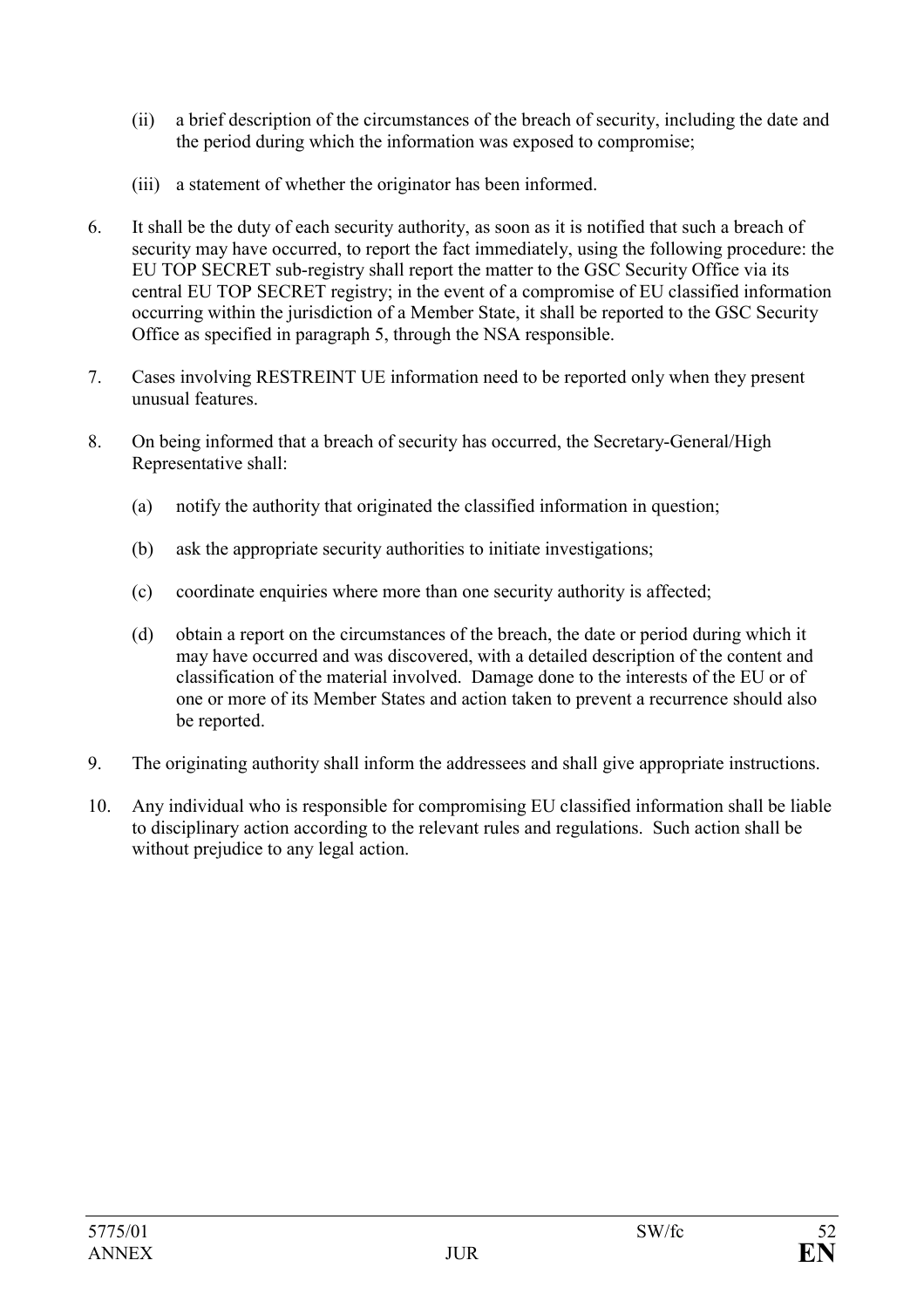# SECTION XI

#### PROTECTION OF INFORMATION HANDLED IN INFORMATION TECHNOLOGY AND COMMUNICATION SYSTEMS

# **CONTENTS**

- CHAPTER I INTRODUCTION
- CHAPTER II DEFINITIONS
- CHAPTER III SECURITY RESPONSIBILITIES
- CHAPTER IV NON TECHNICAL SECURITY MEASURES
- CHAPTER V TECHNICAL SECURITY MEASURES
- CHAPTER VI SECURITY DURING HANDLING
- CHAPTER VII PROCUREMENT
- CHAPTER VIII TEMPORARY OR OCCASIONAL USE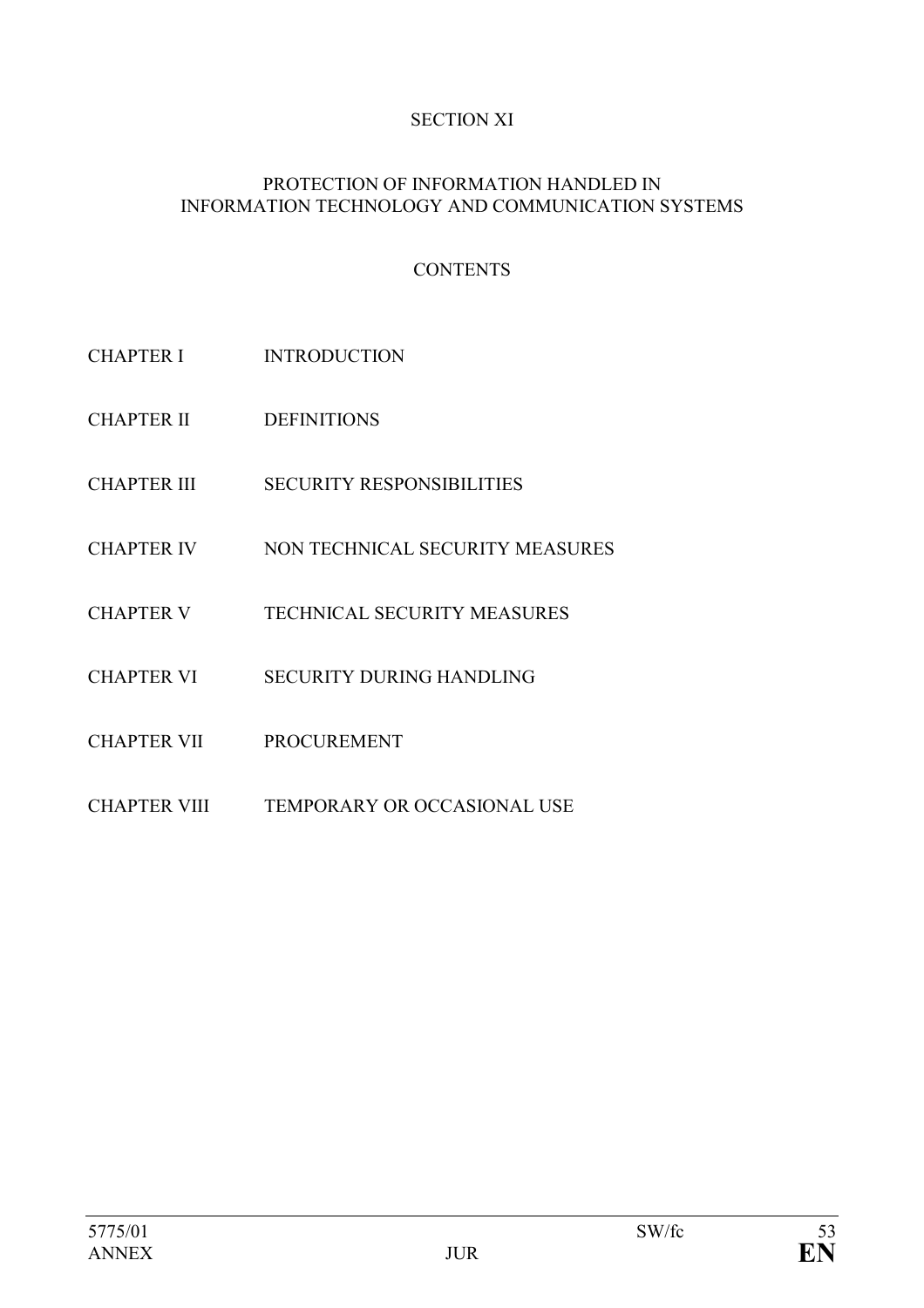# CHAPTER I

#### INTRODUCTION

#### GENERAL ASPECTS

- 1. The security policy and requirements in this section shall apply to all communications and information systems and networks (hereinafter SYSTEMS) handling information classified CONFIDENTIEL UE and above
- 2. SYSTEMS handling RESTREINT UE information also require security measures to protect the confidentiality of that information. All SYSTEMS require security measures to protect the integrity and availability of those systems and of the information they contain. The security measures to be applied to those systems will be determined by the designated Security Accreditation Authority (SAA) and will be commensurate with the assessed risk and consistent with the policy stated in these security regulations.
- 3. Protection of sensor systems containing embedded IT SYSTEMS shall be determined and specified in the general context of the systems to which they belong using applicable provisions of this section to the extent possible.

#### THREATS TO, AND VULNERABILITIES OF SYSTEMS

4. In general terms, a threat can be defined as a potential for the accidental or deliberate compromise of security. In the case of SYSTEMS, such a compromise involves loss of one or more of the properties of confidentiality, of integrity and of availability. A vulnerability can be defined as a weakness or lack of controls that would facilitate or allow a threat actuation against a specific asset or target. A vulnerability may be an omission or it may relate to a deficiency in a control's strength, completeness or consistency; it may be technical, procedural or operational in nature.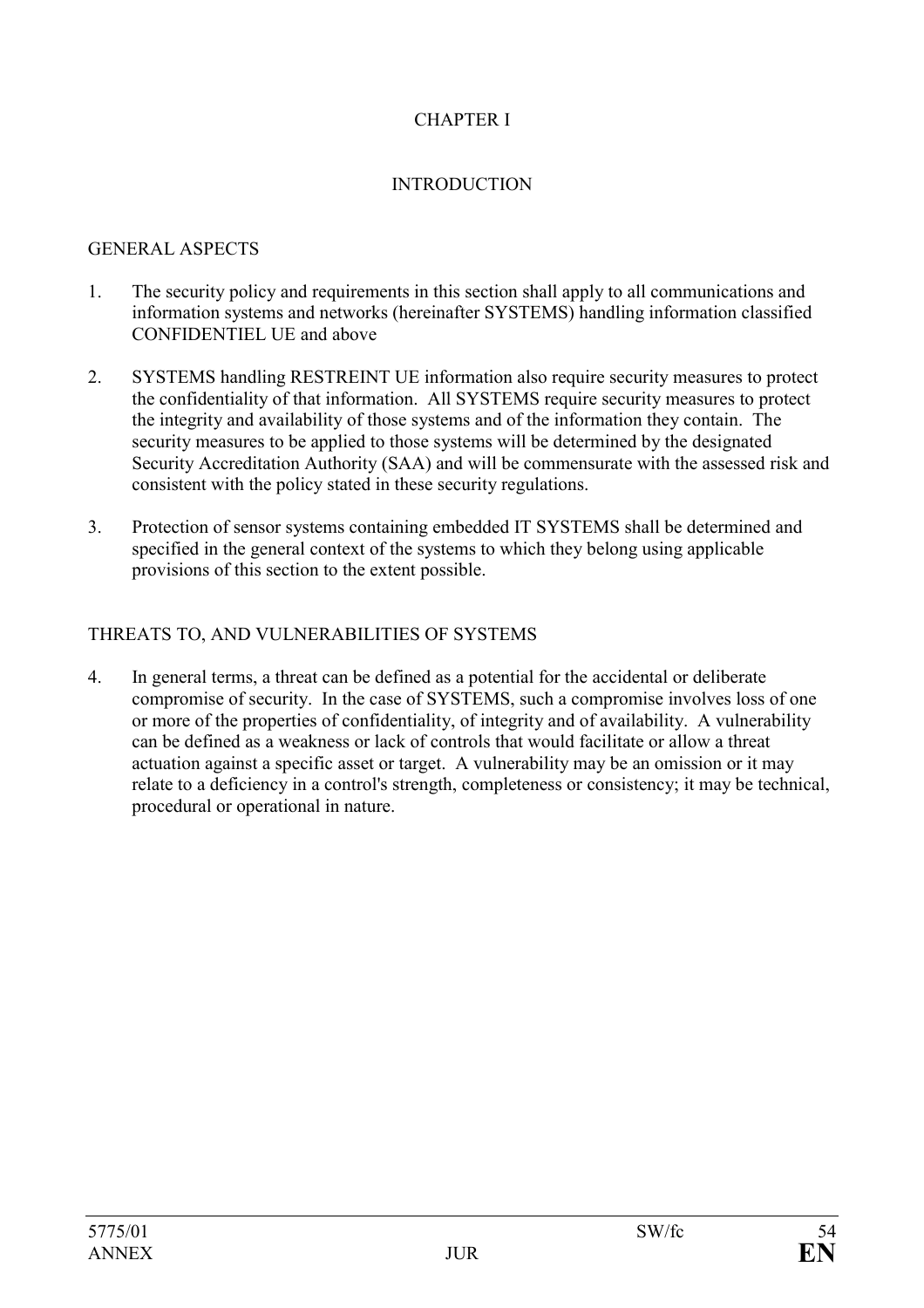5. EU classified and unclassified information handled in SYSTEMS in a concentrated form designed for rapid retrieval, communication and use is vulnerable to many risks. These include access to the information by unauthorised users or, conversely, denial of access to authorised users. There are also the risks of the unauthorised disclosure, corruption, modification or deletion of the information. Furthermore, the complex and sometimes fragile equipment is expensive and often difficult to repair or replace rapidly. These SYSTEMS are therefore attractive targets for intelligence gathering operations and sabotage, especially if security measures are thought to be ineffective.

### SECURITY MEASURES

- 6. The main purpose of the security measures stated in this section is to provide protection against unauthorised disclosure of information (the loss of confidentiality) and against the loss of integrity and availability of information. To achieve adequate security protection of a SYSTEM handling EU classified information, the appropriate standards of conventional security shall be specified, along with appropriate special security procedures and techniques particularly designed for each SYSTEM.
- 7. A balanced set of security measures shall be identified and implemented to create a secure environment in which a SYSTEM operates. The fields of application of those measures concern physical elements, personnel, non-technical procedures, computer and communications operating procedures.
- 8. Computer security measures (hardware and software security features) shall be required to implement the need-to-know principle, and to prevent or detect the unauthorised disclosure of information. The extent to which computer security measures are to be relied upon shall be determined during the process of establishing the security requirement. The process of accreditation shall determine that an adequate level of assurance is present to support this reliance on computer security measures.

### SYSTEM-SPECIFIC SECURITY REQUIREMENT STATEMENT (SSRS)

9. For all SYSTEMS handling information classified CONFIDENTIEL UE and above, a SYSTEM-Specific Security Requirement Statement (SSRS) shall be required to be produced by the IT System Operational Authority (ITSOA) in cooperation with input and assistance as required from the project staff and INFOSEC Authority, and approved by the SAA. An SSRS shall also be required where the availability and integrity of the RESTREINT UE or unclassified information is deemed critical by the SAA.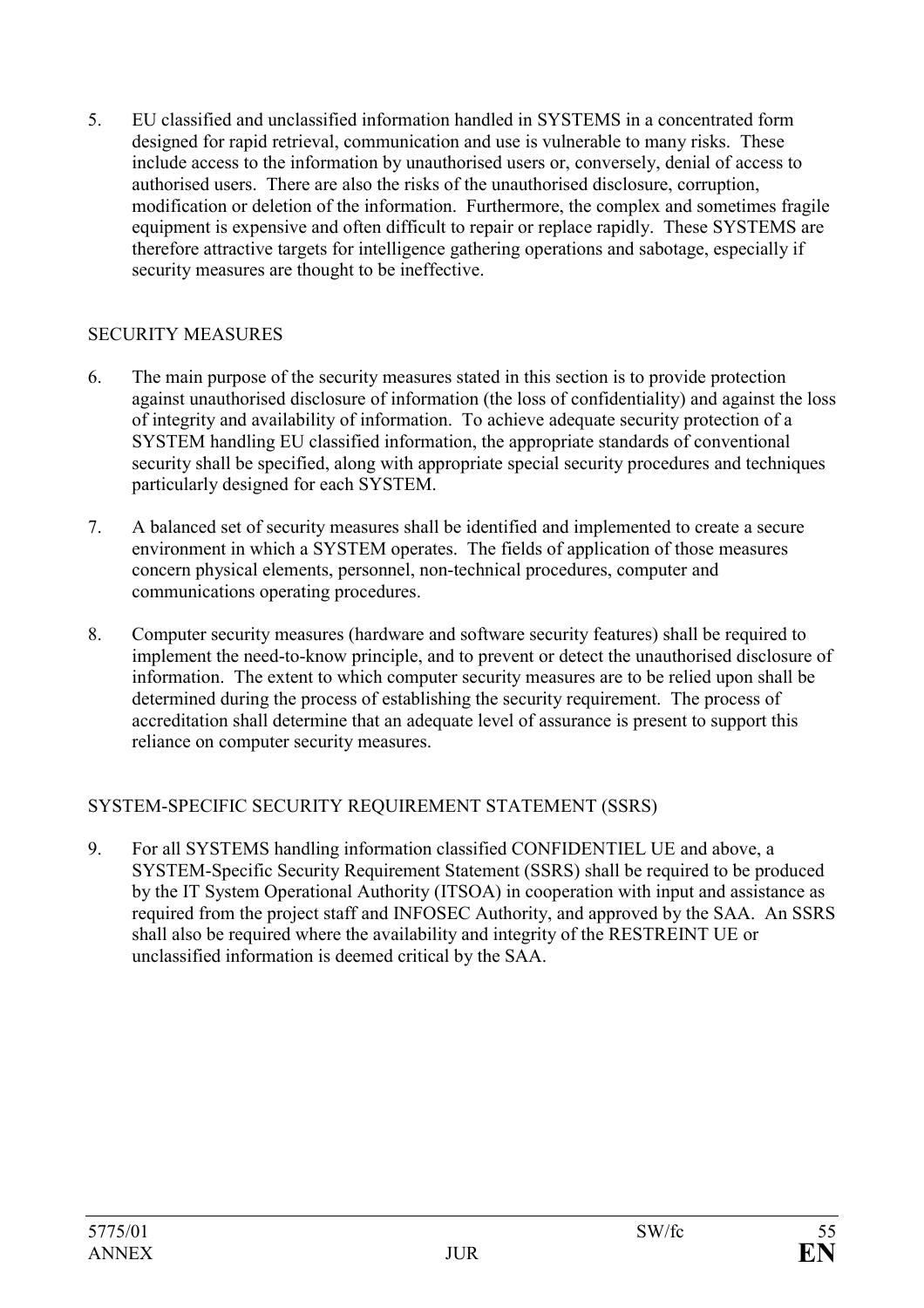- 10. The SSRS shall be formulated at the earliest stage of a project's inception and shall be developed and enhanced as the project develops, fulfilling different roles at different stages in the project and SYSTEM's life cycle.
- 11. The SSRS shall form the binding agreement between the IT System Operational Authority and the SAA against which the SYSTEM is to be accredited.
- 12. The SSRS is a complete and explicit statement of the security principles to be observed and of the detailed security requirements to be met. It is based on Council security policy and risk assessment, or imposed by parameters covering the operational environment, the lowest level of personnel security clearance, the highest classification of information handled, the security mode of operation or user requirements. The SSRS is an integral part of project documentation submitted to the appropriate authorities for technical, budgetary and security approval purposes. In its final form, the SSRS constitutes a complete statement of what it means for the SYSTEM to be secure.

#### SECURITY MODES OF OPERATION

- 13. All SYSTEMS handling information classified CONFIDENTIEL UE and above shall be accredited to operate in one, or where warranted by requirements during different time periods, more than one, of the following security modes of operation, or their national equivalent:
	- (a) dedicated;
	- (b) system high; and
	- (c) multi-level.

### CHAPTER II

### **DEFINITIONS**

### ADDITIONAL MARKINGS

14. Additional markings such as CRYPTO or any other EU-recognised special handling designator, shall apply where there is a need for limited distribution and special handling in addition to that designated by the security classification.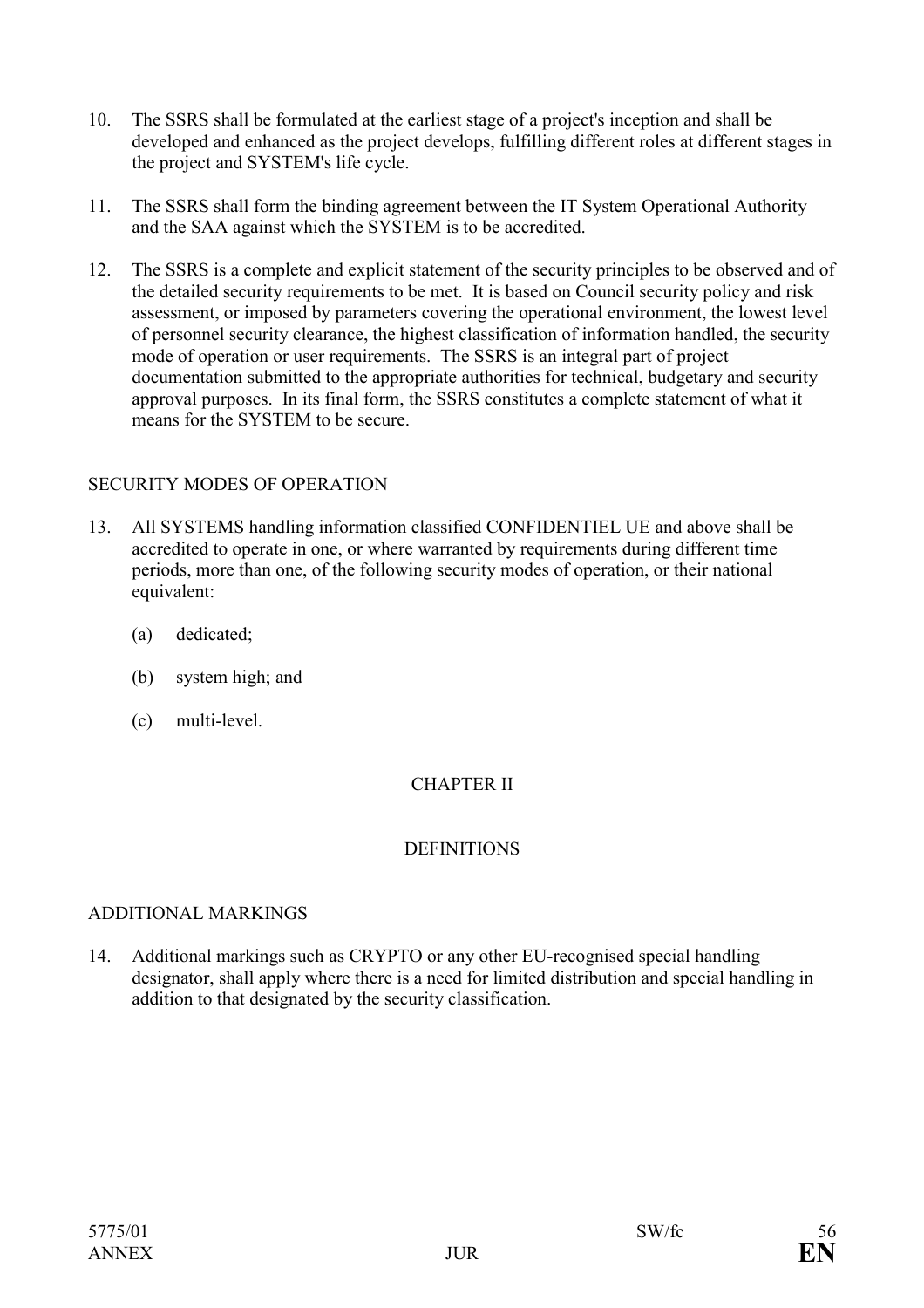15. "DEDICATED" SECURITY MODE OF OPERATION shall mean: A mode of operation in which ALL individuals with access to the SYSTEM are cleared to the highest classification level of information handled within the SYSTEM, and with a common need-to-know for ALL of the information handled within the SYSTEM.

Notes:

- (1) The common need-to-know indicates there is no mandatory requirement for computer security features to provide separation of information within the SYSTEM.
- (2) Other security features (for example, physical, personnel and procedural) shall conform to the requirements for the highest classification level and all category designations of the information handled within the SYSTEM.
- 16. "SYSTEM HIGH" SECURITY MODE OF OPERATION shall mean: A mode of operation in which ALL individuals with access to the SYSTEM are cleared to the highest classification level of information handled within the SYSTEM, but NOT ALL individuals with access to the SYSTEM have a common need-to-know for the information handled within the SYSTEM.

Notes:

- (1) The lack of common need-to-know indicates that there is a requirement for computer security features to provide selective access to, and separation of, information within the SYSTEM.
- (2) Other security features (for example, physical, personnel and procedural) shall conform to the requirements for the highest classification level and all category designations of the information handled within the SYSTEM.
- (3) All information handled or being available to a SYSTEM under this mode of operation, together with output generated, shall be protected as potentially of the information category designation and of the highest classification level being handled until determined otherwise, unless there is an acceptable level of trust that can be placed in any labelling functionality present.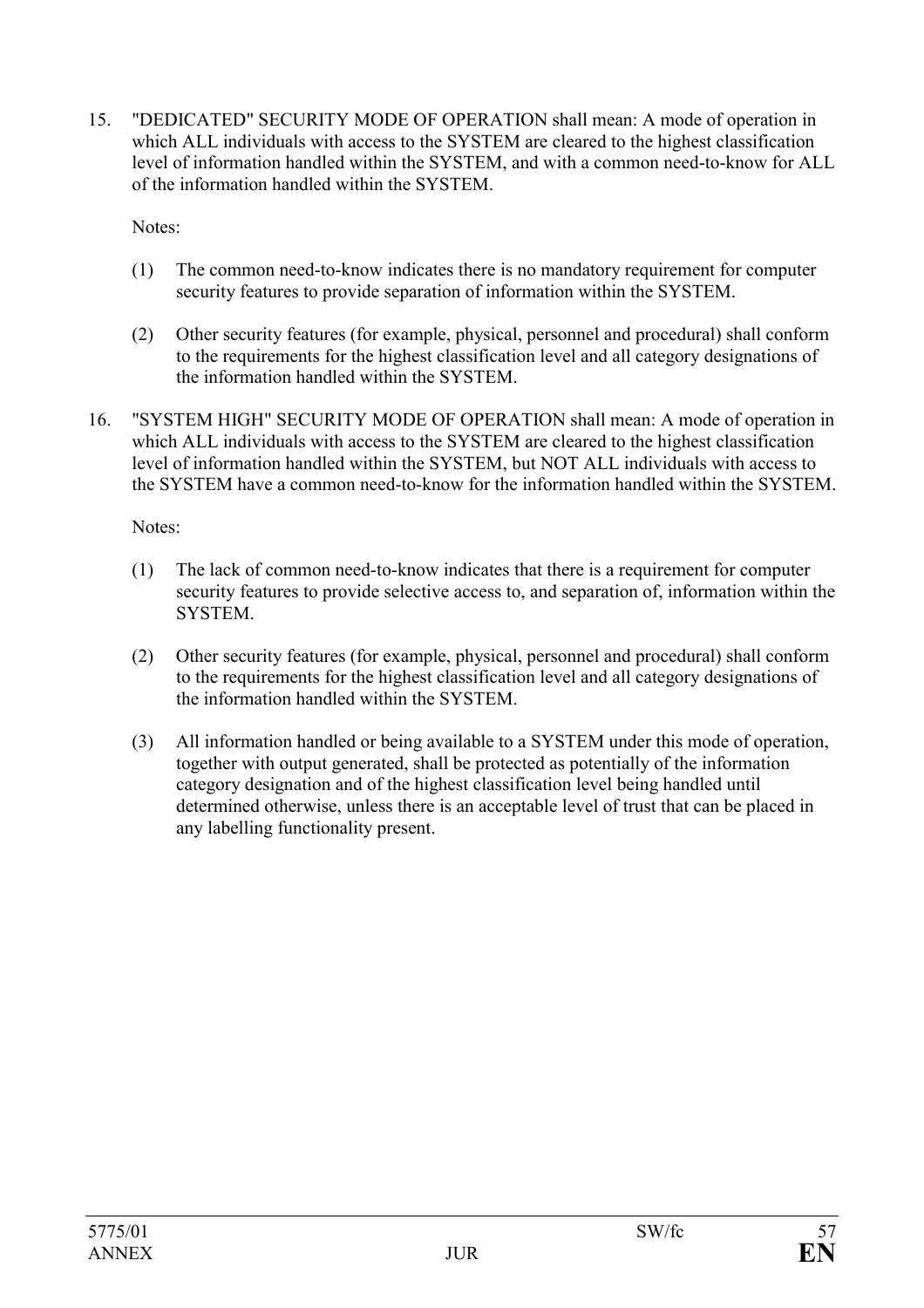17. "MULTI-LEVEL" SECURITY MODE OF OPERATION shall mean: A mode of operation in which NOT ALL individuals with access to the SYSTEM are cleared to the highest classification level of information handled within the SYSTEM, and NOT ALL individuals with access to the SYSTEM have a common need-to-know for the information handled within the SYSTEM.

Notes:

- (1) This mode of operation permits, currently, the handling of information of different classification levels and of mixed information category designations.
- (2) The fact that not all individuals are cleared to the highest levels, associated with a lack of common need-to-know, indicates that there is a requirement for computer security features to provide elective access to, and separation of, information within the **SYSTEM**
- 18. INFOSEC shall mean: The application of security measures to protect information processed, stored or transmitted in communication, information and other electronic systems against loss of confidentiality, integrity or availability, whether accidental or intentional, and to prevent loss of integrity and availability of the systems themselves. INFOSEC measures include those of computer, transmission, emission and cryptographic security, and the detection, documentation and countering of threats to information and to the SYSTEMS.
- 19. COMPUTER SECURITY (COMPUSEC) shall mean: The application of hardware, firmware and software security features to a computer system in order to protect against, or prevent, the unauthorised disclosure, manipulation, modification/deletion of information or denial of service.
- 20. COMPUTER SECURITY PRODUCT shall mean: A generic computer security item which is intended for incorporation into an IT system for use in enhancing, or providing for, confidentiality, integrity or availability of information handled.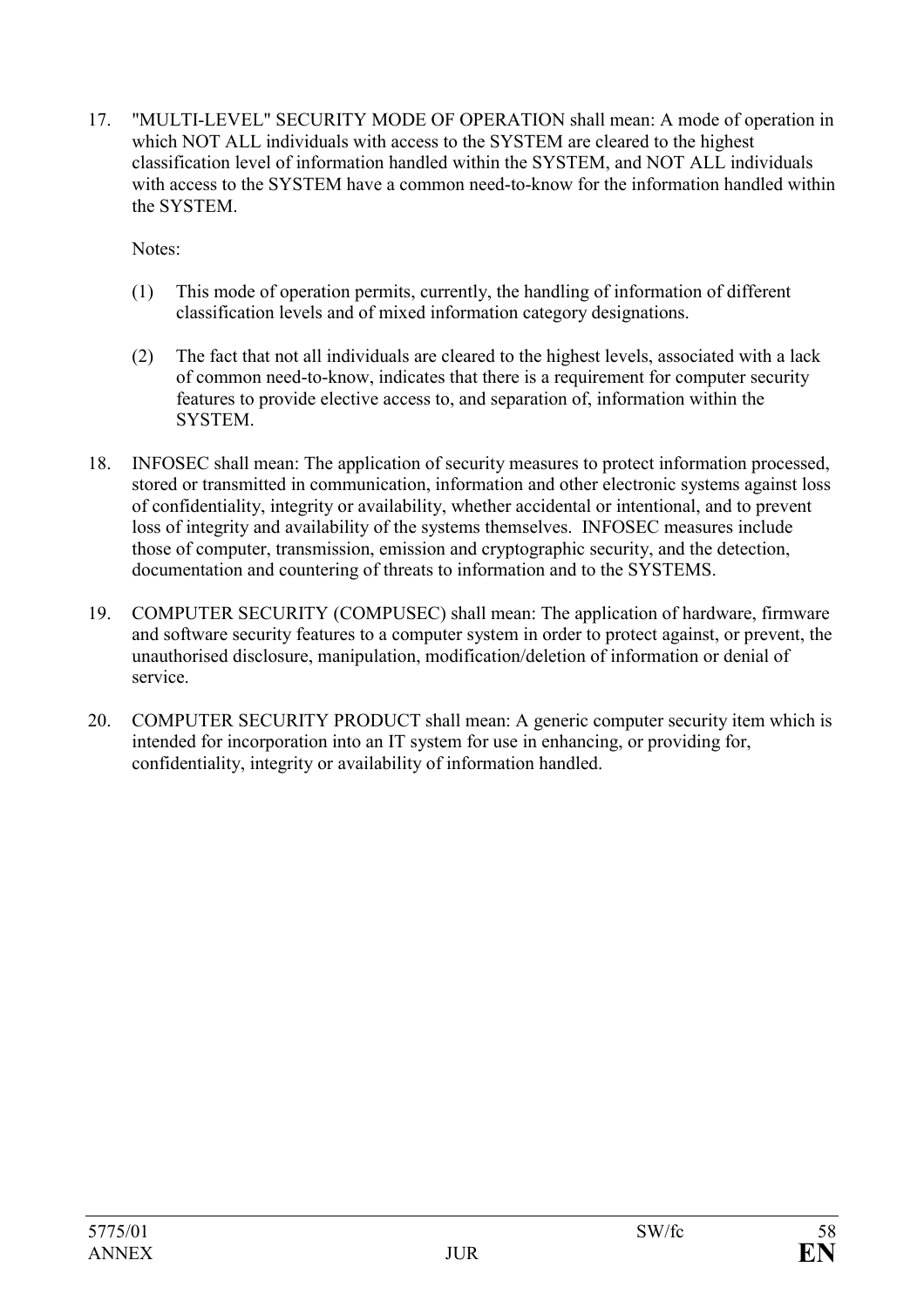21. COMMUNICATIONS SECURITY (COMSEC) shall mean: The application of security measures to telecommunications in order to deny unauthorised persons information of value which might be derived from the possession and study of such telecommunications or to ensure the authenticity of such telecommunications.

Note:

Such measures include cryptographic, transmission and emission security; and also include procedural, physical, personnel, document and computer security.

22. EVALUATION shall mean: The detailed technical examination, by an appropriate authority, of the security aspects of a SYSTEM or of a cryptographic or a computer security product.

Notes:

- (1) The evaluation investigates the presence of required security functionality and the absence of compromising side-effects from such functionality and assesses the incorruptibility of such functionality.
- (2) The evaluation determines the extent to which the security requirements of a SYSTEM, or the security claims of a computer security product, are satisfied and establishes the assurance level of the SYSTEM or of the cryptographic, or the computer security product's trusted function.
- 23. CERTIFICATION shall mean: The issue of a formal statement, supported by an independent review of the conduct and results of an evaluation, of the extent to which a SYSTEM meets the security requirement, or a computer security product meets pre-defined security claims.
- 24. ACCREDITATION shall mean: The authorisation and approval granted to a SYSTEM to process EU classified information in its operational environment.

Note:

Such accreditation should be made after all appropriate security procedures have been implemented and a sufficient level of protection of the system resources has been achieved. Accreditation should normally be made on the basis of the SSRS, including the following:

(a) a statement of the objective of accreditation for the system; in particular, what classification level(s) of information are to be handled and what system or network security mode(s) of operation is being proposed;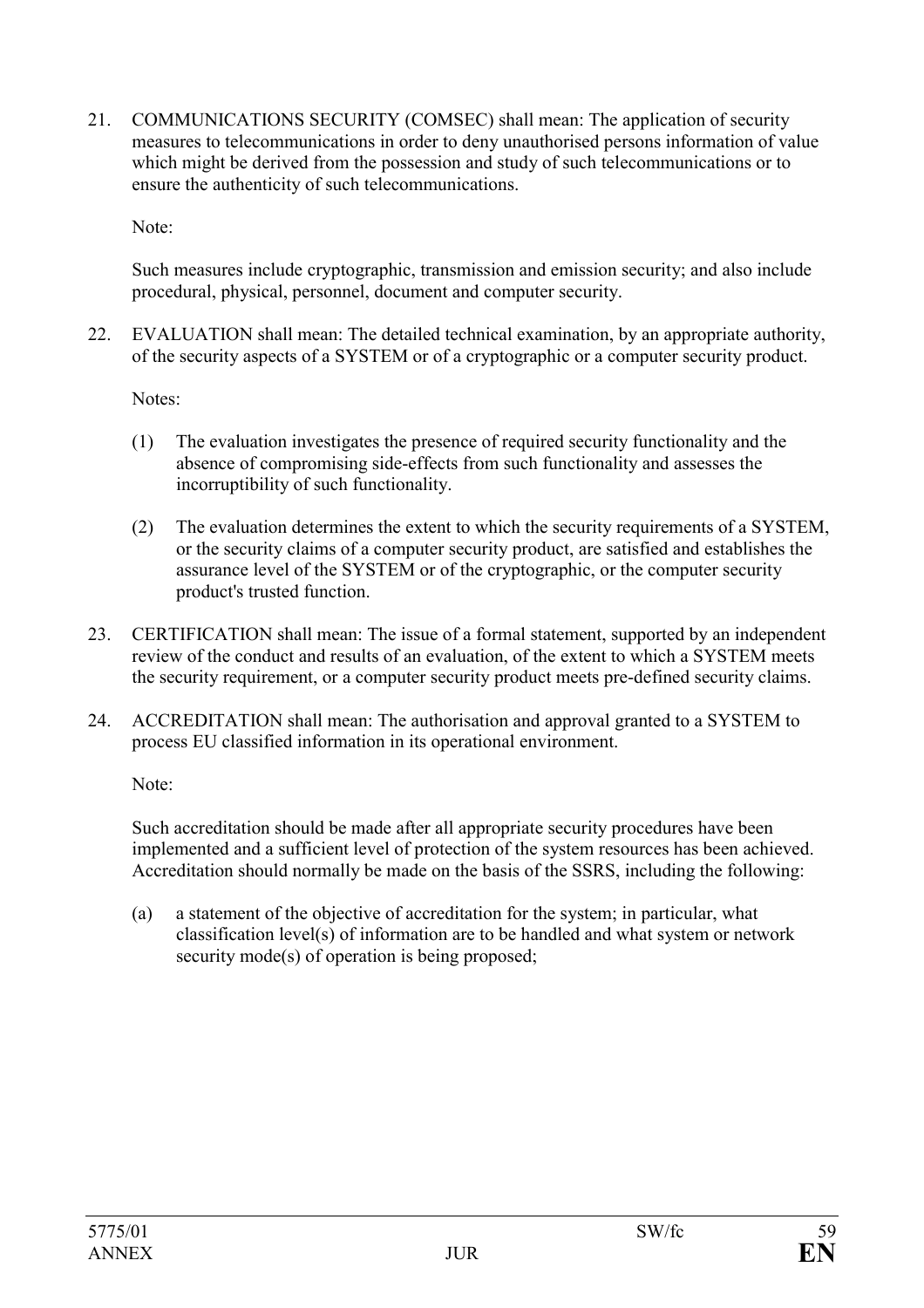- (b) production of a risk management review to identify the threats and vulnerabilities and measures to counter them;
- (c) the Security Operating Procedures (SecOPs) with a detailed description of the proposed operations (e.g., modes, services, to be provided) and including a description of the SYSTEM security features which shall form the basis of accreditation;
- (d) the plan for the implementation and maintenance of the security features;
- (e) the plan for initial and follow-on system security or network security test, evaluation and certification; and
- (f) certification, where required, together with other elements of accreditation.
- 25. IT SYSTEM shall mean: Assembly of equipment, methods and procedures, and if necessary, personnel, organised to accomplish information processing functions.

Notes:

- (1) This is taken to mean an assembly of facilities, configured for handling information within the system.
- (2) Such systems may be in support of consultation, command, control, communications, scientific or administrative applications including word processing;
- (3) The boundaries of a system will generally be determined as being the elements under the control of a single ITSOA.
- (4) An IT system may contain subsystems some of which are themselves IT systems.
- 26. IT SYSTEM SECURITY FEATURES comprise all hardware/firmware/software functions, characteristics, and features; operating procedures, accountability procedures, and access controls, the IT area, remote terminal/workstation area, and the management constraints, physical structure and devices, personnel and communications controls needed to provide an acceptable level of protection for classified information to be handled in an IT system.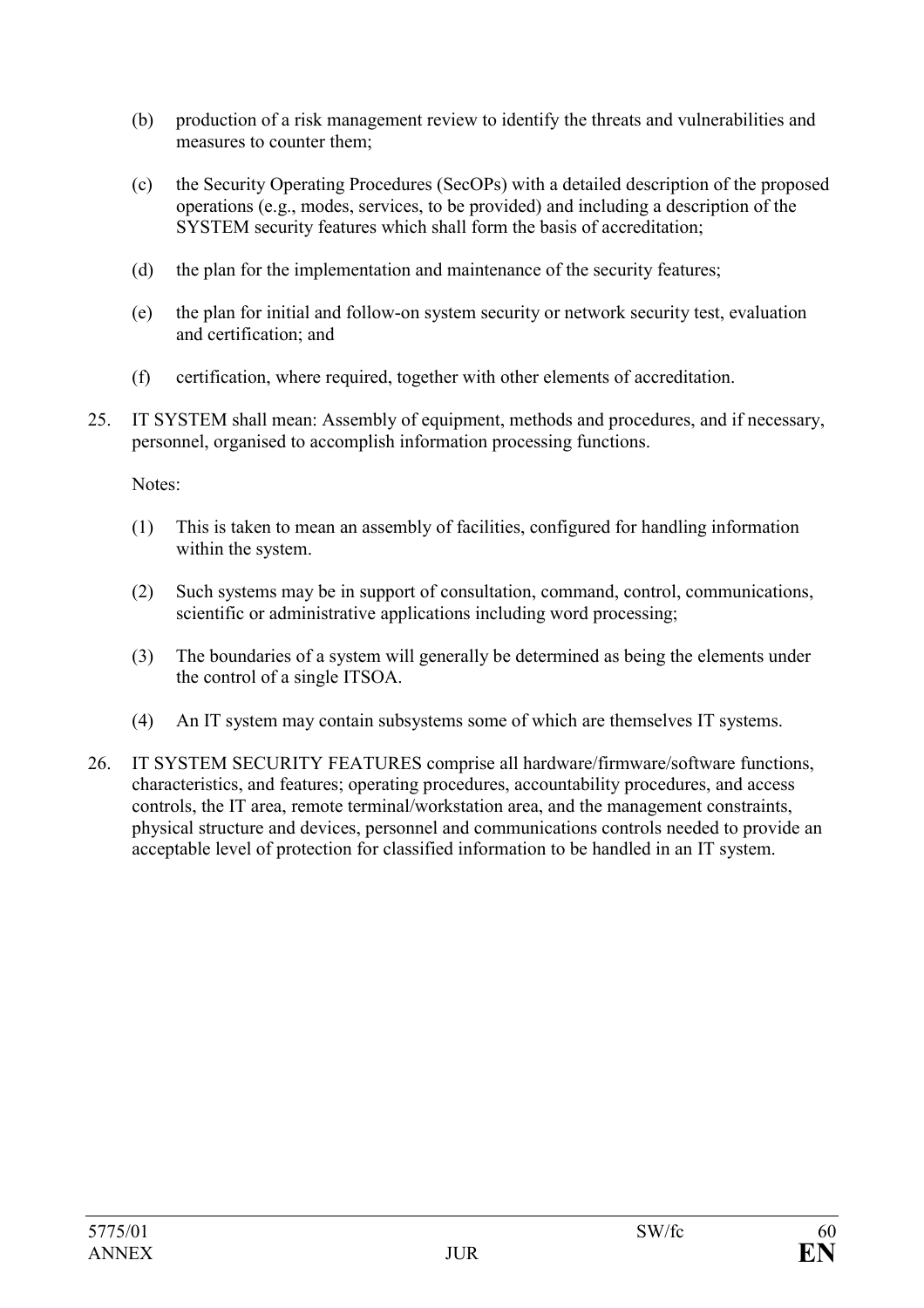27. IT NETWORK shall mean: Organisation, geographically disseminated, of IT systems interconnected to exchange data, and comprising the components of the interconnected IT systems and their interface with the supporting data or communications networks.

Notes:

- (1) An IT network can use the services of one or several communications networks interconnected to exchange data; several IT networks can use the services of a common communications network.
- (2) An IT network is called "local" if it links several computers together in the same site.
- 28. IT NETWORK SECURITY FEATURES include the IT system security features of individual IT systems comprising the network together with those additional components and features associated with the network as such (for example, network communications, security identification and labelling mechanisms and procedures, access controls, programs and audit trails) needed to provide an acceptable level of protection for classified information.
- 29. IT AREA shall mean: An area which contains one or more computers, their local peripheral and storage units, control units and dedicated network and communications equipment.

Note:

This does not include a separate area in which remote peripheral devices or terminals/workstations are located even though those devices are connected to equipment in the IT area.

- 30. REMOTE TERMINAL/WORKSTATION AREA shall mean: An area containing some computer equipment, its local peripheral devices or terminals/workstations and any associated communications equipment, separate from an IT area.
- 31. TEMPEST countermeasures: security measures intended to protect equipment and communication infrastructures against the compromise of classified information through unintentional electromagnetic emissions.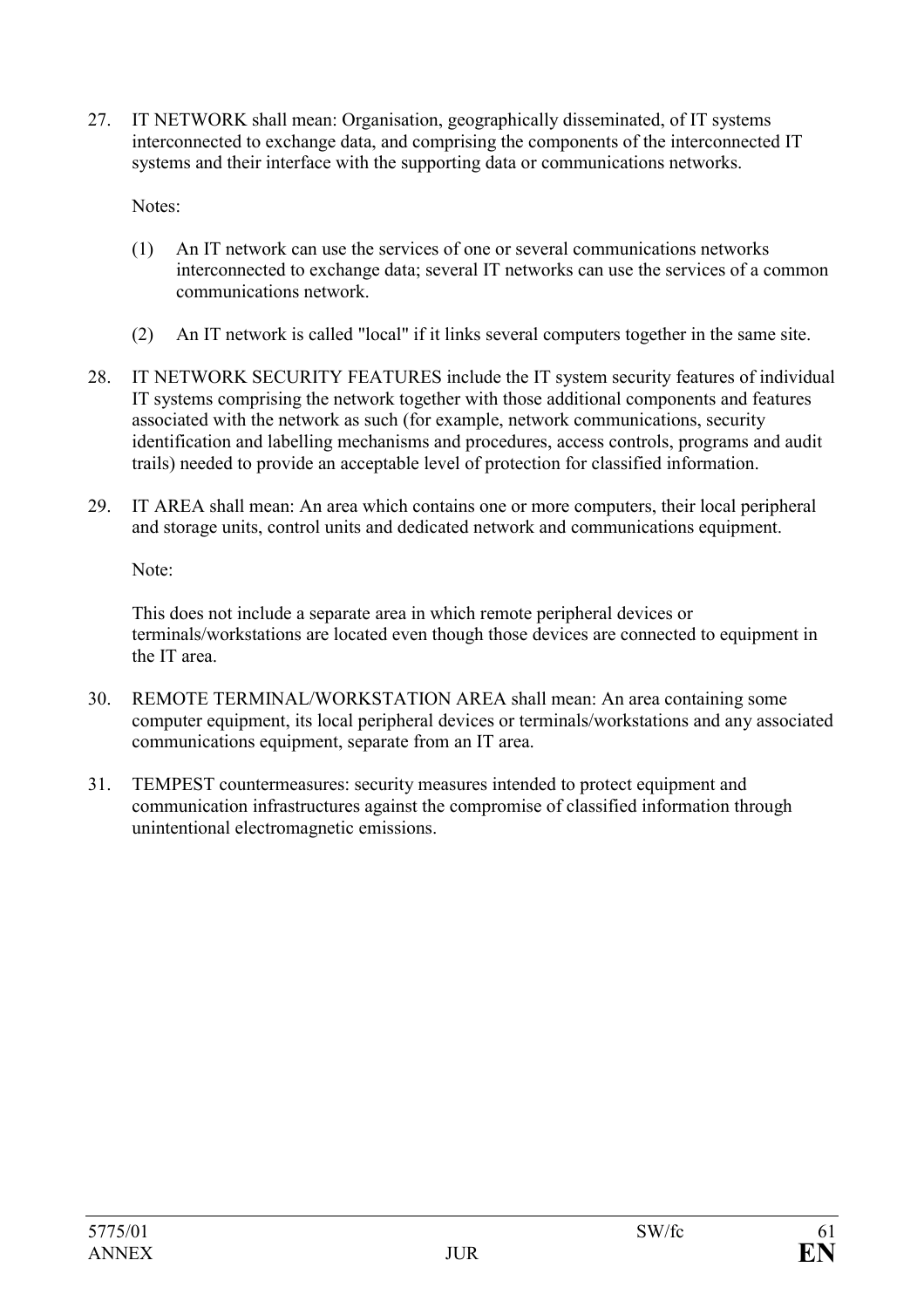## CHAPTER III

#### SECURITY RESPONSIBILITIES

#### **GENERALITIES**

- 32. The responsibilities of the Security Committee, defined in Section I, paragraph 4 include INFOSEC issues. The Security Committee shall organise its activities in such a way that it can provide expert advice on the above issues.
- 33. In case of problems regarding security (incidents, breaches, etc.), immediate action shall be taken by the responsible National Authority and/or the GSC Security Office. All problems shall be referred to the GSC Security Office
- 34. The Secretary General/High Representative or, where appropriate, the Head of an EU decentralised agency, shall establish an INFOSEC Office to provide guidance to the security authority on the implementation and control of special security features designed as part of SYSTEMS.

# SECURITY ACCREDITATION AUTHORITY (SAA)

- 35. The SAA shall be either:
	- an NSA,
	- the Authority designated by the Secretary General/High Representative,
	- the security authority of a EU decentralised agency, or
	- their delegated/nominated representatives, depending on the SYSTEM to be accredited.
- 36. The SAA shall be responsible for ensuring the compliance of SYSTEMS with the Council's security policy. One of its tasks shall be to grant the approval of a SYSTEM to handle EU classified information to a defined level of classification in its operational environment. As regards the GSC and, as appropriate EU decentralised agencies, the SAA shall exercise responsibility for security on behalf of the Secretary General/High Representative or of the Heads of decentralised agencies.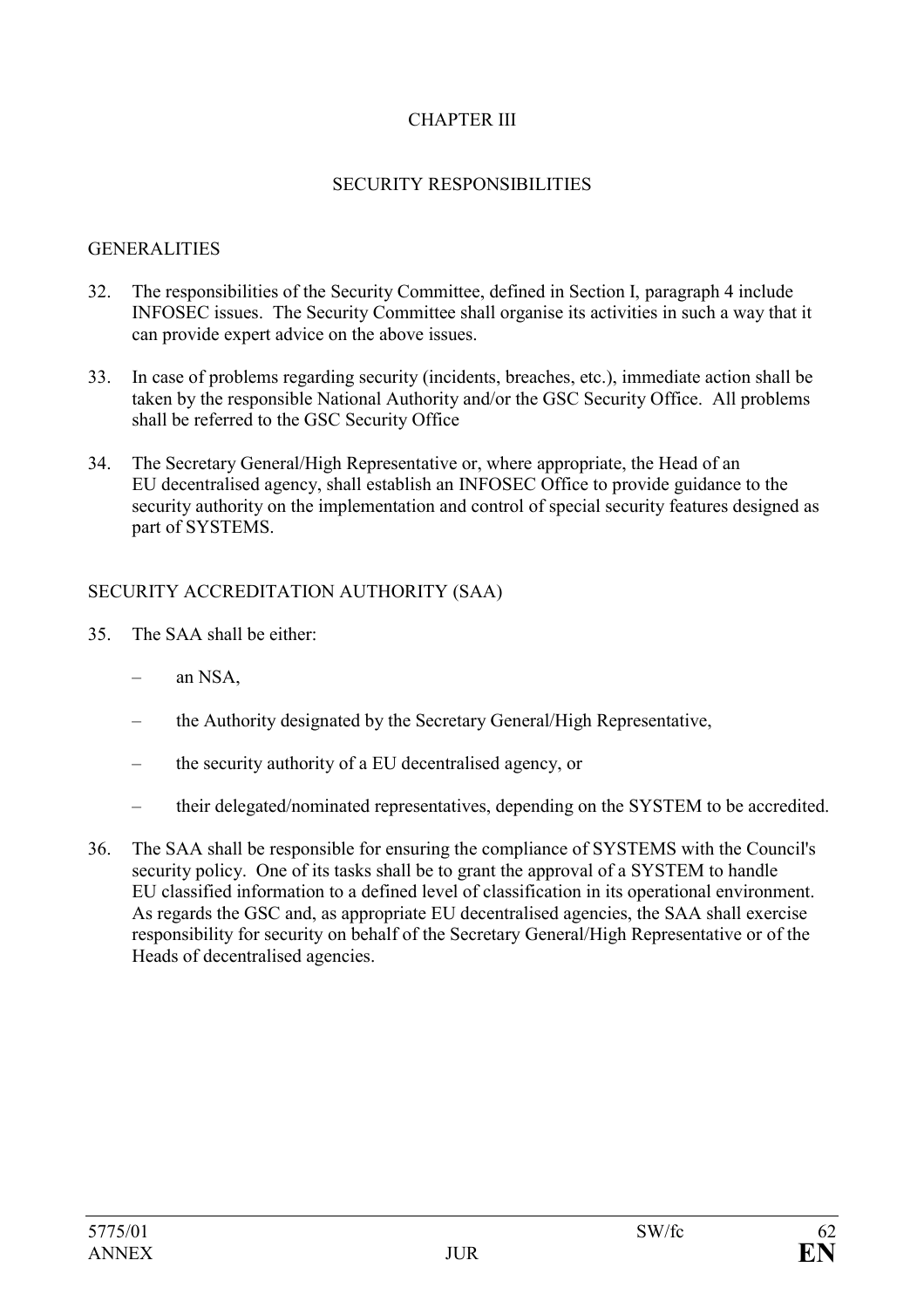The jurisdiction of the GSC SAA shall cover all the SYSTEMS that are in operation within the premises of the GSC. SYSTEMS and components of SYSTEMS in operation within a Member State shall remain under the jurisdiction of that Member State. When different components of a SYSTEM come under the jurisdiction of the GSC SAA and others SAAs, all the parties will appoint a joint accreditation board under the coordination of the GSC SAA

### INFOSEC AUTHORITY (IA)

- 37. The INFOSEC Authority is responsible for the INFOSEC office activities. As regards the GSC and, as appropriate, EU decentralised agencies, the INFOSEC Authority is responsible for:
	- providing technical advice and assistance to the SAA,
	- assisting in the development of the SSRS,
	- reviewing the SSRS to ensure consistency with these security regulations and the INFOSEC policies and architecture documents,
	- participating in the accreditation panels/boards as required and providing INFOSEC recommendation on accreditation to the SAA,
	- providing support to the INFOSEC training and education activities,
	- providing technical advice in investigation of INFOSEC related incidents,
	- establishing technical policy guidance to ensure that only authorised software is used.

### IT SYSTEM OPERATIONAL AUTHORITY (ITSOA)

- 38. The INFOSEC Authority shall delegate at the earliest stage possible the responsibility for the implementation and operation of controls and special security features of the SYSTEM to the ITSOA. This responsibility shall extend throughout the life cycle of the SYSTEM from the project concept stage to final disposal.
- 39. The ITSOA shall be responsible for all security measures designed as part of the overall SYSTEM. This responsibility includes the preparation of the SecOPs. The ITSOA shall specify the security standards and practices to be met by the supplier of the SYSTEM.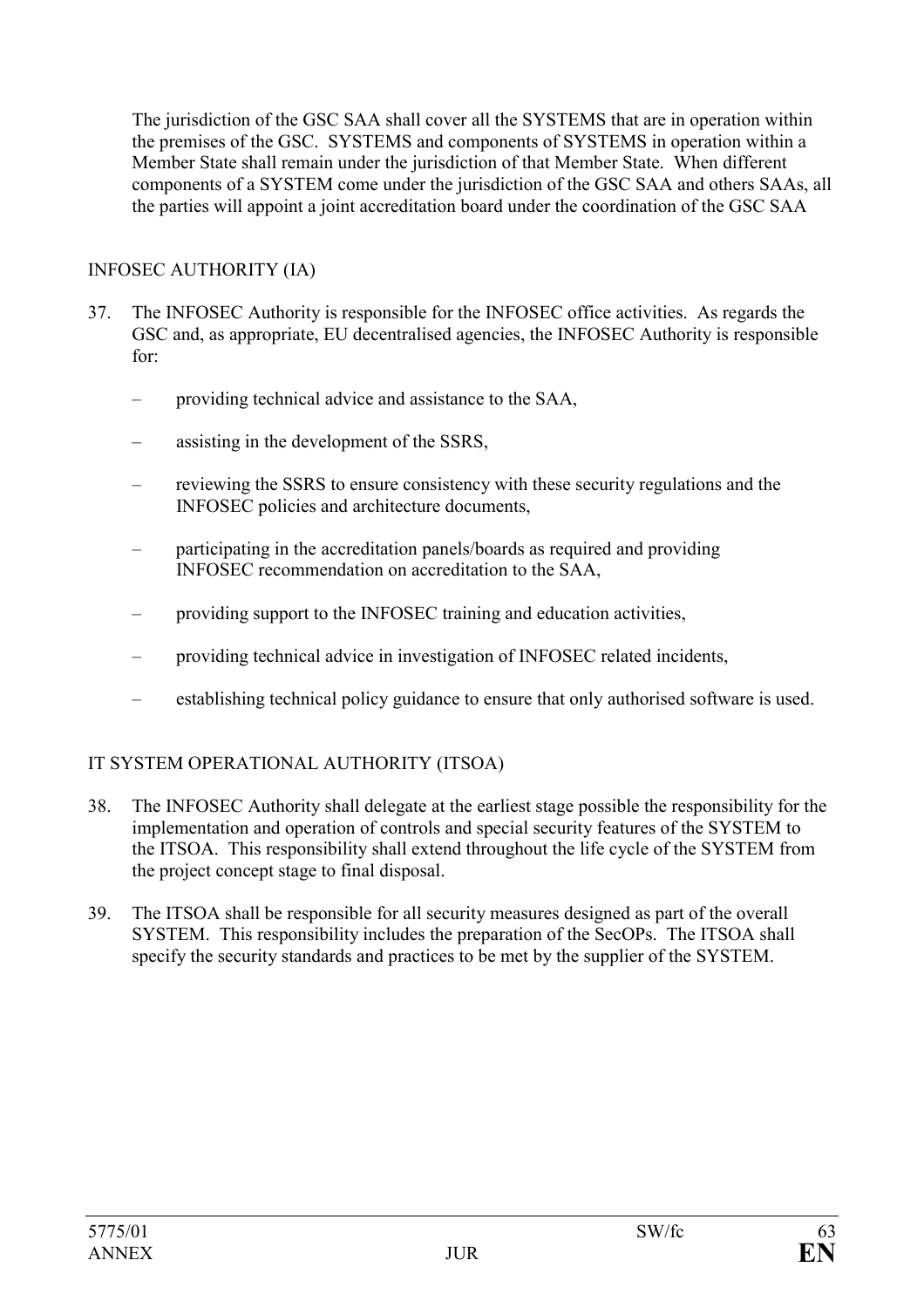40. The ITSOA may delegate a part of its responsibilities where appropriate to, for instance the INFOSEC security officer and the INFOSEC site security officer. The various INFOSEC functions may be performed by a single person.

### **USERS**

41. All users shall be responsible for ensuring that their actions do not adversely affect the security of the SYSTEM that they are using

### INFOSEC TRAINING

42. INFOSEC education and training shall be available at various levels, and for various personnel, as appropriate, within the GSC, EU decentralised Agencies or Member State government departments.

# CHAPTER IV

# NON TECHNICAL SECURITY MEASURES

#### PERSONNEL SECURITY

- 43. Users of the SYSTEM shall be cleared and have a need-to-know, as appropriate for the classification and content of the information handled within their particular SYSTEM. Access to certain equipment or information specific to security of SYSTEMS will call for special clearance issued according to Council procedures.
- 44. The SAA shall designate all sensitive positions and specify the level of clearance and supervision required by all personnel occupying them.
- 45. SYSTEMS shall be specified and designed in a way that facilitates the allocation of duties and responsibilities to personnel so as to prevent one person having complete knowledge or control of the system security keys points. The aim should be that collusion between two or more individuals would be necessary for alteration or intentional degradation of the system or network to take place.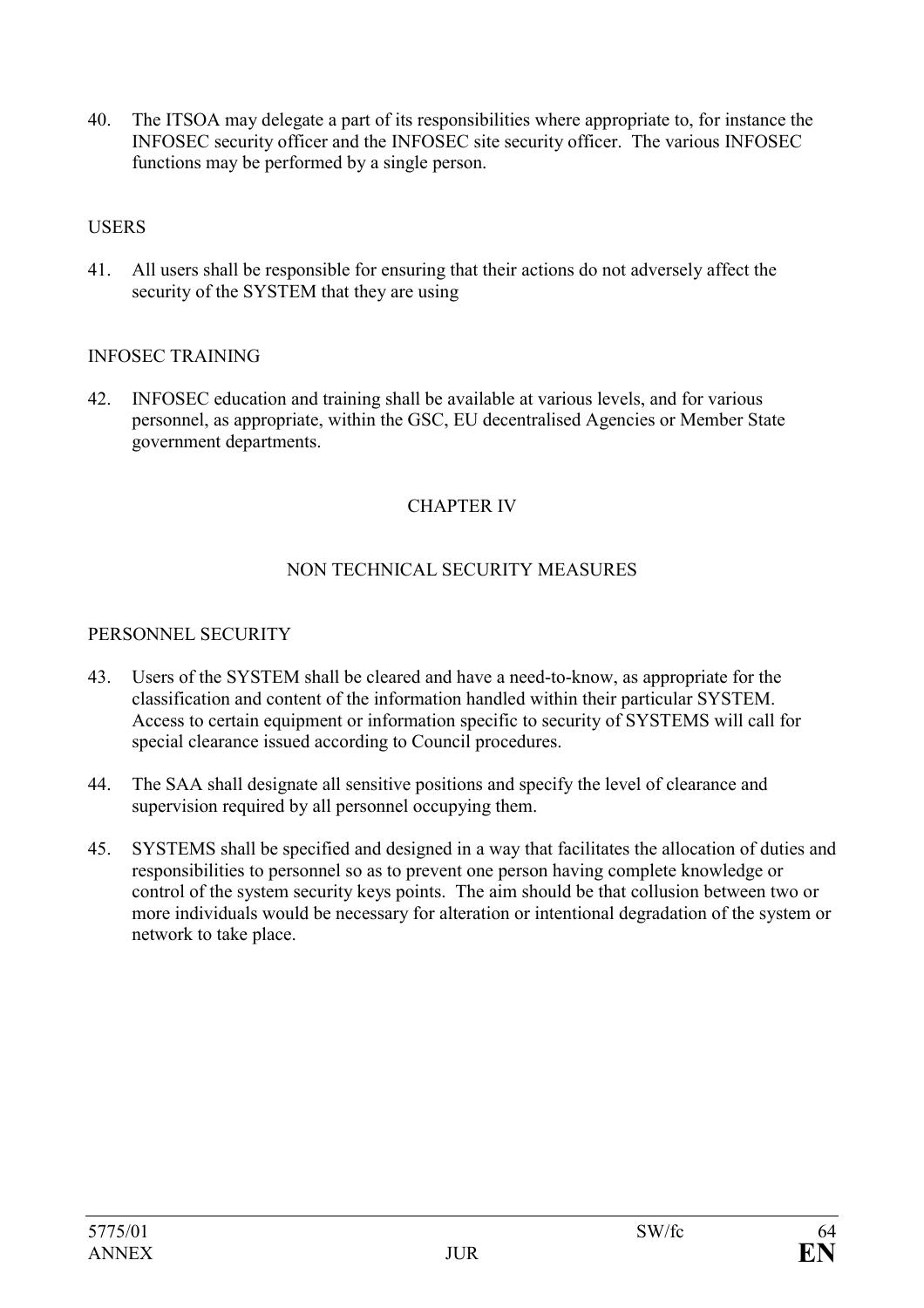# PHYSICAL SECURITY

- 46. IT and remote terminal/workstation areas (as defined in paragraphs 29 and 30) in which information classified CONFIDENTIEL UE and above is handled by IT means, or where potential access to such information is possible, shall be established as EU Class I or Class II security areas or National equivalent, as appropriate.
- 47. IT and remote terminal/workstation areas in which the security of the SYSTEM can be modified shall not be occupied by only one authorised official/other servant.

# CONTROL OF ACCESS TO A SYSTEM

- 48. All information and material which allow access control to a SYSTEM shall be protected under arrangements commensurate with the highest classification and the category designation of the information to which it may give access.
- 49. When no longer used for this purpose, the access control information and material shall be destroyed pursuant to paragraphs 61 to 63.

# CHAPTER V

### TECHNICAL SECURITY MEASURES

### SECURITY OF INFORMATION

- 50. It shall be incumbent upon the originator of the information to identify and classify all information-bearing documents, whether they be in the form of hard-copy output or computer storage media. Each page of hard-copy output shall be marked, at the top and bottom, with the classification. Output, whether it is the form of hard-copy or computer storage media shall have the same classification as the highest classification of the information used for its production. The way in which a SYSTEM is operated may also impact on the classification of outputs of that system.
- 51. It shall be incumbent upon an organisation and its information holders to consider the problems of aggregation of individual elements of information, and the inferences that can be gained from the related elements, and determine whether or not a higher classification is appropriate to the totality of the information.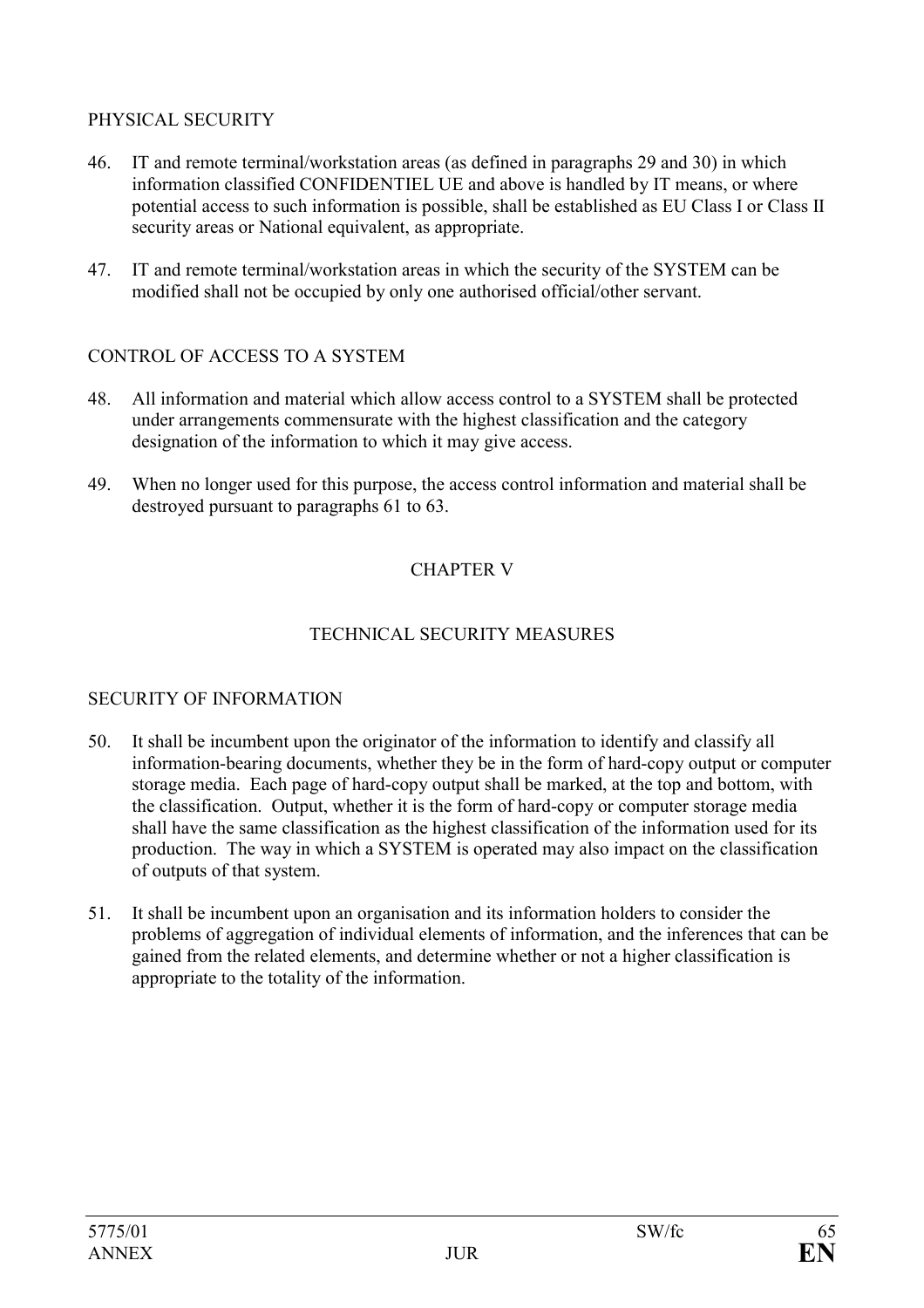- 52. The fact that the information may be a brevity code, transmission code or in any form of binary representation does not provide any security protection and should not, therefore, influence the classification of the information.
- 53. When information is transferred from one SYSTEM to another the information shall be protected during transfer and in the receiving SYSTEM in the manner commensurate with the original classification and category of the information.
- 54. All computer storage media shall be handled in a manner commensurate with the highest classification of the stored information or the media label, and at all times shall be appropriately protected.
- 55. Re-usable computer storage media used for recording EU classified information shall retain the highest classification for which they have ever been used until that information has been properly downgraded or declassified and the media reclassified accordingly, or the media declassified or destroyed by an approved GSC or National procedure (see paragraphs 61 to 63).

### CONTROL AND ACCOUNTABILITY OF INFORMATION

- 56. Automatic (audit trails) or manual logs shall be kept as a record of access to information classified SECRET UE and above. These records shall be retained in accordance with these security regulations.
- 57. EU classified outputs held within the IT area may be handled as one classified item and need not be registered, provided the material is identified, marked with its classification and controlled in an appropriate manner.
- 58. Where output is generated from a SYSTEM handling EU classified information, and transmitted to a remote terminal/workstation area from an IT area, procedures, agreed by the SAA shall be established for controlling the remote output. For SECRET UE and above, such procedures shall include specific instructions for accountability of the information.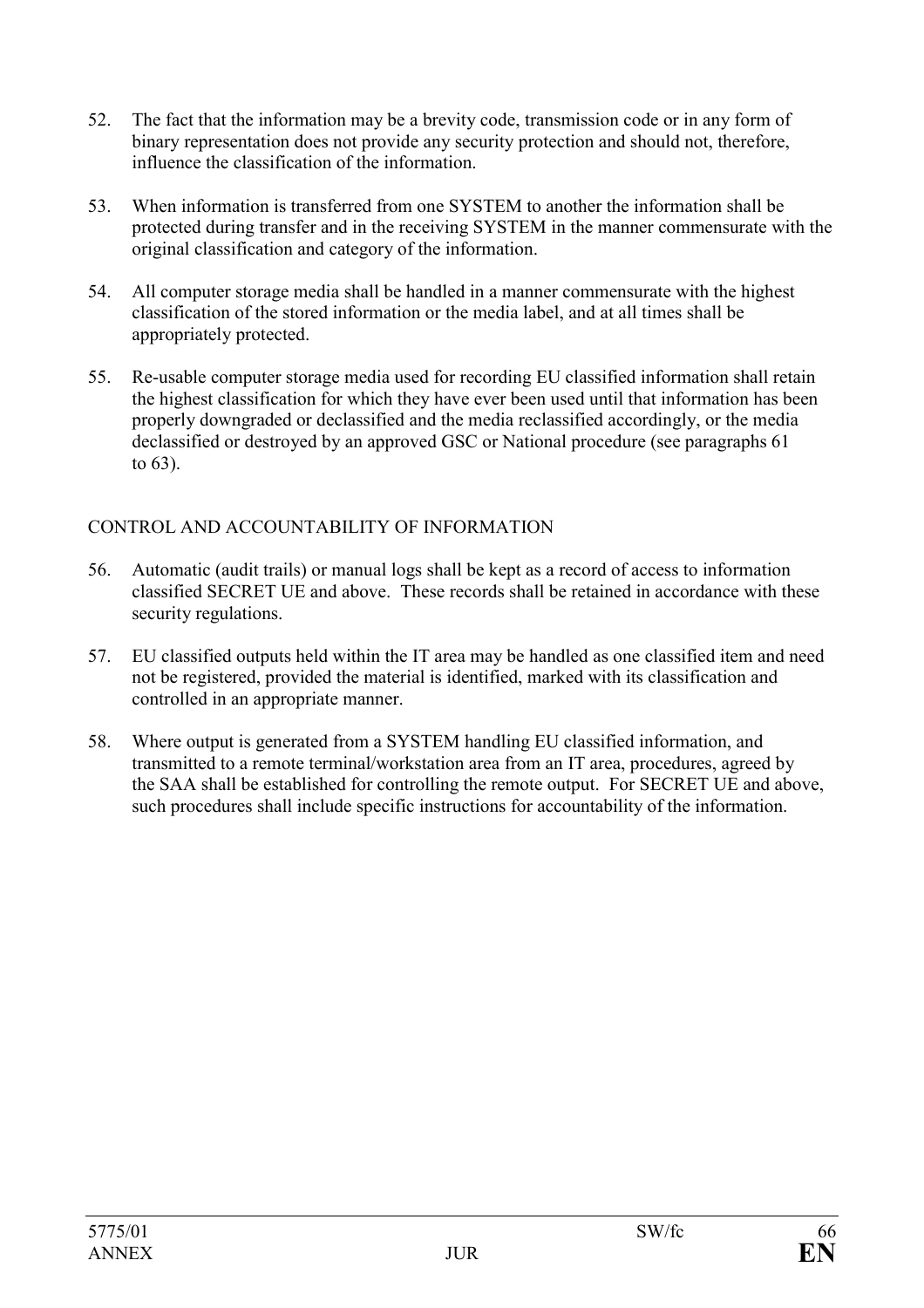# HANDLING AND CONTROL OF REMOVABLE COMPUTER STORAGE MEDIA

- 59. All removable computer storage media classified CONFIDENTIEL UE and above shall be handled as material and general rules will apply. Appropriate identification and classification markings need to be adapted to the specific physical appearances of the media, to enable it to be clearly recognised.
- 60. Users shall take the responsibility for ensuring that EU classified information is stored on media with the appropriate classification marking and protection. Procedures shall be established to ensure that, for all levels of EU information, the storage of information on computer storage media is being carried out in accordance with these security regulations.

# DECLASSIFICATION AND DESTRUCTION OF COMPUTER STORAGE MEDIA

- 61. Computer storage media used for recording EU classified information may be downgraded or declassified if approved GSC or national procedures are applied.
- 62. Computer storage media which has held TRÈS SECRET UE/EU TOP SECRET or special category information shall not be declassified and reused.
- 63. If computer storage media cannot be declassified or is not reusable, it shall be destroyed by an approved GSC or national procedure.

#### COMMUNICATIONS SECURITY

- 64. When EU classified information is transmitted electromagnetically, special measures shall be implemented to protect the confidentiality, integrity and availability of such transmissions. The SAA shall determine the requirements for protecting transmissions from detection and interception. The information being transmitted in a communication system shall be protected based upon the requirements for confidentiality, integrity and availability.
- 65. When cryptographic methods are required to provide confidentiality, integrity and availability protection such methods or associated products shall be specifically approved for the purpose by the SAA.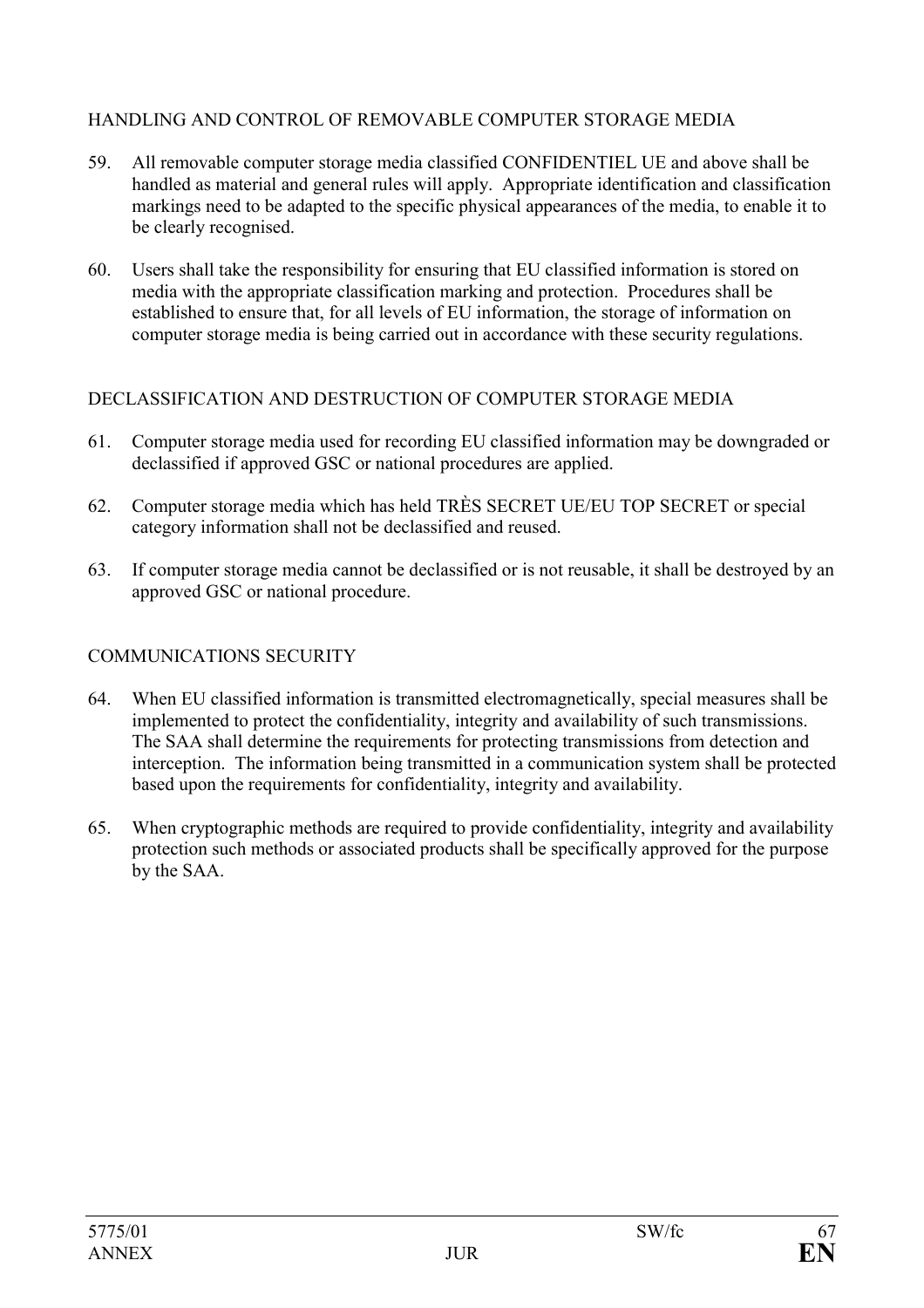- 66. During transmission, the confidentiality of information classified SECRET UE and above shall be protected by cryptographic methods or products approved by the Council upon recommendation of the Council Security Committee. During transmission, the confidentiality of information classified CONFIDENTIEL UE or RESTREINT UE shall be protected by cryptographic methods or products approved either by the SG/HR upon recommendation of the Council Security Committee or by a Member State.
- 67. Detailed rules applicable to the transmission of EU classified information shall be set out in specific security instructions approved by the Council upon recommendation of the Council Security Committee.
- 68. Under exceptional operational circumstances, information classified RESTREINT UE, CONFIDENTIEL UE and SECRET UE may be transmitted in clear text provided each occasion is explicitly authorised. Such exceptional circumstances are as follows:
	- (a) during impending or actual crisis, conflict, or war situations; and
	- (b) when speed of delivery is of paramount importance, and means of encryption are not available, and it is assessed that the transmitted information cannot be exploited in time to adversely influence operations.
- 69. A SYSTEM shall have the capability of positively denying access to EU classified information at any or all of its remote workstations or terminals, when required either by physical disconnection or by special software features approved by the SAA

# INSTALLATION AND RADIATION SECURITY

- 70. Initial installation of SYSTEMS and any major change thereto shall be so specified that installation is carried out by security cleared installers under constant supervision by technically qualified personnel who are cleared for access to EU classified information to the level equivalent to the highest classification which the SYSTEM is expected to store and handle.
- 71. All equipment shall be installed in accordance with current Council's security policy.
- 72. SYSTEMS handling information classified CONFIDENTIEL UE and above shall be protected in such a way that their security cannot be threatened by compromising emanations, the study and control of which is referred to as "TEMPEST".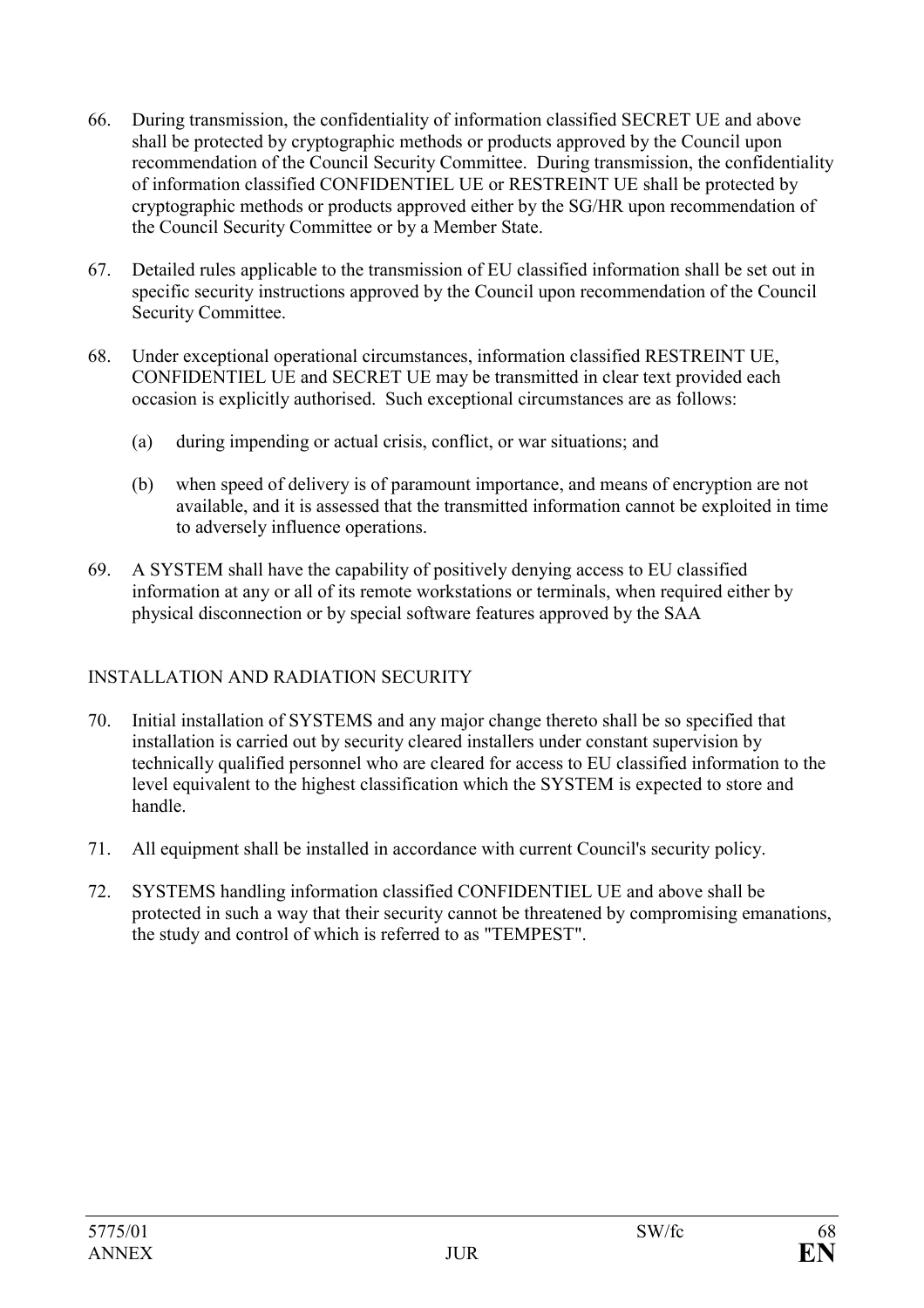73. TEMPEST countermeasures for GSC and EU decentralised agencies installations shall be reviewed and approved by a TEMPEST authority designated by the GSC Security authority. For national installations which handle EU classified information, the approval authority shall be the recognised national TEMPEST approval authority.

# CHAPTER VI

#### SECURITY DURING HANDLING

#### SECURITY OPERATING PROCEDURES

74. SecOPs define the principles to be adopted on security matters, the operating procedures to be followed, and personnel responsibilities. The SecOPs shall be prepared under the responsibility of the ITSOA.

#### SOFTWARE PROTECTION/CONFIGURATION MANAGEMENT

- 75. Security protection of applications programs shall be determined on the basis of an assessment of the security classification of the program itself rather than of the classification of the information it is to process. The software versions in use should be verified at regular intervals to ensure their integrity and correct functioning.
- 76. New or modified versions of software should not be used for the handling of EU classified information until verified by the ITSOA.

CHECKING FOR THE PRESENCE OF MALICIOUS SOFTWARE/COMPUTER VIRUSES

- 77. Checking for the presence of malicious software/computer viruses shall be periodically carried out in accordance with the requirements of the SAA.
- 78. All computer storage media arriving in the GSC or EU decentralised agencies or in the Member States should be checked for the presence of any malicious software or computer viruses, before being introduced to any SYSTEM.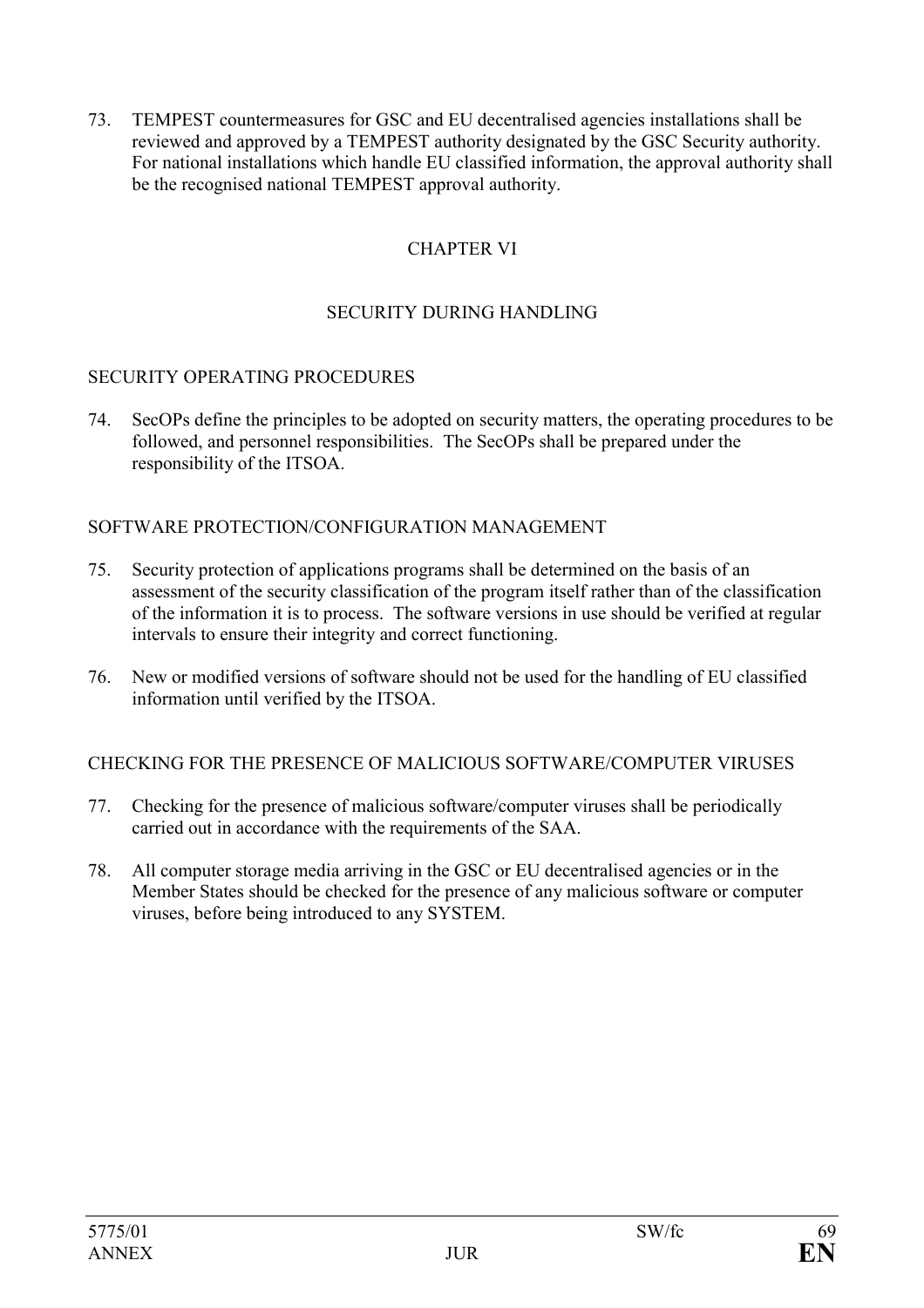#### **MAINTENANCE**

- 79. Contracts and procedures for scheduled and on-call maintenance of SYSTEMS for which a SSRS has been produced shall specify requirements and arrangements for maintenance personnel and their associated equipment entering an IT area.
- 80. The requirements shall be clearly stated in the SSRS and the procedures shall be clearly stated in the SecOPs. Contractor maintenance requiring remote access diagnostic procedures shall be permitted only in exceptional circumstances, under stringent security control, and only with the approval of the SAA

# CHAPTER VII

# **PROCUREMENT**

- 81. Any security product to be used with the SYSTEM to be procured should either have been evaluated and certified, or currently be under evaluation and certification by an appropriate Evaluation or Certification body against internationally acknowledged criteria (such as the Common Criteria for Information Technology Security Evaluation, re ISO 15408).
- 82. In deciding whether equipment, particularly computer storage media, should be leased rather than purchased, it should be borne in mind that such equipment, once used for handling EU classified information, cannot be released outside an appropriately secure environment without first being declassified to the approval of the SAA and that such approval may not always be possible.

# ACCREDITATION

- 83. All SYSTEMS for which a SSRS has to be produced, prior to handling EU classified information, shall be accredited, based upon information provided in the SSRS, SecOPs and any other relevant documentation, by the SAA. Sub-systems and remote terminals/workstations shall be accredited as part of all the SYSTEMS to which they are connected. Where a SYSTEM supports both Council and other organisations, the GSC and relevant Security Authorities shall mutually agree on the accreditation.
- 84. The accreditation process may be carried out in accordance with an accreditation strategy appropriate to the particular SYSTEM and defined by the SAA.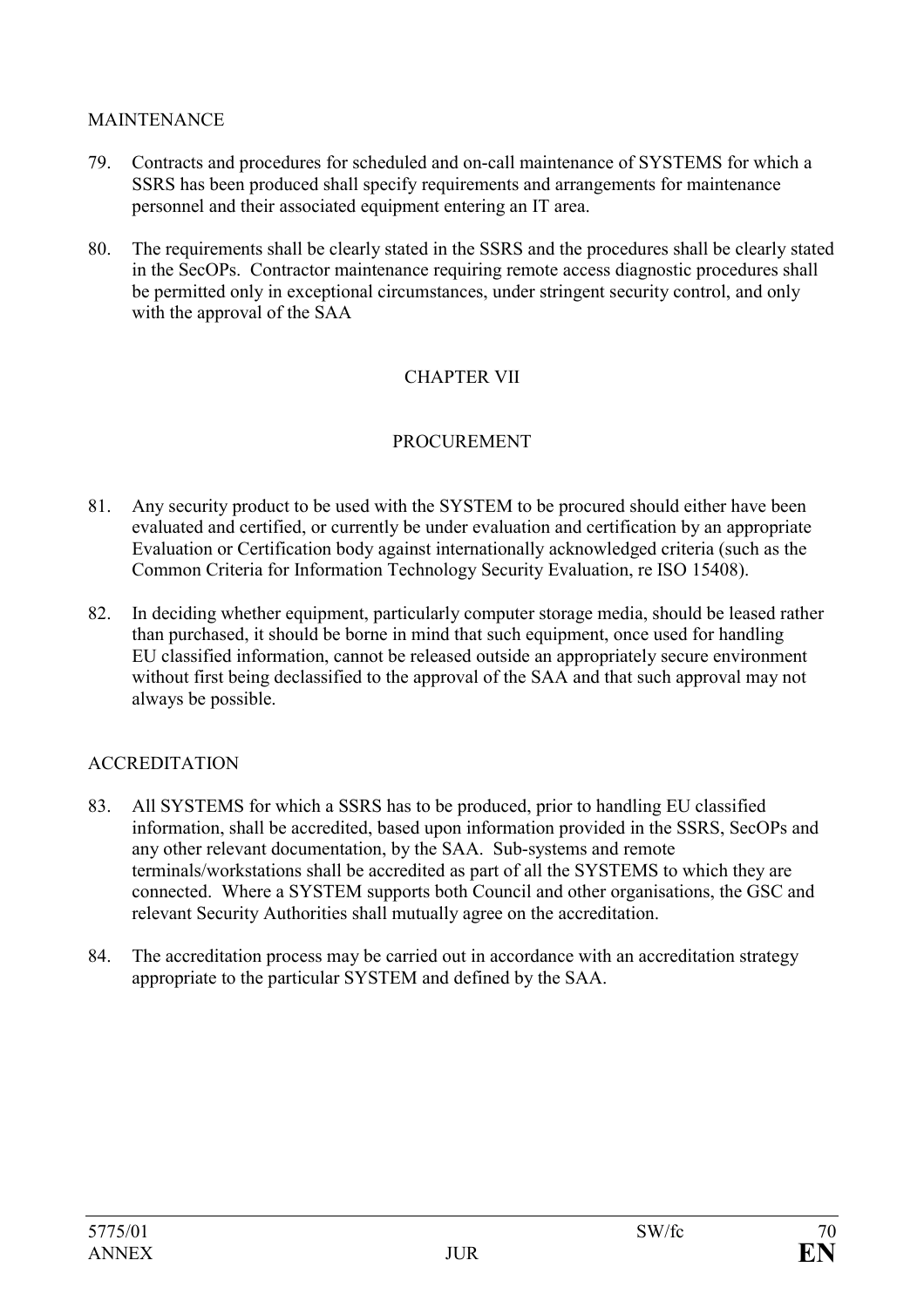# EVALUATION AND CERTIFICATION

- 85. Prior to accreditation, in certain instances, the hardware, firmware and software security features of a SYSTEM shall be evaluated and certified as being capable of safeguarding information at the intended level of classification.
- 86. The requirements for evaluation and certification shall be included in system planning, and clearly stated in the SSRS.
- 87. The evaluation and certification processes shall be carried out in accordance with approved guidelines and by technically qualified and appropriately cleared personnel acting on behalf of the ITSOA.
- 88. The teams may be provided from a nominated Member State's evaluation or certification authority or its nominated representatives, for example a competent and cleared contractor.
- 89. The degree of evaluation and certification processes involved may be lessened (for example, only involving integration aspects) where SYSTEMS are based on existing nationally evaluated and certified computer security products.

# ROUTINE CHECKING OF SECURITY FEATURES FOR CONTINUED ACCREDITATION

- 90. The ITSOA shall establish routine control procedures which shall ensure that all security features of the SYSTEM are still valid.
- 91. The types of change that would give rise to re-accreditation, or that require the prior approval of the SAA, shall be clearly identified and stated in the SSRS. After any modification, repair or failure which could have affected the security features of the SYSTEM, the ITSOA shall ensure that a check is made to ensure the correct operation of the security features. Continued accreditation of the SYSTEM shall normally depend on the satisfactory completion of the checks.
- 92. All SYSTEMS where security features have been implemented shall be inspected or reviewed on a periodic basis by the SAA. In respect of SYSTEMS handling TRÈS SECRET UE/EU TOP SECRET or additional markings information the inspections shall be carried out not less than once annually.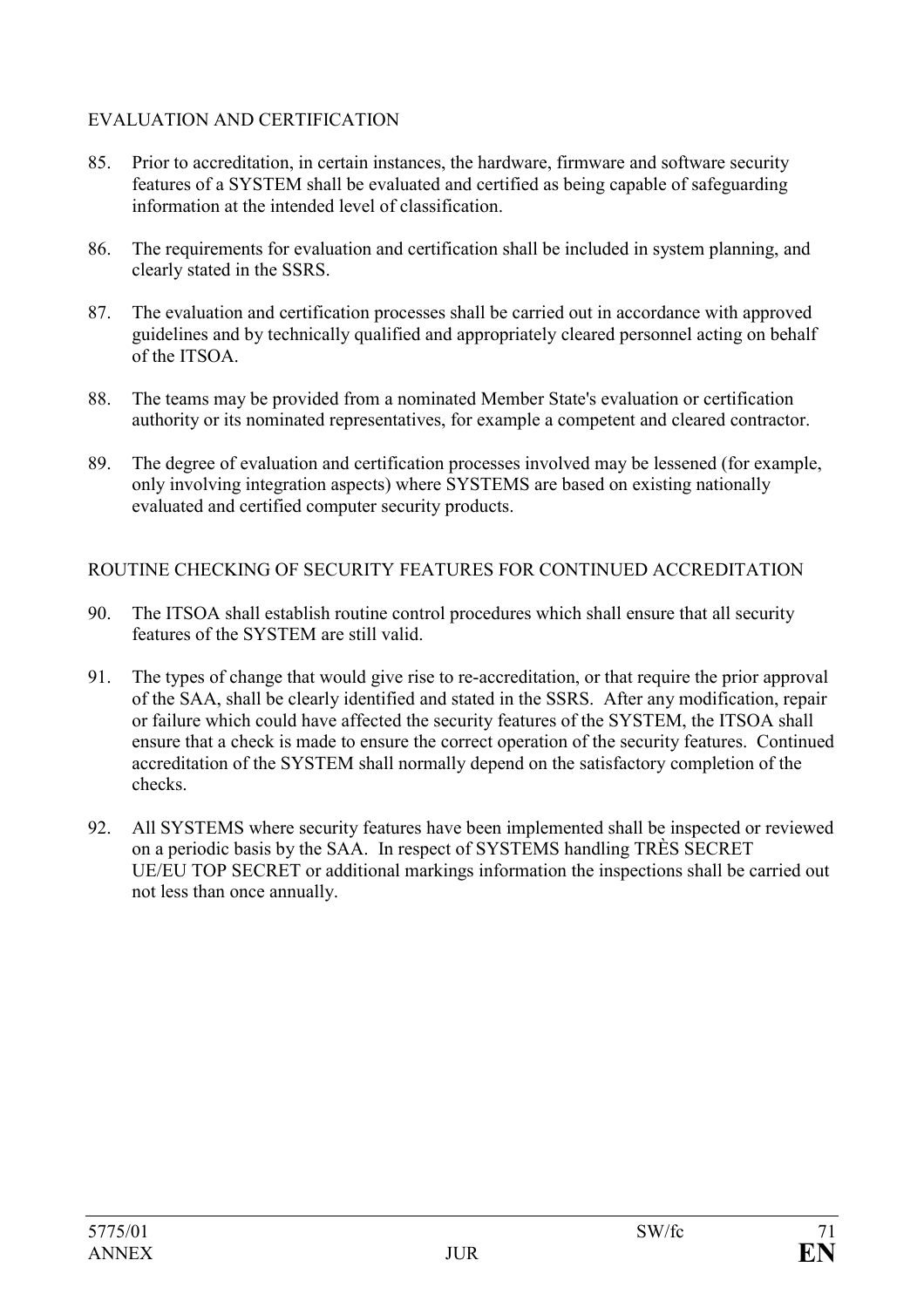# CHAPTER VIII

#### TEMPORARY OR OCCASIONAL USE

#### SECURITY OF MICROCOMPUTERS/PERSONAL COMPUTERS

- 93. Microcomputers/Personal Computers (PCs) with fixed disks (or other non-volatile storage media), operating either in stand-alone mode or as networked configurations, and portable computing devices (for example, portable PCs and electronic "notebooks") with fixed hard disks, shall be considered as information storage media in the same sense as floppy diskettes or other removable computer storage media.
- 94. These equipment shall be afforded the level of protection, in terms of access, handling, storage and transportation, commensurate with the highest classification level of information ever stored or processed (until downgraded or declassified in accordance with approved procedures).

#### USE OF PRIVATELY-OWNED IT EQUIPMENT FOR OFFICIAL COUNCIL WORK

- 95. The use of privately-owned removable computer storage media, software and IT hardware (for example, PCs and portable computing devices) with storage capability shall be prohibited for handling EU classified information.
- 96. Privately owned hardware, software and media shall not be brought into any Class I or Class II area where EU classified information is handled without the permission of the Head of the Security Office of the GSC or of a Member State's Department or of the respective EU decentralised agency.

#### USE OF THE CONTRACTOR-OWNED OR NATIONALLY-SUPPLIED IT EQUIPMENT FOR OFFICIAL COUNCIL WORK

97. The use of contractor-owned IT equipment and software in organisations in support of official Council work may be permitted by the Head of the Security Office of the GSC or of a Member State's Department or of the respective EU decentralised agency. The use of nationally-provided IT equipment and software by employees in the GSC or a EU decentralised agency may also be permitted; in this case, the IT equipment shall be brought under the control of the appropriate GSC's inventory. In either case, if the IT equipment is to be used for handling EU classified information, then the appropriate SAA shall be consulted in order that the elements of INFOSEC that are applicable to the use of that equipment are properly considered and implemented.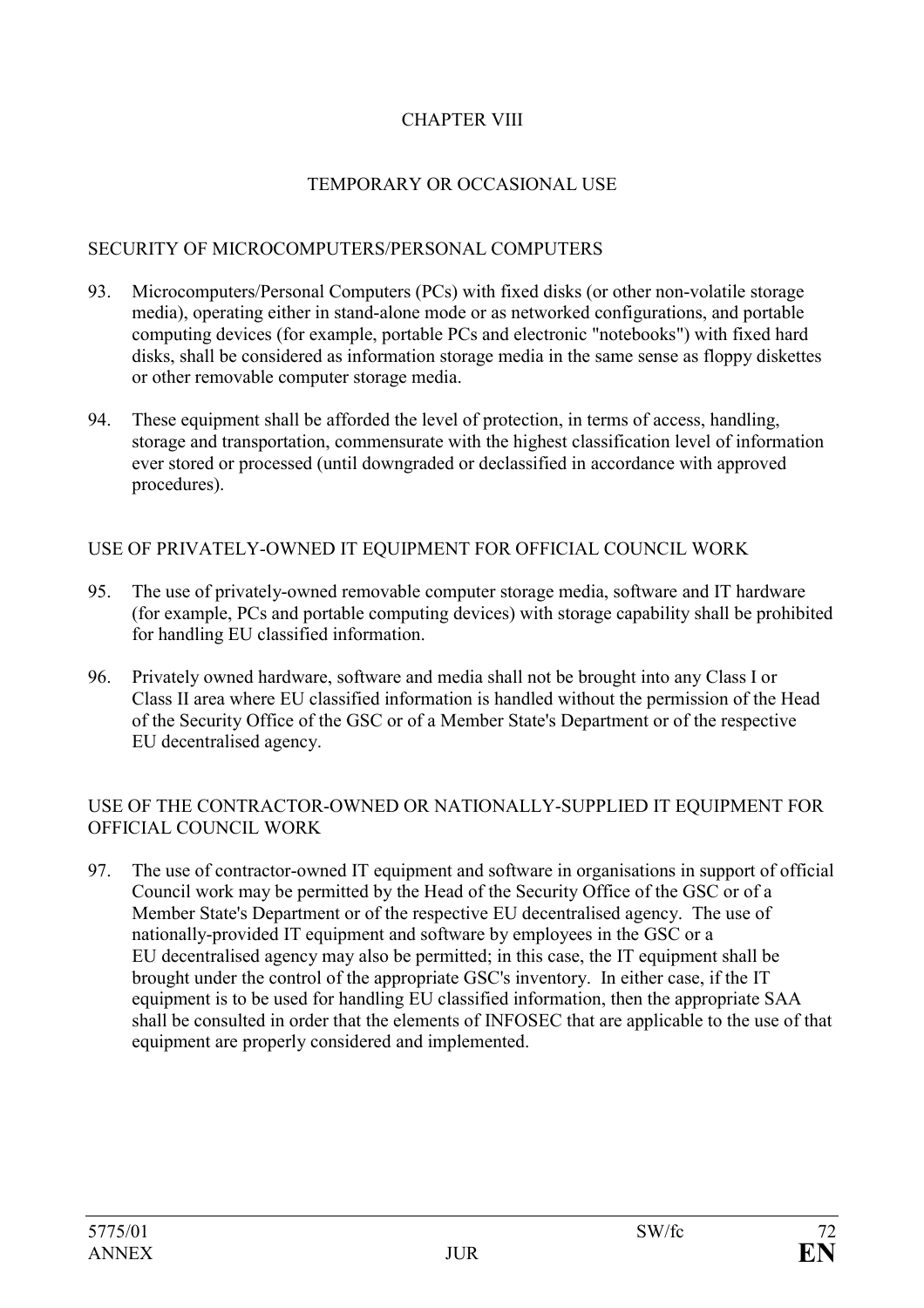# SECTION XII

#### RELEASE OF EU CLASSIFIED INFORMATION TO THIRD STATES OR INTERNATIONAL ORGANISATIONS

#### PRINCIPLES REGULATING THE RELEASE OF EU CLASSIFIED INFORMATION

- 1. The release of EU classified information to third States or international organisations will be decided by the Council on the basis of:
	- the nature and content of such information,
	- the recipients' need to know,
	- the measure of advantages to EU.

The Member State originator of the EU classified information to be released will be asked for its agreement.

- 2. These decisions will be taken on a case-by-case basis, depending on:
	- the desired degree of cooperation with the third States or international organisations concerned,
	- the confidence that may be placed in them which ensues from the level of security that would be applied to the EU classified information entrusted to those States or organisations and from the consistency between the security rules applicable there and those applied in EU; the Council Security Committee will give the Council its technical opinion on this point.
- 3. The acceptance of EU classified information by third States or international organisations will imply an assurance that the information will be used for no purposes other than those motivating the release or exchange of information, and that they will provide the protection required by the Council.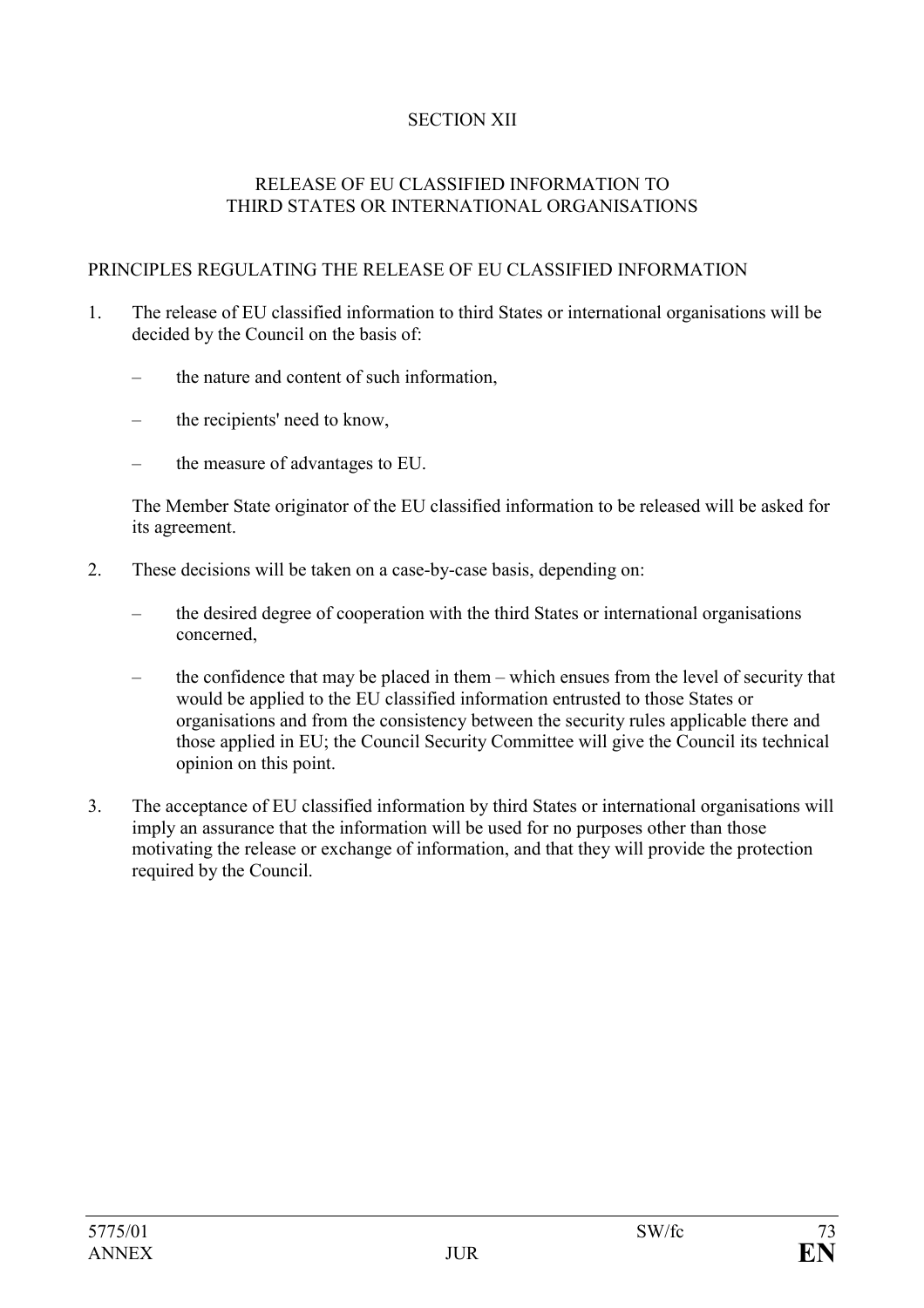# LEVELS

- 4. Once the Council has decided that classified information may be released to or exchanged with a given State or international organisation, it will decide on the level of cooperation that is possible. This will depend in particular on the security policy and regulations applied by that State or organisation.
- 5. There are three levels of cooperation:

Level 1

Cooperation with third States or with international organisations whose security policy and regulations are very close to EU's.

Level 2

Cooperation with third States or with international organisations whose security policy and regulations are markedly different from EU's.

Level 3

Occasional cooperation with third States or with international organisations whose policy and security regulations cannot be assessed.

6. Each level of cooperation will determine the security regulations, reworded in individual cases in the light of the Council Security Committee's technical opinion, that the beneficiaries will be asked to apply to the protection of the classified information released to them. These procedures and security regulations are detailed in Appendices 4, 5 and 6.

# THE AGREEMENTS

7. Once the Council has decided that there is a permanent or long-term need for the exchange of classified information between the EU and third States or other international organisations, it will draw up "agreements on security procedures for the exchange of classified information" with them, defining the purpose of cooperation and the reciprocal rules on the protection of the information exchanged.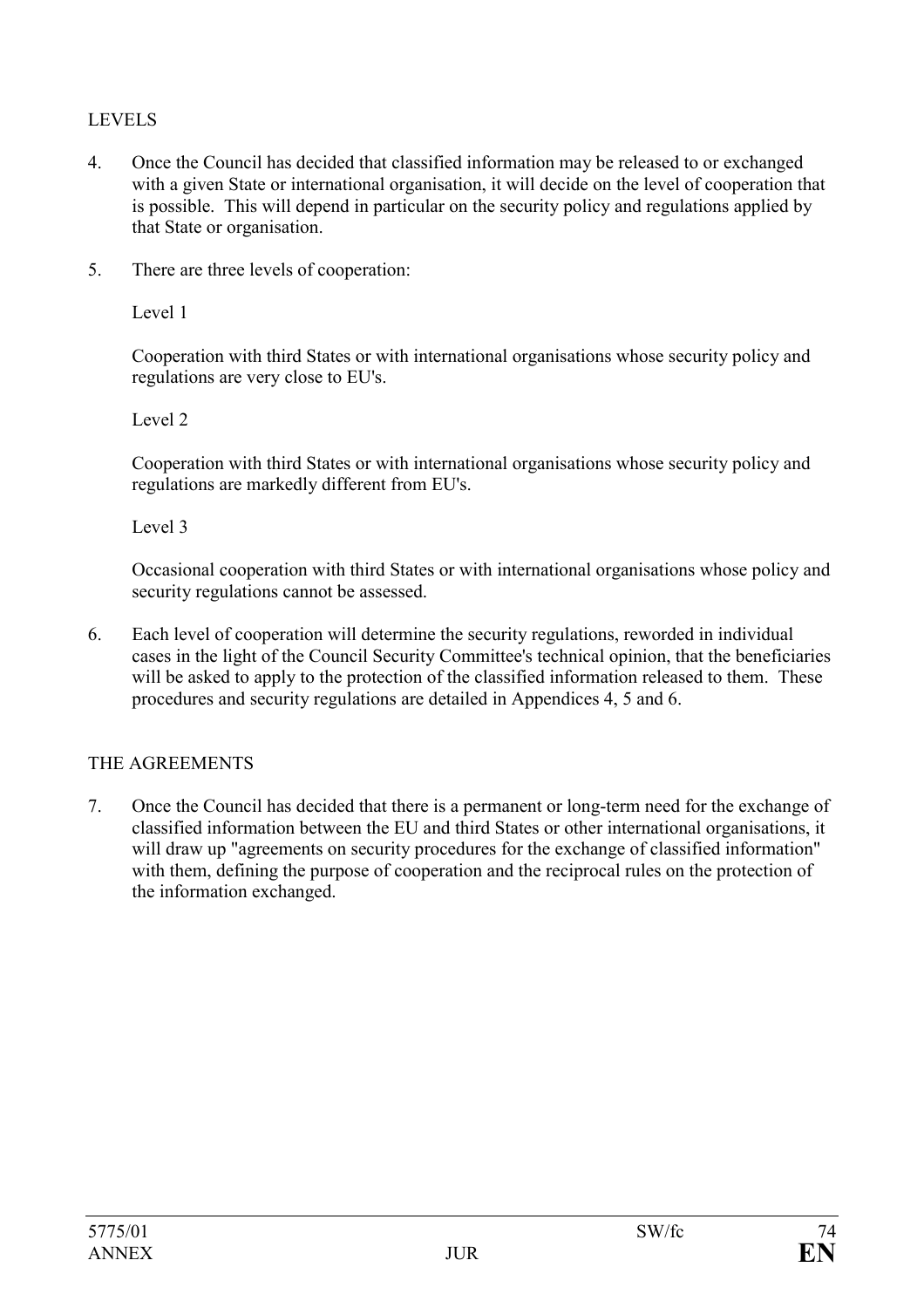- 8. In the case of level 3 occasional cooperation, which by definition is limited in time and purpose, a simple memorandum of understanding defining the nature of the classified information to be exchanged and the reciprocal obligations regarding that information may take the place of the "agreement on procedures for the exchange of classified information" on condition that it is classified no higher than RESTREINT UE.
- 9. Draft agreements on security procedures or memoranda of understanding, will be approved by the Security Committee before they are presented to the Council for a decision.
- 10. NSAs will provide the Secretary-General/High Representative with all necessary assistance to ensure that the information to be released is used and protected in accordance with the provisions of the agreements on security procedures or memoranda of understanding.

 $\overline{a}$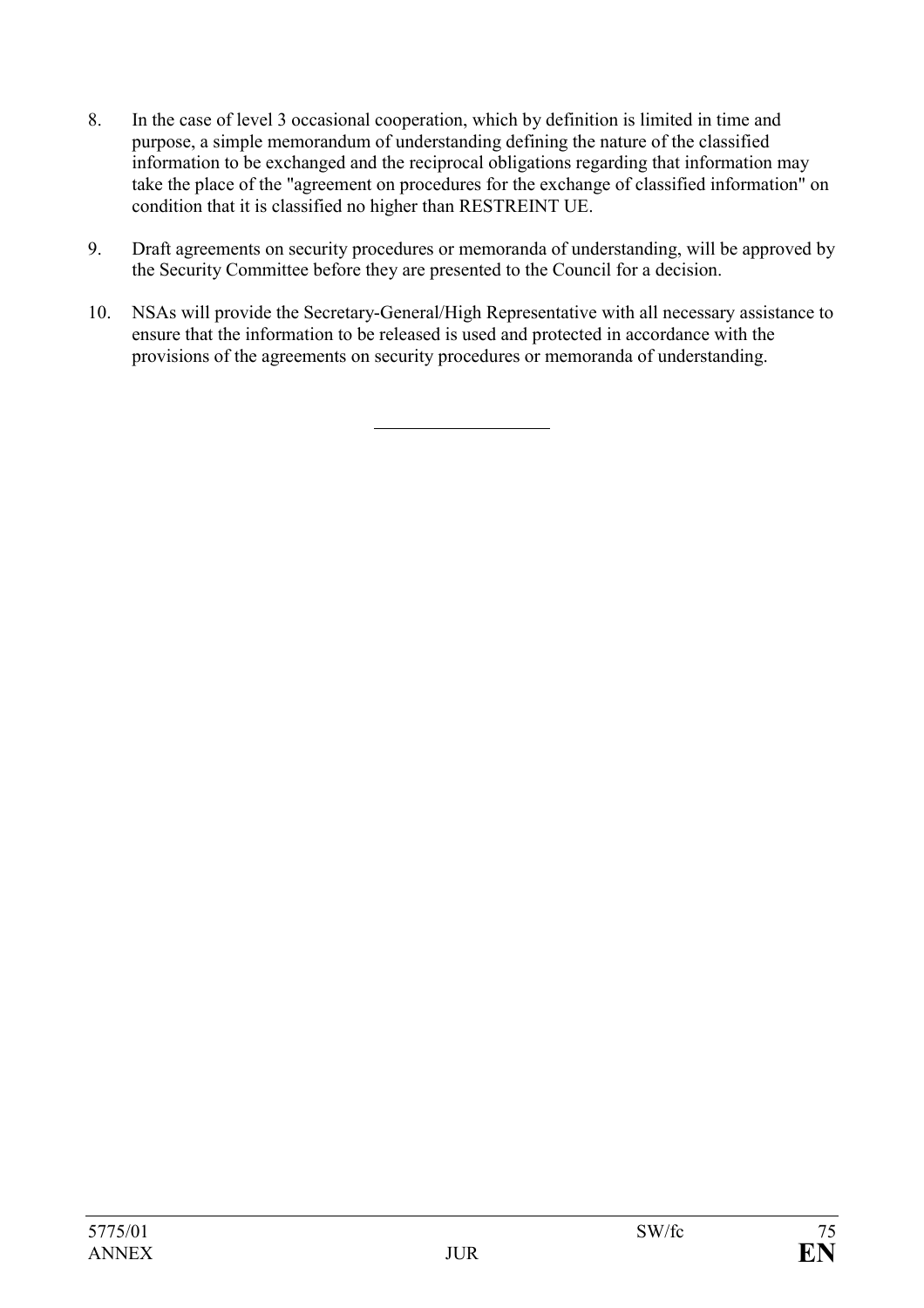APPENDICES 1 TO 6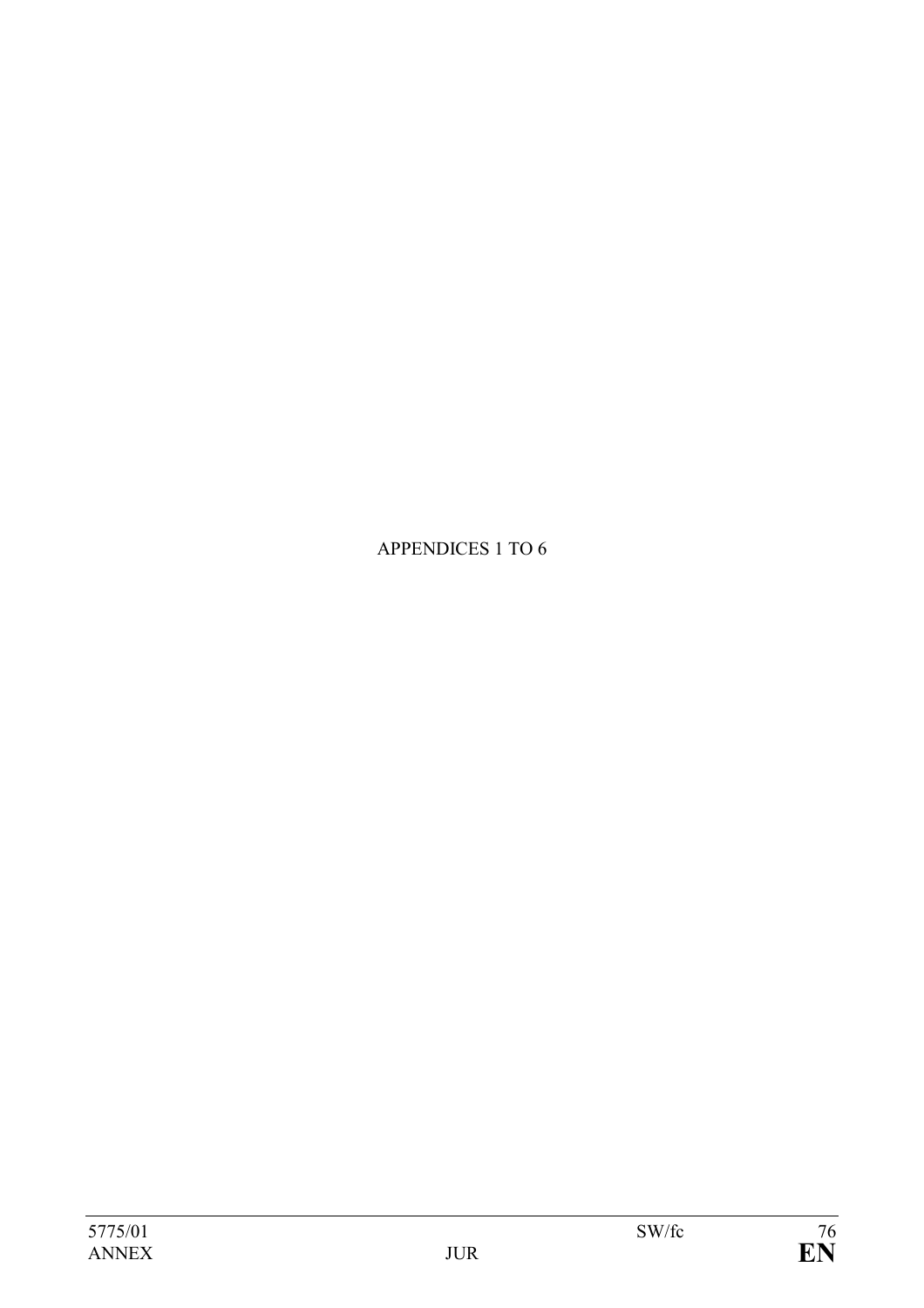#### APPENDIX 1

#### LIST OF NATIONAL SECURITY AUTHORITIES

BELGIUM Ministère des Affaires Etrangères, du Commerce Extérieur et de la Coopération au Développement Direction de la sécurité – A 01 Rue des Quatre Bras, 2 B – 1000 BRUXELLES Telephone: 32-2-5168514 Fax: 32-2-5168058 Telex: 21376 Telegraphic address: Direction de Sécurité A01 – MINAFET

#### DENMARK

| Politiets Efterretningstjeneste |              |
|---------------------------------|--------------|
| Borups Alle 266                 |              |
| $DK - 2400$ Copenhagen NV       |              |
| Telephone:                      | 45-3314 8888 |
| Fax:                            | 45-3819 0705 |

Forsvarsministeriet Forsvarets Efterretningstjeneste Kastellet 30 DK – 2100 Copenhagen Ø Telephone: 45-3332 5566 Fax: 45-3393 1320

#### GERMANY

| Bundesministerium des Innern |                 |
|------------------------------|-----------------|
| Referat IS 4                 |                 |
| Alt-Moabit 101D              |                 |
| D-10559 BERLIN               |                 |
| Telephone:                   | 49-30-3981 1528 |
| Fax:                         | 49-30-3981 1610 |
|                              |                 |

| <b>GREECE</b>                    |                |
|----------------------------------|----------------|
| <b>Hellenic National Defence</b> |                |
| General Staff (HNDGS)            |                |
| Intelligence Branch/Security     |                |
| (INT. BR. /SEC.)                 |                |
| STG 1020, Holargos - Athens      |                |
| <b>GREECE</b>                    |                |
| Telephone:                       | 0030-1-6468696 |
| Fax                              | 0030-1-6519147 |
|                                  |                |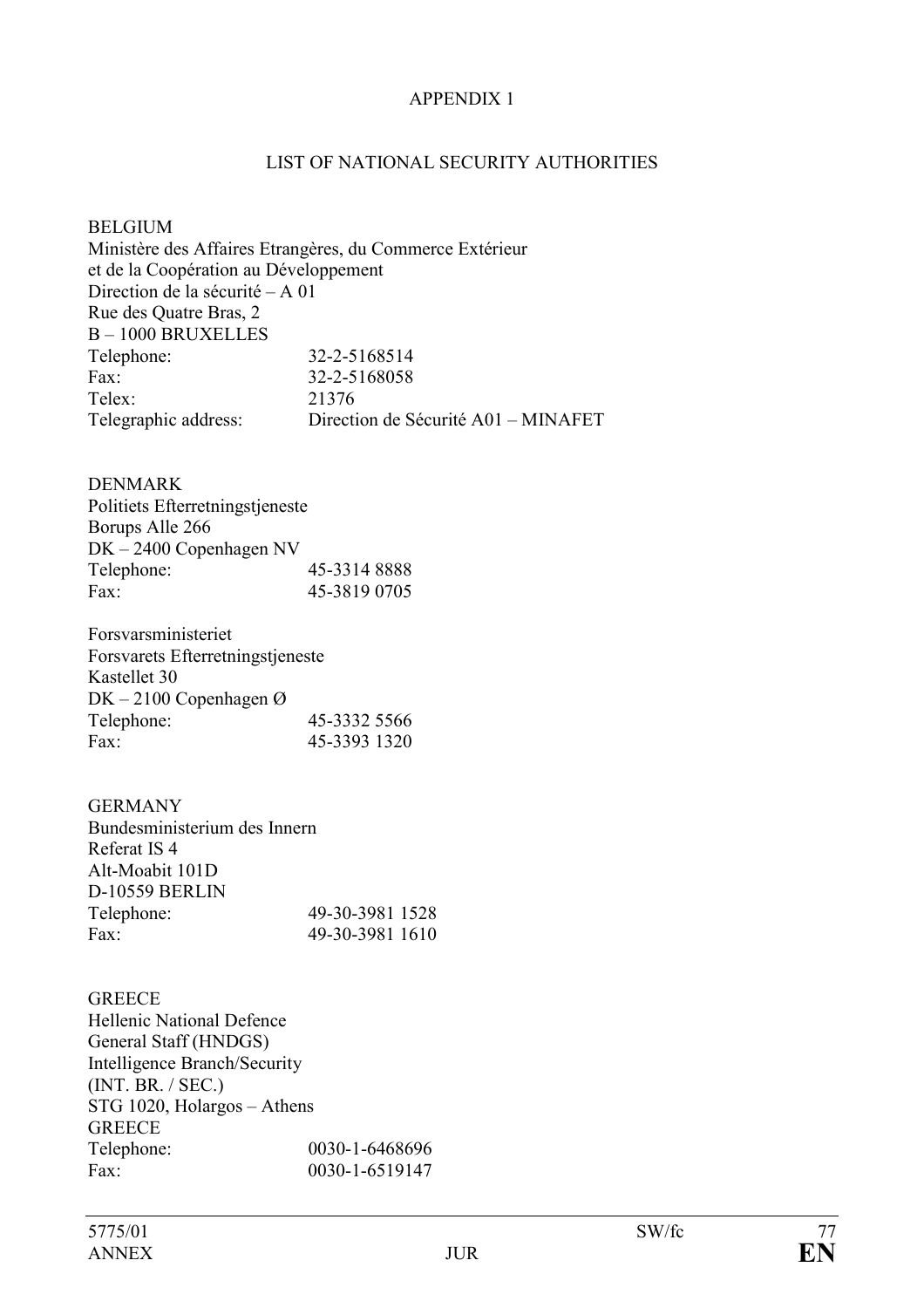#### **SPAIN**

Autoridad Nacional de Seguridad Oficina Nacional de Seguridad Avenida Padre Huidobro s/n Carretera Nacional Radial VI, km 8,500 E – 28023 MADRID Telephone: 34-91-372 57 07 Fax: 34-91-372 58 08 E-mail: nsa-sp@areatec.com

# FRANCE

| Secrétariat général de la Défense Nationale |                         |
|---------------------------------------------|-------------------------|
| Service de Sécurité de Défense (SGDN/SSD)   |                         |
| 51 Boulevard de la Tour-Maubourg            |                         |
| F-75700 PARIS 07 SP                         |                         |
| Telephone:                                  | 33-0-144188180          |
| Fax:                                        | 33-0-144185200          |
| Telex:                                      | SEGEDEFNAT 200019       |
| Telegraphic address:                        | <b>SEGEDEFNAT PARIS</b> |
|                                             |                         |

# IRELAND

National Security Authority Department of Foreign Affairs 80 St Stephen's Green Dublin 2 Telephone: 353-1-4780822 Fax: 353-1-4781484

# ITALY

Presidenza del Consiglio dei Ministri Autorità Nazionale per la Sicurezza Ufficio Centrale per la Sicurezza Via della Pineta Sacchetti, 216 I – 00168 ROMA Telephone: 39-06-6274775 Fax: 39-06-6143397 Telex: 623876 AQUILA 1 Telegraphic address: ess: PCM-ANS-UCSI-ROMA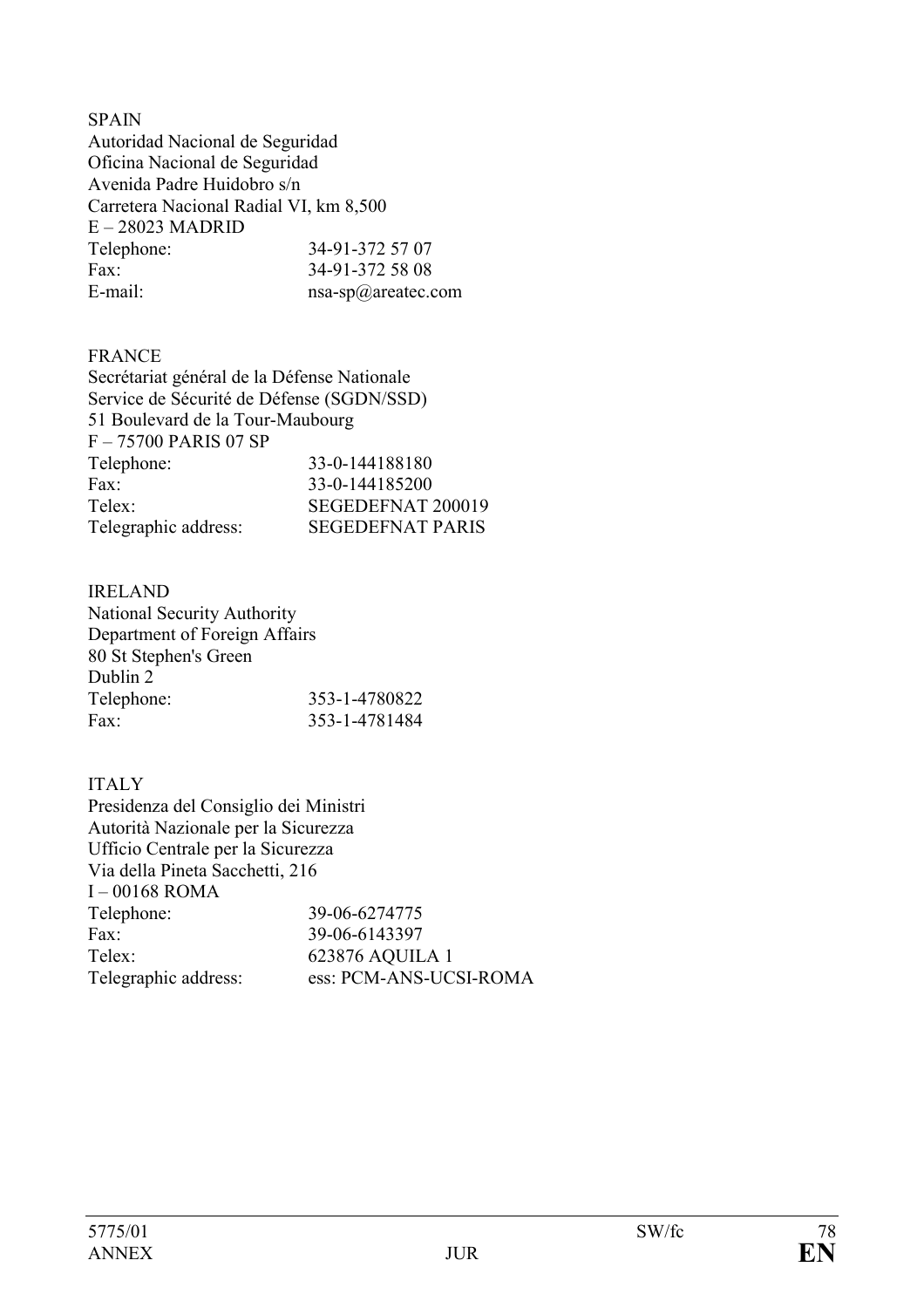| LUXEMBOURG                     |                         |
|--------------------------------|-------------------------|
| Autorité Nationale de Sécurité |                         |
| Ministère d'Etat               |                         |
| Boîte Postale 2379             |                         |
| L-1023 LUXEMBOURG              |                         |
| Telephone:                     | 352-4782210 central     |
|                                | 352-4782235 direct      |
| Fax                            | 352-4782243             |
|                                | 35-2-4782271            |
| Telex:                         | <b>3481 SERET LU</b>    |
| Telegraphic address:           | <b>MIN D'ETAT – ANS</b> |

NETHERLANDS Ministerie van Binnenlandse Zaken Postbus 20010 NL – 2500 EA DEN HAAG Telephone: 31-70-3204400<br>Fax: 31-70-3200733 Fax: 31-70-3200733 Telex: 32166 SYTH NL

Ministerie van Defensie Militaire Inlichtingendienst (MID) Postbus 20701 NL – 2500 ES Den Haag Telephone: 31-70-3187060 Fax: 31-70-3187951

AUSTRIA Bundesministerium für auswärtige Angelegenheiten Abteilung I.9 Ballhausplatz 2 A-1014 WIEN Telephone: 43-1-53115 3464 Fax: 43-1-53185 219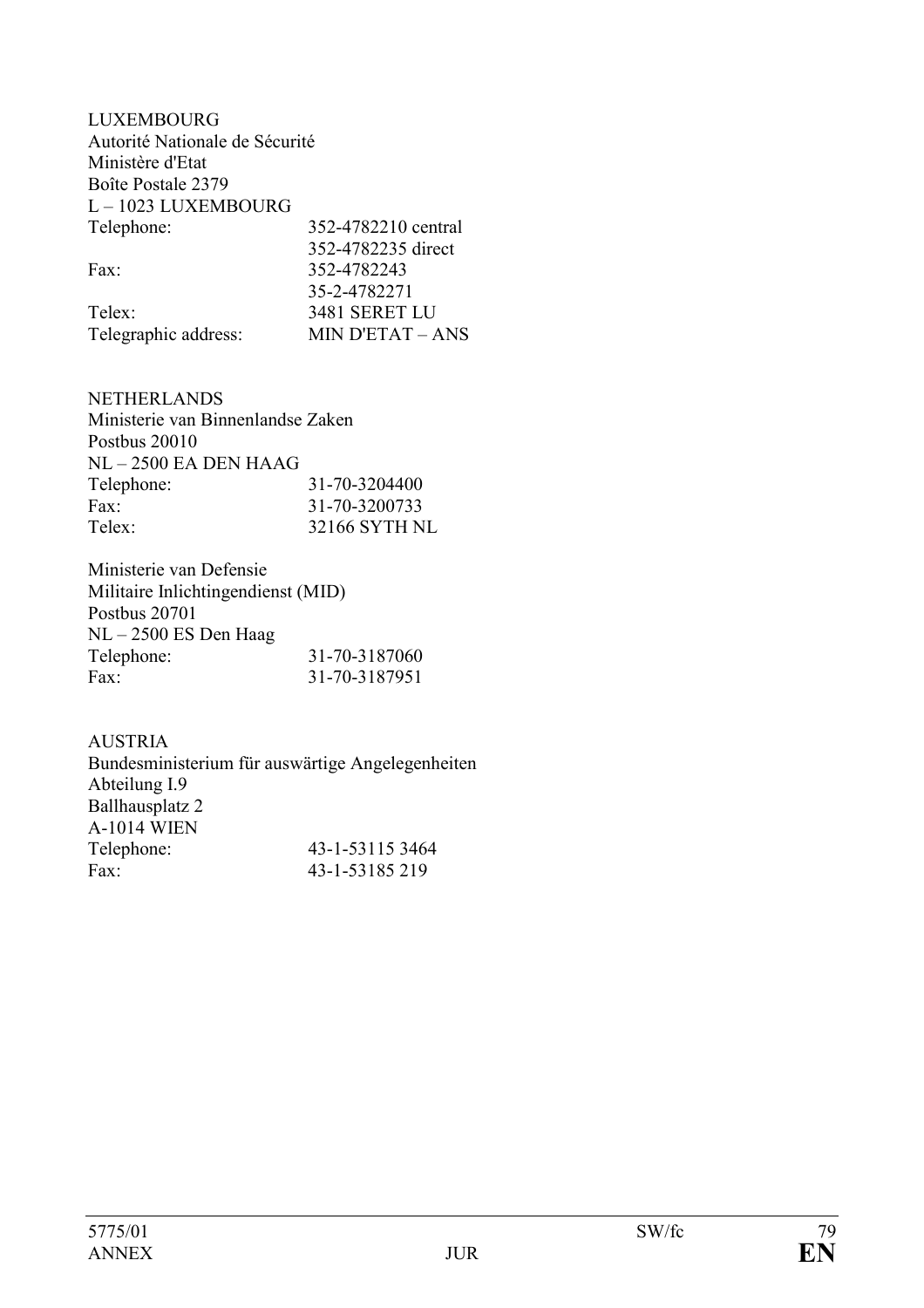PORTUGAL Presidência do Conselho de Ministros Autoridade Nacional de Segurança Avenida Ilha da Madeira, 1 P – 1449-004 LISBOA Telephone: 351-21-301.55.10 351-21-301.00.01, extension 204537 Fax: 351-21-302.03.50

FINLAND Alivaltiosihteeri (Hallinto)/Understatssekreteraren (Administration) Ulkoasiainministeriö/Utrikesministeriet Laivastokatu/Maringatan 22 PL/PB 176 00161 Helsinki/Helsingfors Telephone: 358-9-1341 5338 Fax: 358-9-1341 5303

| <b>SWEDEN</b>          |                                        |
|------------------------|----------------------------------------|
| Utrikesdepartementet   |                                        |
| <b>SSSB</b>            |                                        |
| $S - 103$ 39 Stockholm |                                        |
| Telephone:             | 46-8-405 54 44                         |
| Fax:                   | 46-8-723 11 76                         |
| E-mail:                | berndt.fredriksson@foreign.ministry.se |

| <b>UNITED KINGDOM</b>     |                                                         |
|---------------------------|---------------------------------------------------------|
| The Secretary (for DIR/5) |                                                         |
| PO Box 5656               |                                                         |
| London EC1A 1AH           |                                                         |
| Telephone:                | 44-20-7270 8751                                         |
| Fax:                      | 44-20-7630 1428                                         |
| Telegraphic address:      | UK Delegation to Security Policy Department FCO, marked |
|                           | (in Box 5656 for DIR/5)                                 |

 $\overline{a}$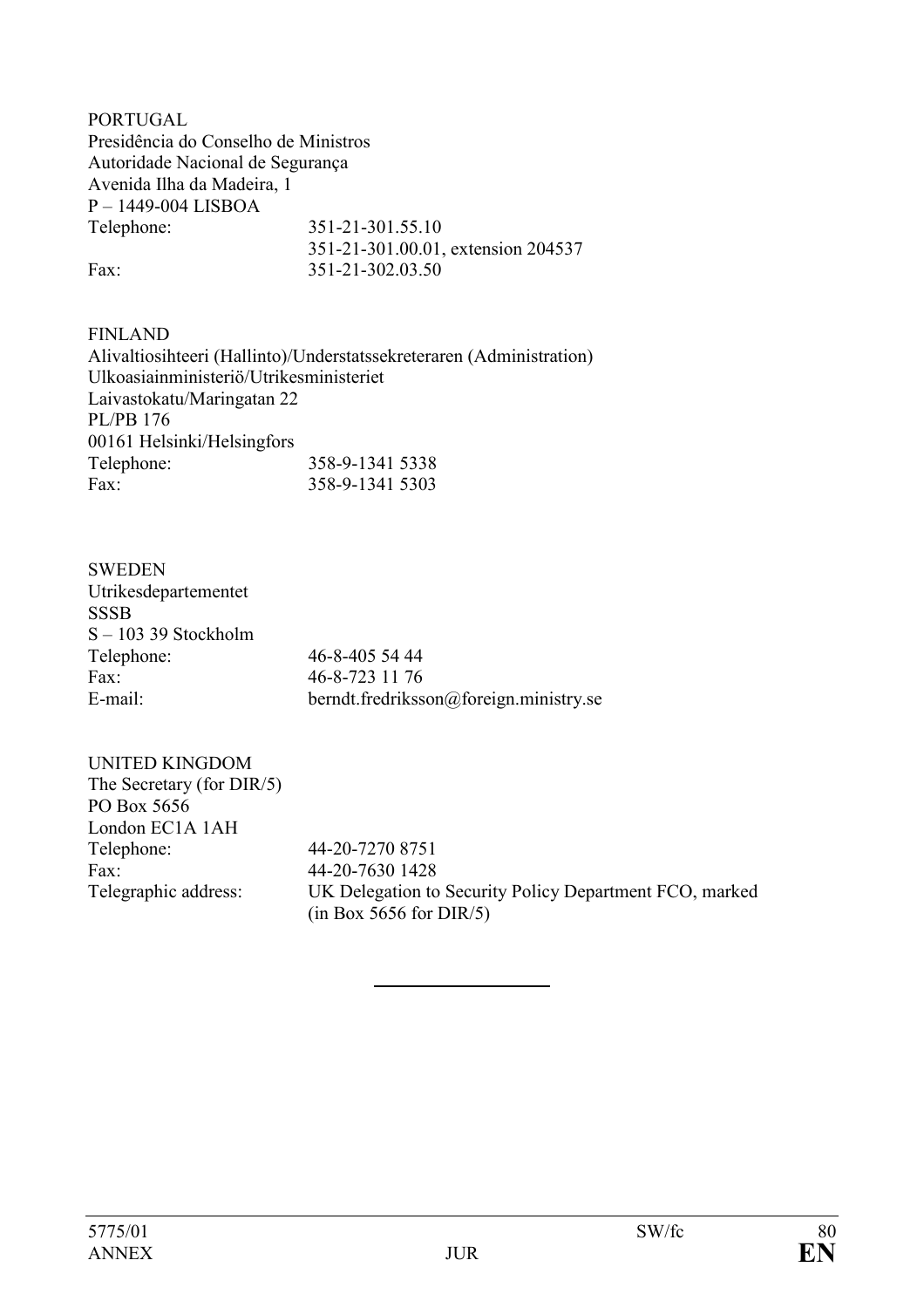| Ξ |  |
|---|--|
|   |  |

# COMPARISON OF NATIONAL SECURITY CLASSIFICATIONS COMPARISON OF NATIONAL SECURITY CLASSIFICATIONS

| EU classification   | Très secret UE/EU Top Secret     | Secret UE         | Confidentiel UE               | Restreint UE          |
|---------------------|----------------------------------|-------------------|-------------------------------|-----------------------|
| NATO classification |                                  |                   |                               |                       |
| WEU classification  | Focal Top Secret                 | WEU Secret        | WEU Confidential              | WEU Restricted        |
| Belgium             | Très Secret                      | Secret            | Confidentiel                  | Diffusion restremte   |
|                     | Zeer Geheim                      | Geheim            | Vertrouwelijk                 | Beperkte Verspreiding |
| Denmark             | Y derst hemmeligt                | Hemmeligt         | Fortroligt                    | Til tjenestebrug      |
| Germany             | STRENG GEHEIM                    | <b>GEHEIM</b>     | VS <sup>2</sup> - VERTRAULICH | VS-NUR FÜR DEN        |
|                     |                                  |                   |                               | DIENSTGEBRAUCH        |
| Greece              | Άκρως Απόρρητο                   | Απόρρητο          | Εμπιστευτικό                  | Περιορισμένης χρήσης  |
| Spain               | Secreto                          | Reservado         | Confidencial                  | Difusion Limitada     |
| France              | Très Secret Défense <sup>3</sup> | Secret Défense    | Confidentiel Défense          | Diffusion restreinte  |
| Ireland             | <b>Top Secret</b>                | Secret            | Confidential                  | Restricted            |
| Italy               | Segretissimo                     | Segreto           | Riservatissimo                | Riservato             |
| Luxembourg          | <b>Très Secret</b>               | Secret            | Confidentiel                  | Diffusion restremte   |
| Netherlands         | STG Zeer Geheim                  | <b>STG</b> Geheim | <b>STG Confidentieel</b>      |                       |
| Austria             | <b>Streng Geheim</b>             | Geheim            | Vertraulich                   | Eingeschränkt         |
| Portugal            | Muito Secreto                    | Secreto           | Confidencial                  | Reservado             |
| Finland             | Erittäin salainen                | Erittäin salainen | Salainen                      | Luottamuksellinen     |
| Sweden              | Kvalificerat hemlig              | Hemlig            | Hemlig                        | Hemlig                |
| United Kingdom      | <b>Top Secret</b>                | Secret            | Confidential                  | Restricted            |
|                     |                                  |                   |                               |                       |

2<br>3<br>2<br>*3* 

**1**

NATO - correspondance with NATO classification levels will be established when the Security Agreement between the European Union and NATO is NATO – correspondance with NATO classification levels will be established when the Security Agreement between the European Union and NATO is negotiated.

Germany:  $VS = Verschlussache$ . Germany: VS = Verschlusssache.

France: the classification "Très Secret Défense", which covers governmental priority issues, may be changed only with the Prime Minister's authorisation. France: the classification "Très Secret Défense", which covers governmental priority issues, may be changed only with the Prime Minister's authorisation.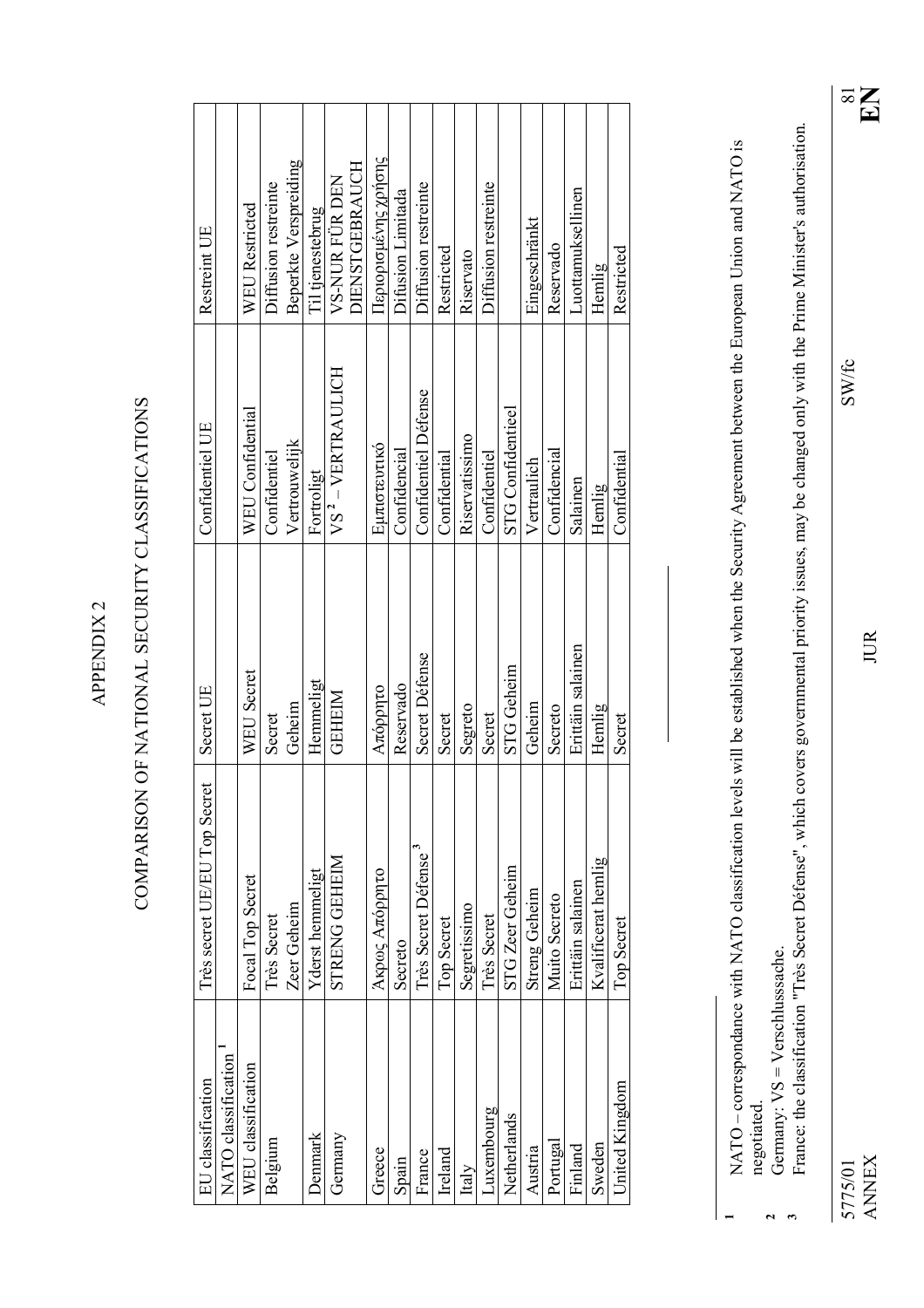APPENDIX 3 APPENDIX 3

# PRACTICAL CLASSIFICATION GUIDE PRACTICAL CLASSIFICATION GUIDE

This guide is indicative and may not be construed as modifying the substantial provisions laid down in Sections II and III. This guide is indicative and may not be construed as modifying the substantial provisions laid down in Sections II and III.

|                                           | When | Surplus copies and documents | no longer needed must be      | destroyed [SVII§31].         |                              | TRÈS SECRET UE/EU TOP            | SECRET documents,              | including all classified waste | resulting from the preparation   | of TRÈS SECRET UE/EU           | TOP SECRET documents      | such as spoiled copies,        | working drafts, typed notes  | and carbon paper, shall be    | destroyed, under the              | supervision of a TRES            | SECRET UE/EU TOP             | SECRET officer, by burning, | pulping, shredding or           | otherwise reducing into an       | unrecognisable and             | non-reconstitutable form   | SVI[331]                       |                                |                                  |                               |                         |                                 |                                  |                       |
|-------------------------------------------|------|------------------------------|-------------------------------|------------------------------|------------------------------|----------------------------------|--------------------------------|--------------------------------|----------------------------------|--------------------------------|---------------------------|--------------------------------|------------------------------|-------------------------------|-----------------------------------|----------------------------------|------------------------------|-----------------------------|---------------------------------|----------------------------------|--------------------------------|----------------------------|--------------------------------|--------------------------------|----------------------------------|-------------------------------|-------------------------|---------------------------------|----------------------------------|-----------------------|
| down grading/declassification/destruction | who  | Declassification or down     | grading rests solely with the | originator, or the SG/HR or  | DSG, who shall inform of the | change any subsequent            | addressees to whom they have   | sent or copied the document    | [SVIII§9].                       |                                | TRÈS SECRET UE/EU TOP     | SECRET documents shall be      | destroyed by the Central     | Registry or sub-registry      | responsible for them. Each        | document destroyed shall be      | listed in a destruction      | certificate, signed by the  | TRÈS SECRET UE/EU TOP           | SECRET control officer and       | by the officer witnessing the  | destruction, who shall be  | TRÈS SECRET UE/EU TOP          | SECRET cleared. A note to      | this effect shall be made in the | logbook. The registry shall   | keep the destruction    | certificates, together with the | distribution sheet, for a period | of ten years [SVII§31 |
| markings                                  |      | The classification TRES      | <b>SECRET UE/EU TOP</b>       | SECRET shall be applied to   | TRÈS SECRET UE/EU TOP        | SECRET documents, and            | where applicable introduce the | defence marking - ESDP, by     | mechanical means and by          | hand [SII§8].                  |                           | The EU classifications shall   | appear at the top and bottom | centre of each page, and each | page shall be numbered. Each      | document shall bear a            | reference number and a date; | this reference number shall | appear on each page.            | If they are to be distributed in | several copies, each one shall | bear a copy number, which  | will appear on the first page, | together with the total number | of pages. All annexes and        | enclosures shall be listed on | the first page [SVII§1] |                                 |                                  |                       |
| who                                       |      | Member States:               | duly authorised persons       | (originators) [SIII§4]; GSC: | duly authorised persons      | (originators) [SIII§4], SG/HR    | and DSG.                       |                                | Originators shall specify a date | when the contents<br>or period | may be downgraded or      | declassified. Otherwise they   | shall keep the documents     | under review every five years | at the latest, in order to ensure | that the original classification | is necessary [SIII§10]       |                             |                                 |                                  |                                |                            |                                |                                |                                  |                               |                         |                                 |                                  |                       |
| when                                      |      | The compromise of assets     | marked TRES SECRET            | UE/EU TOP SECRET would       | be likely to:                | • threaten directly the internal | stability of the EU or one of  | its Member States or           | friendly countries               | cause exceptionally grave      | damage to relations with  | friendly governments           | lead directly to widespread  | loss of life                  | cause exceptionally grave         | damage to the operational        | effectiveness or security of | Member States or other      | contributors' forces, or to the | continuing effectiveness of      | extremely valuable security    | or intelligence operations | cause severe long-term         | damage to the EU or            | Member States economy.           |                               |                         |                                 |                                  |                       |
| Classification                            |      | TRÈS SECRET UE/EU TOP        | SECRET:                       |                              | This classification shall be | applied only to information      | and material the unauthorised  | disclosure of which could      | cause exceptionally grave        | prejudice to the essential     | interests of the European | Union or of one or more of its | Member States [SII§1].       |                               |                                   |                                  |                              |                             |                                 |                                  |                                |                            |                                |                                |                                  |                               |                         |                                 |                                  |                       |

ANNEX JUR **EN** 5775/01 SW/fc 82 5775/01<br>ANNEX

 $\text{SW/fc}$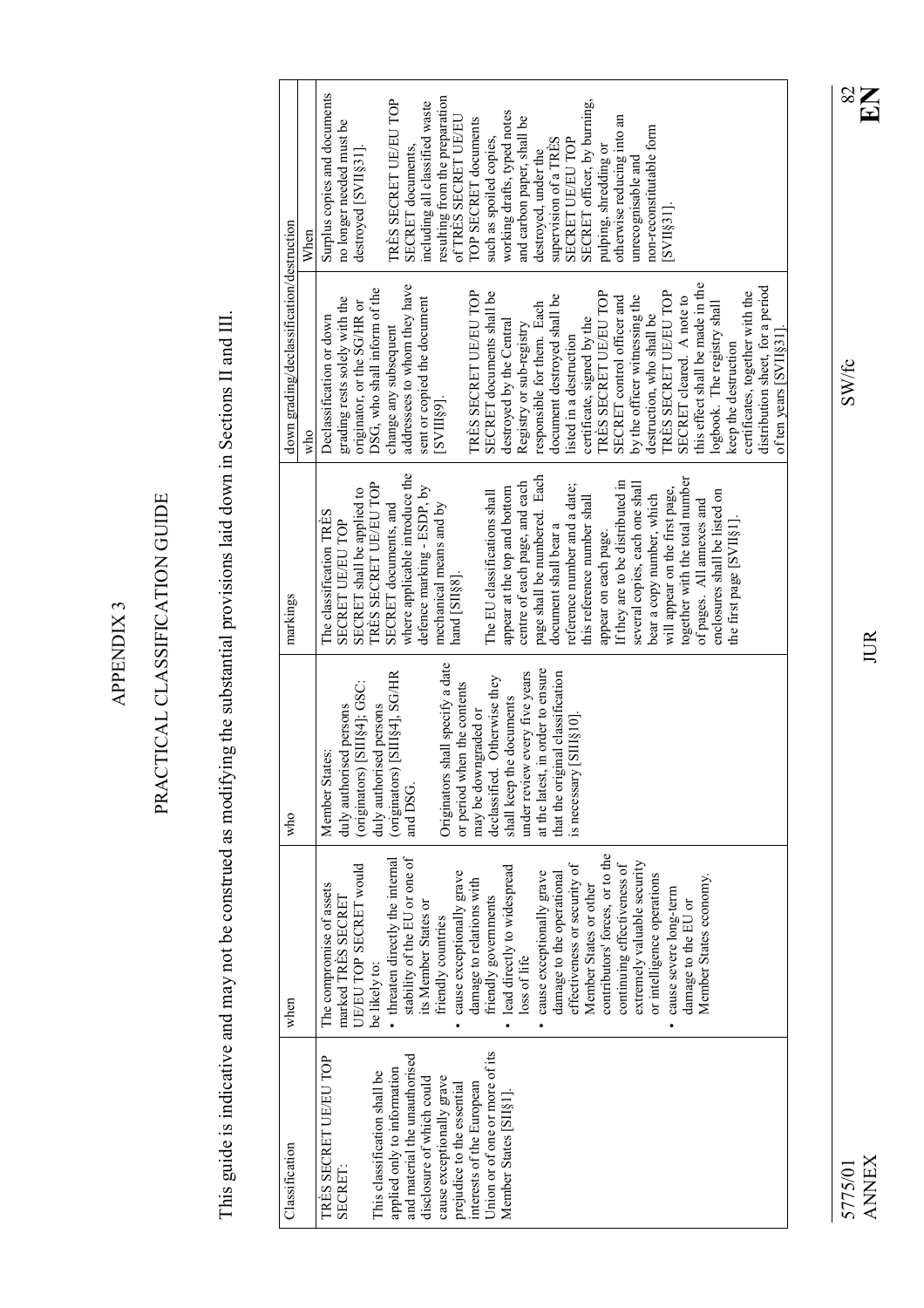| Classification                                              | when                                                              | who                                              | markings                                   | down grading/declassification/destruction                          |                                |
|-------------------------------------------------------------|-------------------------------------------------------------------|--------------------------------------------------|--------------------------------------------|--------------------------------------------------------------------|--------------------------------|
|                                                             |                                                                   |                                                  |                                            | who                                                                | When                           |
|                                                             | The compromise of assets marked                                   | Member States:                                   | The classification                         | Declassification and downgrading                                   | Surplus copies and documents   |
|                                                             | SECRET UE would be likely to:                                     | authorised persons                               | applied to SECRET UE<br>SECRET UE shall be | rests solely with the originator, or<br>the SGHR or DSG, who shall | no longer needed must be       |
| applied only to information<br>This classification shall be | seriously damage relations with<br>· raise international tensions | (originators) [SIII§2];                          | documents, and where                       | inform of the change any                                           | destroyed [SVII§31].           |
| and material the                                            | friendly governments                                              | GSC and EU decentralised<br>agencies: authorised | applicable introduce the                   | subsequent addressees to whom                                      | SECRET UE documents,           |
| unauthorised disclosure of                                  | threaten life directly or seriously                               | persons (originators)                            | defence marking - ESDP                     | they have sent or copied the                                       | including all classified waste |
| which could seriously harm                                  | prejudice public order or individual                              | SIII§2], Directors                               | by mechanical means and                    | document [SVII§9].                                                 | resulting from the preparation |
| the essential interests of the                              | security or liberty                                               | General, SG/HR and DSG.                          | by hand [SIII§8].                          |                                                                    | of SECRET UE documents         |
| European Union or of one                                    | cause serious damage to the                                       |                                                  |                                            | SECRET UE documents shall be                                       | such as spoiled copies,        |
| or more of its Member                                       | operational effectiveness or                                      | Originators shall specify a                      | The EU classifications                     | destroyed by the registry                                          | working drafts, typed notes    |
| States [SII§2]                                              | security of Member States or other                                | date or period when the                          | shall appear at the top and                | responsible for those documents,                                   | and carbon paper, shall be     |
|                                                             | contributors' forces, or to the                                   | contents may be                                  | bottom centre of each page,                | under the supervision of a security                                | destroyed by burning, pulping, |
|                                                             | continuing effectiveness of highly                                | downgraded or                                    | and each page shall be                     | cleared person. SECRET UE                                          | shredding or otherwise         |
|                                                             | valuable security or intelligence                                 | declassified. Otherwise                          | numbered. Each document                    | documents that are destroyed shall                                 | reducing into an               |
|                                                             | operations                                                        | they shall keep the                              | shall bear a reference                     | be listed on signed destruction                                    | unrecognisable and             |
|                                                             | cause substantial material damage                                 | documents under review                           | number and a date; this                    | certificates to be retained by the                                 | non-reconstitutable form       |
|                                                             | to EU or one of its Member States                                 | every five years at the                          | reference number shall                     | Registry, together with the                                        | [SVII§§31,32]                  |
|                                                             | financial, monetary, economic and                                 | in order to ensure<br>latest, i                  | appear on each page.                       | destruction forms, for at least                                    |                                |
|                                                             | commercial interests                                              | that the original                                | If they are to be distributed              | three years [SVII§32].                                             |                                |
|                                                             |                                                                   | classification is necessary                      | in several copies, each one                |                                                                    |                                |
|                                                             |                                                                   | $[SVII§1]$ .                                     | shall bear a copy number,                  |                                                                    |                                |
|                                                             |                                                                   |                                                  | which will appear on the                   |                                                                    |                                |
|                                                             |                                                                   |                                                  | first page, together with the              |                                                                    |                                |
|                                                             |                                                                   |                                                  | total number of pages. All                 |                                                                    |                                |
|                                                             |                                                                   |                                                  | annexes and enclosures                     |                                                                    |                                |
|                                                             |                                                                   |                                                  | shall be listed on the first               |                                                                    |                                |
|                                                             |                                                                   |                                                  | page [SVII§1]                              |                                                                    |                                |

5775/01 SW/fc 833  $\text{SW/fc}$ 

 $\sum_{i=1}^{\infty}$ 

JUR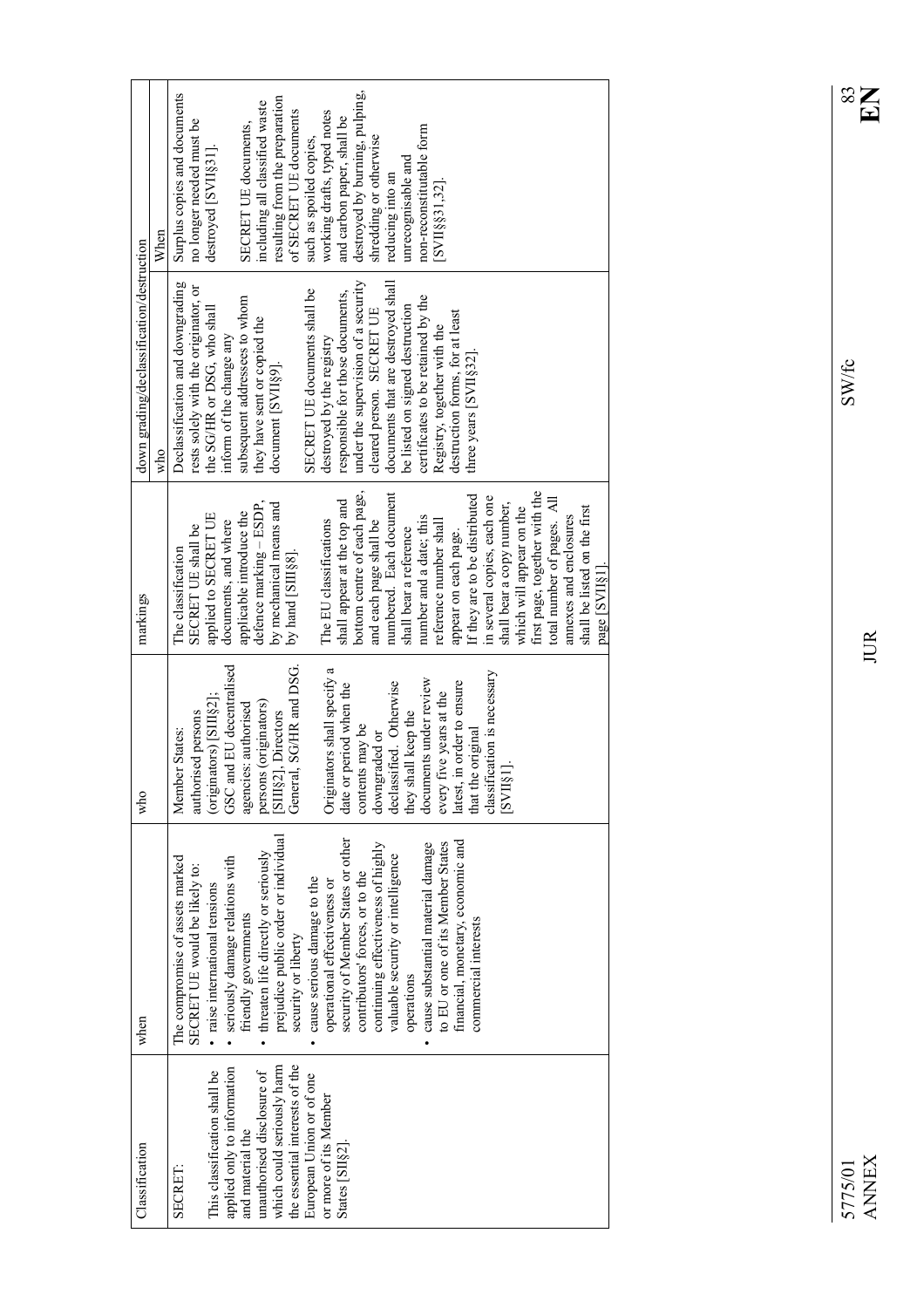| Classification                 | When                                 | Who                             | markings                    | down grading/declassification/destruction |                                       |
|--------------------------------|--------------------------------------|---------------------------------|-----------------------------|-------------------------------------------|---------------------------------------|
|                                |                                      |                                 |                             | who                                       | When                                  |
| CONFIDENTIEL UE:               | The compromise of assets marked      | Member States:                  | The classification          | Declassification and                      | Surplus copies and documents no       |
|                                | CONFIDENTIEL UE would be likely      | authorised persons              | CONFIDENTIEL UE shall       | downgrading rests solely                  | longer needed must be destroyed       |
| This classification shall be   | ġ                                    | (originators) [SIII§2];         | be applied to               | with the originator or the                | $[SVII§31]$ .                         |
| applied to information and     | materially damage diplomatic         | GSC and EU decentralised        | <b>CONFIDENTIEL UE</b>      | SG/HR or DSG, who shall                   |                                       |
| material the unauthorised      | relations, that is, cause formal     | agencies: authorised            | documents, and where        | inform of the change any                  | CONFIDENTIEL UE documents,            |
| disclosure of would harm       | protest or other sanctions           | persons (originators)           | applicable introduce the    | subsequent addressees to                  | including all classified waste        |
| the essential interests of the | prejudice individual security or     | SIII§2], Directors              | defence-marking - ESDP      | whom they have sent or                    | resulting from the preparation of     |
| European Union or of one       | liberty                              | General, SG/HR and DSG.         | by mechanical means and     | copied the document                       | CONFIDENTIEL UE documents             |
| or more of its Member          | cause damage to the operational      |                                 | by hand or by printing on   | $[SVII§31]$ .                             | such as spoiled copies, working       |
| [SII§3].                       | effectiveness or security of         | Originators shall specify a     | pre-stamped, registered     |                                           | drafts, typed notes and carbon paper, |
|                                | Member States or other               | date or period when the         | paper [SII§8].              | CONFIDENTIEL UE                           | shall be destroyed by burning,        |
|                                | contributors' forces, or to the      | contents may be                 |                             | documents shall be                        | pulping, shredding or otherwise       |
|                                | effectiveness of valuable security   | downgraded or                   | The EU classifications      | destroyed by the registry                 | reducing into an unrecognisable and   |
|                                | or intelligence operations           | declassified. Otherwise         | shall appear at the top and | responsible for those                     | non-reconstitutable form              |
|                                | substantially undermine the          | they shall keep the             | bottom centre on each       | documents, under the                      | [SVII§§31,33]                         |
|                                | financial viability of major         | documents under review          | page, and each page shall   | supervision of a cleared                  |                                       |
|                                | organisations                        | five years at the<br>every f    | be numbered. Each           | person. Their destruction                 |                                       |
|                                | impede the investigation or          | in order to ensure<br>latest, 1 | document shall bear a       | shall be recorded in                      |                                       |
|                                | facilitate the commission of serious | that the original               | reference number and a      | accordance with national                  |                                       |
|                                | crime                                | classification is necessary     | date.                       | regulations and, in the case              |                                       |
|                                | work substantially against EU or     | $\overline{0}$ .<br>[SIII§]     | All annexes and enclosures  | of GSC or EU decentralised                |                                       |
|                                | Member States financial, monetary,   |                                 | shall be listed on the      | agencies, according to                    |                                       |
|                                | economic and commercial interests    |                                 | first page [SVII§1].        | instructions from the                     |                                       |
|                                | seriously impede the development     |                                 |                             | SG/HR or DSG [SVII§33].                   |                                       |
|                                | or operation of major EU policies    |                                 |                             |                                           |                                       |
|                                | shut down or otherwise<br>$\bullet$  |                                 |                             |                                           |                                       |
|                                | substantially disrupt significant    |                                 |                             |                                           |                                       |
|                                | EU activities                        |                                 |                             |                                           |                                       |

 $\text{SW/fc}$ 

JUR

 $\sum_{\alpha}$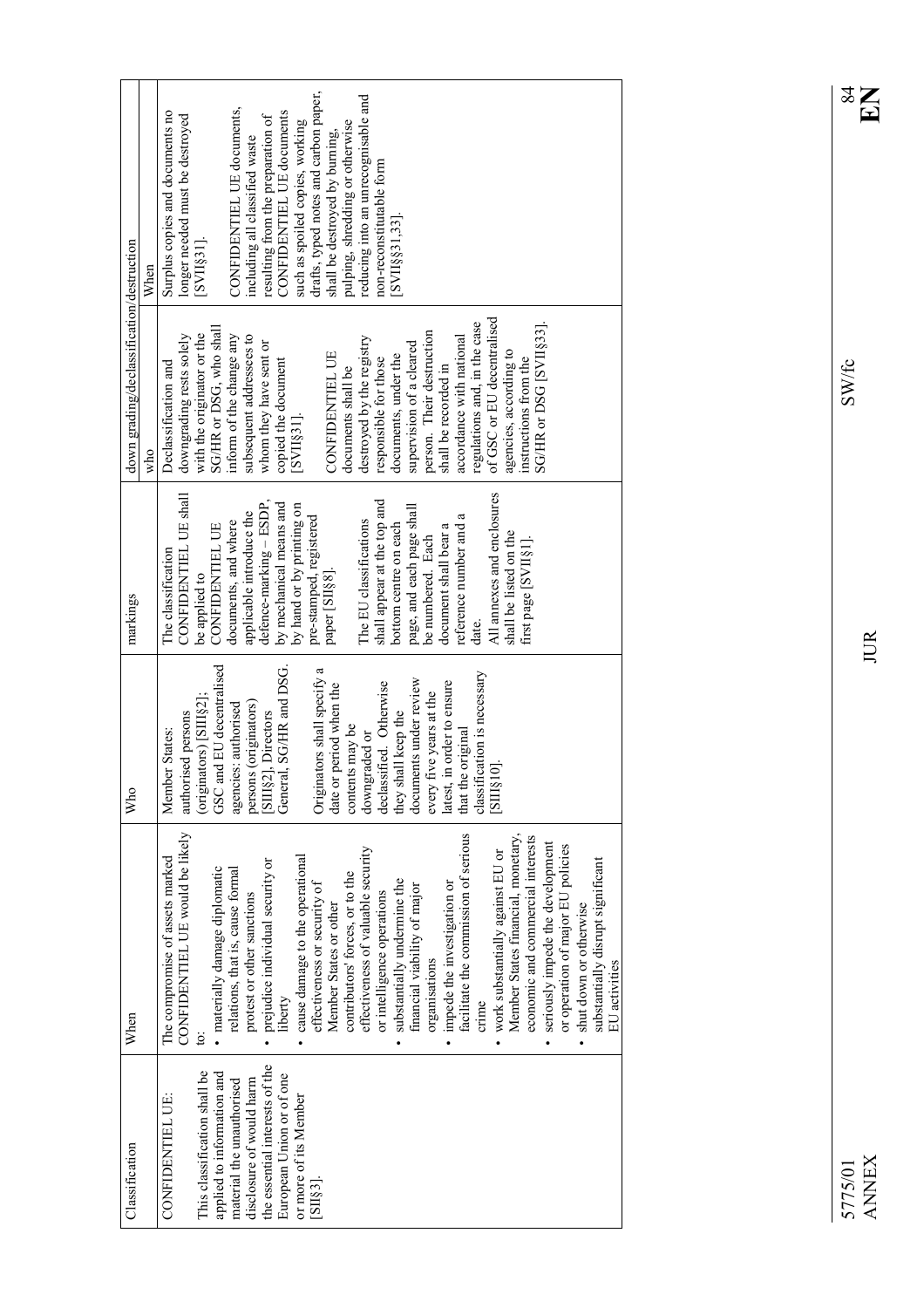|                                           | when | and documents no<br>must be destroyed<br>Surplus copies<br>longer needed<br>SVI[831]                                                                                                                                                                                                                                                                                                                                                                                                                                                                                                                                                                                                                                                                                                                                                                                                    |
|-------------------------------------------|------|-----------------------------------------------------------------------------------------------------------------------------------------------------------------------------------------------------------------------------------------------------------------------------------------------------------------------------------------------------------------------------------------------------------------------------------------------------------------------------------------------------------------------------------------------------------------------------------------------------------------------------------------------------------------------------------------------------------------------------------------------------------------------------------------------------------------------------------------------------------------------------------------|
| down grading/declassification/destruction | who  | Declassification and downgrading<br>RESTREINT UE documents shall<br>rests solely with the originator, or<br>responsible for those documents,<br>subsequent addressees to whom<br>instructions from the SG/HR or<br>the SG/HR or DSG, who shall<br>regulations and, in the case of<br>they have sent or copied the<br>be destroyed by the registry<br>in accordance with national<br>GSC or EU decentralised<br>inform of the change any<br>agencies, according to<br>document [SIII§9].<br>DSG [SVII§34].                                                                                                                                                                                                                                                                                                                                                                               |
| markings                                  |      | bottom centre on each page,<br>The EU classifications shall<br>applied to RESTREINT UE<br>by mechanical or electronic<br>numbered. Each document<br>RESTREINT UE shall be<br>defence marking - ESDP<br>applicable introduce the<br>and each page shall be<br>documents, and where<br>shall bear a reference<br>appear at the top and<br>number and a date<br>The classification<br>means [SII§8].<br>[RIINS]                                                                                                                                                                                                                                                                                                                                                                                                                                                                            |
| who                                       |      | latest, in order to ensure that<br>the documents under review<br>downgraded or declassified.<br>the original classification is<br>[SIII§2], Directors General<br>GSC and EU decentralised<br>Originators shall specify a<br>Otherwise they shall keep<br>date or period when the<br>every five years at the<br>$(originators)$ $[SIII§2]$ ;<br>persons (originators)<br>agencies: authorised<br>necessary [SIII§10].<br>authorised persons<br>SG/HR and DSG.<br>contents may be<br>Member States:                                                                                                                                                                                                                                                                                                                                                                                       |
| when                                      |      | breach statutory restrictions on disclosure<br>cause financial loss or facilitate improper<br>undermine the proper management of the<br>cause substantial distress to individuals<br>the confidence of information provided<br>breach proper undertakings to maintain<br>commercial or policy negotiations with<br>operational effectiveness or security of<br>prejudice the investigation or facilitate<br>disadvantage EU or Member States in<br>make it more difficult to maintain the<br>impede the effective development or<br>adversely affect diplomatic relations<br>Member States or other contributors'<br>gain or advantage for individuals or<br>RESTREINT UE would be likely to:<br>The compromise of assets marked<br>the commission of crime<br>operation of EU policies<br>EU and its operations<br>by third parties<br>of information<br>companies<br>others<br>forces |
| Classification                            |      | disclosure of which could be<br>This classification shall be<br>one or more of its Member<br>applied to information and<br>material the unauthorised<br>interests of the EU or of<br>disadvantageous to the<br>RESTREINT UE:<br>States [SII§4].                                                                                                                                                                                                                                                                                                                                                                                                                                                                                                                                                                                                                                         |

ANNEX JUR **EN** 5775/01 SW/fc 85 5775/01<br>ANNEX

 $\text{SW}/\text{fc}$ 

JUR

 $\sum_{S8}$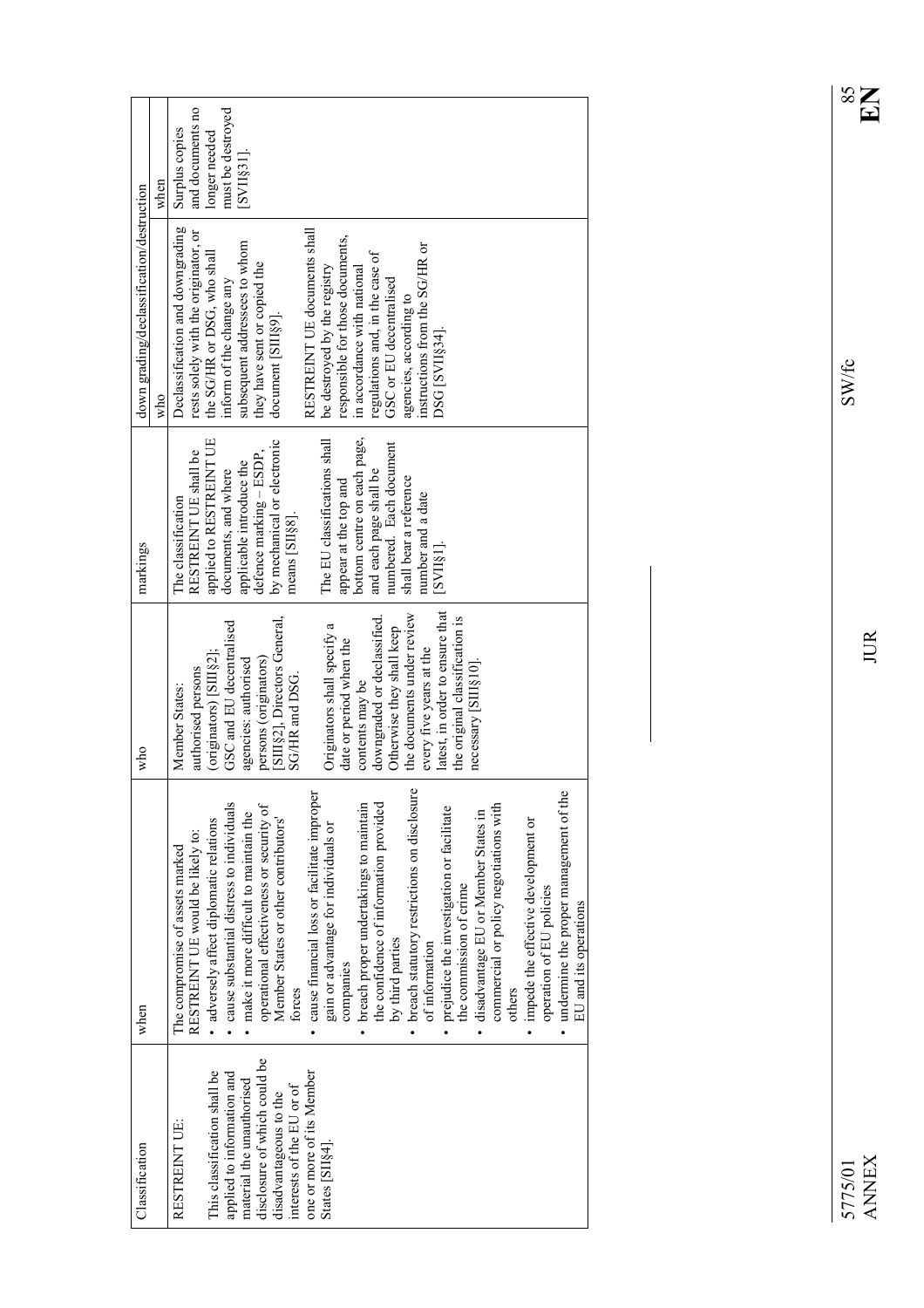# APPENDIX 4

#### GUIDELINES FOR RELEASE OF EU CLASSIFIED INFORMATION TO THIRD STATES OR INTERNATIONAL ORGANISATIONS

#### LEVEL 1 COOPERATION

#### PROCEDURES

- 1. The authority to release EU classified information to countries that are not signatories of the Treaty on European Union or to other international organisations whose security policy and regulations are comparable to EU's lies with the Council.
- 2. The Council may delegate the decision to release classified information. Its delegation will state the nature of the information that may be released and its level of classification, which will normally be no higher than CONFIDENTIEL UE.
- 3. Subject to the conclusion of a security agreement, requests for the release of EU classified information will be made to the Secretary General/High Representative by the security bodies of the States or international organisations concerned, which shall state the purposes for which this release is intended and the nature of the classified information to be released.

Requests may also be made by a Member State or EU decentralised agency, that regard the release of EU classified information as desirable; they will state the aims and the benefit to EU of such a release, specifying the nature and classification of the information to be released.

- 4. The request will be considered by the GSC, which:
	- shall seek the opinions of the Member State or, as appropriate, the decentralised EU agency originating the information to be released,
	- shall establish the necessary contacts with the security bodies of the beneficiary countries or international organisations to verify whether their security policy and regulations are such as to guarantee that the classified information released will be protected in accordance with these security regulations,
	- shall seek the technical opinions of the Member States' National Security Authorities as to the confidence that can be placed in the beneficiary States or international bodies.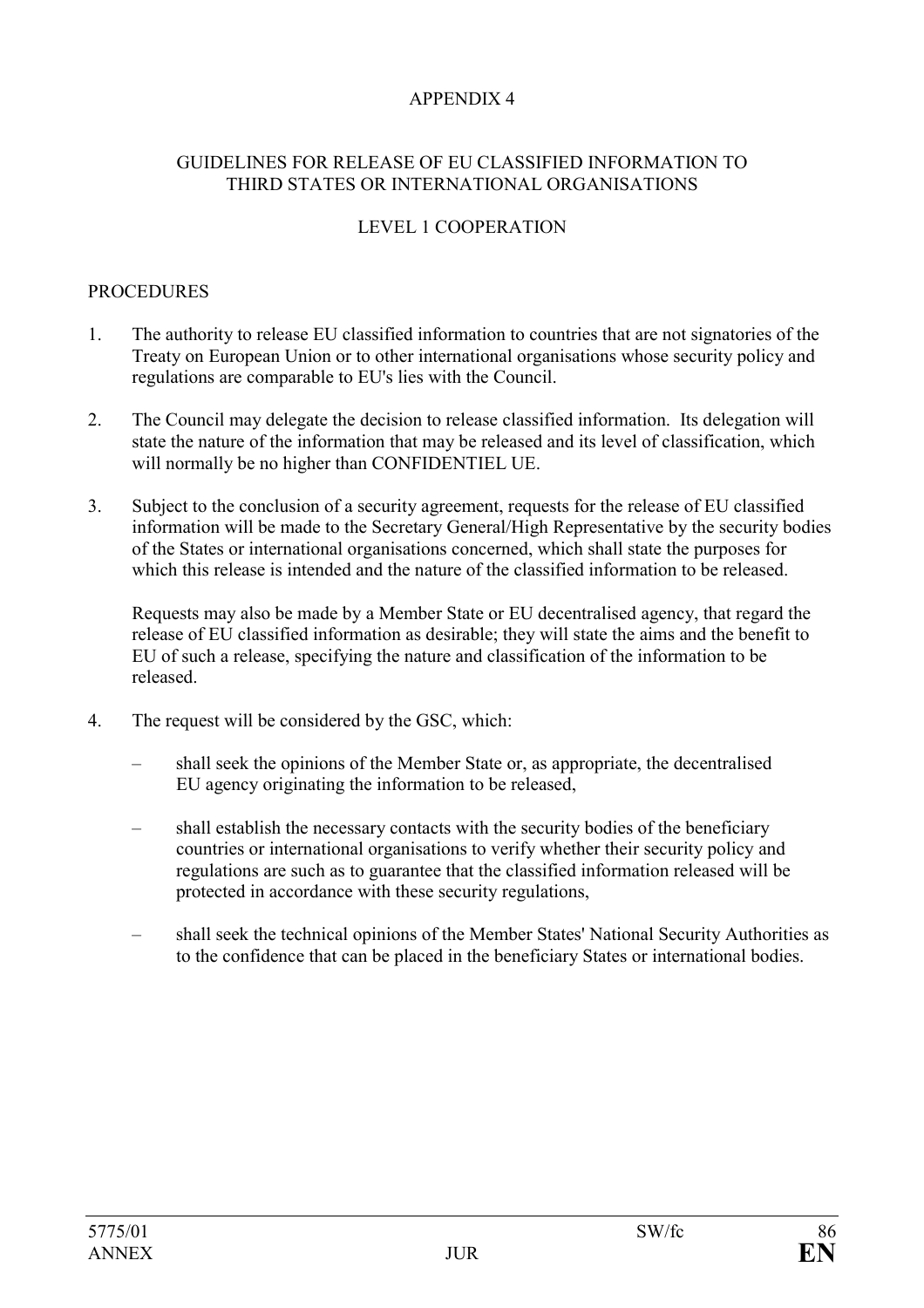5. The GSC will forward the request and the Security Office's recommendation to the Council for a decision.

# SECURITY REGULATIONS TO BE APPLIED BY BENEFICIARIES

6. The Secretary General/High Representative will notify the beneficiary States or international organisations of the Council's decision to authorise the release of EU classified information, forwarding as many copies of these security regulations as are considered necessary. If the request was made by a Member State, this State will notify the beneficiary of the authorised release.

The decision to release will come into force only when the beneficiaries give a written assurance that they will:

- use the information for no other than the agreed purposes,
- protect the information in accordance with these security regulations and in particular the special provisions set out below.
- 7. Personnel
	- (a) The number of officials having access to the EU classified information will be strictly limited, based on the need-to-know principle, to those persons whose duties require such access.
	- (b) All officials or nationals authorised to have access to information classified CONFIDENTIEL UE or above shall hold either a security certificate at the appropriate level or the equivalent security clearance, either one being issued by their own State's government.
- 8. Transmission of documents
	- (a) The practical procedures for the transmission of documents will be decided by agreement on the basis of the provisions of Section VII of the Council Security Regulations. They will in particular specify the registries to which EU classified information is to be forwarded.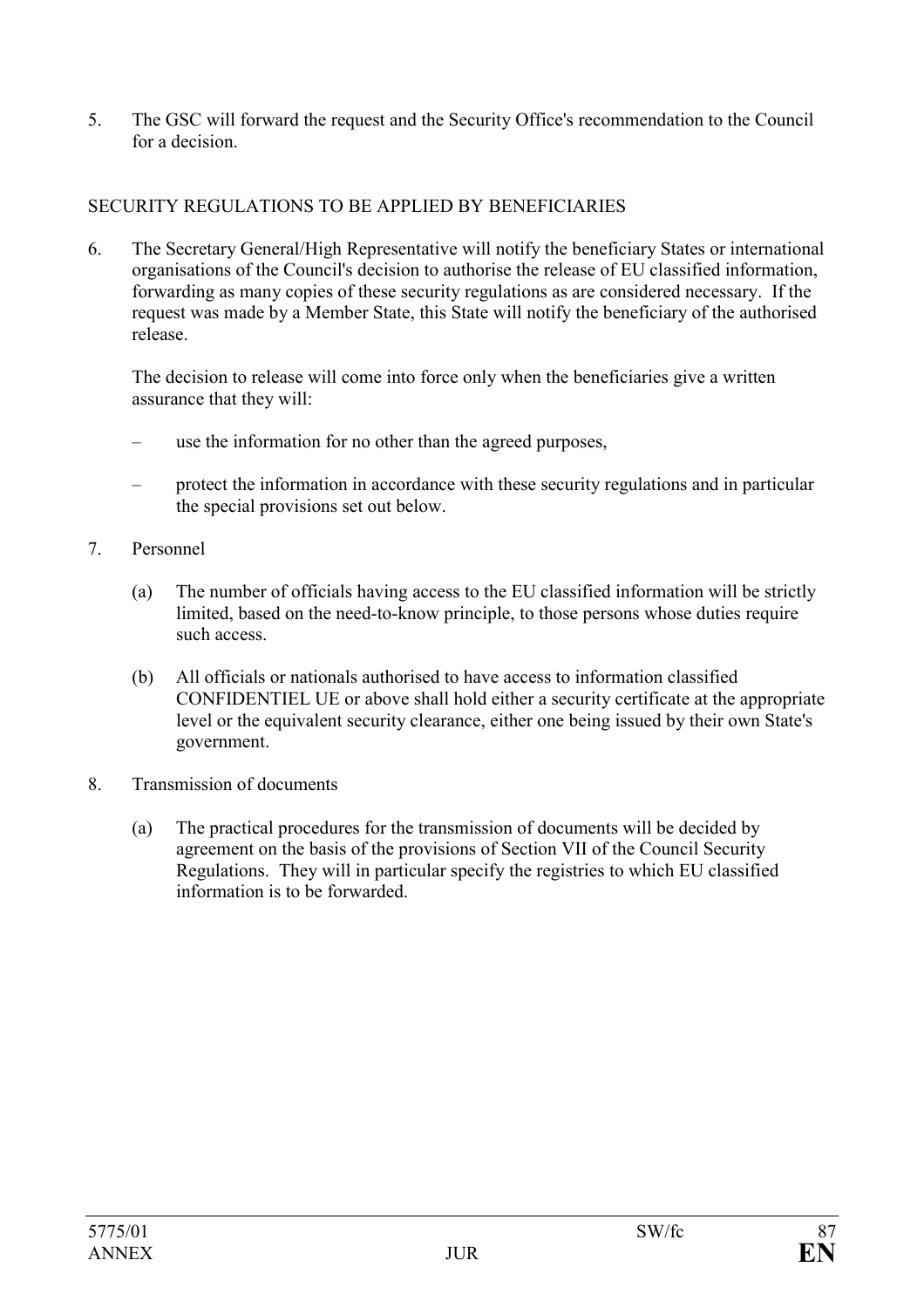- (b) If the classified information whose release is authorised by the Council includes TRÈS SECRET UE/EU TOP SECRET, the beneficiary State or international organisation shall set up a central EU registry and, if necessary, EU sub-registries. These registries will be governed by the provisions of Section VIII of these security regulations.
- 9. Registration

As soon as a registry receives a EU document classified CONFIDENTIEL UE or above, it will list the document in a special register held by the organisation, with columns for the date received, particulars of the document (date, reference and copy number), its classification, title, the recipient's name or title, the date of return of the receipt and the date the document is returned to the EU originator or is destroyed.

- 10. Destruction
	- (a) EU classified documents will be destroyed in accordance with the instructions set out in Section VI of these security regulations. Copies of the destruction certificates for SECRET UE and TRÈS SECRET UE/EU TOP SECRET documents will be sent to the EU registry that has forwarded the documents.
	- (b) EU classified documents will be included in emergency destruction plans for the beneficiary bodies' own classified documents.
- 11. Protection of documents

Every step will be taken to prevent unauthorised persons from having access to EU classified information.

12. Copies, translations and extracts

No photocopies or translation may be made of a document classified CONFIDENTIEL UE or SECRET UE, or extracts taken, without the authorisation of the head of the security organisation concerned, who will register and check those copies, translations or extracts and stamp them as necessary.

The reproduction or translation of a TRÈS SECRET UE/EU TOP SECRET document may be authorised only by the originating authority, which will specify the number of copies authorised; if the originating authority cannot be determined, the request will be referred to the GSC Security Office.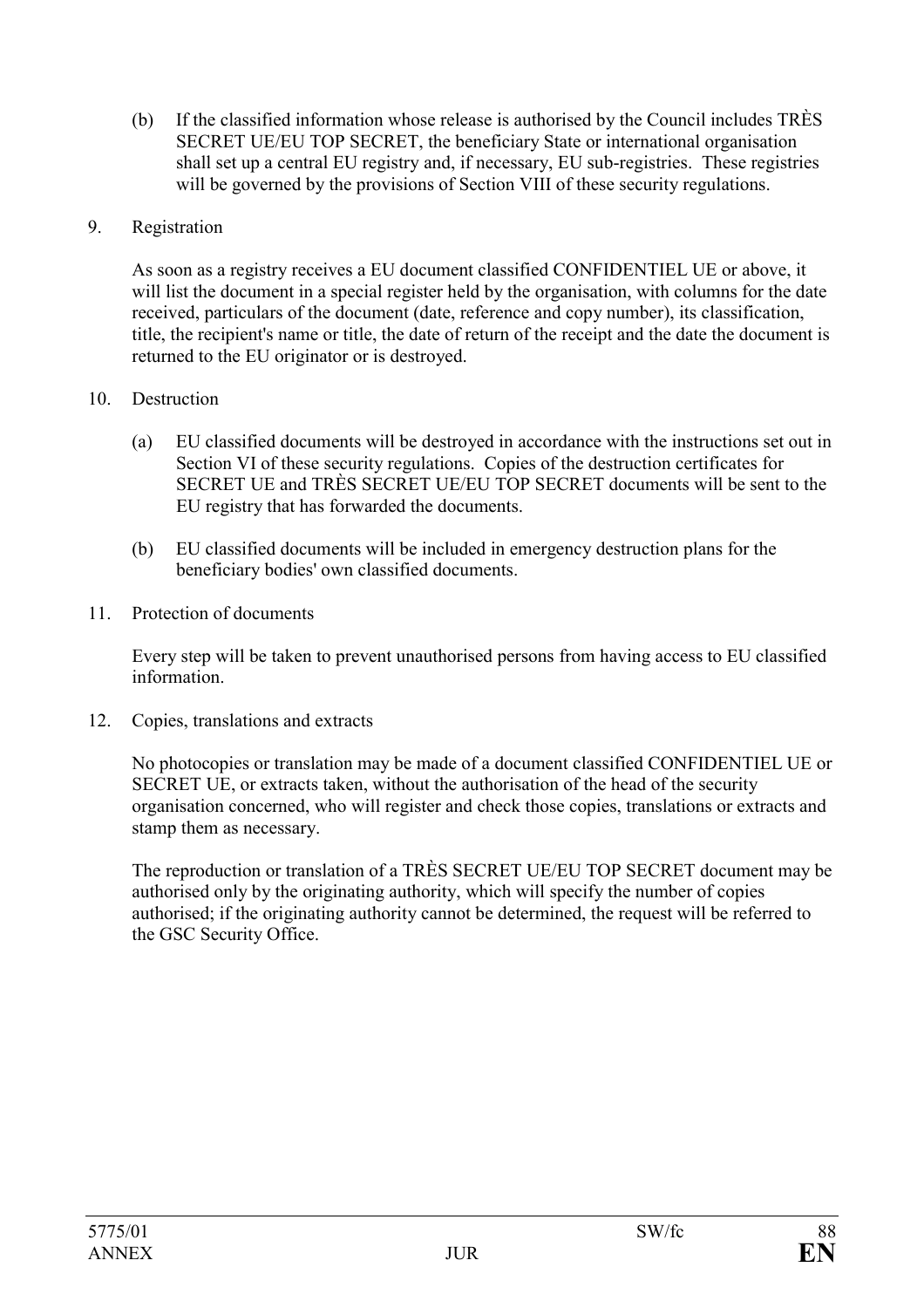#### 13. Breaches of security

When a breach of security involving a EU classified document has taken place or is suspected, the following action should be taken immediately, subject to the conclusion of a security agreement:

- (a) carry out an investigation to establish the circumstances of the breach of security;
- (b) notify the GSC Security Office, the National Security Authority and the originating authority, or clearly state that the latter has not been notified if this has not been done;
- (c) take action to minimise the effects of the breach of security;
- (d) reconsider and implement measures to prevent any recurrence;
- (e) implement any measures recommended by the GSC Security Office to prevent a recurrence.

#### 14. Inspections

The GSC Security Office will be permitted, by agreement with the States or international organisations concerned, to carry out an assessment of the effectiveness of measures for the protection of the EU classified information released.

15. Reporting

Subject to the conclusion of a security agreement, as long as the State or international organisation holds EU classified information, it should submit a yearly report, by a date specified when the authorisation to release the information is given, confirming that these security regulations have been complied with.

l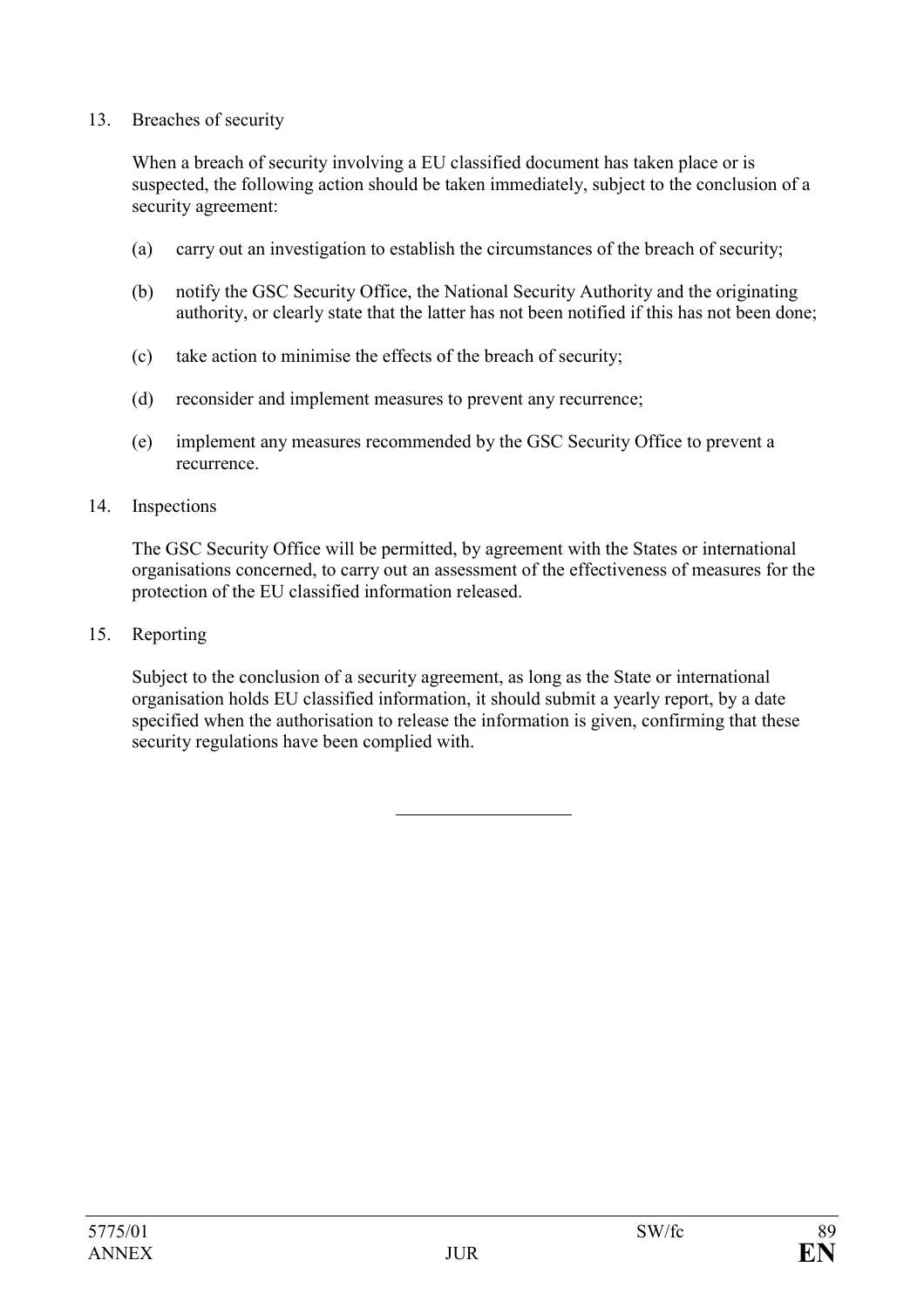# APPENDIX 5

#### GUIDELINES FOR RELEASE OF EU CLASSIFIED INFORMATION TO THIRD STATES OR INTERNATIONAL ORGANISATIONS

#### LEVEL 2 COOPERATION

#### **PROCEDURES**

- 1. The authority to release EU classified information to third States or international organisations whose security policy and regulations are markedly different from EU's lies with the Council. In principle, it is restricted to information classified up to and including SECRET UE; it excludes national information specifically reserved to Member States and categories of EU classified information protected by special markings.
- 2. The Council may delegate the decision: in delegating it will, within the constraints defined in paragraph 1, state the nature of the information that may be released and its level of classification, which will be no higher than RESTREINT UE.
- 3. Subject to the conclusion of a security agreement, requests for the release of EU classified information will be made to the Secretary-General/High Representative by the security bodies of the States or international organisations concerned, which will state the purposes for which this release is intended and the nature and classification of the information to be released.

Requests may also be made by a Member State or EU decentralised agency that regard the release of EU classified information as desirable; they will state the aims and the benefit to EU of such a release, specifying the nature and classification of the information to be released.

- 4. The request will be considered by the GSC, which:
	- shall seek the opinions of the Member State or, as appropriate, the EU decentralised agency originating the information to be released,
	- shall establish preliminary contacts with the security bodies of the beneficiary States or international organisations to find out information on their security policy and regulations, and in particular to draw up a table comparing the classifications applicable in the EU and in the State or organisation concerned,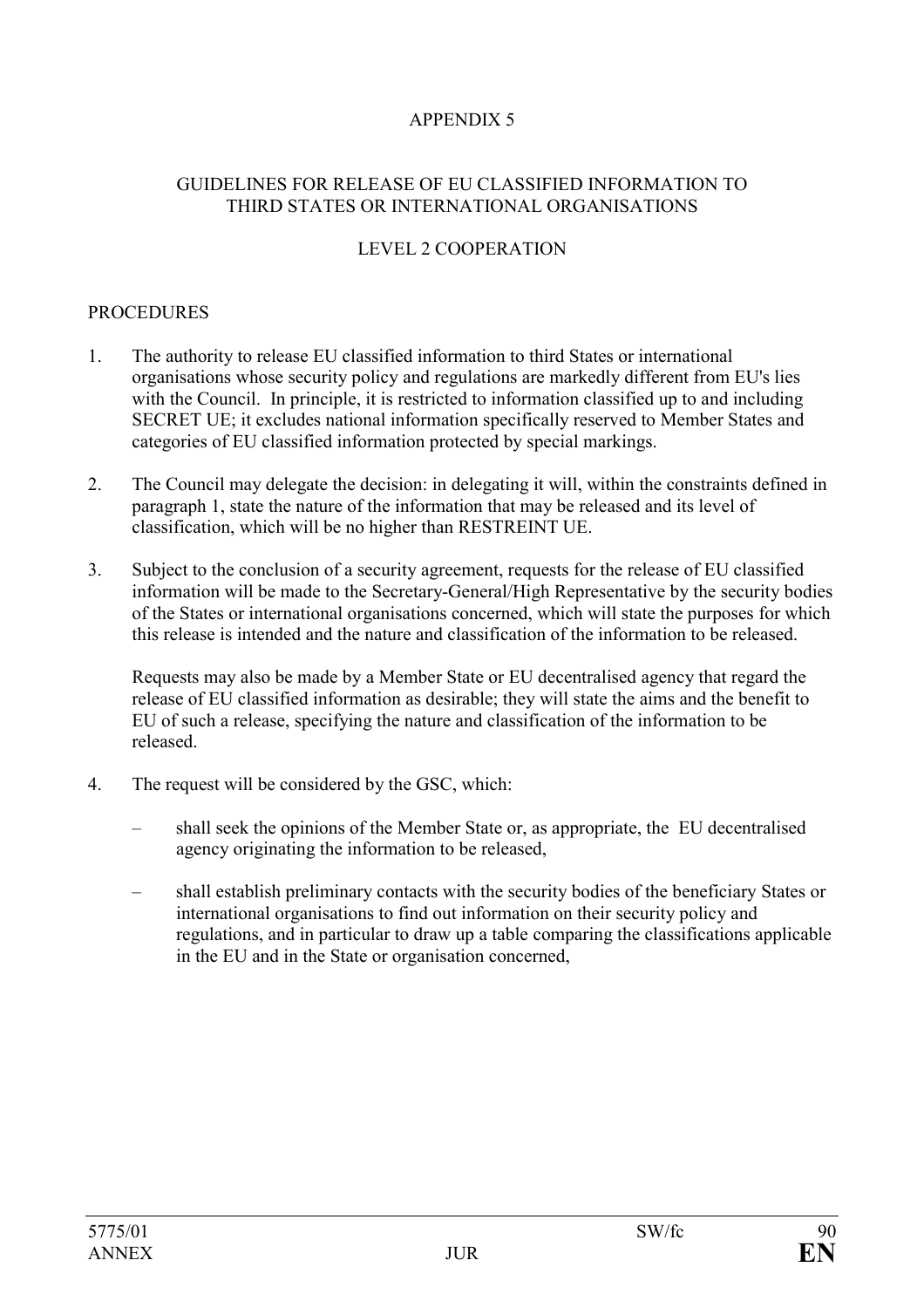- shall arrange for a meeting of the Council Security Committee or, under a silent procedure if necessary, enquire from the member States' National Security Authorities with a view to obtaining the Security Committee's technical opinion.
- 5. The Council Security Committee's technical opinion will be on the following:
	- the confidence that can be placed in the beneficiary States or international organisations with a view to assessing the security risks incurred by the EU or its Member States,
	- an assessment of the beneficiaries' ability to protect classified information released by EU,
	- proposals as to practical procedures for the handling of the EU classified information (providing expurgated versions of a text, for example) and documents transmitted (retaining or deleting EU classification headings, specific markings, etc.),
	- downgrading or declassification by the originating authority before the information is released to the beneficiary countries or international organisations. **<sup>1</sup>**
- 6. The Secretary-General/High Representative will forward to the Council for a decision, the request and the Council Security Committee's technical opinion obtained by the GSC Security Office.

# SECURITY REGULATIONS TO BE APPLIED BY BENEFICIARIES

7. The Council's decision to authorise the release of EU classified information will be brought to the attention of the beneficiary countries or international organisations by the Secretary General/High Representative, together with a table comparing the classifications applicable within the EU and the States or organisations concerned. If the request was made by a Member State, this State will notify the beneficiary of the authorised release.

The decision to release will come into force only when the beneficiaries give a written assurance that they will:

- use the information for no other than the agreed purposes,
- protect the information in accordance with the regulations laid down by the Council.

 $\mathbf{1}$ **<sup>1</sup>** This entails the originating authority's application of the procedure defined in paragraph 9, Section III, in the case of all copies circulated within EU.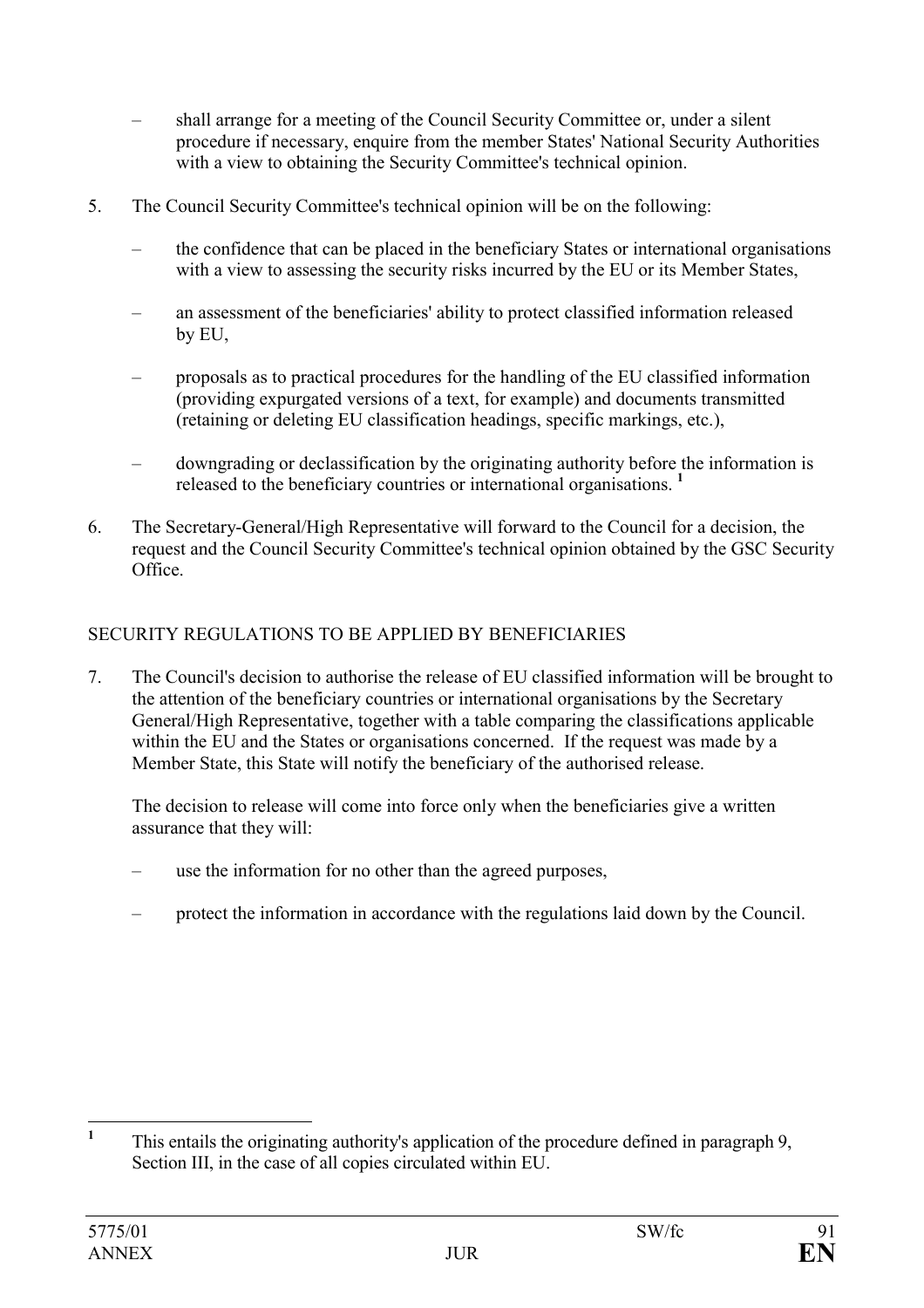8. The following rules of protection will be established unless the Council, having obtained the Council Security Committee's technical opinion, decides on a particular procedure for the handling of EU classified documents (deleting mention of the EU classification, specific marking, etc.).

The rules will be adapted in that case.

- 9. Personnel
	- (a) The number of officials having access to EU classified information must be strictly limited, based on the need-to-know principle, to those persons whose duties require such access.
	- (b) All officials or nationals authorised to have access to the classified information released by EU shall have a national security clearance or authorisation for access, in the case of national classified information, to an appropriate level equivalent to that of the EU, as defined in the comparative table.
	- (c) These national security clearances or authorisations will be forwarded to the Secretary General/High Representative for information.
- 10. Transmission of documents
	- (a) The practical procedures for the transmission of documents will be agreed between the GSC Security Office and the security bodies of the recipient States or international organisations based on its rules set out in Section VII of these Regulations. They will in particular specify the precise addresses to which the documents must be forwarded as well as the courier or mail services used for the transmission of the EU classified information.
	- (b) Documents classified CONFIDENTIEL UE and higher will be transmitted under double cover. The inner envelope will be marked "UE" together with the security classification. A receipt form will be enclosed for each classified document. The receipt form, which will not itself be classified, will quote only the particulars of the document (its reference, date, copy number) and its language, not the title.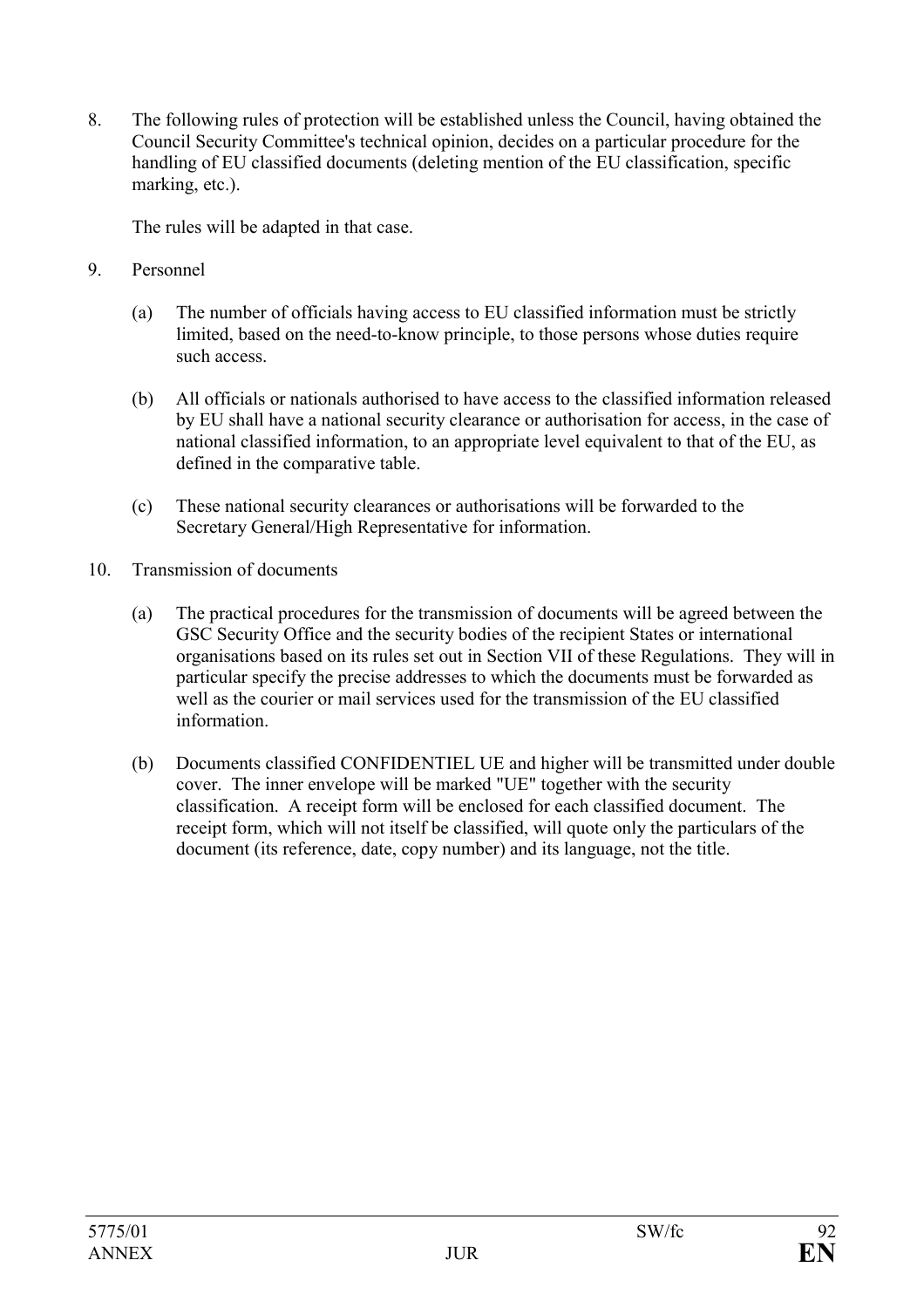- (c) The inner envelope will then be placed in the outer envelope, which will carry a package number for receipting purposes. The outer envelope will not bear a security classification.
- (d) A receipt showing the package number will always be given to the couriers.
- 11. Registration on arrival

The addressee State's NSA or its equivalent in the State receiving on behalf of its government the classified information forwarded by the EU, or the security bureau of the recipient international organisation, will open a special register to record EU classified information on its receipt. The Register will contain columns indicating the date received, particulars of the document (date, reference and copy number), its classification, title, the addressee's name or title, the date of return of the receipt and the date of return of the document to EU or its destruction.

12. Return of documents

When the recipient returns a classified document to the Council, or the Member State which released it, it will proceed as indicated in paragraph 10.

- 13. Protection
	- (a) When the documents are not in use, they will be stored in a security container which is approved for the storage of nationally-classified material of the same classification. The container will bear no indication of its contents, which will be accessible only to persons authorised to handle EU classified information. Where combination locks are used, the combination will be known only to those officials in the State or organisation having authorised access to the EU classified information stored in the container and will be changed every six months, or sooner on the transfer of an official, on withdrawal of the security clearance of one of the officials knowing the combination or if there is a risk of compromise.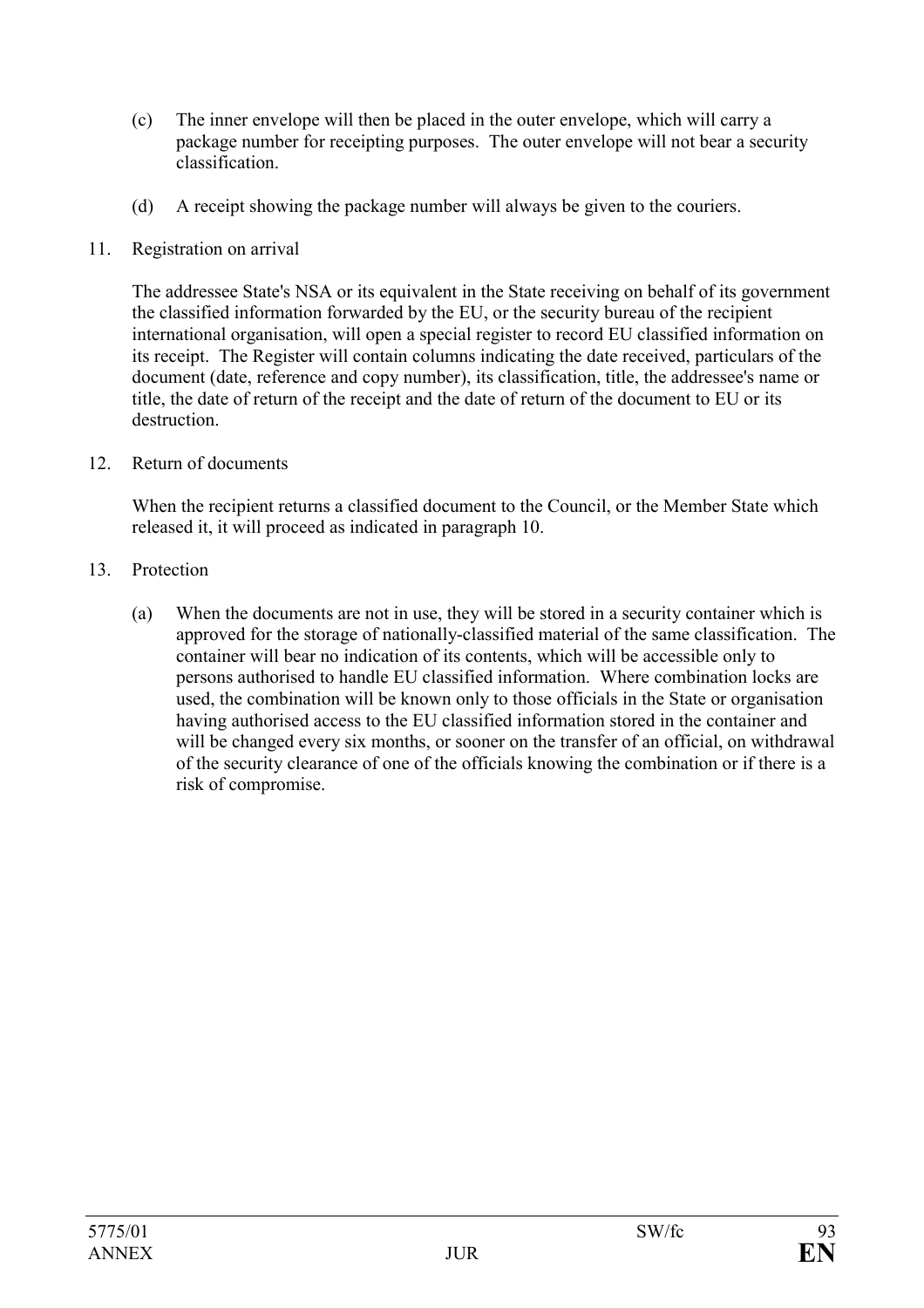- (b) EU classified documents will be removed from the security container only by those officials cleared for access to the EU classified documents and having need to know. They will remain responsible for the safe custody of those documents as long as they are in their possession and, in particular, for ensuring that no unauthorised person has access to the documents. They will also ensure that the documents are stored in a security container when they have finished consulting them and outside working hours.
- (c) No photocopies may be made of a document classified CONFIDENTIEL UE or above, nor extracts taken, without the authorisation of the GSC Security office.
- (d) The procedure for the rapid and total destruction of the documents in an emergency should be defined and confirmed with the GSC Security office.

#### 14. Physical security

- (a) When not in use, security containers used for storage of EU classified documents shall be kept locked at all times.
- (b) When it is necessary for maintenance or cleaning staff to enter or work in a room which houses such security containers, they shall be escorted at all times by a member of the State's or organisation's security service or by the official more specifically responsible for supervising the security of the room.
- (c) Outside normal working hours (at night, at weekends and on public holidays) the security containers containing EU classified documents shall be protected either by a guard or by an automatic alarm system.
- 15. Breaches of security

When a breach of security involving a EU classified document has taken place or is suspected, the following action should be taken immediately:

(a) forward a report immediately to the GSC Security Office or the NSA of the Member State that has taken the initiative in forwarding documents (with a copy to the GSC Security Office);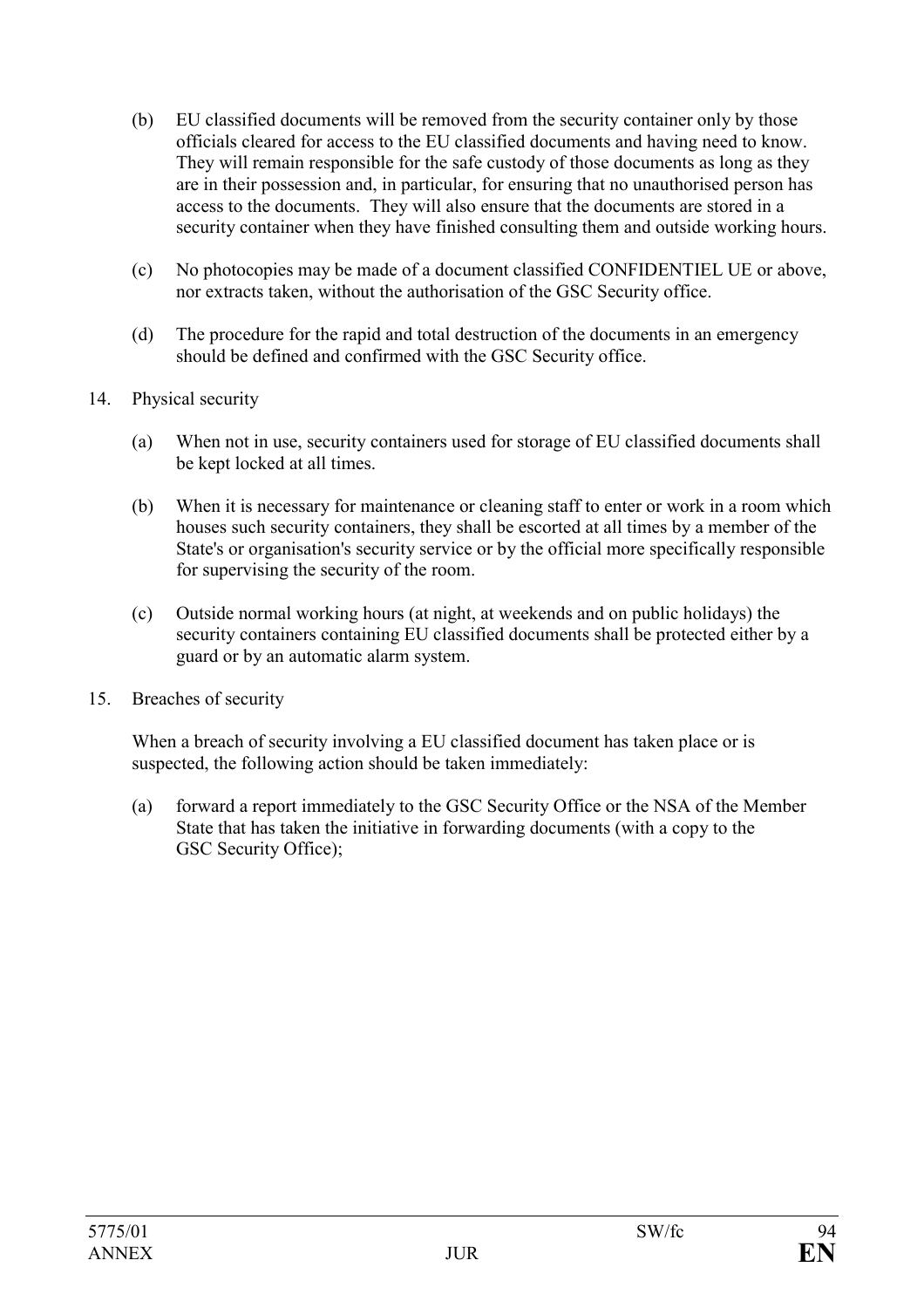- (b) conduct an enquiry, on completion of which a full report will be submitted to the security body (see (a) above). The requisite measures to remedy the situation should then be adopted.
- 16. Inspections

The GSC Security Office will be permitted, by agreement with the States or international organisations concerned, to carry out an assessment of the effectiveness of measures for the protection of the EU classified information released.

17. Reporting

As long as the State or organisation holds EU classified information, it shall submit a yearly report, by a date specified when the authorisation to release the information is given, confirming that these security regulations have been complied with.

l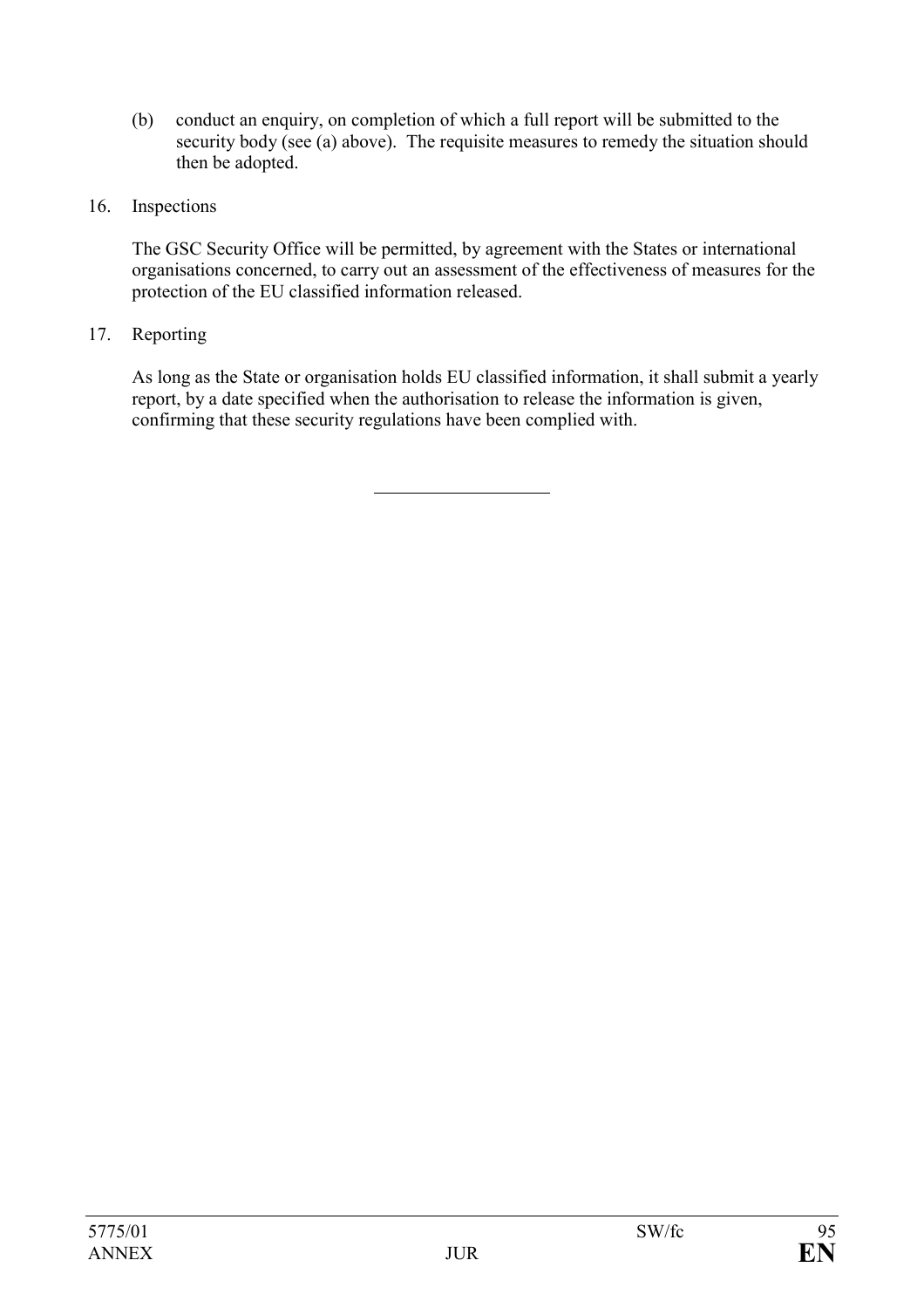# APPENDIX 6

#### GUIDELINES FOR RELEASE OF EU CLASSIFIED INFORMATION TO THIRD STATES OR INTERNATIONAL ORGANISATIONS

# LEVEL 3 COOPERATION

#### **PROCEDURES**

- 1. From time to time, the Council may wish to cooperate in certain special circumstances with States or organisations that cannot give the assurances required by these security regulations, but that cooperation may call for the release of EU classified information. Such release will be exclusive of national information specifically reserved to Member States.
- 2. In such special circumstances, requests for cooperation with EU, whether from third States or international organisations or whether proposed by the Member States or, where applicable, EU decentralised agencies, will first be considered as to substance by the Council, which will, where necessary, seek the opinions of the Member State or decentralised agency originating the information. The Council will consider the wisdom of releasing classified information, assess the beneficiaries' need to know and decide on the nature of the classified information that may be communicated.
- 3. If the Council is in favour, it will be the responsibility of the Secretary General/High Representative to convene the Council Security Committee or to enquire from the National Security Authorities of Member States, if appropriate under a silence procedure, in order to obtain the Security Committee's technical opinion.
- 4. The Council Security Committee's technical opinion will be on the following:
	- (a) an evaluation of the security risks incurred by EU or its Member States;
	- (b) classification of the information that may be released, where appropriate, in view of its nature;
	- (c) the downgrading or declassification of the information by the originating authority before it is released to the countries or international organisations concerned <sup>1</sup>;

 $\mathbf{1}$ **<sup>1</sup>** This entails the originating authority's application of the procedure defined in paragraph 9, Section III, to all copies circulated within EU.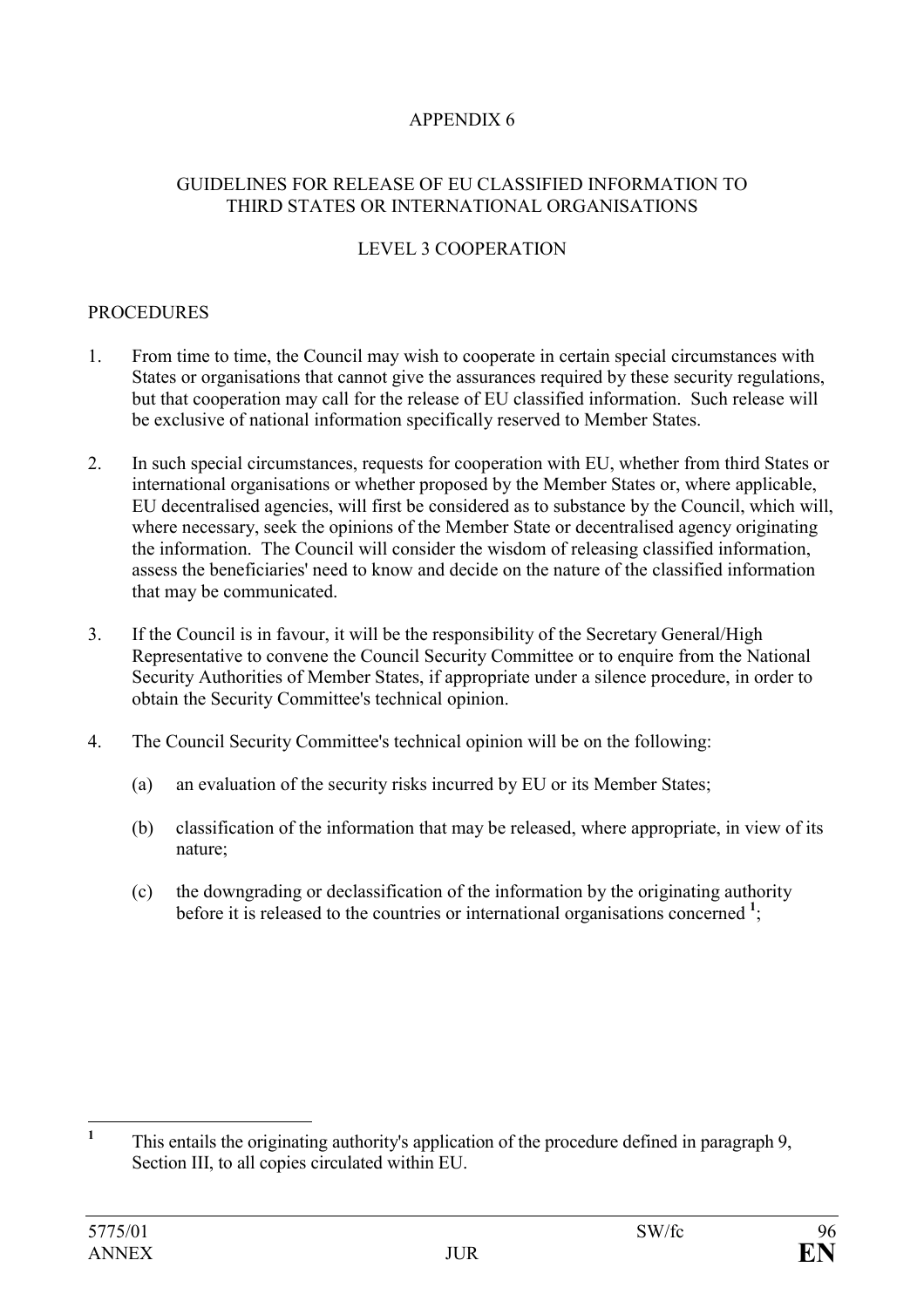- (d) procedures for handling the documents to be released (see paragraph 5 below);
- (e) the possible methods of transmission (use of public postal services, public or secure telecommunications systems, diplomatic bag, cleared couriers, etc.).
- 5. The documents released to the States or organisations covered in this Appendix will, in principle, be prepared without reference to the source or a EU classification. The Council Security Committee may recommend:
	- the use of a specific marking or codename,
	- the use of a specific system of classification linking the sensitivity of the information to the control measures required of the beneficiary methods of transmission of the documents (see examples in paragraph 14).
- 6. The GSC Security Office will submit the Security Committee's technical opinion to the Council, where necessary attaching the proposed delegations of authority required for the performance of the task, particularly in urgent circumstances.
- 7. Once the Council has approved the release of EU classified information and the practical implementing procedures, the GSC Security Office will establish the necessary contact with the security body of the State or organisation concerned to facilitate the application of the security measures envisaged.
- 8. As a reference, the GSC Security Office will circulate a table to all the Member States and where appropriate. EU decentralised agencies concerned summarising the nature and classification of the information and listing the organisations and countries to which it may be released, as decided by the Council.
- 9. The NSA of the Member State making the release, or the GSC Security Office, will take all the necessary measures to facilitate any consequent damage assessment and review of procedures.
- 10. Further reference will be made to the Council whenever the conditions of cooperation are altered.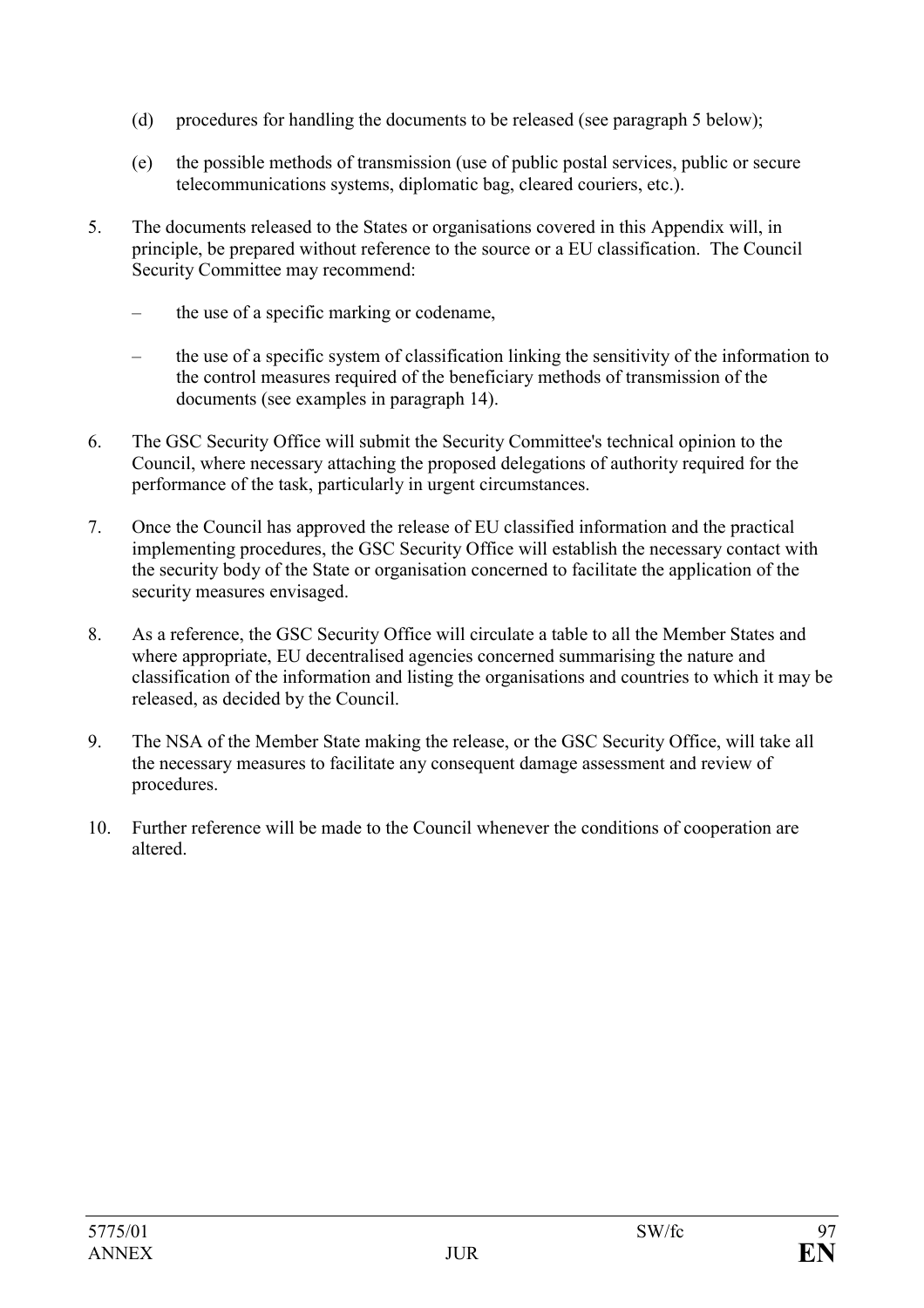# SECURITY REGULATIONS TO BE APPLIED BY BENEFICIARIES

11. The Council's decision to authorise the release of EU classified information will be brought to the attention of the beneficiary States or international organisations by the Secretary-General/High Representative, together with the detailed rules of protection proposed by the Council Security Committee and approved by the Council. If the request was made by a Member State, this State will notify the beneficiary of the authorised release.

The decision will come into force only when the beneficiaries give a written assurance that they will:

- use the information for no other purpose than the cooperation decided by the Council,
- offer the information the protection required by the Council.
- 12. Transmission of documents
	- (a) The practical procedures for the transmission of documents will be agreed between the GSC Security Office and the security bodies of the recipient States or international organisations. They will in particular specify the precise addresses to which the documents must be forwarded.
	- (b) Documents classified CONFIDENTIEL UE and higher will be transmitted under double cover. The inner envelope will bear the specific stamp or codename decided upon and a mention of the special classification approved for the document. A receipt form will be enclosed for each classified document. The receipt form, which will not itself be classified, will quote only the particulars of the document (its reference, date, copy number) and its language, not the title.
	- (c) The inner envelope will then be placed in the outer envelope, which will carry a package number for receipting purposes. The outer envelope will not bear a security classification.
	- (d) A receipt showing the package number will always be given to the couriers.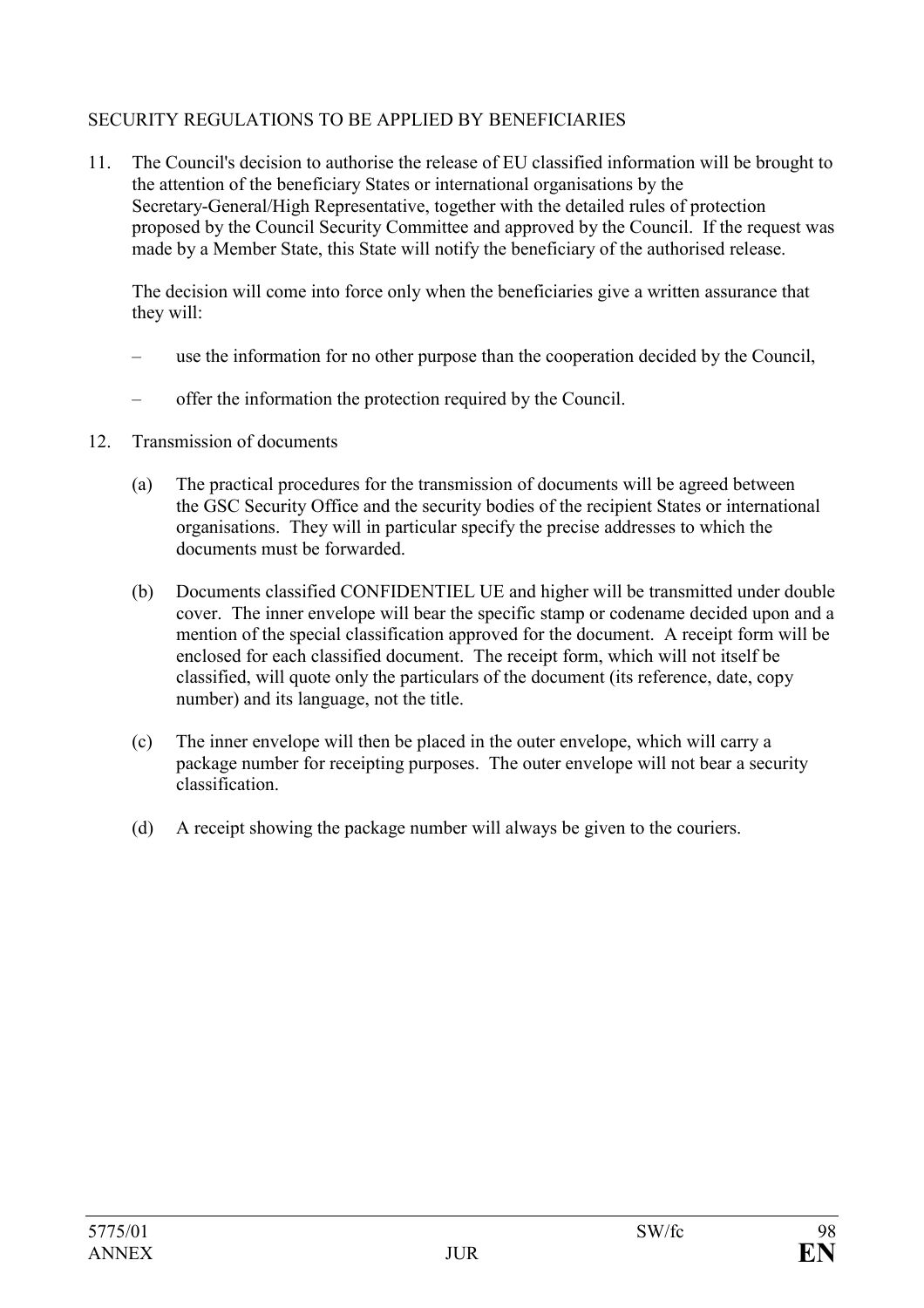#### 13. Registration on arrival

The addressee State's NSA or its equivalent in the State receiving the classified information forwarded by EU on behalf of its government, or the security bureau of the recipient international organisation, will open a special register to record EU classified information on its receipt. The Register will contain columns indicating the date received, particulars of the document (date, reference and copy number), its classification, title, the addressee's name or title, the date of return of the receipt and the date of return of the receipt to EU and the date of destruction of the document.

- 14. Use and protection of the classified information exchanged
	- (a) Information at the level of SECRET UE will be handled by specifically designated officials authorised to have access to information with this classification. It will be stored in good quality security cabinets that can be opened only by the persons authorised to have access to the information they contain. The areas in which those cabinets are located will be permanently guarded and a system of verification will be set up to ensure that only duly authorised persons are allowed to enter. SECRET UE-level information will be forwarded by diplomatic bag, secure mail services and secure telecommunications. A SECRET UE document may be copied only with the originating authority's written agreement. All copies will be registered and monitored. Receipts will be issued for all operations relating to SECRET UE documents.
	- (b) CONFIDENTIEL UE-level information will be handled by duly designated officials authorised to be informed on the subject. Documents will be stored in locked security cabinets in controlled areas.

CONFIDENTIEL UE-level information will be forwarded by diplomatic bag, military mail services and secure telecommunications. Copies may be made by the recipient body, their number and distribution being recorded in special registers.

(c) RESTREINT UE-level information will be handled in premises that are not accessible to unauthorised personnel and stored in locked containers. Documents may be forwarded by public postal services as registered mail in a double envelope and, in emergency situations during operations, by the unprotected public telecommunications systems. The recipients may make copies.